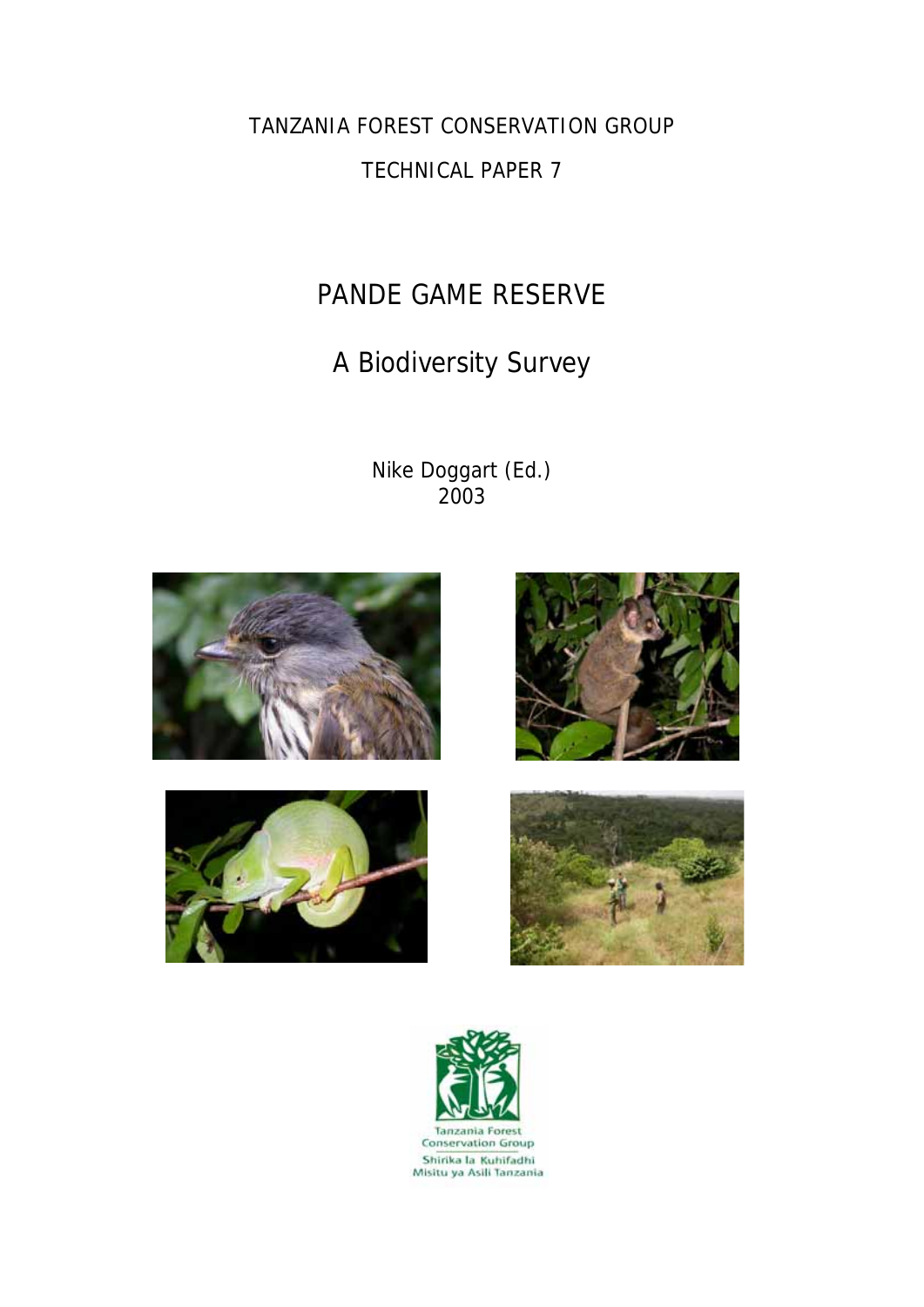Pande Game Reserve: A biodiversity survey

© Tanzania Forest Conservation Group

ISBN 9987-8958-7-5

#### **Suggested citations:**

Whole report

Doggart, N. (2003). Pande Game Reserve: A Biodiversity Survey. TFCG Technical Paper No 7. DSM, Tz. 1-100 pp.

Sections with Report: (example using section 3)

Perkin, A., (2003). Mammals. In: Doggart, N. Pande Game Reserve: A Biodiversity Survey. TFCG Technical Paper 7. DSM, Tz. 1-100 pp.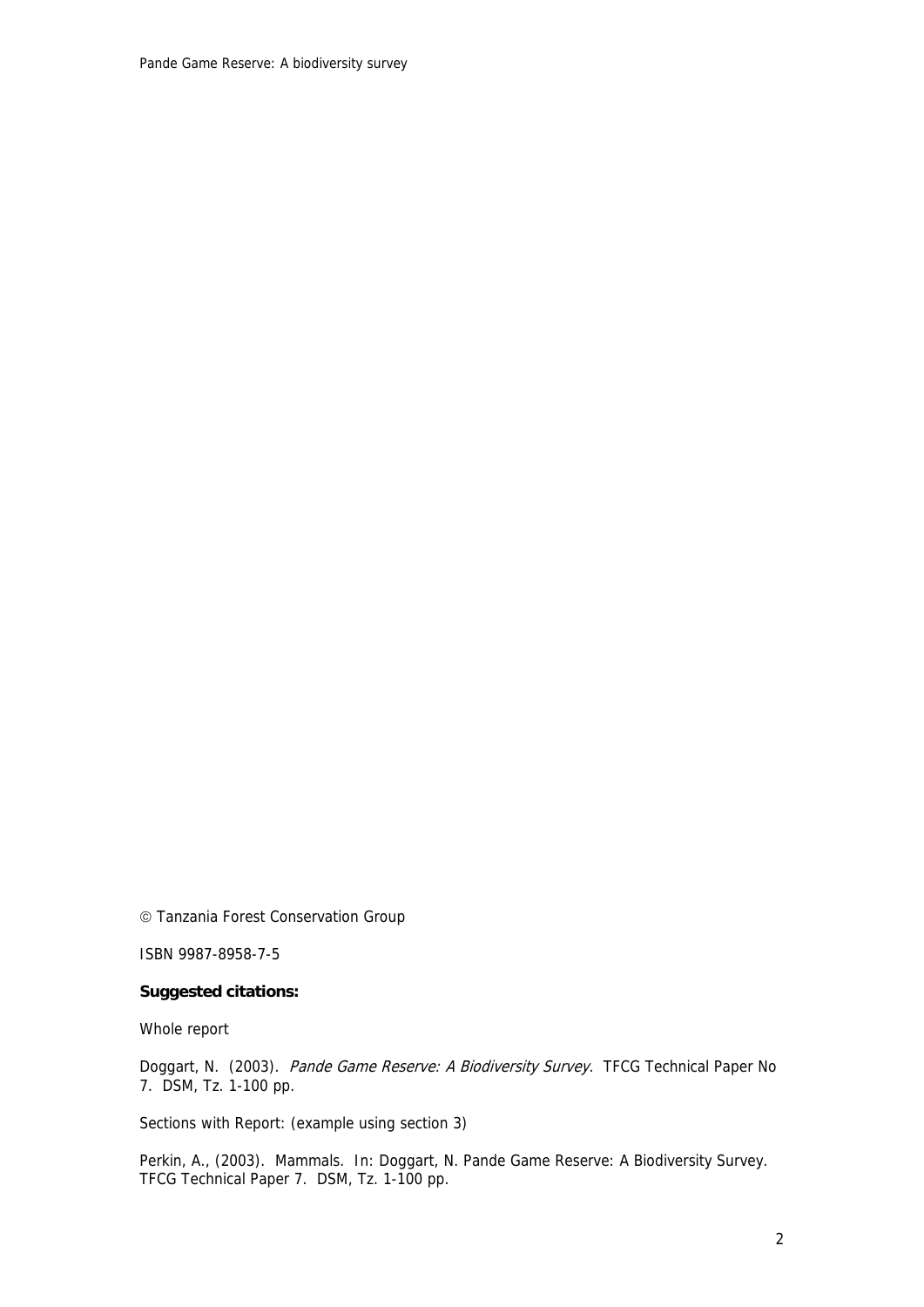## **The Tanzania Forest Conservation Group**

The surveys described in this report were conducted by the Tanzania Forest Conservation Group (TFCG). TFCG is a Tanzanian non-governmental organisation registered in 1985. TFCG works with the mission of promoting the conservation of the high biodiversity forests in Tanzania. TFCG operates field-based participatory forest management projects at eight sites in the Eastern Arc and Coastal Forest. TFCG has also been promoting greater awareness of and improved management for Pande Game Reserve. TFCG has also been documenting the biodiversity of these forests and has conducted surveys in the Rubehos, Kimboza and at various of its project sites.

## **The Misitu Yetu Project**

The Misitu Yetu Project (MYP) is an Integrated Conservation and Development Project (ICDP). It is a partnership between CARE Tanzania, the Tanzania Forest Conservation Group (TFCG) and the Wildlife Conservation Society of Tanzania (WCST). The project works in collaboration with the Wildlife Division (WD) and the Forestry and Beekeeping Division (FBD) of the Ministry of Natural Resources and Tourism; the District Natural Resource Office (DNRO) for Kisarawe and Kibaha and the Municipal Natural Resource Office of Kinondoni and Ilala.

The MYP aims to support communities to manage and benefit from the biodiversity rich forests of Eastern Tanzania. The Final Goal of the project is that:

'The livelihood security of households in communities adjacent to Eastern Arc / Coastal Forest is improved whilst the globally important biodiversity of these areas continues to flourish.'

## **CARE International in Tanzania**

CARE-International seeks a world of hope, tolerance and social justice where poverty has been overcome and people live in security and dignity.

CARE – Tanzania works in five sectors: health; HIV/AIDS; conservation and development; economic development and education.

CARE-Tanzania is a partner in the Misitu Yetu Project.

## **Wildlife Division**

The Wildlife Division of the Ministry of Natural Resources and Tourism are the owners and managers of Pande Game Reserve.

#### FOR MORE INFORMATION:

| <b>Wildlife Division</b><br>PO Box 1994, Dar es Salaam, Tanzania<br>Tel.: +255 (0)22 2866418<br>E-mail: Wildlife-division@twiga.com | Tanzania Forest Conservation Group<br>PO Box 23410, Dar es Salaam, Tanzania<br>Tel.: 255 (0) 22 2780737<br>E-mail: tfcq@tfcq.or.tz<br>www.tfcg.org |
|-------------------------------------------------------------------------------------------------------------------------------------|----------------------------------------------------------------------------------------------------------------------------------------------------|
| CARE-Tanzania<br>PO Box 10242, Dar es Salaam, Tanzania<br>Tel.: $+255$ (0)22 2666661                                                |                                                                                                                                                    |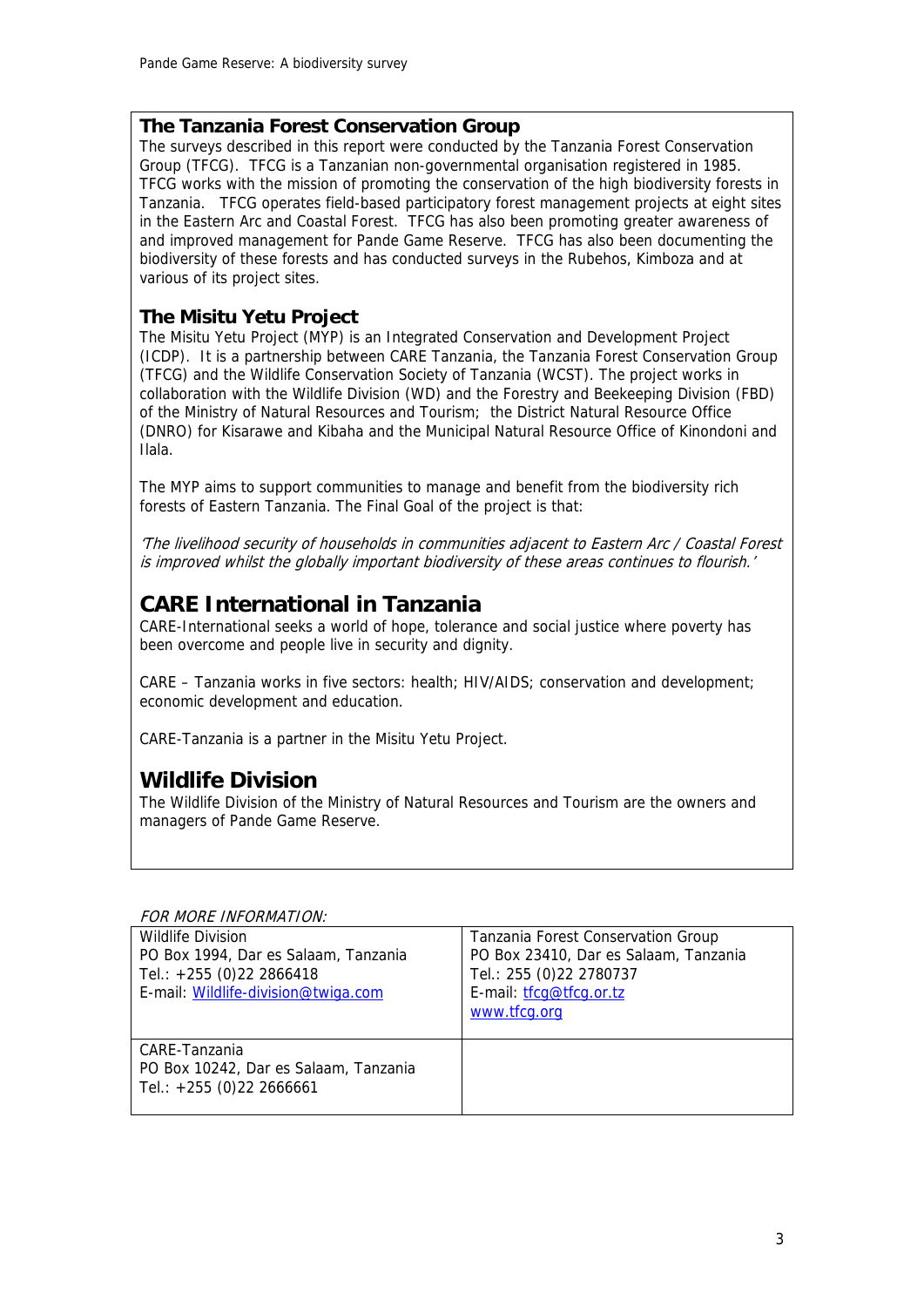|               | Table of contents                                                         |  |  |
|---------------|---------------------------------------------------------------------------|--|--|
|               |                                                                           |  |  |
|               |                                                                           |  |  |
|               |                                                                           |  |  |
|               |                                                                           |  |  |
|               |                                                                           |  |  |
|               |                                                                           |  |  |
| 1.1           |                                                                           |  |  |
| $1.2^{\circ}$ |                                                                           |  |  |
| 1.2.1         |                                                                           |  |  |
| 1.2.2         |                                                                           |  |  |
| 1.3           |                                                                           |  |  |
| 1.4           |                                                                           |  |  |
| 1.4.1         |                                                                           |  |  |
| 1.4.2         |                                                                           |  |  |
| 1.4.3         |                                                                           |  |  |
| 1.5           |                                                                           |  |  |
| 1.6           |                                                                           |  |  |
| 1.7           |                                                                           |  |  |
|               |                                                                           |  |  |
| 2.1           |                                                                           |  |  |
| $2.2^{\circ}$ |                                                                           |  |  |
| 2.2.1         |                                                                           |  |  |
| 2.2.2         |                                                                           |  |  |
| 2.2.3         |                                                                           |  |  |
| 2.2.4         |                                                                           |  |  |
| 2.2.5         |                                                                           |  |  |
| 2.3           |                                                                           |  |  |
| 2.4           |                                                                           |  |  |
| 2.4.1         |                                                                           |  |  |
| 2.4.2         |                                                                           |  |  |
| 2.4.3         |                                                                           |  |  |
| 2.4.4         |                                                                           |  |  |
| 2.5           |                                                                           |  |  |
| 2.6           |                                                                           |  |  |
|               |                                                                           |  |  |
| 3.1           |                                                                           |  |  |
| 3.2           |                                                                           |  |  |
| 3.2.1         |                                                                           |  |  |
| 3.2.2         |                                                                           |  |  |
| 3.2.3         |                                                                           |  |  |
| 3.2.4         | Tape recording and night surveys for galagos and other nocturnal fauna 31 |  |  |
| 3.2.5         |                                                                           |  |  |
| 3.2.6         |                                                                           |  |  |
| 3.3           |                                                                           |  |  |
| 3.3.1         |                                                                           |  |  |
| 3.3.2         |                                                                           |  |  |
| 3.4           |                                                                           |  |  |
| 3.4.1         |                                                                           |  |  |
| 3.5<br>3.5.1  |                                                                           |  |  |
|               |                                                                           |  |  |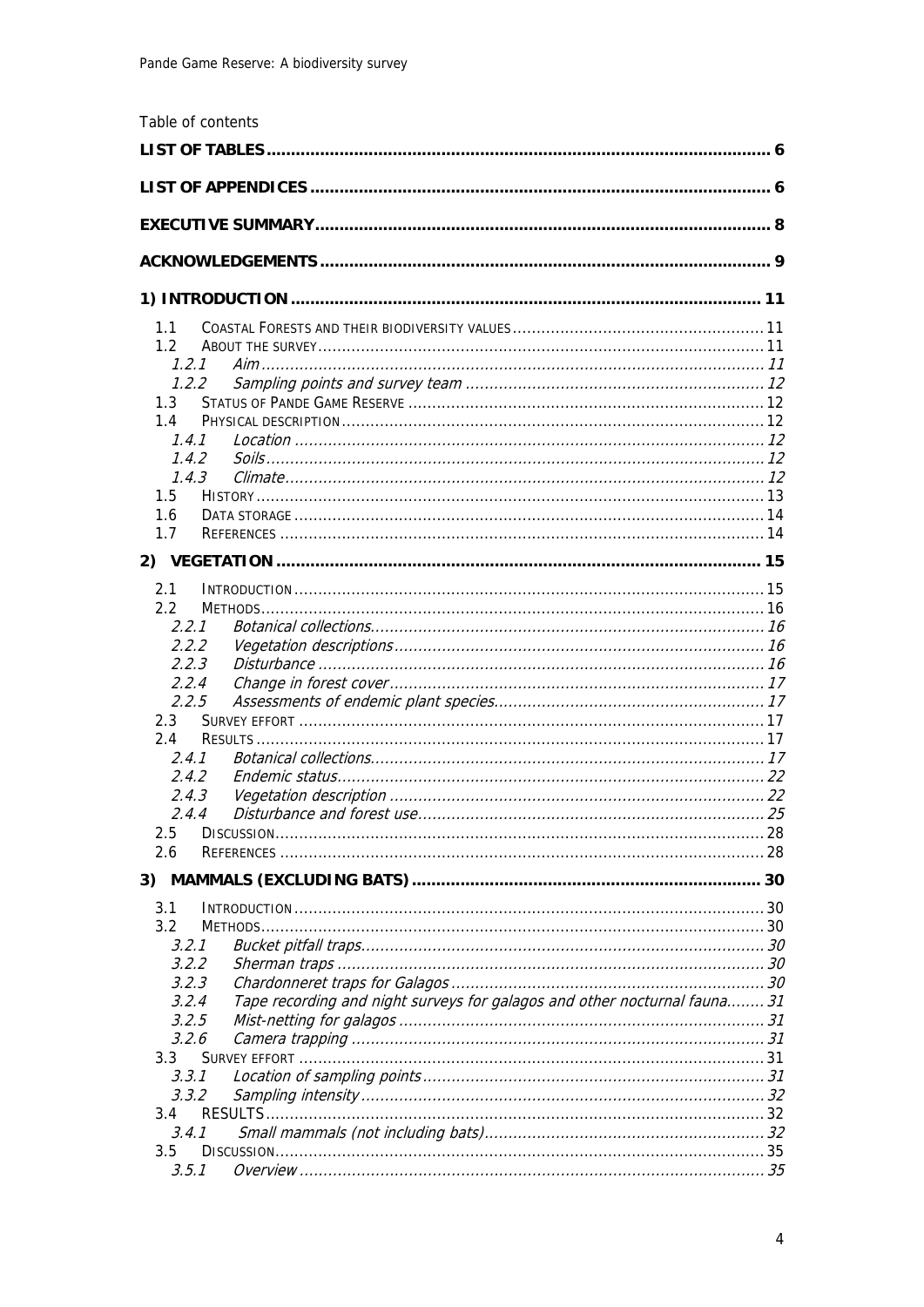|    | 3.5.2          |                                                                       |  |
|----|----------------|-----------------------------------------------------------------------|--|
|    | 3.5.3          |                                                                       |  |
|    | 3.6            |                                                                       |  |
| 4) |                |                                                                       |  |
|    | 4.1            |                                                                       |  |
|    | 4.2            |                                                                       |  |
|    | 4.2.1          |                                                                       |  |
|    | 4.3            |                                                                       |  |
|    | 4.3.1          |                                                                       |  |
|    | 4.4            |                                                                       |  |
|    | 4.5            |                                                                       |  |
|    | 4.5.1          |                                                                       |  |
|    | 4.5.2          |                                                                       |  |
|    | 4.5.3          |                                                                       |  |
|    | 4.6            |                                                                       |  |
| 5) |                |                                                                       |  |
|    |                |                                                                       |  |
|    | 5.1            |                                                                       |  |
|    | 5.2            |                                                                       |  |
|    | 5.2.1<br>5.2.2 |                                                                       |  |
|    | 5.3            |                                                                       |  |
|    | 5.3.1          |                                                                       |  |
|    | 5.3.2          |                                                                       |  |
|    | 5.4            |                                                                       |  |
|    | 5.4.1          |                                                                       |  |
|    | 5.4.2          |                                                                       |  |
|    | 5.4.3          |                                                                       |  |
|    | 5.4.4          |                                                                       |  |
|    | 5.5            |                                                                       |  |
|    | 5.5.1          |                                                                       |  |
|    | 5.5.2          |                                                                       |  |
|    | 5.5.3          | Coastal Forest near endemic and endemic species recorded in Pande  55 |  |
|    | 5.6            |                                                                       |  |
| 6) |                |                                                                       |  |
|    | 6.1            |                                                                       |  |
|    | 6.2            |                                                                       |  |
|    | 6.2.1          |                                                                       |  |
|    | 6.2.2          |                                                                       |  |
|    | 6.3            |                                                                       |  |
|    | 6.3.1          |                                                                       |  |
|    | 6.3.2          |                                                                       |  |
|    | 6.4            |                                                                       |  |
|    | 6.4.1          |                                                                       |  |
|    | 6.4.2          |                                                                       |  |
|    | 6.4.3          |                                                                       |  |
|    | 6.5            |                                                                       |  |
|    | 6.5.1          |                                                                       |  |
|    | 6.5.2          |                                                                       |  |
|    | 6.6            |                                                                       |  |
| 7) |                |                                                                       |  |
|    | 7.1            |                                                                       |  |
|    | 7.2            |                                                                       |  |
|    | 7.2.1          |                                                                       |  |
|    |                |                                                                       |  |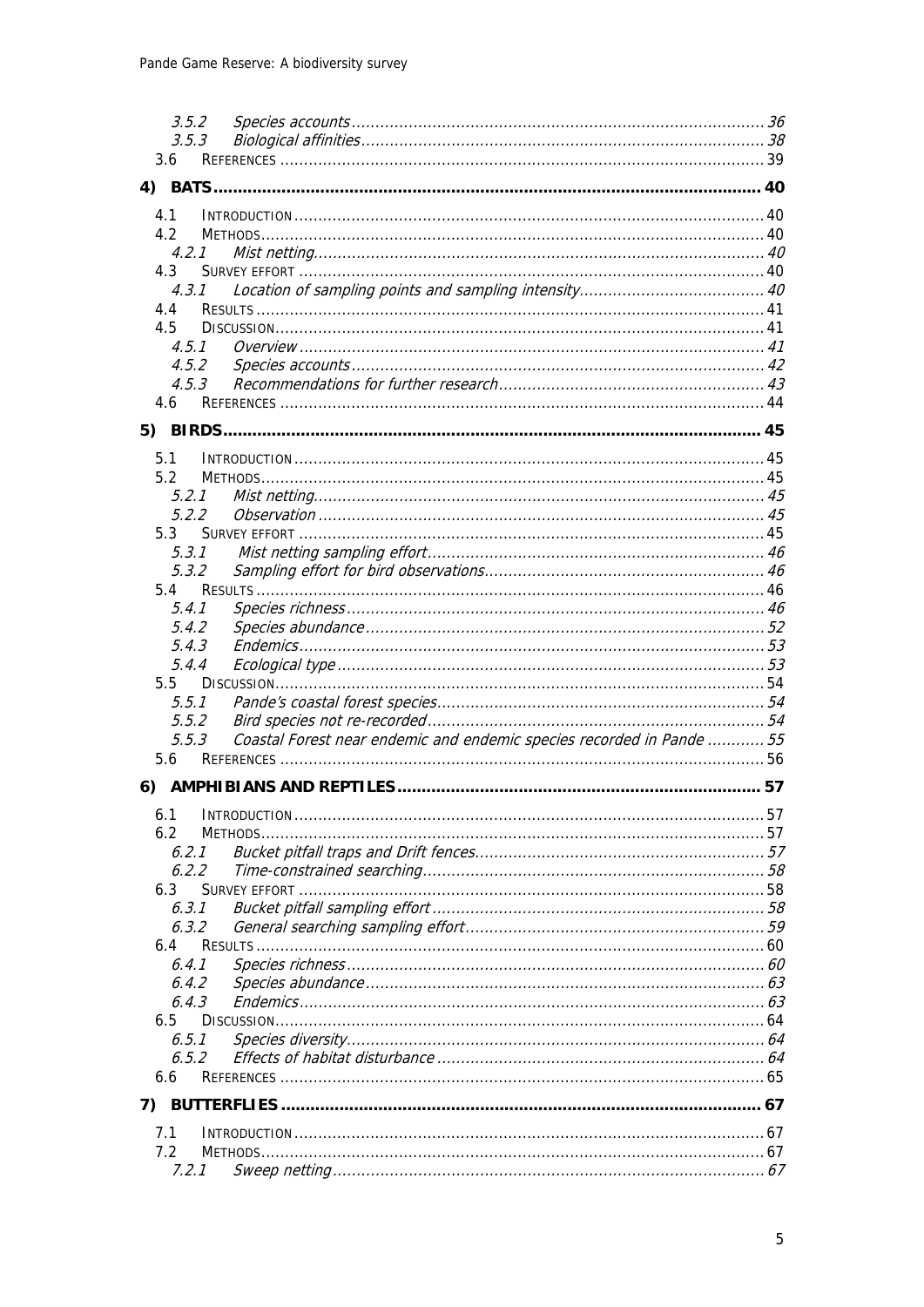## **List of Tables**

| Table 1. Summary of the species richness and endemism in Pande Game Reserve8                |
|---------------------------------------------------------------------------------------------|
| Table 2. Plant species assemblages found in Pande Game Reserve (based on Mwasumbi et        |
|                                                                                             |
|                                                                                             |
| Table 4. Annotated list of plant species collected in Pande Game Reserve 17                 |
| Table 5. Summary of the endemic status of plants recorded in Pande 22                       |
|                                                                                             |
|                                                                                             |
| Table 8. Annotated list of mammal species recorded in Pande Game Reserve 32                 |
|                                                                                             |
|                                                                                             |
|                                                                                             |
| Table 12. Annotated list of the bat species recorded in Pande Game Reserve.  41             |
|                                                                                             |
|                                                                                             |
| Table 15. Annotated list of bird species recorded in Pande Game Reserve 47                  |
|                                                                                             |
| Table 17. Summary of the geographical ranges of bird species recorded in Pande.  53         |
| Table 18. Summary of the ecological types of bird species recorded in Pande53               |
| Table 19. Bird species not re-recorded from Pande by the current survey.  54                |
| Table 20. Number of Amphibians and Reptiles recorded in Pande Game Reserve based on 70      |
|                                                                                             |
| Table 21. Common species of amphibians occurring in Dar es Salaam area and coastal forests  |
| north of the Rufiji River and species recorded in Pande Game Reserve.  60                   |
| Table 22. Common species of reptiles known from Dar es Salaam and Kibaha area, Tanzania     |
| coastal forests north of the Rufiji River and species recorded in Pande Game Reserve during |
| the survey. (Based on Anfinnsen, 1966; Spawls et al., 2002; Broadley and Howell, 2000). 61  |
| Table 23. Summary of the geographical ranges of amphibian and reptile speices recorded in   |
|                                                                                             |
| Table 24. Annotated list of butterfly species recorded in Pande Game Reserve.  67           |
| Table 25. Summary of the geographical ranges of butterfly species recorded in Pande 69      |
| Table 26. Summary of the ecological types of butterfly species recorded in Pande 69         |
| Table 27. Coastal forest endemic animal species found in Pande Game Reserve.  71            |
| Table 28. Animal species from Pande Game Reserve listed as threatened by IUCN.  71          |

# **List of Appendices**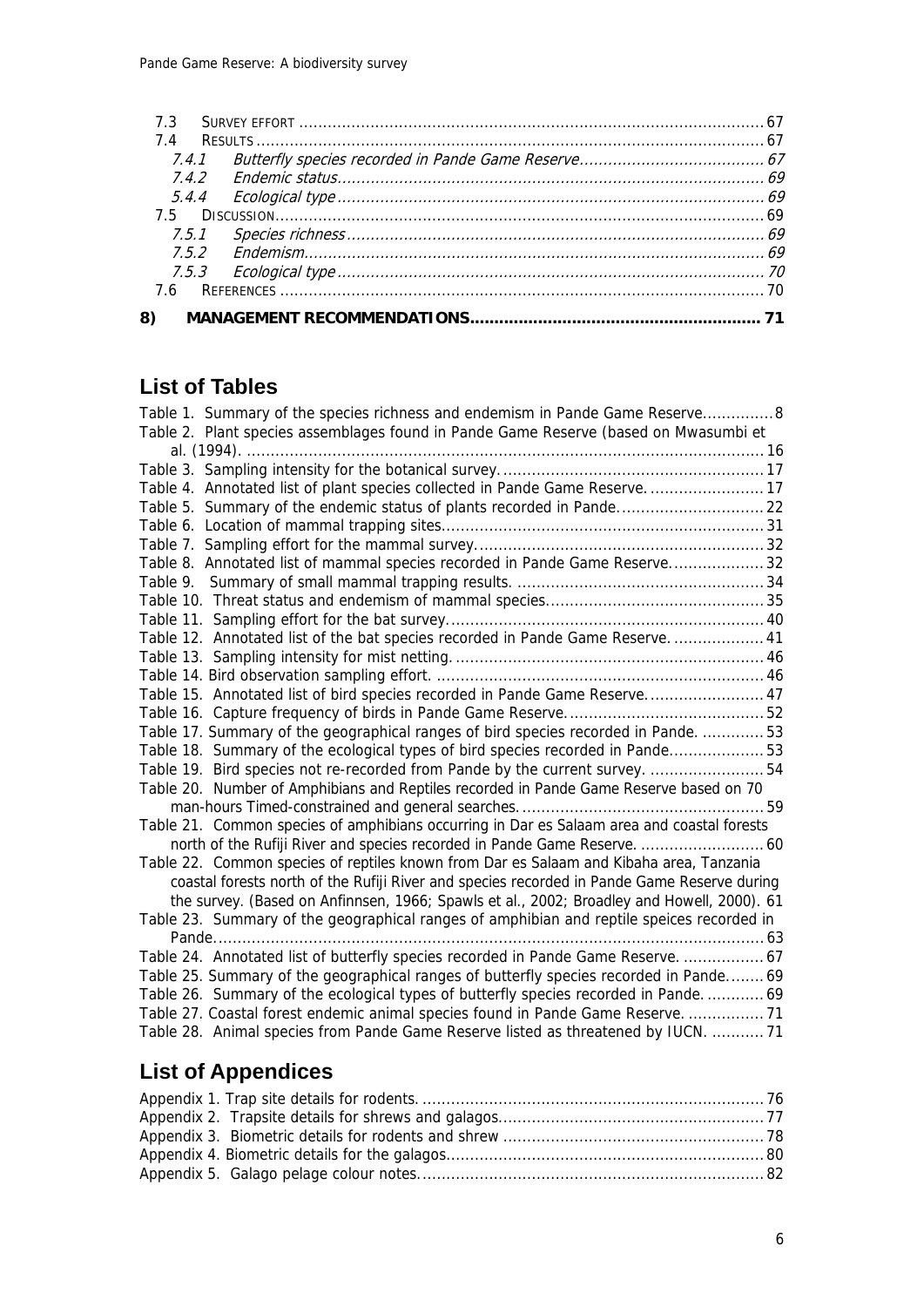| Appendix 7. Ringing data from birds recorded during a survey of Pande Game Reserve  86     |  |
|--------------------------------------------------------------------------------------------|--|
| Appendix 8. Distribution and seasonality of the plain backed sunbird. From Baker and Baker |  |
|                                                                                            |  |
| Appendix 9. Distribution and seasonality of the Red-tailed Ant Thrush. From Baker and      |  |
|                                                                                            |  |
| Appendix 10. Bucket pitfall trapping locations and daily detailed trapping effort at Pande |  |
|                                                                                            |  |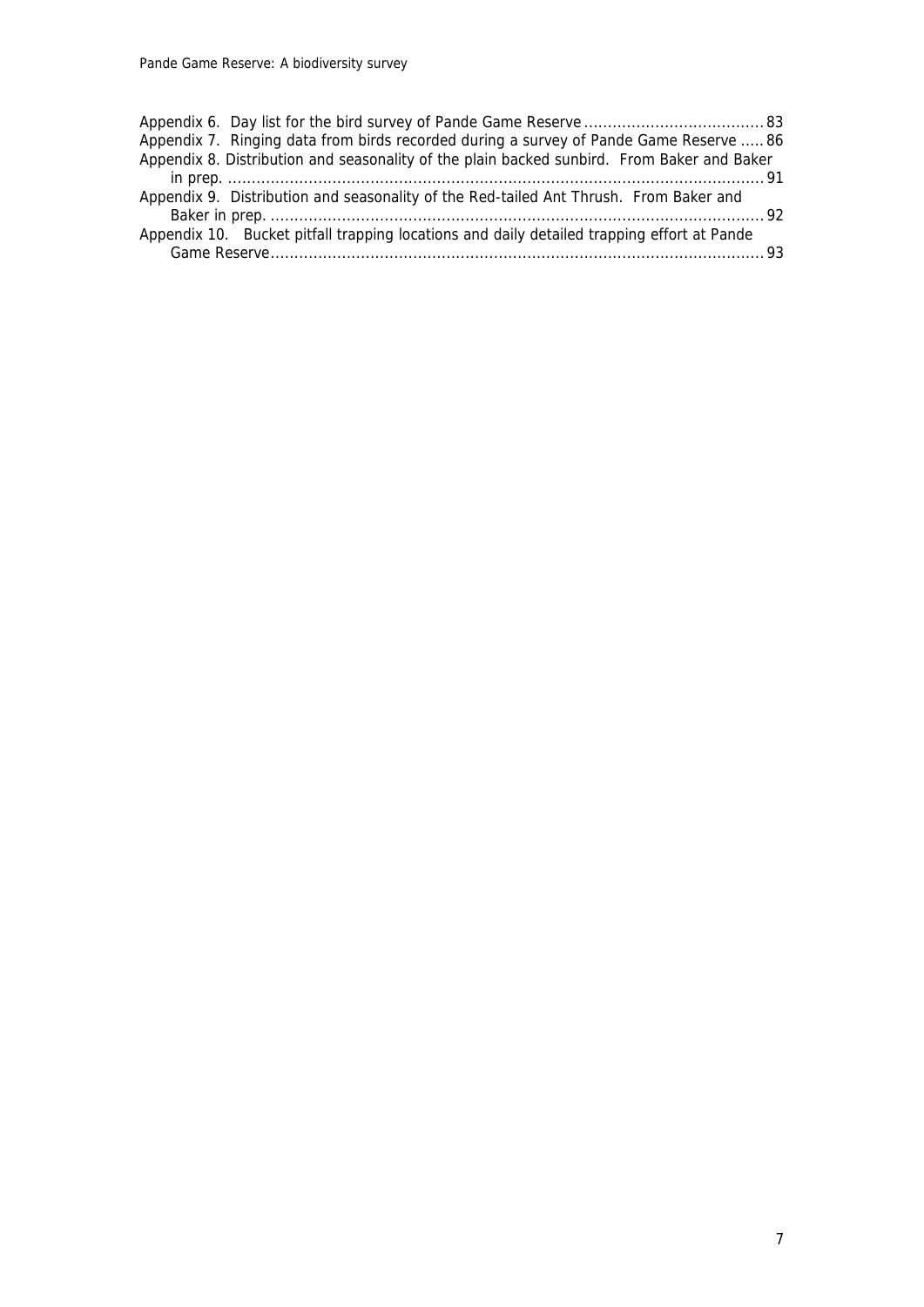## **Executive Summary**

Pande Game Reserve is an area of Eastern African Coastal Forest in Dar es Salaam Region. The Game Reserve was gazetted in 1990 having previously been a Forest Reserve. It covers 1,226 ha between 80 – 126 metres above sea level encompassing disturbed forest, thicket, grassland and woodland.

Pande Game Reserve is part of the Eastern Arc / Coastal Forest Biodiversity Hotspot, one of the highest priority areas for biodiversity conservation in the world. Pande has also been classified as an 'Important Bird Area' by Birdlife International.

Between 3rd and 17th February 2003, the Tanzania Forest Conservation Group in collaboration with the Wildlife Division conducted a biodiversity survey in Pande Game Reserve. The survey was financed by CARE-Tanzania through the Misitu Yetu Project.

This report presents the results of these surveys including an inventory of the plants, mammals, birds, reptiles, amphibians and butterflies recorded in the reserve. Results of the surveys have been combined with those of previous surveys most notably the Frontier-Tanzania survey of Pande in 1989. Observations on forest change are included and management recommendations are provided.

| <b>Taxon</b>       |     | endemics | Total no. of species No. of coastal forest No. of coastal forest near<br>endemics |
|--------------------|-----|----------|-----------------------------------------------------------------------------------|
| <b>Plants</b>      | 164 | 52       | n/a                                                                               |
| <b>Animals</b>     |     |          |                                                                                   |
| Mammals            | 38  |          | 6                                                                                 |
| <b>Birds</b>       | 142 |          |                                                                                   |
| Reptiles           | 25  |          |                                                                                   |
| Amphibians         | 23  |          | 3                                                                                 |
| <b>Butterflies</b> | 56  | 4        | 3                                                                                 |
| <b>TOTAL</b>       | 448 | 60       | 19                                                                                |

**Table 1.** Summary of the species richness and endemism in Pande Game Reserve.

Pande has two endangered, one vulnerable and four near-threatened animal species based on IUCN threat classifications. Plants of conservation concern include the three taxa which are thought to be strictly endemic to Pande: Tricalysia bridsoniana var. pandensis, Shirakiopsis sp. nov. and Leptactina sp. A of FTEA. The reserve has a high diversity of bats.

Pande was once a fine example of an Eastern African Coastal Forest. Since the 1950s the forest has been mined for timber, poles and charcoal. Most large trees have been removed and the forest area appears to have declined by approximately 60%. In some areas forest has been replaced by extensive areas dominated by grass and weeds which are maintained by regular fires. As a result some species appear to be heading towards extinction within the reserve including black and white colobus, the plain-backed sunbird and two of the strictly endemic plants. Degradation of the reserve continues despite the availability of project staff, transport and other resources.

Political support and concerted action by the Wildlife Division and other stakeholders is necessary to halt the current trend of forest loss otherwise there is a real danger that the reserve will simply be taken over by the growth of the city. Pande offers an opportunity for recreational and educational use by people from nearby Dar es Salaam.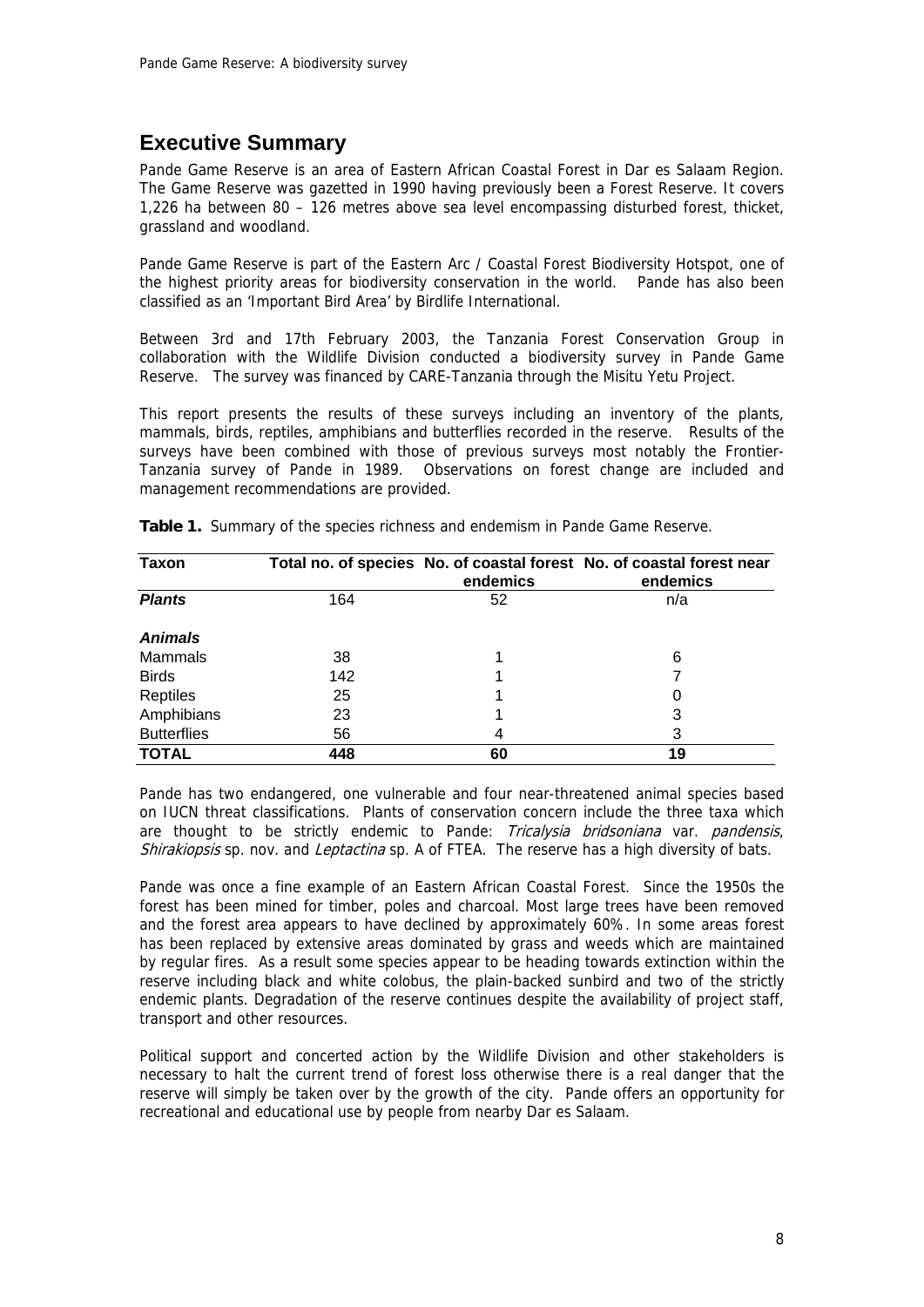## **Acknowledgements**

#### **Funding**

This survey was funded by CARE-Tanzania through the Misitu Yetu Project, a partnership project between CARE-Tanzania, the Tanzania Forest Conservation Group and the Wildlife Conservation Society of Tanzania. Misitu Yetu is funded by CARE-Norway through CARE-International in Tanzania with funds from NORAD.

#### **Permission**

Permission to conduct this survey was kindly provided by the Wildlife Division of the Ministry of Natural Resources and Tourism

| <b>Survey Team</b><br>Herpetofauna                                                                                                                                                                                 | Dr Charles Msuya, Zoology Department,<br>University of Dar es Salaam,                                                                                                       |  |  |
|--------------------------------------------------------------------------------------------------------------------------------------------------------------------------------------------------------------------|-----------------------------------------------------------------------------------------------------------------------------------------------------------------------------|--|--|
| Bats                                                                                                                                                                                                               | Benjamin Hayes, University of Aberdeen, UK                                                                                                                                  |  |  |
| Mammals (excluding bats)                                                                                                                                                                                           | Andrew Perkin, Nocturnal Primate Research<br>Group, Oxford Brookes University, UK                                                                                           |  |  |
| Birds                                                                                                                                                                                                              | Njano Mbilinyi, Maneno Mbilinyi, Leonsi<br>Mlawila, Tanzania Bird Atlas, Arusha, Tz                                                                                         |  |  |
| Vegetation<br>Moses<br>Mwangoka,<br>Tanzania<br>Forest<br>Conservation Group, DSM, Tz<br>Leonard Mwasumbi, University of Dar es<br>Salaam (retired), DSM, Tz<br>H. Lyaruu, University of Dar es Salaam,<br>DSM, Tz |                                                                                                                                                                             |  |  |
| <b>Support team</b><br>From Wildlife Division                                                                                                                                                                      | Richard Bwire, Project Manager Pande Game<br>Reserve<br>Hassani Ibrahim, Game Scout, Pande Game<br>Reserve                                                                  |  |  |
| From Tanzania Forest Conservation Group                                                                                                                                                                            | Nike Doggart, Projects Coordinator<br>Sanford Kway, Field Officer (Pande)<br>Daniel Mwaifunga, Driver<br>Beatus Temu, Survey assistant<br>Ibrahim Matunda, Survey assistant |  |  |
| From University of Dar es Salaam                                                                                                                                                                                   | Samson Mwakalobo, Herpetological survey<br>assistant                                                                                                                        |  |  |
| From CARE-Tanzania                                                                                                                                                                                                 | Rose Matovu, Project Manager, MYP<br>Babu Matunda, Assistant Project Manager,<br><b>MYP</b><br>Noah Songelea, Driver, MYP                                                   |  |  |
| From adjacent communities                                                                                                                                                                                          | Anna Mbawala, Assistant<br>Angelina Mhindi, Assistant<br>Alex Masala, Assistant<br>Alphonsi Mitume, Assistant                                                               |  |  |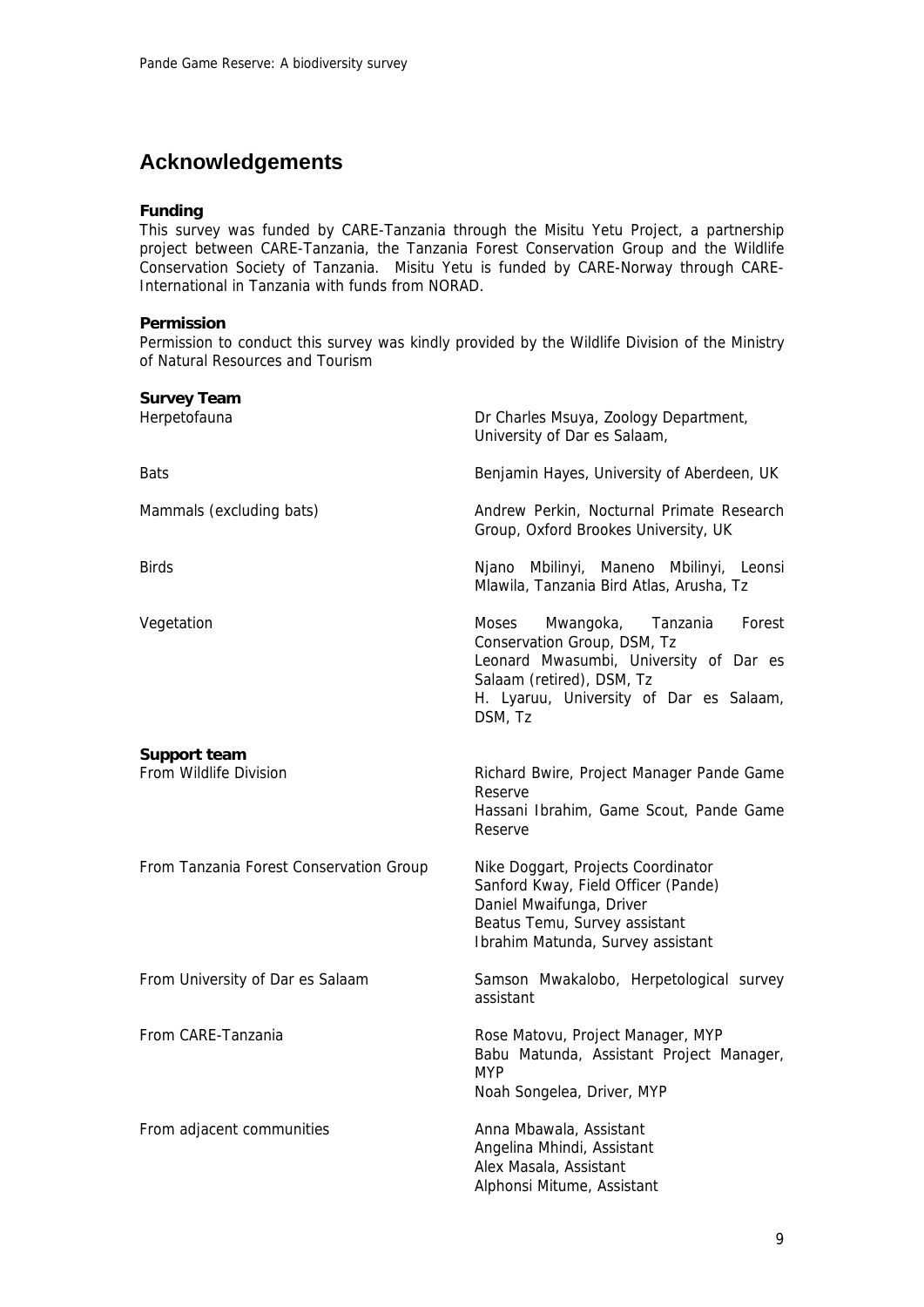#### Edward Mkoma, Assistant

#### **Report writing**

Authors of the individual chapters are indicated in the text.

#### **Other**

Thanks also to the Tanzania Bird Atlas for freely sharing their data and maps; and to Professor Kim Howell for technical advice in survey design.

#### **Editing**

Thanks also to Neil Burgess for his editorial comments on the whole report and to Roy Gereau for his comments on Chapter 2 (Vegetation).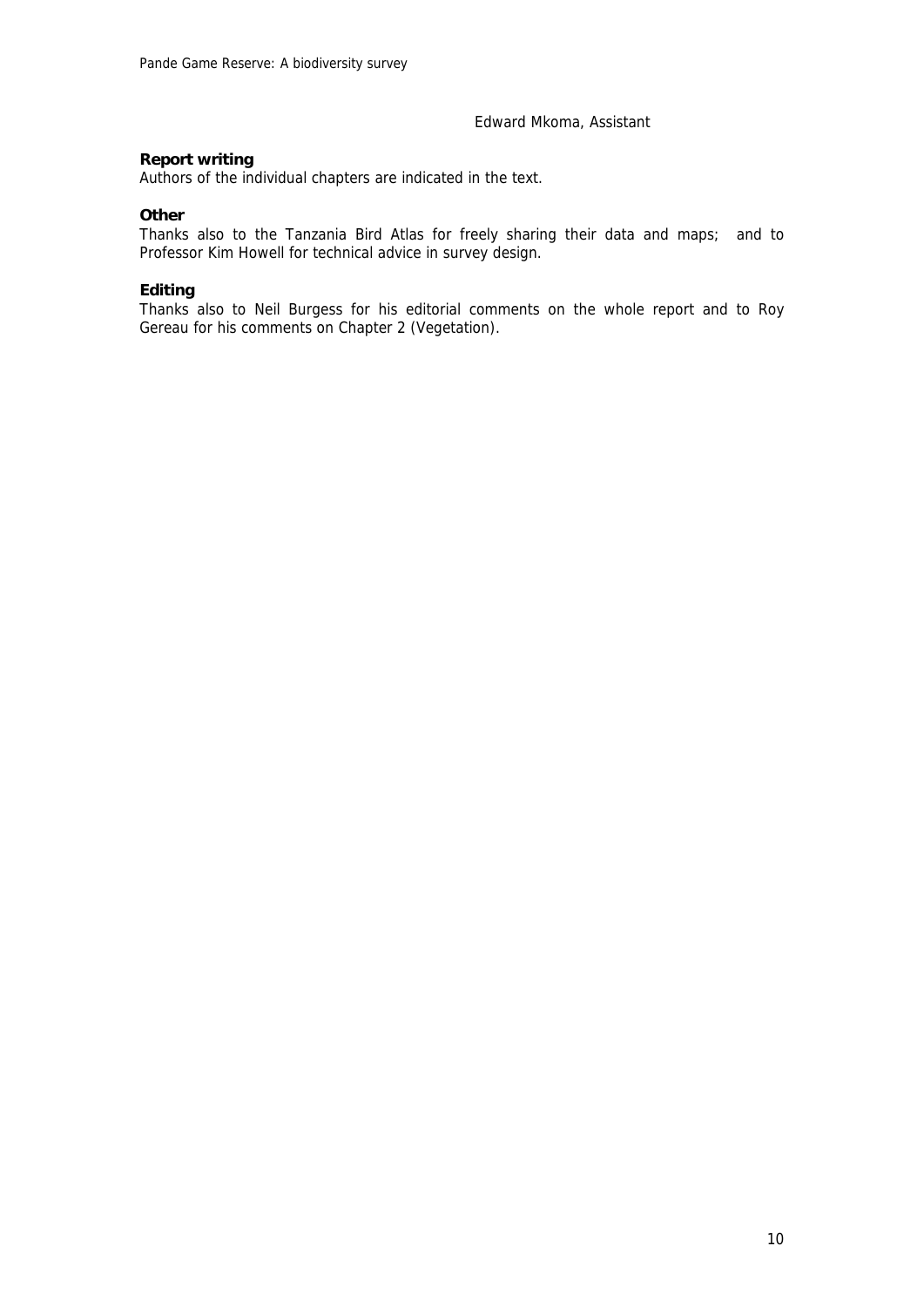## **1) Introduction**

By Nike Doggart and Charles Msuya

## *1.1 Coastal Forests and their biodiversity values*

This report documents the results of a biodiversity survey conducted in Pande Game Reserve in February 2003 by the Tanzania Forest Conservation Group. Pande is an Eastern African Coastal Forest. The Eastern African Coastal Forests together with the neighbouring Eastern Arc Forests are considered to be a biodiversity hotspot of global significance. This is in part due to the high concentration of endemic species in the area (Hawthorne, 1993; Burgess, et al., 1993; Lovett 1998; Myers et al. 2000; Brooks et al. 2002). The Eastern Arc / Coastal Forest biodiversity hotspot is classified as 'hyperhot' due to the high risk of plant and vertebrate extinctions for a given loss of habitat (Brooks *et al.* 2002). The high endemism is believed to be due to the long period of isolation from the forests of Central and West Africa, and because the Indian Ocean has maintained a stable temperature over the past 40 million years (Clarke 2000).

There are about 83 coastal forests in Tanzania. Most are small forest patches around 1 – 10 km<sup>2</sup> which lie below 600 m a.s.l. Over 82.3% of forest patches are in forest reserves (Burgess & Muir 1994).

The coastal forests of Eastern Africa were more extensive formerly than they are now due to clearance for cultivation, timber and charcoal production. Recently weak management, poverty and expanding populations amongst adjacent communities have contributed to a progressive degradation of forest habitat. Pande is now found on the northern margins of the urban areas of Dar es Salaam and is a centre of significant in-migration.

## *1.2 About the survey*

#### **1.2.1 Aim**

The aim of the survey as stipulated in the Scope of Work between the Tanzania Forest Conservation Group and CARE-Tanzania is:

> 'To survey Pande Game Reserve in order to document the reserve's biological richness and establish a baseline for developing long term ecological monitoring and assist in the forests management planning decisions.'



**Map 1.** Sketch map showing Location of trap sites in Pande Game Reserve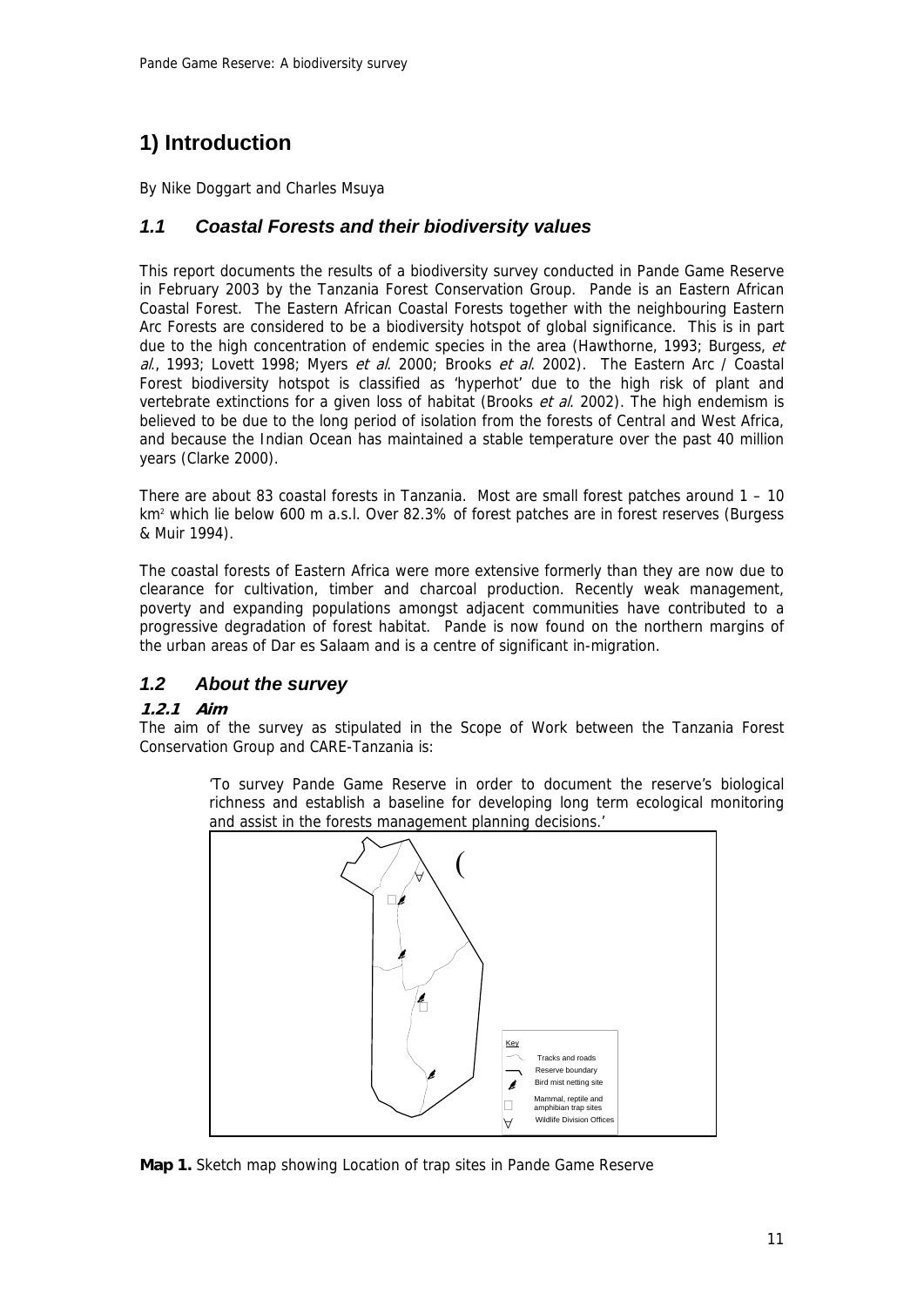#### **1.2.2 Sampling points and survey team**

The zoological survey was conducted by specialists Dr Charles Msuya (herpetofauna), B. Hayes (bats), A. Perkin (other mammals) and Njano Mbilinyi (birds) with coordination from staff of the Tanzania Forest Conservation Group. Surveys were conducted between the  $3^{rd}$  – 17<sup>th</sup> February. Staff of the Wildlife Division and Field Assistants recruited from nearby villagers also participated. There were two principal trapping sites (see Map 1). Botanical surveys were conducted separately.

### *1.3 Status of Pande Game Reserve*

| Area:               | 1226 ha                                                                        |
|---------------------|--------------------------------------------------------------------------------|
| Boundary length:    | 15 km                                                                          |
| Gazettement notice: | (Gazetted as a Forest Reserve in 1952) then as a Game Reserve GN<br>461 (1990) |
| Status:             | Game Reserve managed by the Wildlife Division                                  |
| Municipality:       | Kinondoni                                                                      |
| Region:             | Dar es Salaam                                                                  |
| Altitude:           | 80 m – 186 m above sea level                                                   |
| Maps:               | Series Y742; Sheet Kawe 186/1 (186/2 part of); 1: 50 000                       |

### *1.4 Physical description*

#### **1.4.1 Location**

Pande Game Reserve is located approximately 25km northwest of the centre of Dar es Salaam and 16km inland from the Indian Ocean (6<sup>o</sup> 40' 32"S - 6<sup>o</sup> 44' 10"S; 39<sup>o</sup> 04' 10"E - 39<sup>o</sup> 05' 40"E). The reserve can be accessed from the Bagamoyo Road via Bunju B or the Morogoro Road via Mbezi.



**Map 2.** Location of Pande Game Reserve in relation to Dar es Salaam

The reserve lies on the edge of the city and is surrounded by five villages, Msumi, Msakuzi, Mabwe Pande, Mpiji Magoe and Mbopo.

#### **1.4.2 Soils**

The reserve lies on a low ridge of clay-bound sands and gravel of Miocene to Pliocene age which rises up to 186 m above sea level. The ridge is a continuation of the Pugu Hills to the south-southwest. The soil is a mixture of red sandy loams of Miocene era overlying a gritty kaolin soil (Masongo, 1984).

#### **1.4.3 Climate**

The rainfall pattern is bimodal with a period of short rains between October and December and a more prolonged rainy season between March and May. Pande and Pugu Forest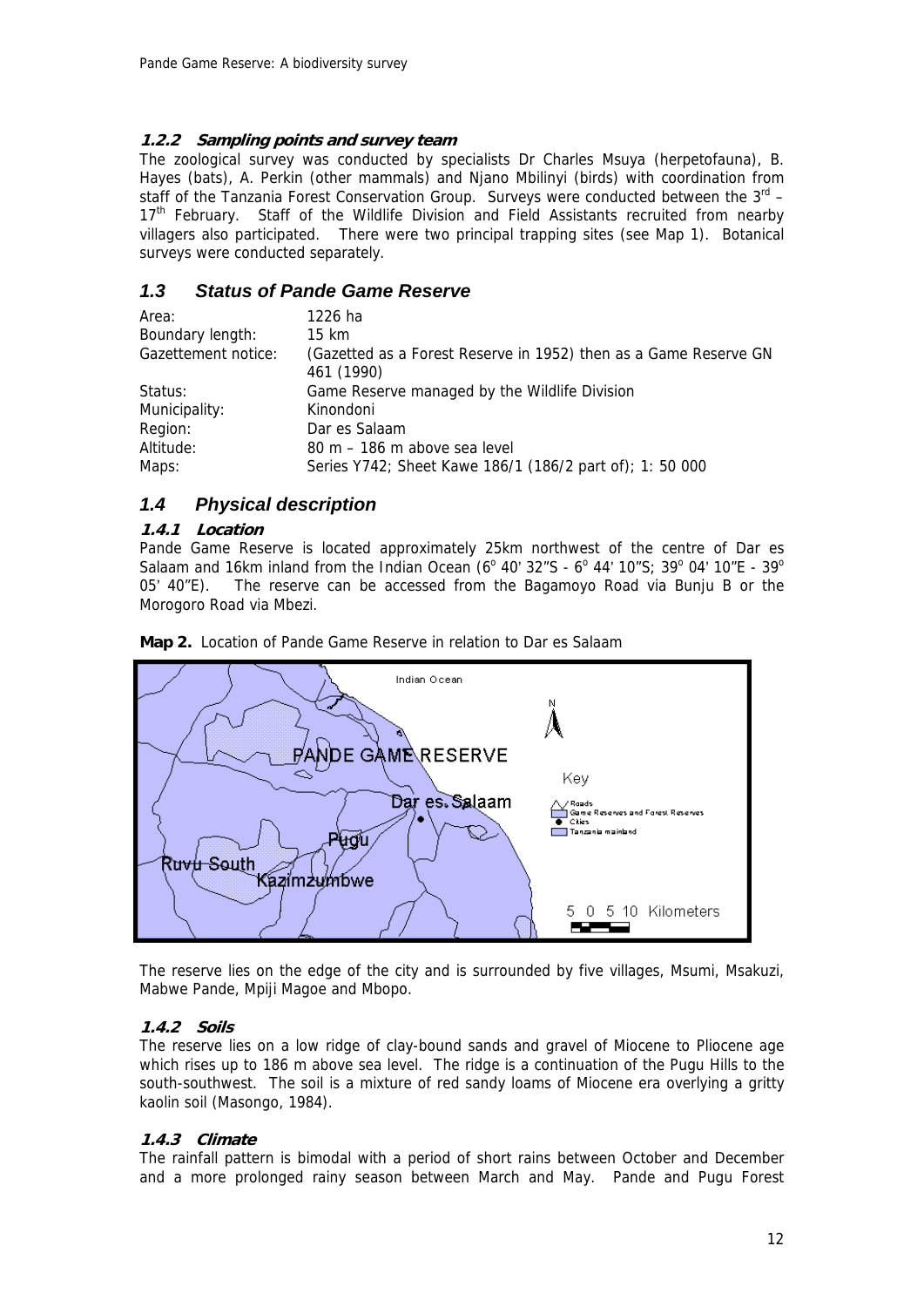Reserves, which are close to Dar es Salaam have a mean, total rainfall of about 1200 mm per annum (Bargman, 1971). The mean daily air temperature is  $26^{\circ}$ C, with a seasonal variation of  $4^{\circ}$ C and a daily range of  $8^{\circ}$ C. The highest air temperature is 31 $^{\circ}$ C during the dry seasons.

## *1.5 History*

Until the 1950s, few people were living around Pande. There were isolated Zaramo clan dwellings scattered amidst a landscape of dense bushed woodland in which lions, warthogs and wild pigs roamed freely.

During the 1950s the population began to increase as people were attracted to the area, in part by the resources within the Pande forest. This included people from the Makonde tribe of Southern Tanzania and Northern Mozambique who are famous for their woodworking skills and were attracted by the valuable timbers within the forest.

In 1952, Pande was gazetted as a Forest Reserve. When the reserve was gazetted areas of scrubland were left out of the reserve to meet the needs of the growing communities. Between 1950s – 1970s harvesting within Pande increased. The rare ebonies were removed and there was widespread pole cutting (Lupala 1997).

During villagisation in the 1970s, there was an informal relaxation of laws regarding cutting in the reserve so that people could harvest building poles to construct the new villages. Also during villagisation many of the Zaramo people migrated away from the forest while the Makonde, Ngindo and Matumbi people opted to stay so that they would have continued access to the wood resources of the reserve. Lupala (1997) notes that between 1970 and 1980 approximately 273 ha of woodland were depleted within the reserve equivalent to 22% of the reserve.

In 1987 a private developer, John Msembelera, initiated a proposal to turn the Pande Forest Reserve into a zoo through his company Pande Game Reserve Limited. This gained support from the Ministry of Natural Resources and Tourism and from the District Council and in 1988 the Ministry of Natural Resources and Tourism issued a revocation order (18.10.1988) and in 1990 the reserve was regazetted as a Game Reserve (GN 461).

The transfer of responsibility for the management of the reserve from State to Private developer met with resistance from local NGOs concerned at whether a private developer would have the capacity to conserve the unique biodiversity of the reserve. Illegal extraction continued within the reserve although it is difficult to assess the extent of this. The developer prepared a network of fire control lines that also facilitated access for charcoal producers, pole cutters and grass cutters. Shortly after gaining rights to the reserve the private developer died and the concession for the management of the reserve was revoked in 1996.

Once returned to the Wildlife Division, the WD staff managed the reserve according to standard practices for a game reserve with a focus on law enforcement. Boundaries were cleared using a bulldozer and guards were stationed at the northern gate. A Project Manager equipped with a 4WD vehicle was appointed for the reserve. Despite this, disturbance within the reserve continued amongst other things to supply charcoal and poles to the army camp at Lugalo. No management plan was written.

In the eleven years between 1989 and 2001 much of the centre of the reserve was completely cleared of forest (Burgess and Hipkiss 2002).

In 2001 the Tanzania Forest Conservation Group began to work with communities around the reserve in an attempt to promote greater community support for the sustainable management of the reserve. Initially this met with little support from the Wildlife Division concerned that the villages would develop expectations of Joint Management as is being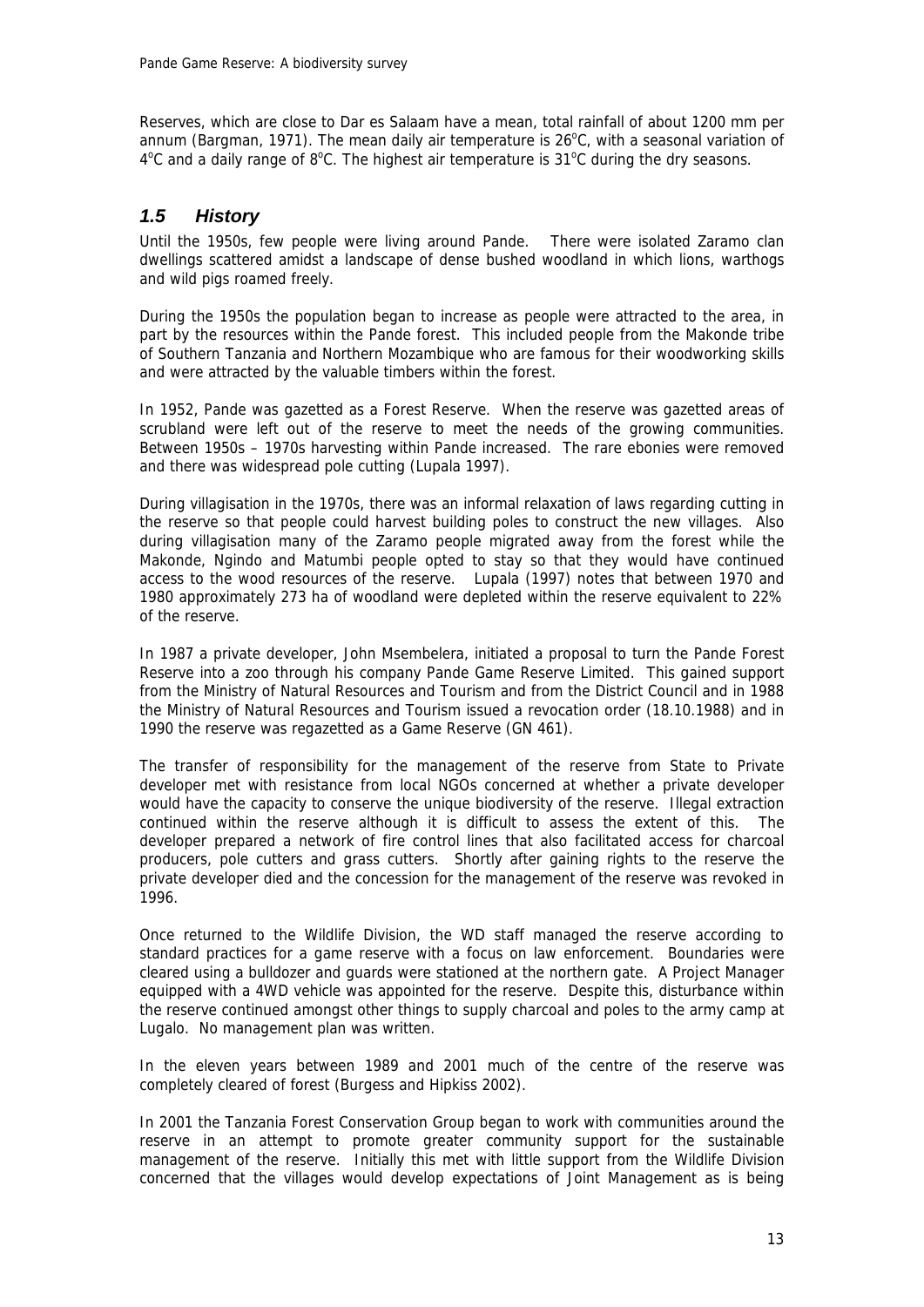practised in some Tanzanian Forest Reserves. At the time (and to date) neither the Wildlife Policy (1998) nor the Wildlife Act (1974) support joint management for Game Reserves.

Recognising this, the Tanzania Forest Conservation Group focused on raising awareness within the surrounding villages on the importance of forest conservation and good governance. The project also assisted the villages to organise active village environmental committees and a 'Local Area Conservation Network' known as MWAPA (Mtandao wa Wanamazingira Pande). The communities have approached the Wildlife Division to urge them to halt the illegal activities that have continued within the reserve.

Since the start of the project there has been a gradual improvement of relations and cooperation between the communities and the Wildlife Division. The Wildlife Division has begun to employ members of the Village Environmental Committees to clear the reserve boundaries rather than using a bulldozer; the Project Manager has attended MWAPA meetings and there has been closer follow up by WD staff on illegalities reported by villagers. The Wildlife Division and the Tanzania Forest Conservation Group are now looking to see how a management plan can be developed for the reserve with input from the communities.

## *1.6 Data storage*

Zoological data from the survey have been recorded on the National Biodiversity Database held at the University of Dar es Salaam.

Plant specimen data are stored on the botanical database of the Tanzania Forest Conservation Group and on TROPICOS, the botanical database of the Missouri Botanical Gardens, USA.

### *1.7 References*

Bargman, D.J. (1971). The climate of Dar es Salaam. Tanzania Notes and Records, **71:** 55 – 64.

- Brooks, T.M, R.A. Mittermeier, C.G. Mittermeier, G.A.B. da Fonseca, A.B. Rylands, W.R. Konstant, P. Flick, J. Pilgrim, S. Oldfield, G. Magin & C. Hilton-Taylor. (2002). Habitat Loss and Extinction in the Hotspots of Biodiversity. Conservation Biology **16**: 909–923.
- Burgess, N.D., A. Dickinson, and N.H. Payne (1993). Tanzania Coastal Forests new information on status and biological importance. Oryx **27:** 164-173.
- Burgess, N.D. and A. Hipkiss (2002). Pande Game Reserve: Observations on forest loss between July 1989 and November 2001. The Arc Journal **14**: 1, 5-6.
- Burgess, N.D. & C. Muir (eds.) (1994). Coastal Forests of Eastern Africa: Biodiversity and conservation. Society for Environmental Exploration/Royal Society for the protection of birds, UK
- Clarke, G.P. (2000). Climate and climatic history. In N.D. Burgess and G.P. Clarke *Coastal* Forests of Eastern Africa. IUCN. Pp. 47 – 67.
- Hawthorne, W.D. (1993). East African Coastal Forest botany. In Lovett, J.C. and Wasser, S.K. (eds.) Biogeography and Ecology of Rain Forests of Eastern Africa. Cambridge University Press, Cambridge, pp. 57 - 99.
- Hilton-Taylor, C. (2000). 2000 IUCN Red List of Threatened species. IUCN, Gland, Switzerland.
- Howell K.M. (1993). Herpetofauna of the Eastern African forests. In: Lovett J.C., Wasser S.K. (eds.) Biogeography and Ecology of the rain forest of Eastern Africa. Cambridge University Press: 173-201.
- Lovett, J.C. (1998) Importance of the Eastern Arc mountains for vascular plants. Journal of East African Natural History **87**:59–74.
- Lupala, A. (1997) Pande Game Reserve: an Inventory of Planning and Management of Natural Resources neighbouring human settlements. UCLAS, DSM.
- Masongo, J.P. (1984). Pande Forest Reserve. Ministry of Natural Resources and Tourism and the Environment File, Forest Headquarters.
- Myers, N., R.A Mittermeier, C.G. Mittermeier, G.A.B. da Fonseca &J. Kent. (2000). Biodiversity hotspots for conservation priorities. Nature **403**: 853–858.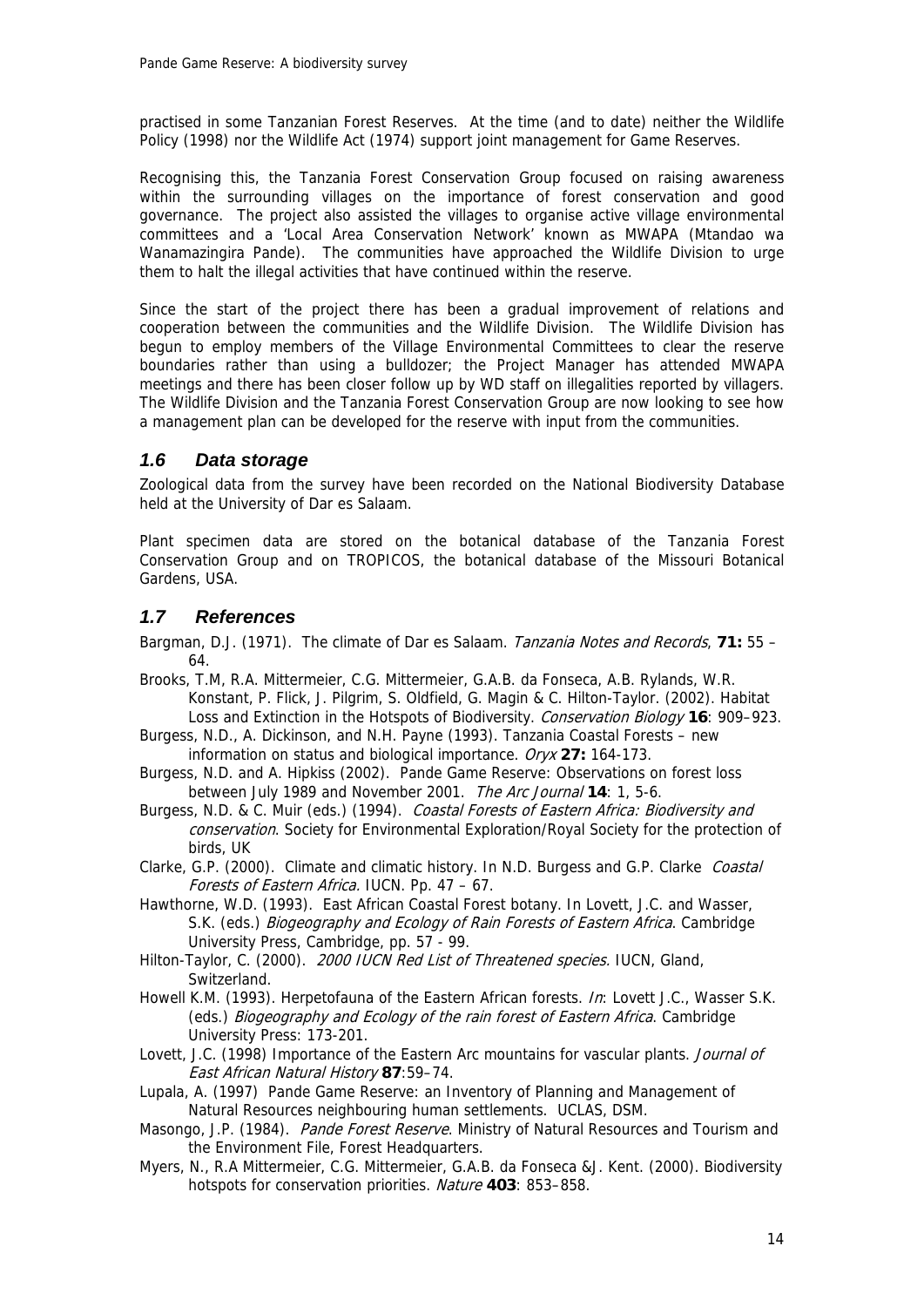## **2) Vegetation**

By Leonard Mwasumbi, Nike Doggart, H. Lyaruu and Moses Mwangoka

## *2.1 Introduction*

Pande Game Reserve is an example of Eastern African Coastal Forest. In White's (1983) classification of the vegetation of Africa the area fits into the 'Zanzibar-Inhambane' phytochorion. This was subsequently sub-divided by Clarke (1998) into a northern 'Swahilian Centre of Endemism' and a southern 'Swahili-Maputaland regional transition zone'. Pande being in the former.

The coastal lowland vegetation of Eastern Africa (of which Pande is a part) is characterised by its variability. This has made it a challenge to classify.

Within the Zanzibar-Inhambane phytochorion, White (1983) recognised four vegetation types:

- a) Zanzibar-Inhambane lowland rain forest
- b) Swamp forest
- c) Zanzibar-Inhambane scrub forest
- d) Zanzibar-Inhambane undifferentiated forest

Clarke (2000) notes that these four vegetation types may appear as a mosaic over a relatively small area. With this in mind the term 'Coastal Forest' has been applied to the vegetation mosaic along the coastal strip of East Africa.

The Coastal Forests have affinities with other phytochoria including the Afromontane, Zambezian, Madagascan and Guineo-Congolian phytochoria sensu White (1983). Although there are affinities, Lovett et al. (1988) speculate that the forest may have been isolated from other African blocks since the Miocene (30 – 40 million years ago).

The Coastal forests are rich in endemics, particularly the northern forests i.e. the 'Swahilian Centre of Endemism'. Clarke et al. (2000) identified 554 species of vascular plants restricted to the coastal forests. Three taxa are thought to be strictly endemic to Pande: Tricalysia bridsoniana var. pandensis, Shirakiopsis ?sp. nov. (formerly Sapium sp. nov.) and Leptactina sp. A of FTEA (Burgess 1990). Several other species found in Pande are known from only a few other coastal forest sites including *Uvaria pandensis, Uvaria* sp. nov. and *Ecbolium* umbrosum (Burgess 1990).

Various researchers have investigated the vegetation of Pande Game Reserve and the reserve has been well collected (e.g. Frontier-Tanzania in 1989; Z.K Rulangaranga, F.M. Mbago and H.O. Suleiman in 1998 and Mwangoka in 2002 and 2003). Studies that have looked at the vegetation of Pande include Hawthorne's (1984) ecological study of the Coastal Forests. Burgess (1990) describes a vegetation survey conducted by Frontier-Tanzania in 1989 which included botanical collections and a systematic study of botanical species composition using transects. This was then anlaysed further by Mwasumbi et al. (1994). In 1990 students from the University of Dar es Salaam conducted botanical research in the reserve e.g. Mwakalema (1991) and Mtui (1991). Data on the vegetation of Pande is included in a number of chapters of Burgess and Clarke (2000).

The research outlined above has included various efforts to classify the vegetation of Pande. Hawthorne (1984) described Pande as dry forest dominated by *Julbernardia magnistipulata*. Mwasumbi et al. (1994) identified five species assemblages found in Pande (Table 2). Lowe and Clarke (2000) included Pande in an analysis of coastal forest types within Tanzania concluding that Pande is 'dry forest' dominated by *Scorodophleus fischeri* and Manilkara sulcata with Baphia kirkii and Manilkara sansibarensis. Both studies concur on the dominance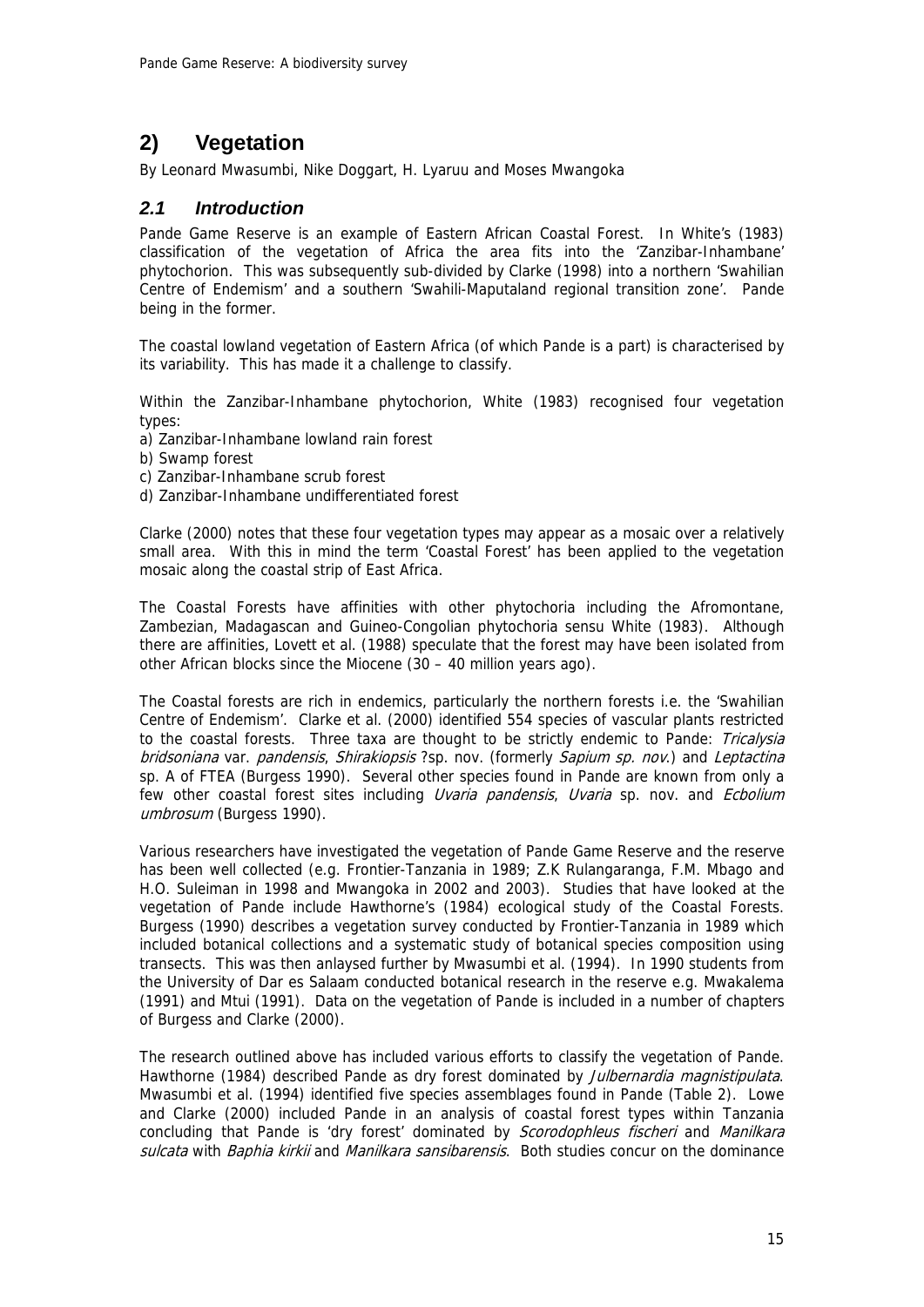of legumes in the vegetation structure of Pande with Lowe and Clarke (2000) estimating more than 75% dominance by legumes.

Table 2. Plant species assemblages found in Pande Game Reserve (based on Mwasumbi et al. (1994).

| <b>Species Group</b> | <b>Description</b>                                                                                                                                                                                                                                                                                             |
|----------------------|----------------------------------------------------------------------------------------------------------------------------------------------------------------------------------------------------------------------------------------------------------------------------------------------------------------|
| А                    | Somewhat disturbed dry coastal forest. Amongst those the most<br>frequently occurring species are Haplocoelum foliolosum, Combretum<br>harrisii, Tricalysia allocalyx and Acacia adenocalyx. Typical trees are<br>Baphiosis africana, Brachylaena huillensis, Bombax rhodognaphalon and<br>Tarenna drummondii. |
| B                    | Highly disturbed forest. Amongst the most frequently occurring species<br>are Panicum trichocladum and Nesogordonia holtzii.                                                                                                                                                                                   |
| C                    | Relatively undisturbed drier forest on shady valley sides. The most<br>frequent species are Scorodophloeus fischeri, Combretum illairii and<br>Hugonia castaneifolia.                                                                                                                                          |
| D                    | Drier coastal forest on exposed ridge-tops. The most frequent species are<br>Millettia impressa, Landolphia kirkii, Uvaria sp. and Whitfieldia<br>stuhlmannii.                                                                                                                                                 |
| F                    | Shady undisturbed parts of the reserve. The most frequent species are<br>Uvaria pandensis, Diospyros squarrosa, Trichaulax mwasumbii and Salacia<br>elegans. Dominant trees include Baphia kirkii and Manilkara<br>sansibarensis.                                                                              |

## *2.2 Methods*

#### **2.2.1 Botanical collections**

Specimens were taken of all species fruiting or flowering at the time of the surveys. Collections were made of trees, shrubs, herbs, lianas and vines. For each collection number notes were made on the locality, habitat and local name. The form and colour of the plant were also described. Specimens were pressed and dried.

Where possible six duplicates were collected for each collection These have been sent to: National Herbarium, Arusha, Tanzania (1) Missouri Botanical Garden, USA (4) TFCG Herbarium (1)

The collections are part of Moses Mwangoka's (MM) series.

#### **2.2.2 Vegetation descriptions**

Descriptions were made of the vegetation types found within the reserve based on observations of species composition and structure. This was based on casual observations only and no systematic plots were established.

#### **2.2.3 Disturbance**

Throughout the survey observations were made of disturbance within the reserve. These observations were combined with historical records of forest use.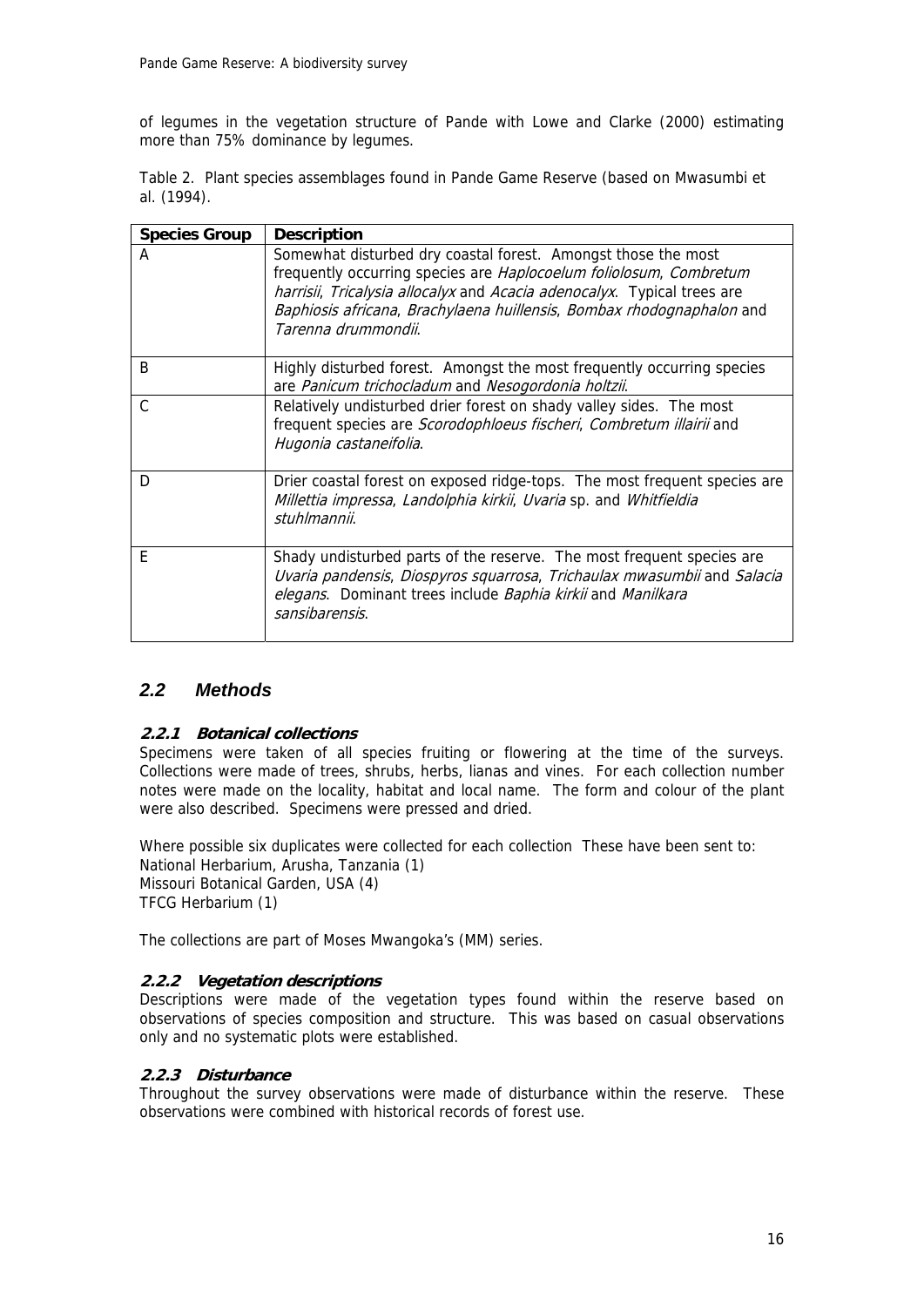#### **2.2.4 Change in forest cover**

To estimate recent changes in forest cover the survey has used two sources of data. Firstly we used published forest area estimates for Pande e.g. Lupala 1997. Secondly, satellite images showing Pande G.R. provided by CARE-Tanzania were imported into Map Info. Using a combination of our experience in the field including GPS points for different habitat types we were able to prepare a rough sketch map of the area covered by grassland, disturbed forest and woodland / thicket. Using the analysis tools in Map Info we were able to estimate the rough area covered by the three habitat types.

#### **2.2.5 Assessments of endemic plant species**

Particular effort was made to map the distribution of the endemic plant species and to collect material to facilitate the completion of the descriptions of Leptactina sp A. FTEA and Shirakiopsis ?sp. nov..

## *2.3 Survey effort*

The botanical collector spent 11 days in Pande Game Reserve during March and July 2002. Collections were made throughout the reserve. A total of 166 collections were made (MM 2801 – 2942 and MM 3026 – 3049).

| Area                      | <b>Dates</b>                 | No.  | No.         |
|---------------------------|------------------------------|------|-------------|
|                           |                              | davs | collections |
| South-east of the reserve | 15/03/02 & 14/07/02          |      | 25          |
| South west of the reserve | 5,6,13 & 21/03/02 & 14/07/02 | 5    | 65          |
| North-west of the reserve | 11 & 20/03/02                |      | 30          |
| West of the reserve       | 7 & 23/03/02 & 13/07/02      |      | 46          |
| Total                     |                              |      | 166         |

**Table 3.** Sampling intensity for the botanical survey**.** 

Additional visits were made by LM and HL for four days during October 2003. LM was responsible for original collections of the two undescribed species thought to be endemic to Pande. LM returned to areas of the reserve where the original collections were made in the early 1990s to assess their current status.

## *2.4 Results*

#### **2.4.1 Botanical collections**

During the TFCG surveys, a total of 166 botanical specimens were collected within the reserve. Roy Gereau from the Missouri Botanical Garden has provided identifications for 34 of these specimens. At the time of preparing this report, the identification of the remaining specimens had not been finalised. The results from the TFCG survey are presented in Table 4 combined with records from previous surveys in Pande Game Reserve. Collections have been made for at least 164 herb, shrub, climber and tree species from 45 families.

|   | <b>FORIC</b> 4. THIRDIGLOG IST OF MOTIL SPOCIOS COILCOLOG IFFICITION COMPICTIVOSCHIOT |   |                       |               |
|---|---------------------------------------------------------------------------------------|---|-----------------------|---------------|
|   | <b>Species</b>                                                                        |   | Life form End. Status | <b>Record</b> |
|   | ACANTHACEAE                                                                           |   |                       |               |
|   | Ecbolium umbrosum (Nees) Kuntze                                                       |   | N                     |               |
| 2 | Megalochlamys tanzaniensis Vollesen                                                   |   | W                     |               |
| 3 | Sclerochiton obtusisepalus C.B. Clarke                                                |   | W                     |               |
| 4 | Whitfieldia stuhlmannii (Lindau) C.B.Clarke                                           | ς | W                     |               |
|   | ANACARDIACEAE                                                                         |   |                       |               |
| 5 | Lannea schweinfurthii (Engl.) Engl. var. stuhlmannii                                  |   | W                     | 1,2,3         |
|   | (Engl.) Kokwaro                                                                       |   |                       |               |
| 6 | Ozoroa obovata (Oliv.) A. Fern. & R. Fern.                                            |   | N                     |               |
|   | Rhus glaucescens A. Rich.                                                             | c | W                     |               |

**Table 4.** Annotated list of plant species collected in Pande Game Reserve.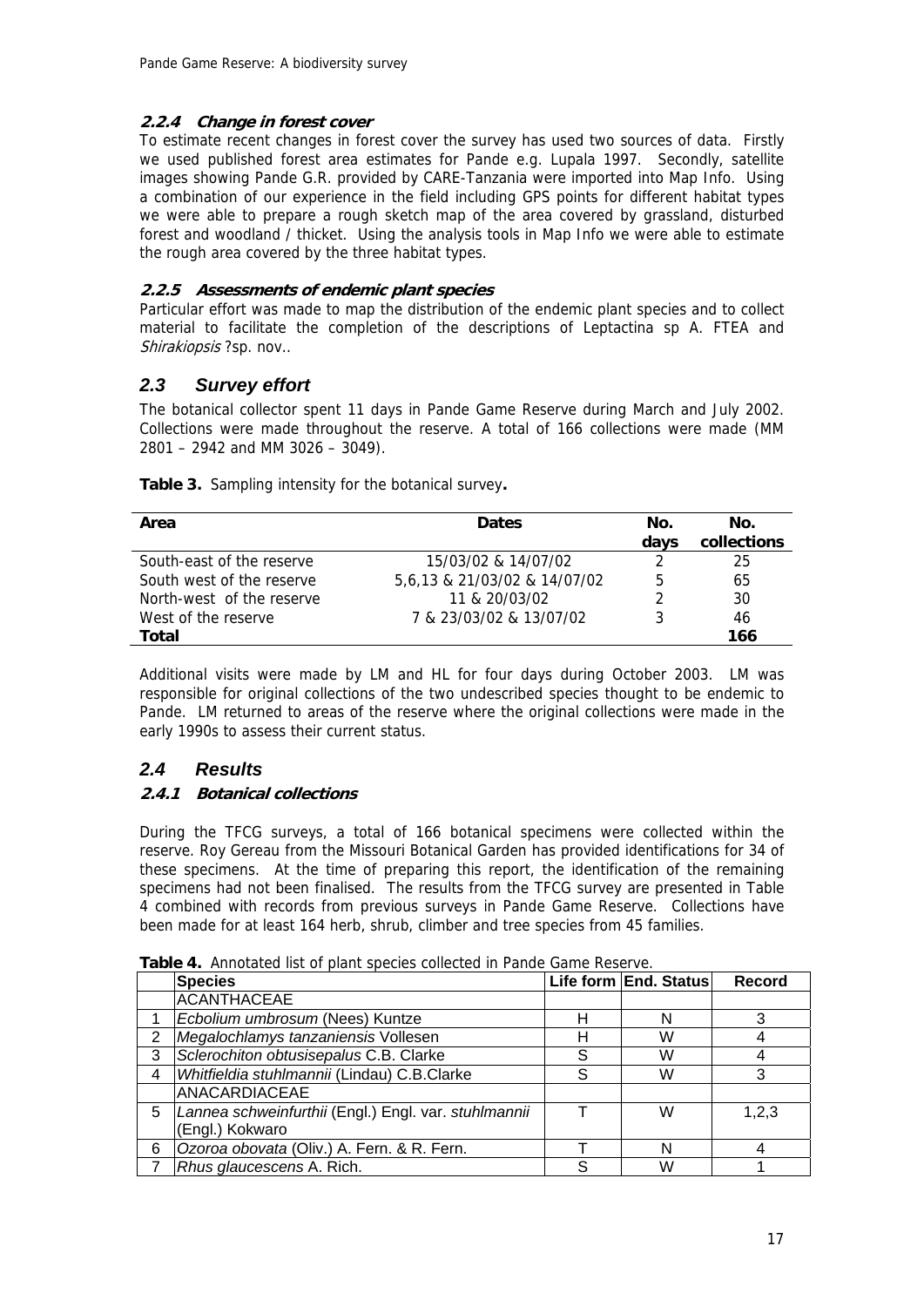|                 | <b>Species</b>                                     |                                        | Life form End. Status   | <b>Record</b>           |
|-----------------|----------------------------------------------------|----------------------------------------|-------------------------|-------------------------|
|                 | ANNONACEAE                                         |                                        |                         |                         |
| 8               | Asteranthe asterias (S.Moore) Engl. & Diels        | T                                      | N                       | 2, 3                    |
| 9               | Monanthotaxis fornicata (Baill.) Verdc.            | $\overline{\mathsf{s}}$                | $\overline{\mathsf{N}}$ | $\overline{3}$          |
| 10              | Monanthotaxis trichocarpa (Engl. & Diels) Verdc.   | $\overline{\mathsf{s}}$                | N                       | 2, 3                    |
| 11              | Monodora minor Engl. & Diels                       | $\overline{\mathsf{s}}$                | N                       | 2, 3                    |
| 12              | Uvaria acuminata Oliv.                             | $\overline{\mathsf{s}}$                | N                       |                         |
| 13              | Uvaria lucida subsp. virens (N.E. Br.) Verdc.      | $\overline{s}$                         | $\overline{\mathsf{W}}$ | $\frac{3,4}{4}$         |
|                 | 14 Uvaria pandensis Verdc.                         | $\overline{\text{c}}$                  | N                       | 2,3,4                   |
| 15 <sub>1</sub> | Xylopia mwasumbii D.M. Johnson                     | T                                      | N                       | 4                       |
|                 | <b>APOCYNACEAE</b>                                 |                                        |                         |                         |
| 16              | Ancylobotrys tayloris (Stapf) Pichon               | $\overline{C}$                         | N                       | 4                       |
|                 | 17 Carissa spinarum L.                             | $\overline{\mathsf{s}}$                | $\overline{\mathsf{W}}$ | $\overline{4}$          |
| 18              | Holarrhena pubescens Wall. ex G. Don               | $\overline{\mathsf{T}}$                | $\overline{\mathsf{W}}$ | 2,3,4                   |
| 19              | Landolphia buchananii (Hallier f.) Stapf           | $\overline{\text{c}}$                  | $\overline{\mathsf{W}}$ | $\overline{\mathbf{4}}$ |
|                 | 20 Landolphia kirkii Dyer                          | $\overline{\mathsf{s}}$                | $\overline{W}$          | $\overline{3}$          |
| 21              | Oncinotis glabrata (Baill.) Stapf ex Hiern         | $\overline{\mathsf{s}}$                | $\overline{W}$          | $\overline{4}$          |
| 22              | Saba comorensis (Bojer) Pichon                     | $\overline{\text{c}}$                  | $\overline{W}$          | $\overline{3}$          |
| 23              | Strophanthus petersianus Klotzsch                  | $\overline{\text{C}}$                  | $\overline{W}$          | $\overline{3}$          |
|                 | ARALIACEAE                                         |                                        |                         |                         |
| 24              | Cussonia zimmermannii Harms                        | T                                      | N                       | $\overline{\mathbf{4}}$ |
|                 | <b>ASTERACEAE</b>                                  |                                        |                         |                         |
|                 | 25 Ageratum conyzoides L.                          | Η                                      | W                       | 3,4                     |
|                 | 26 Bidens pilosa L.                                | $\overline{\mathsf{H}}$                | $\overline{\mathsf{W}}$ | $\overline{3}$          |
| 27              | Blumea aurita DC.                                  | $\overline{\mathsf{H}}$                | $\overline{\mathsf{W}}$ | $\overline{3}$          |
|                 | 28   Crassocephalum crepidioides (Benth.) S. Moore | $\overline{H}$                         | $\overline{\mathsf{W}}$ | $\overline{4}$          |
|                 | 29 Tridax procumbens L.                            | $\overline{\mathsf{H}}$                | $\overline{\mathsf{W}}$ | $\overline{3}$          |
|                 | 30 Vernonia cinerea (L.) Less.                     | $\overline{H}$                         | $\overline{\mathsf{W}}$ | $\overline{3}$          |
| 31              | Vernonia zanzibarensis Less.                       | $\overline{\mathsf{s}}$                | $\overline{\mathsf{N}}$ | $\overline{4}$          |
|                 | <b>BIGNONIACEAE</b>                                |                                        |                         |                         |
| 32              | Markhamia lutea (Benth.) K. Schum.                 | Ŧ                                      | W                       | $\overline{\mathbf{4}}$ |
|                 | <b>BORAGINACEAE</b>                                |                                        |                         |                         |
| 33              | Ehretia bakeri Britten                             | $\overline{s}$                         | N                       |                         |
| 34              | Ehretia cymosa Thonn.                              | $\overline{\mathsf{s}}$                | $\overline{\mathsf{W}}$ | 2, 3<br>$\overline{4}$  |
|                 | <b>CELASTRACEAE</b>                                |                                        |                         |                         |
| 35              | Loeseneriella apocynoides (Welw. Ex Oliv) var.     | $\overline{C}$                         | W                       | $\mathbf{1}$            |
|                 | apocynoides                                        |                                        |                         |                         |
| $\overline{36}$ | Maytenus mossambicensis (Klotsch) Blakelock var.   | $\overline{s}$                         | $\overline{\mathsf{W}}$ | 1,2                     |
|                 | ambonensis (Loes.) N. Robson                       |                                        |                         |                         |
| 37              | Maytenus undata (Thunb.) Blakelock                 | $\mathsf S$                            | W                       | 2,3,4                   |
| 38              | Salacia elegans                                    | $\overline{S}$                         | W                       | 2, 3                    |
| 39              | Salacia erecta (G. Don) Walp.                      | $\overline{\text{C}}$                  | W                       | $\overline{4}$          |
| 40              | Salacia madagascariensis (Lam.) DC.                | $\overline{s}$                         | W                       | 2,3,4                   |
|                 | CHRYSOBALANACEAE                                   |                                        |                         |                         |
| 41              | Hirtella zanzibarica Oliv.                         | T                                      | W                       | 4                       |
|                 | <b>CLUSIACEAE</b>                                  |                                        |                         |                         |
| 42              | Vismia orientalis Engl.                            | S                                      | W                       |                         |
|                 | <b>COMBRETACEAE</b>                                |                                        |                         | 2,3                     |
|                 |                                                    |                                        |                         |                         |
| 43              | Combretum harrisii Wickens                         | T, S                                   | N                       | 2, 3                    |
| 44              | Combretum illairii Engl.                           | C, S                                   | $\mathsf{N}$<br>W       | 2, 3                    |
| 45              | Combretum microphyllum Klotzsch                    | т                                      | W                       | 4                       |
| 46              | Combretum schummannii Engl.                        | $\mathsf S$<br>$\overline{\mathsf{s}}$ |                         | $\overline{4}$          |
| 47              | Combretum xanthothyrsum Engl. & Diels              | $\overline{\mathsf{T}}$                | $\mathsf{N}$<br>W       | $\overline{4}$          |
| 48              | Pteleopsis myrtifolia (M. A. Lawson) Engl. & Diels |                                        |                         | 2,4                     |
|                 | CONVULVULACEAE                                     |                                        |                         |                         |
| 49              | Bonamia mossambicensis (Klotzsch) Hallier f.       | S                                      | N                       | 3,4                     |
|                 | <b>CYCADACEAE</b>                                  |                                        |                         |                         |
| 50              | Encephelartos hildebrandtii A.Br. & Bouché         | $\mathsf T$                            | W                       | 2, 3                    |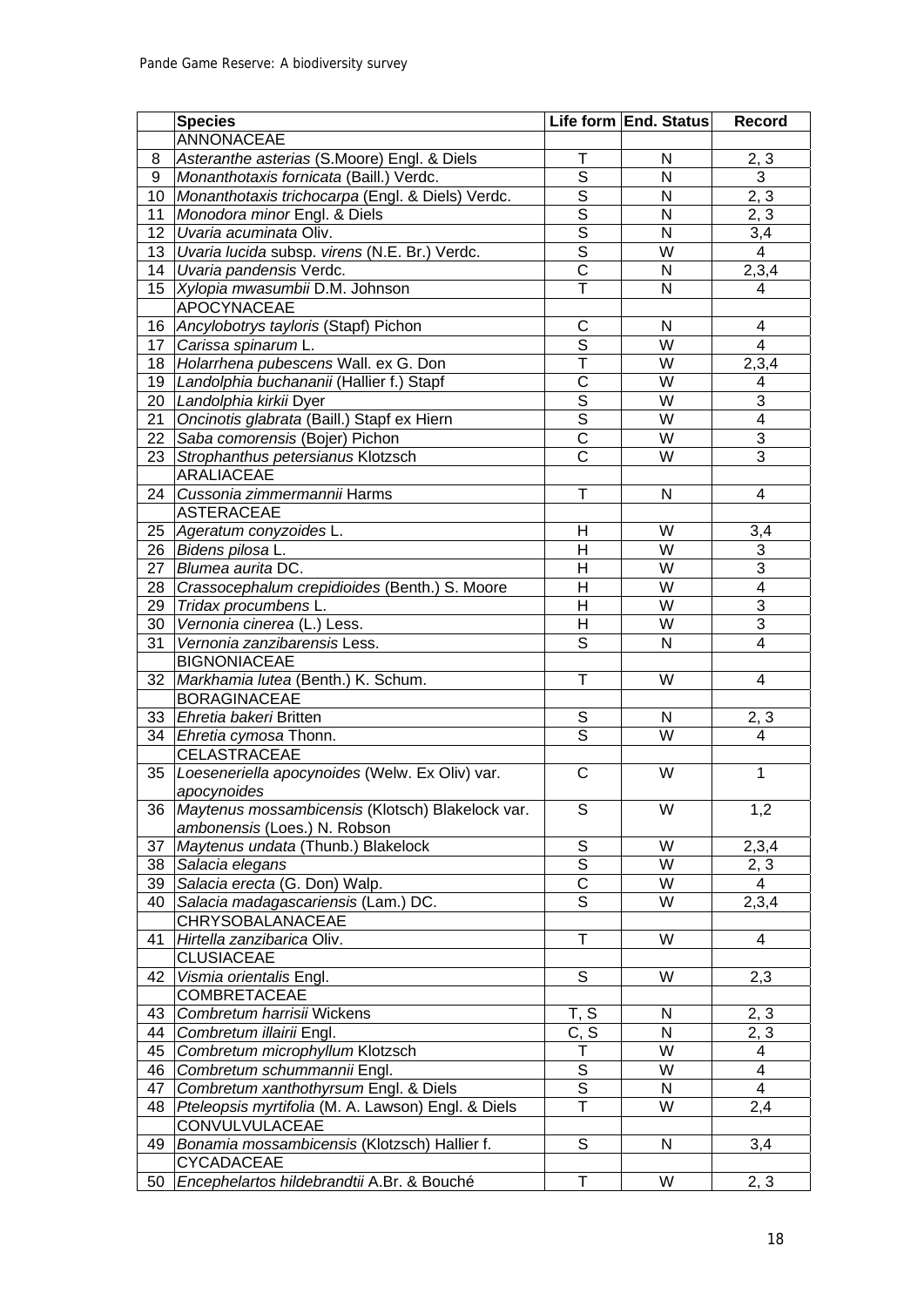|          | <b>Species</b>                                          |                         | Life form End. Status   | Record         |
|----------|---------------------------------------------------------|-------------------------|-------------------------|----------------|
|          | <b>CYPERACEAE</b>                                       |                         |                         |                |
| 51       | Scleria lithosperma (L.) Sw.                            | H                       | W                       | $\mathbf{3}$   |
|          | <b>DICHAPETALACEAE</b>                                  |                         |                         |                |
| 52       | Dichapetalum mossambicense (Klotzsch) Engl.             | T                       | N                       | 3,4            |
| 53       | Dichapetalum stuhlmannii Engl.                          | $\overline{\mathsf{T}}$ | $\overline{\mathsf{W}}$ | 2, 3           |
|          | <b>DILLENIACEAE</b>                                     |                         |                         |                |
| 54       | Tetracera boiviniana Baill.                             | $\overline{s}$          | N                       | $\overline{4}$ |
|          | <b>EBENACEAE</b>                                        |                         |                         |                |
| 55       | Diospyros verrucosa Hiern                               | T, S                    | N                       | 1, 2, 3        |
| 56       | Euclea divinorum Hiern                                  |                         | $\overline{\mathsf{W}}$ | $\overline{4}$ |
|          | <b>EUPHORBIACEAE</b>                                    |                         |                         |                |
|          | 57 Antidesma venosum E. Mey. ex Tul.                    | T                       | W                       | 2,4            |
|          | 58 Bridelia cathartica G. Bertol.                       | $\overline{\mathsf{s}}$ | $\overline{\mathsf{W}}$ | 2,4            |
|          | 59 Croton sylvaticus Hochst.                            | $\overline{\mathsf{s}}$ | $\overline{\mathsf{W}}$ | $\overline{4}$ |
|          | 60   Drypetes arguta (Müll.Arg.) Hutch.                 | $\overline{s}$          | $\overline{\mathsf{W}}$ | 2, 3           |
| 61       | Hymenocardia ulmoides Oliv.                             | $\overline{\mathsf{T}}$ | $\overline{\mathsf{W}}$ | 2,4            |
| 62       | Margaritaria discoidea (Baill.) G.L. Webster            | $\overline{\mathsf{s}}$ | $\overline{\mathsf{W}}$ | $\overline{4}$ |
| 63       | Suregada zanzibarensis Baill.                           | $\overline{\mathsf{s}}$ | $\overline{\mathsf{W}}$ | 2,4            |
|          | <b>FABACEAE</b>                                         |                         |                         |                |
| 64       | Acacia adenocalyx Brenan & Exell                        | $\overline{\mathsf{T}}$ | ${\sf N}$               | 1,3            |
| 65       | Acacia nilotica (L.) Willd. ex Delile subsp. kraussiana | $\overline{\top}$       | $\overline{\mathsf{W}}$ | 1              |
|          | (Benth.) Brenan                                         |                         |                         |                |
| 66       | Acacia robusta Burch. subsp. usambarensis (Taub.)       | $\mathsf{T}$            | W                       | $\mathbf{1}$   |
|          | <b>Brenan</b>                                           |                         |                         |                |
| 67       | Albizia versicolor Welw. ex Oliv.                       | T                       | W                       | 4              |
|          | 68 Baphia cordifolia Harms                              | S                       | W                       | $\overline{4}$ |
| 69       | Baphia kirkii Baker                                     | T                       | N                       | 3              |
| 70       | Brachystegia spiciformis Benth.                         | $\mathsf{T}$            | W                       | $\mathbf{1}$   |
| 71       | Cassia afrofistula Brenan var. afrofistula              | S                       | N                       | 1, 2           |
| 72       | Crotalaria goodiiformis Vatke                           | $\overline{s}$          | W                       | 1,2            |
| 73       | Cynometra greenwayi Brenan                              | T                       | N                       | $\overline{4}$ |
|          | 74 Dalbergia obovata E. Mey.                            | $\mathsf{T}$            | W                       | 1,2            |
|          | 75   Dichrostachys cinerea (L.) Wight & Arn.            | T                       | W                       | 2,4            |
|          | 76 Erythrina sacleuxii Hua                              | T                       | N                       | $\overline{4}$ |
|          | 77   Indigofera ormocarpoides Baker                     | S                       | W                       | $\mathbf{1}$   |
|          | 78   Indigofera vohemarensis Baill.                     | $\overline{H}$          | W                       | $\mathbf{1}$   |
|          | 79 Millettia impressa Harms                             | $\overline{C}$          | $\overline{\mathsf{W}}$ | $\mathbf{3}$   |
| 80       | Millettia usaramensis Taub. subsp. usaramensis          | т                       | W                       | 1,2,3          |
| 81       | Paramacrolobium coeruleum (Taub.) J. Léonard            | T                       | W                       | 1              |
| 82       | Schefflerodendron usambarense Harms                     | T                       | W                       | $\overline{4}$ |
| 83       | Scorodophloeus fischeri (Taub.) J. Léonard              | T                       | N                       | 1,3            |
| 84       | Senna petersiana (Bolle) Lock                           | S                       | W                       | 4              |
| 85       | Trachylobium verrucosum (Gaertn.) Oliv.                 | T                       | W                       | $\mathbf{1}$   |
|          | <b>FLACOURTIACEAE</b>                                   |                         |                         |                |
| 86       | Flacourtia indica (Burm. f.) Merr.                      | T, S                    | W                       | 4              |
| 87       | Oncoba tettensis (Klotzsch) Harv.                       | S                       | W                       | $\overline{4}$ |
|          | <b>ICACINACEAE</b>                                      |                         |                         |                |
| 88       | Apodytes dimidiata E. Mey. ex Arn.                      | $\mathsf{T}$            | W                       | 4              |
|          | LAMIACEAE                                               |                         |                         |                |
| 89       | Hoslundia opposita Vahl                                 | H, S                    | W                       | 2,4            |
|          | <b>LILIACEAE</b>                                        |                         |                         |                |
| 90       | Asparagus aethiopicus L.                                | H                       | W                       | 4              |
|          | <b>LINACEAE</b>                                         | T                       |                         |                |
| 91       | Hugonia castaneifolia Engl.                             |                         | N                       | 2,3            |
|          | LOGANIACEAE<br>Mostuea brunonis Didr. var. brunonis     | S                       | W                       | $\mathbf{1}$   |
| 92<br>93 |                                                         | T                       | W                       |                |
|          | Strychnos madagascariensis Poir.                        |                         |                         | 2,4            |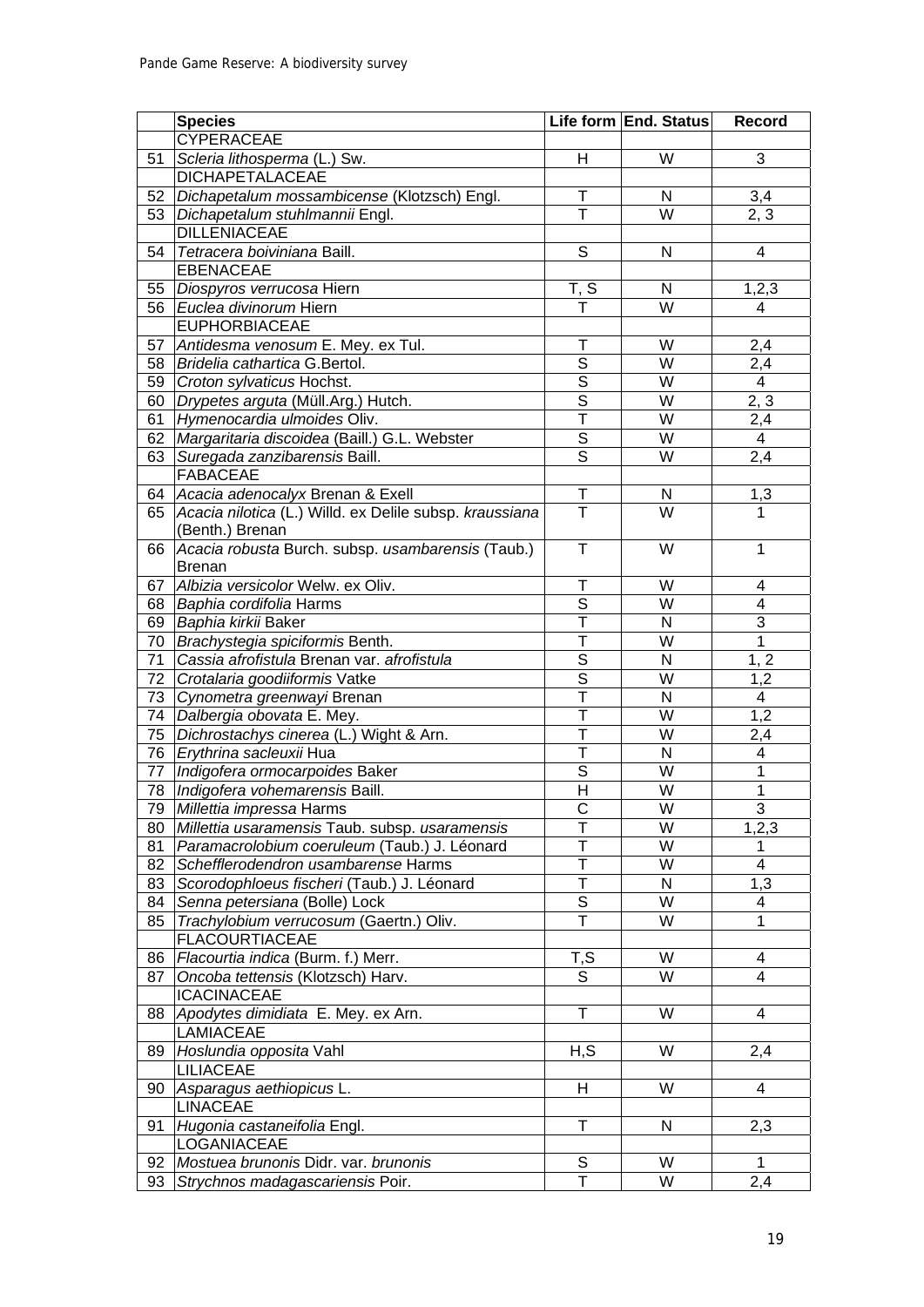|    | <b>Species</b>                                               |                         | Life form End. Status   | Record                  |
|----|--------------------------------------------------------------|-------------------------|-------------------------|-------------------------|
|    | <b>MALVACEAE</b>                                             |                         |                         |                         |
| 94 | Gossypiodes kirkii (Mast.) Hutch.                            | <u>C, S</u>             | N                       | 2,3,4                   |
|    | 95   Pavonia leptocalyx (Sond.) Ulbr.                        | $\overline{\mathsf{s}}$ | $\overline{W}$          | $\overline{4}$          |
|    | 96 Sida cordifolia L.                                        | $\overline{\mathsf{H}}$ | $\overline{\mathsf{W}}$ | $\overline{4}$          |
| 97 | Thespesia danis Oliv.                                        | Ŧ                       | $\overline{\mathsf{N}}$ | 2,4                     |
|    | <b>MENISPERMACEAE</b>                                        |                         |                         |                         |
| 98 | Tinospora caffra (Miers) Troupin                             | $\overline{\text{c}}$   | W                       | $\overline{3}$          |
|    | <b>MORACEAE</b>                                              |                         |                         |                         |
| 99 | Ficus thonningii Blume                                       | T                       | W                       | $\overline{4}$          |
|    | 100 Maclura africana (Bureau) Corner                         | $\overline{\mathsf{s}}$ | $\overline{\mathsf{W}}$ | $\overline{4}$          |
|    | <b>OCHNACEAE</b>                                             |                         |                         |                         |
|    | 101 Ochna afzelii R. Br. ex Oliv                             | T                       | W                       | $\overline{4}$          |
|    | 102 Ochna holstii Engl.                                      | Ŧ                       | $\overline{\mathsf{W}}$ | 2,4                     |
|    | 103 Ochna inermis (Forssk.) Schweinf                         | $\overline{\mathsf{T}}$ | W                       | $\overline{4}$          |
|    | 104 Ochna mossambicensis Klotzsch                            | T, S                    | $\overline{\mathsf{N}}$ | 2,4                     |
|    | <b>PASSIFLORACEAE</b>                                        |                         |                         |                         |
|    | 105 Basananthe zanzibarica (Mast.) W.J.de Wilde              | $\overline{C}$          | W                       | $\overline{3}$          |
|    | 106 Schleterina mitostemmatoides Harms                       | $\overline{\text{c}}$   | $\overline{\mathsf{W}}$ | $\overline{3}$          |
|    | 107 Adenia gummifera (Harv.) Harms var. gummifera            | $\overline{\text{c}}$   | $\overline{\mathsf{W}}$ | $\overline{4}$          |
|    | 108 Passiflora foetida L.                                    | $\overline{\text{c}}$   | $\overline{\mathsf{W}}$ | $\overline{4}$          |
|    | <b>POACEAE</b>                                               |                         |                         |                         |
|    | 109 Digitaria milanjiana (Rendle) Stapf                      | H                       | W                       | $\overline{3}$          |
|    | 110 <i>Eragrostis ciliaris</i> (L.) R.Br.                    | $\overline{\mathsf{H}}$ | $\overline{\mathsf{W}}$ | $\overline{3}$          |
|    | 111 Megastachya mucronata (Poir.) P. Beauv.                  | $\overline{\mathsf{H}}$ | $\overline{\mathsf{W}}$ | $\overline{4}$          |
|    | 112 Panicum trichocladum K.Schum.                            | $\overline{H}$          | $\overline{\mathsf{W}}$ | $\overline{3}$          |
|    | 113 Pennisetum purpureum Schumach.                           | $\overline{\mathsf{H}}$ | $\overline{\mathsf{W}}$ | $\overline{3}$          |
|    | POLYGALACEAE                                                 |                         |                         |                         |
|    | 114   Securidaca longipedunculata Fresen.                    | $\overline{s}$          | $\overline{\mathsf{W}}$ | $\overline{4}$          |
|    | <b>RHIZOPHORACEAE</b>                                        |                         |                         |                         |
|    | 115   Cassipourea malosana (Baker) Alston                    | Ŧ                       | W                       | $\overline{3}$          |
|    | <b>RUBIACEAE</b>                                             |                         |                         |                         |
|    | 116 Agathisanthemum bojeri Klotzsch subsp. bojeri            | T                       | W                       | $\overline{\mathbf{4}}$ |
|    | 117 Catunaregam spinosa (Thunb.) Tirveng. subsp.             | $\overline{\mathsf{s}}$ | $\overline{\mathsf{W}}$ | $\overline{4}$          |
|    | taylorii (S. Moore) Verdc.                                   |                         |                         |                         |
|    | 118 Chassalia umbraticola Vatke subsp. umbraticola           |                         | N                       | 2,4                     |
|    | 119   Cladoceras subcapitatum (K. Schum. & K. Krause)        | $rac{S}{S}$             | $\overline{N}$          | 1,2,3                   |
|    | Bremek.                                                      |                         |                         |                         |
|    | 120 Coffea pseudozanguebariae (K. Schum. & K.                | Τ                       | N                       | 2,4                     |
|    | Krause) Bremek.                                              |                         |                         |                         |
|    | 121   Crossopteryx febrifuga (Afzel. ex G. Don) Benth.       | T                       | W                       | $\mathbf{1}$            |
|    | 122 Heinsia crinita (Afzel.) G. Taylor subsp. parviflora (K. | $\overline{\mathsf{s}}$ | $\overline{\mathsf{W}}$ | 1                       |
|    | Schum. & K. Krause) Verdc.                                   |                         |                         |                         |
|    | 123 Kraussia kirkii (Hook. f.) Bullock                       | S                       | N                       | 1,2                     |
|    | 124 Lamprothamnus zanguebaricus Hiern                        | $\overline{s}$          | N                       | 1                       |
|    | 125   Leptactina platyphylla (Hiern) Wernham                 | $\overline{s}$          | W                       | 2, 3                    |
|    | 126 Leptactina sp. A. of FTEA                                | $\overline{s}$          | Е                       | 1.                      |
|    | 127   Oxyanthus zanguebaricus (Hiern) Bridson                | $\overline{s}$          | $\mathsf{N}$            | 1,2                     |
|    | 128 <i>Polysphaeria parvifolia</i> Hiern                     | $\overline{\mathsf{T}}$ | W                       | 1,2                     |
|    | 129 Pyrostria bibracteata (Baker) Cavaco                     | $\overline{s}$          | W                       | 1                       |
|    | 130 Rothmannia macrosiphon (Engl.) Bridson                   | $\overline{\mathsf{T}}$ | $\mathsf{N}$            | 2,3,4                   |
|    | 131 Rytigynia decussata (K. Schum.) Robyns                   | $\overline{s}$          | $\mathsf{N}$            | 4                       |
|    | 132 Rytigynia microphylla (K. Schum.) Robyns                 | $\overline{s}$          | W                       | 3                       |
|    | 133 Tarenna drummondii Bridson                               | $\overline{s}$          | $\mathsf{N}$            | 2,3,4                   |
|    | 134 Tricalysia allocalyx Robbr.                              | $\overline{s}$          | $\mathsf{N}$            | 2, 3                    |
|    | 135 Tricalysia ovalifolia var. A of FTEA                     | $\overline{s}$          | W                       | 1,3                     |
|    | 136   Uncaria africana G. Don                                | S                       | W                       | 4                       |
|    | <b>RUTACEAE</b>                                              |                         |                         |                         |
|    |                                                              |                         |                         |                         |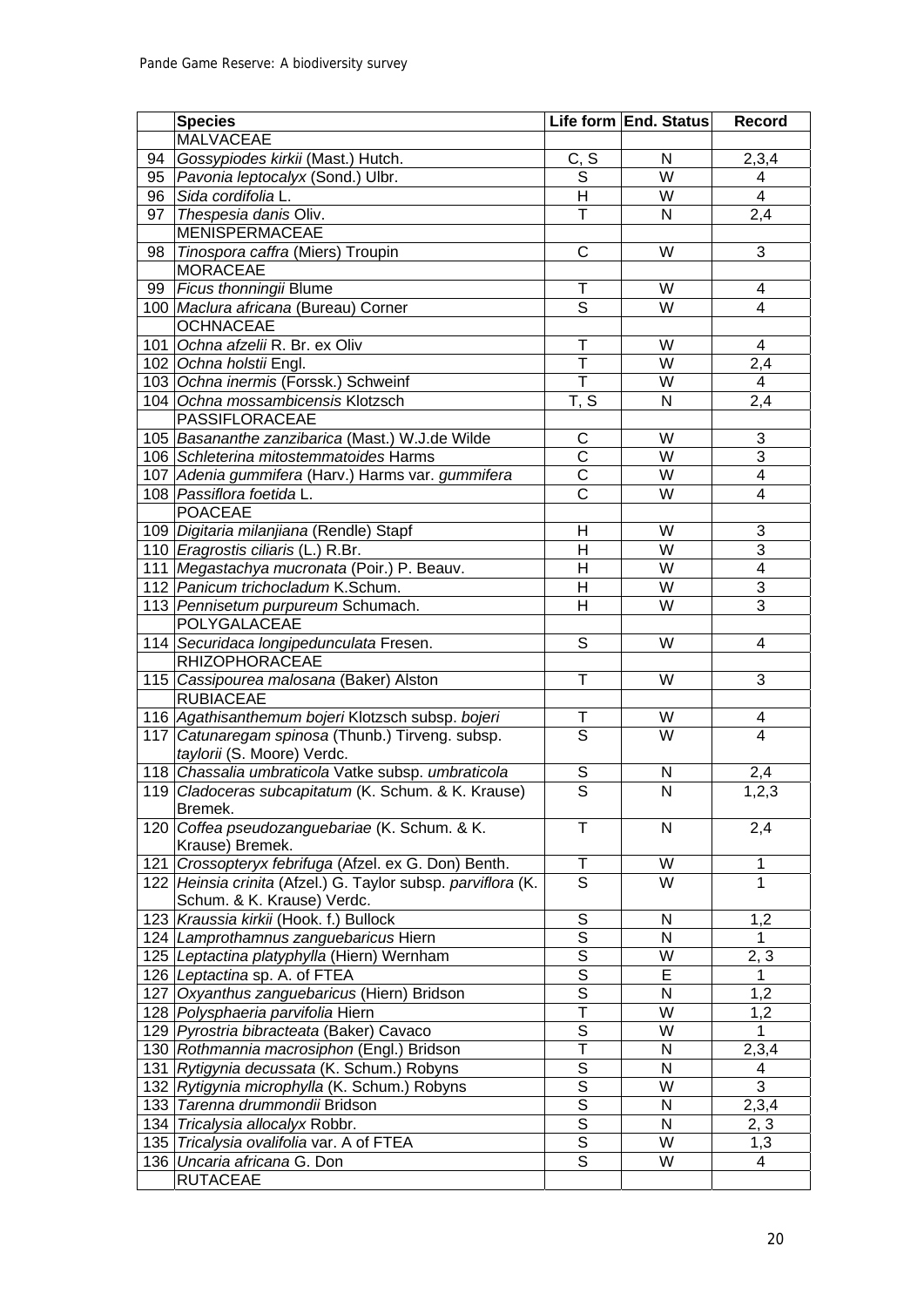| <b>Species</b>                                             |                                     | Life form End. Status   | Record                   |
|------------------------------------------------------------|-------------------------------------|-------------------------|--------------------------|
| 137 Zanthoxylum holtzianum (Engl.) P.G. Waterman           | S                                   | N                       | 3                        |
| <b>SAPINDACEAE</b>                                         |                                     |                         |                          |
| 138 Allophylus pervillei Blume forma pervillei             | $\overline{s}$                      | W                       | 1                        |
| 139 Allophylus rubifolius (Hochst. Ex A. Rich.) Engl. var. |                                     | $\overline{W}$          | $\mathbf{1}$             |
| rubifolius                                                 |                                     |                         |                          |
| 140 Blighia unijugata Baker                                | $\mathsf T$                         | W                       | $\sqrt{3}$               |
| 141 Haplocoelum foliolosum (Hiern) Bullock subsp.          |                                     | W                       | 4                        |
| mombasense (Bullock) Verdc.                                |                                     |                         |                          |
| 142 Haplocoelum inoploeum (Radlk.)                         | S                                   | $\overline{\mathsf{W}}$ | $\overline{3}$           |
| 143 Pancovia hildebrandtii Gilg.                           | $\overline{\mathsf{s}}$             | $\overline{W}$          | $\overline{3}$           |
| <b>SAPOTACEAE</b>                                          |                                     |                         |                          |
| 144 Manilkara sulcata (Engl.) Dubard                       | $\overline{\mathsf{T}}$             | N                       | 3,4                      |
| 145 Mimusops obtusifolia Lam.                              | T                                   | $\overline{W}$          | 4                        |
| <b>SIMAROUBACEAE</b>                                       |                                     |                         |                          |
| 146 Harrisonia abyssinica Oliv.                            | $\overline{\mathsf{T}}$             | $\overline{\mathsf{W}}$ | $\overline{\mathbf{4}}$  |
| <b>STERCULIACEAE</b>                                       |                                     |                         |                          |
| 147 Cola clavata Mast.                                     | Т                                   | N                       | 3                        |
| 148 Cola microcarpa Brenan                                 | $\overline{\mathsf{T}}$             | $\overline{N}$          | $\overline{3}$           |
| 149 Dombeya acutangula Cav.                                | $\overline{\mathsf{T}}, \mathsf{S}$ | $\overline{W}$          | $\overline{4}$           |
| 150 Nesogordonia holtzii (Engl.) Capuron                   | $\overline{\mathsf{T}}, \mathsf{S}$ | $\overline{N}$          | $\overline{3}$           |
| 151 Waltheria indica L.                                    | S                                   | W                       | 4                        |
| THYMELAEACEAE                                              |                                     |                         |                          |
| 152 Synaptolepis kirkii Oliv.                              | $\overline{s}$                      | $\mathsf{N}$            | $\overline{3}$           |
| <b>TILIACEAE</b>                                           |                                     |                         |                          |
| 153 Carpodiptera africana Mast.                            | T, S                                | $\mathsf{N}$            | 4                        |
| 154 Grewia bicolor Juss.                                   | $\overline{s}$                      | W                       | $\overline{\mathcal{A}}$ |
| 155 Grewia conocarpa K. Schum.                             | T, S                                | N                       | $\overline{\mathbf{4}}$  |
| 156 Grewia forbesii Harv. ex Mast.                         | T, C, S                             | $\overline{\mathsf{N}}$ | $\overline{4}$           |
| 157 Grewia leptopus Ulbr.                                  | S                                   | $\overline{N}$          | $\overline{3}$           |
| <b>ULMACEAE</b>                                            |                                     |                         |                          |
| 158 Trema orientalis (L.) Blume                            | S                                   | W                       | 4                        |
| VERBENACEAE                                                |                                     |                         |                          |
| 159 Clerodendrum capitatum (Willd.) Schumach.              | C                                   | W                       | 3                        |
| 160 Vitex bunguensis Moldenke                              | $\overline{\mathsf{T}}$             | W                       | 4                        |
| 161 Vitex payos (Lour.) Merr. var. payos                   | $\overline{s}$                      | W                       | $\overline{4}$           |
| <b>VITACEAE</b>                                            |                                     |                         |                          |
| 162 Cissus producta Afzel.                                 |                                     | W                       | 3                        |
| 163 Cyphostemma buchananii (Planch.) Wild &                |                                     | W                       | $\overline{3}$           |
| R.B.Drumm.                                                 |                                     |                         |                          |
| 164 Cyphostemma hildebrandtii (Gilg) Wild &                |                                     | $\overline{\mathsf{W}}$ | $\overline{3}$           |
| R.B.Drumm.                                                 |                                     |                         |                          |

#### **KEY TO ABBREVIATIONS FOR TABLE 4**

 $H - He$ <br>  $S - Sh$  $H$ <sub>erb</sub>

 $S -$ Shrub<br>C – Climbe

- C Climber<br>T Tree
- T Tree

Data taken from Burgess and Clarke 2000 Appendix 3, List of East African Plants and the Flora of Tropical East Africa.

Endemic (End.) status:

- E Endemic: Species with ranges restricted to Pande.
- N Near endemic: Species with ranges limited to the Swahilian Regional Centre of endemism (including coastal forests).
- W Widely distributed species.
- Data taken from Burgess and Clarke 2000 Appendix 3

 $\frac{\text{Record}}{1 - }$ 1 – Species recorded during the Tanzania Forest Conservation Group survey in 2002 and 2003. Identifications confirmed by Roy E. Gereau of the Missouri Botanical Garden.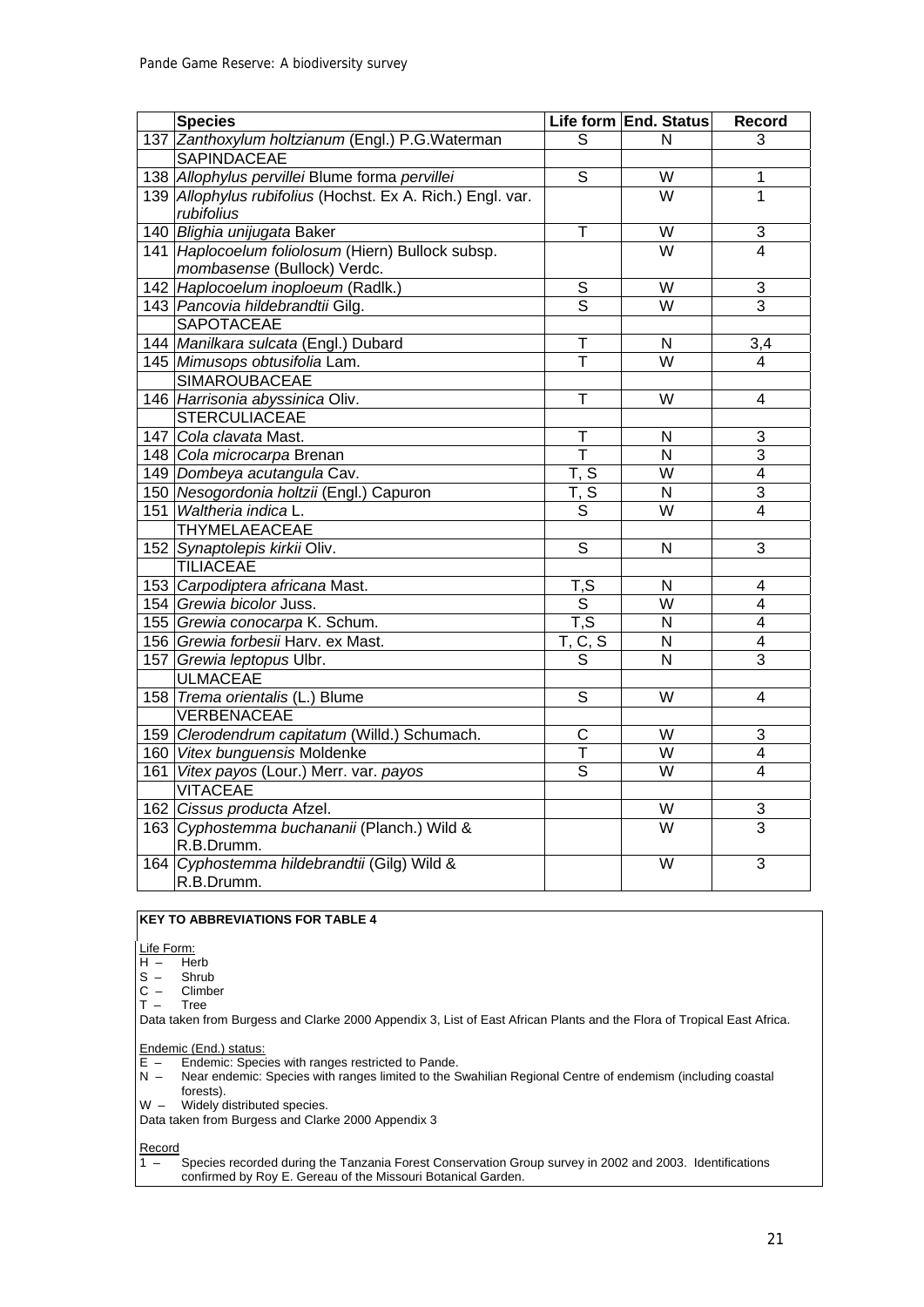- 2 Botanical records for Pande from B. Mwakamela (1991). Studies of the floristic composition of Pugu and Pande forests: shrubs. Botany Project Report BT313, University of Dar es Salaam.
- 3 Botanical records for Pande from N.D. Burgess (1990). Preliminary results of biological surveys in seven coastal forests of Tanzania: July to September 1989. The Society for Environmental Exploration Interim Report. Identifications by Leonard Mwasumbi.
- 4 Botanical records for Pande from TROPICOS, the botanical database of the Missouri Botanical Garden provided to TFCG by R.E. Gereau in 2003. This excludes those collected by TFCG and listed as 1 although these area also recorded in TROPICOS.

#### **2.4.2 Endemic status**

Burgess and Clarke (2000) identified 554 plant species endemic to the East African coastal forests and 1050 to the Swahilian Regional Centre of Endemism. Of these 52 are found in Pande Game Reserve, equivalent to 5% of the Swahilian Regional endemic plant species. This includes only those species listed in Table 4.

**Table 5.** Summary of the endemic status of plants recorded in Pande.

| <b>Endemic status</b> | <b>Number of species</b> | % of total species |
|-----------------------|--------------------------|--------------------|
| Endemic (E)           |                          |                    |
| Near endemic (N)      | 51                       | 31                 |
| Widespread (W)        | 112                      | 68                 |
| Total                 | 164                      | 100                |

See Key to Table 4 for definitions of endemic status.

Burgess (1990) also mentions three taxa thought to be strictly endemic to Pande: Tricalysia bridsoniana var. pandensis, Shirakiopsis sp. nov. and Leptactina sp. A of FTEA. LM and HL searched for these three species for four days in October 2003. They found that Leptactina sp. A of FTEA is widespread across the reserve (e.g. at S 060 41 728' E 0390 04 677'; S 060 41 643' E 0390 04 552'; S 060 41 629' E 0390 04 527'; S 060 41 601' E 0390 04 481'; S 060 41 235' E 0390 04 389'). A possible plant of *Shirakiopsis sp. nov.* was found at S 060 41 023' E 0390 04 219' however it had no flowers or fruits and so it was not been possible to confirm its identification. The Shirkakiopsis was no longer present in the area where LM first recorded it in 1987. No Tricalysia bridoniana var. pandensis were recorded.

#### **2.4.3 Vegetation description**

Much of the vegetation in Pande at present is secondary growth rarely exceeding 8 m in height. Most of the canopy trees and emergents have been removed. Six main vegetation types can be identified within the reserve.

#### A) Eastern African coastal dry forest – Legume dominated dry forest

This habitat covers approximately 240 ha equivalent to 20% of the reserve and is indicated as disturbed forest in Map 3. This vegetation type is based on Clarke and Robertson (2000) classification of the Eastern African Coastal Forests.

Remnant patches of disturbed legume-dominated forest exist in shallow valleys in the northwest of the reserve with other patches in the south and west of the reserve. This vegetation type is mainly dominated by leguminous species of the subfamily Caesalpinioideae. Occasional trees reach up to ca. 25 m high, and include *Cynometra webberi*, *Hymenaea* verrucosa, Scorodophloeus fischeri, Paramacrolobium coeruleum, Milletia usaramensis and Vitex zanzibarica. These trees are found in associations with some deciduous species such as Bombax rhodognaphalon, Nesogodonia holtzii, Cussonia zimmermannii and Erythrina sacleuxii. There is no distinct stratification in the tree layers as most of the crown species have been selectively removed for timber and other purposes. The shrub layer comprises of dense entangling masses of lianescent species. In this vegetation community, the common shrubs are Asteranthe asteriaris, Monodora minor, Maytenus undata, Drypetes arguta, Suregada zanazibarensis, Cassipourea malosana, Heinsia crinita, Gardenia transvenulosa, Leptactina platyphylla, Rothmannia macrosiphon, Blighia unijugata, Haplocoelum spp., Cola spp., *Mildbraedii carpinifolia* and *Teclea* spp., Dominant lianas include *Strophanthus kombe*,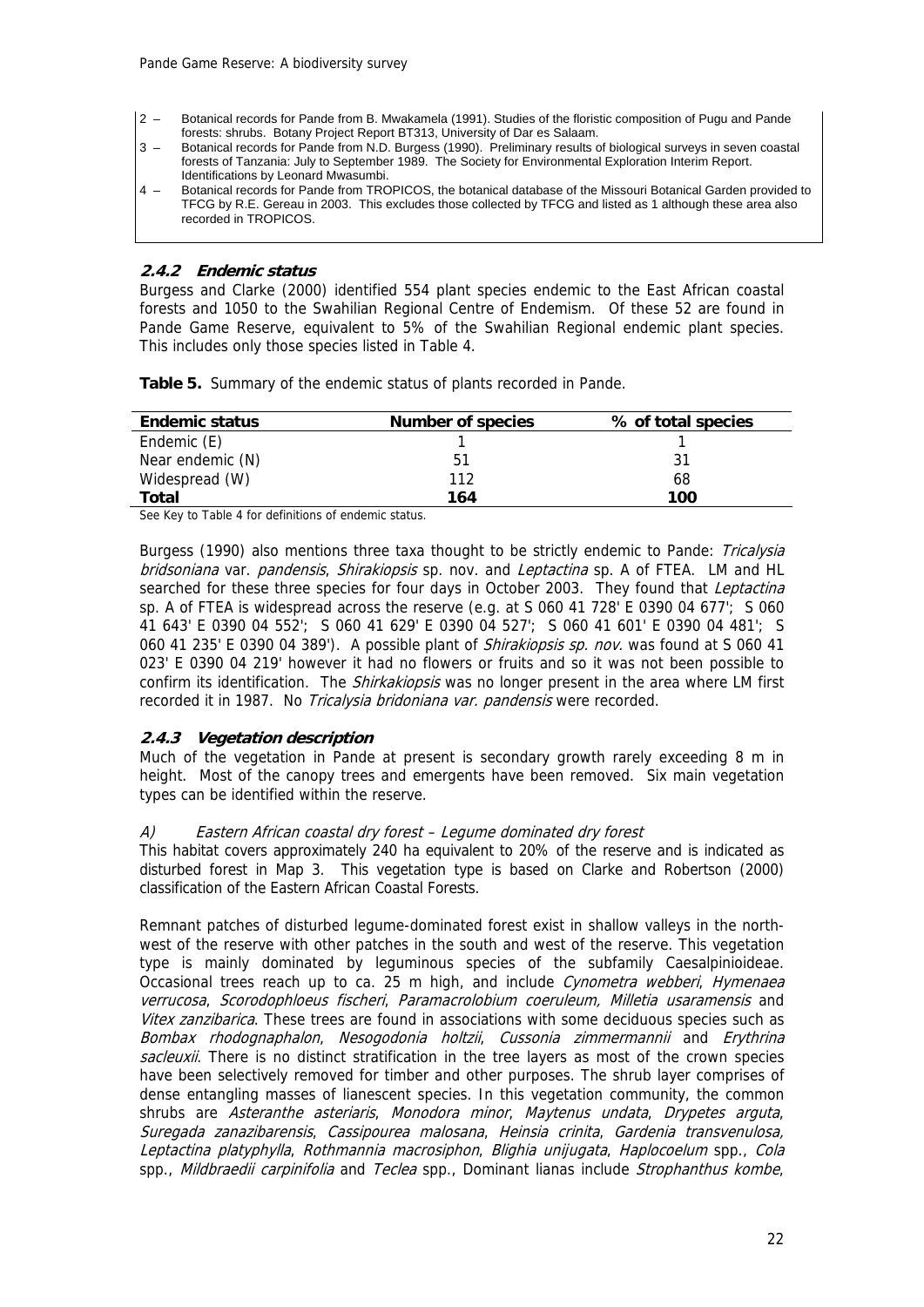Strophanthus petersianus, Adenia gummifera, Uvaria pandensis, Uvaria puguensis, Strychnos spp., Cissus rotundifolia, Salacia madagascariensis, Schlecterina mittostematoides and Hugonia castaneifolia.

In the north-east of the reserve there is a small valley with many *Hyphaene* sp. palms and Acacia nilotica.



**Map 3.** Sketch map of vegetation types in Pande G.R.

#### B) Eastern African coastal scrub forest

This vegetation type is based on Clarke and Robertson (2000) classification of the Eastern African Coastal Forests. This vegetation type has a dense canopy cover  $(>50\%)$ , 3 – 7 m in height with very few emergent trees. It is dominated by woody plants including an impenetrable tangle of lianas and climbers. This is the most extensive vegetation type in Pande Game Reserve and is indicated as woodland and thicket on Map 3 (combined with woodland). It is most common in the East of the reserve. This vegetation type is seral resulting from the removal of most large trees for timber or charcoal. Coppicing stumps are a common feature.

The emergent trees are species inappropriate for timber or charcoal production such as Adansonia digitata, Erythrina sacleuxii, Bombax rhodognaphalon, and small sized trees of Scorodophloeus fischeri, Manilkara discolor and Milletia usaramensis coppicing from stumps.

The understorey is dominated by entangling masses of lianas and climbers making it difficult to pass through. The common lianas include *Combretum harrisii*, *Combretum iliaris, Saba* comorensis, Salacia madagascariensis, Dichapetalum mossambicensis, Strychnos spp. and Milletia impressa. The shrub layer is dominated by saplings and seedlings of Scorodophloeus fischeri, Brachylaena huillensis, Leptactina sp A of the FTEA, Uvaria pandensis and Vepris spp. In this type of vegetation, the regeneration of *Encephalartos hildebrandtii*, which is a CITES protected species, is being suppressed by the dense thicket. More open woodland occurs to the southeastern part of the reserve with some elements of introduced species such as Agave sisalana.

#### C) Woodland

Patches of woodland occur in the South and West of the reserve. These are deciduous woody formations on reddish grey sandy soils with a ground cover of the tall grass *Hyparrhenia* filipendula. It has a single stratum with a sparse shrub layer. The vegetation type was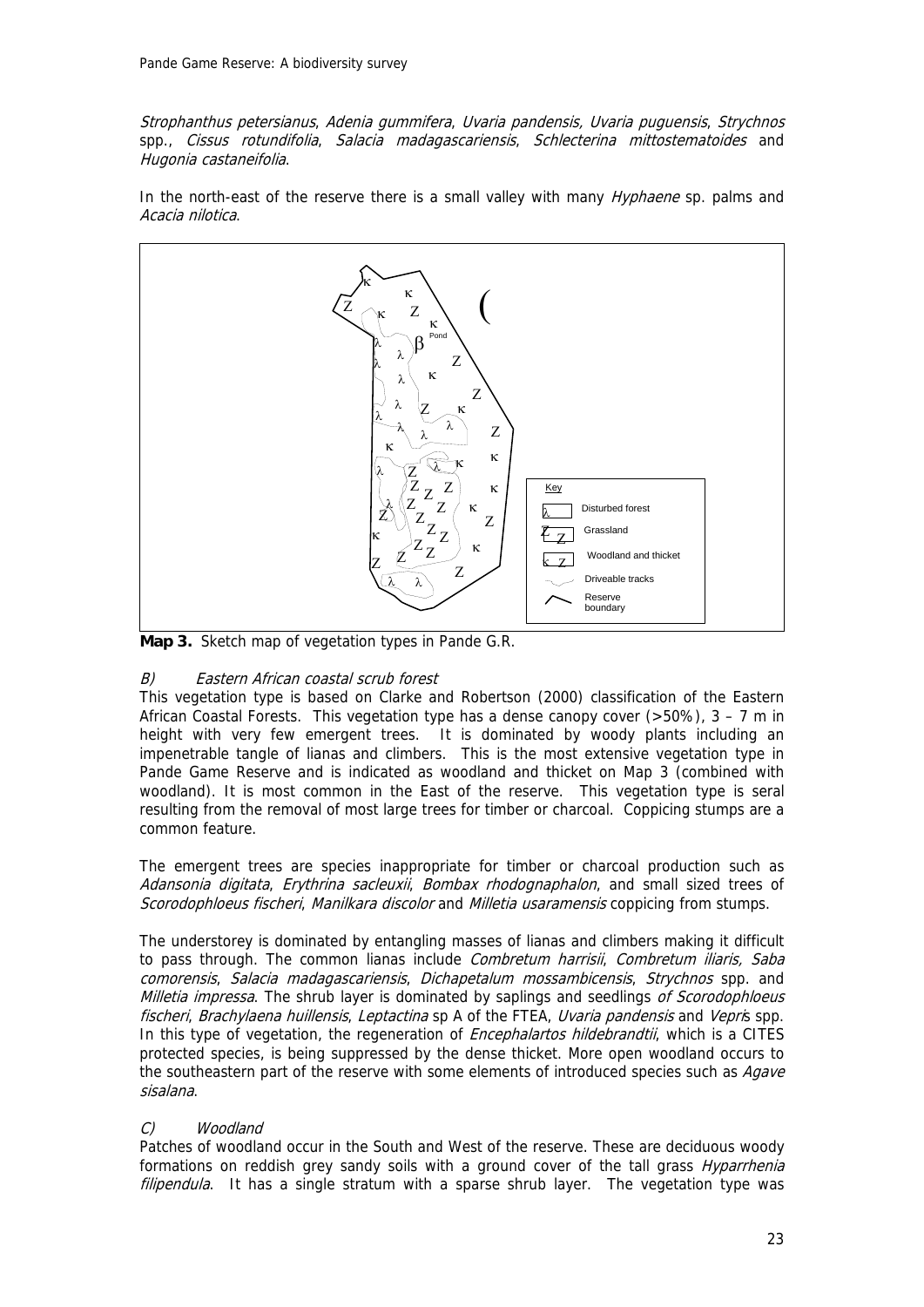completely deciduous by October 2003 when LM visited the reserve. The association of Pteleopsis-Pseudolachnostylis-Spirostachys africana probably developed here in response to frequent fire episodes. Generally the height of the vegetation is 5 - 10 metres with a canopy of ca. 20 - 30%. Unlike the Eastern African Coastal Dry forest, it is devoid of the common leguminous species. Common species include Pseudolachnostylis maproneifolia, Spirostachys africana, Pteleopsis myrtifolia, Acacia robusta, Strychnos mdagascariensis, Ozoroa insignis and *Dalbergia melanoxylon*. The shrub layer is composed of seedlings of the dominant species.



The pond near the WD office Scrub forest to the south-east of the reserve

## D) Wooded grassland

In some areas the woodland opens up into wooded grassland, an open deciduous woody formation with perennial grasses, notably Hyparrhenia filipendula and Cymbopogon spp.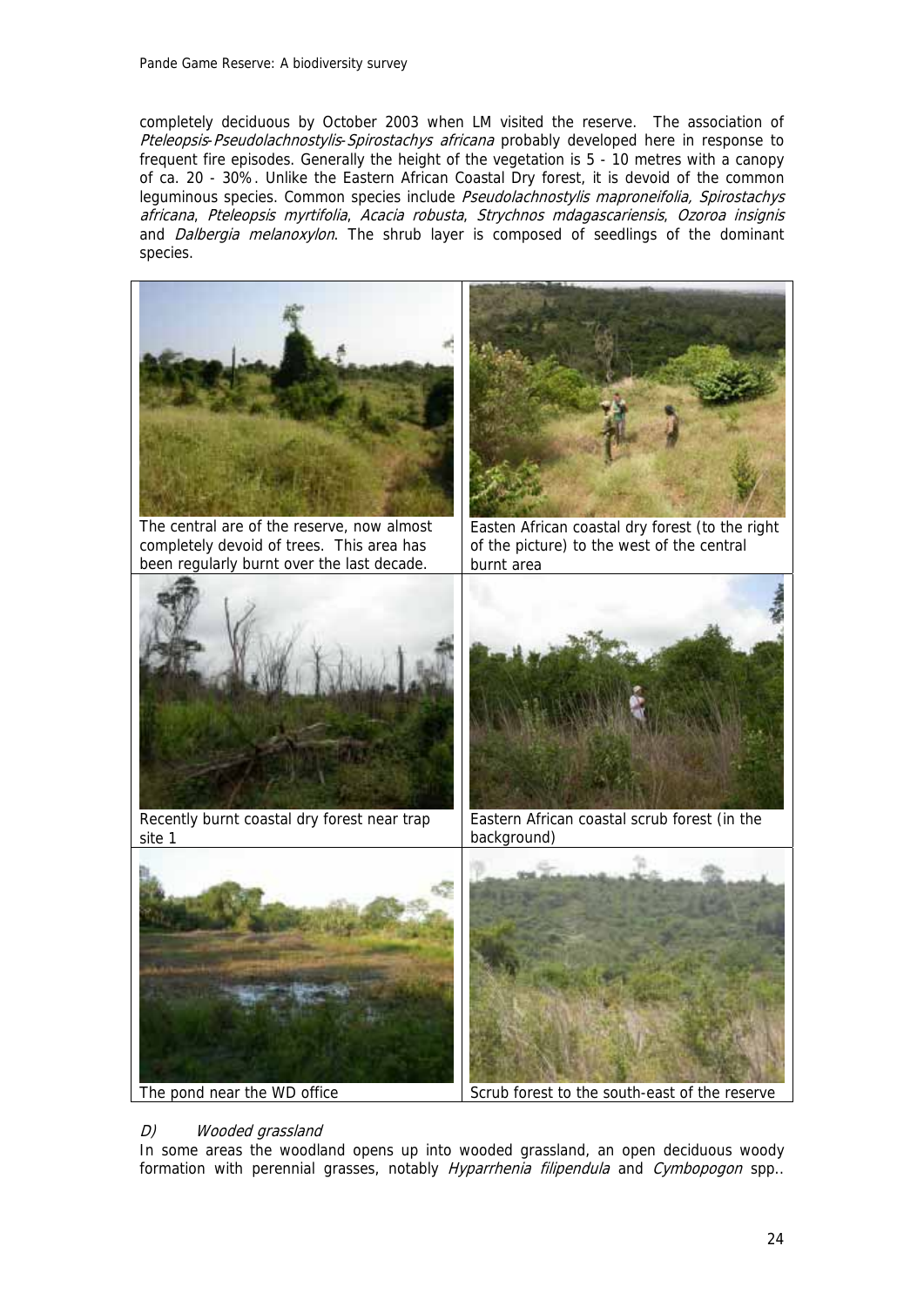This covers a sizeable part of Pande game Reserve. In this vegetation community are found isolated stands of Hyphaene compressa, Dalbergia melanoxylon, Strychnos madagascariensis and Zanthoxylum chalybeum.

#### E) Induced weedy communities

The area in the centre of the reserve has been heavily disturbed by fire and tree cutting. The area was formerly Eastern African dry forest and scrub forest but is now primarily dominated by annual species. Many factors have contributed to the formation of this vegetation type including timber harvesting and fire. Fire is an important tool that modifies the vegetation of a particular area differently depending on its frequency of occurrence and its intensity (Huston 1994). Fire prone areas become dominated with annual species, and when the frequency and severity increases, the recruitment of woody species is totally suppressed, favoring the ephemeral species. Such vegetation is common in Pande Game reserve where weedy communities dominate disturbed areas as a consequence of human interventions and frequent fire incidences. Where there has been intense and frequent fires, the landscape is dominated by annual weedy species which are usually pioneers. These include Milletia impressa, Bonania mossambicensis, Ricinus communis, Trema guineensis, Pennisetum purpureum, Panicum trichocladum, Ageratum conyzoides and Tridax procumbens. Where human settlemnts have been abandoned there are perennial fruit crops like Mangifera indica and Syzigium cuminii. At the edge of these areas there are occasional cycads of the species Encephalartos hildebrandtii some of which appear to have been killed by repeated fires.

#### F) Thickets

Patches of thicket (clumps of scrub forest or dry forest) are found along the forest margin particularly in the South and the East. The tree layer closely resembles forest remnant conditions, but are more restricted in extent. Common emergent trees are Hymenaea verrucosa, Euphorbia nyikae, Albizia petersiana, Apodytes dimidiata, Ficus bussei and Zanthoxylum chalybeum. Shrubs are the same as in the scrub forest and include Vepris spp, Polysphaeria spp., Cola spp., Drypetes arguta, Lamprothamnus zanguebaricus and Suregada zanzibarensis.

This type of vegetation is characterized by entangling lianas and climbers similar to other forest remnants, except that Acacia adenocalyx and Landolphia spp. form dense covers on the outskirts of the thickets thus protecting them against fire effects.

#### **2.4.4 Disturbance and forest use**

#### a) Fire

Currently fire poses the greatest threat to the coastal forest in Pande. Coastal forests depend on an absence of fire to perpetuate themselves (Clarke 2000). Unlike woodland, they are not a 'fire-climax' vegetation type. Fire can kill mature forest trees and shrubs as well as animals unable to escape. By preventing the build-up of woody vegetation and opening the canopy, fire enables a grass layer to develop and encourages conditions more favourable for widespread woodland species.

The main areas that have been most severely affected by recent fires are those areas classified as grassland in Map 3.

In discussions with Wildlife Division staff and with the Village Environmental Committees, several sources of fire were mentioned:

Spreading from shambas adjacent to the reserve: many farmers use fire to clear their fields.

In some cases farmers burning their shambas do not properly control the fire and it then spreads into the reserve. For example MWAPA leaders reported that a fire which burnt between  $15<sup>th</sup> - 16<sup>th</sup>$  March 2003 spread from a shamba adjacent to the reserve. The fire affected 25% of the reserve between Msumi and Kibesa sub-village.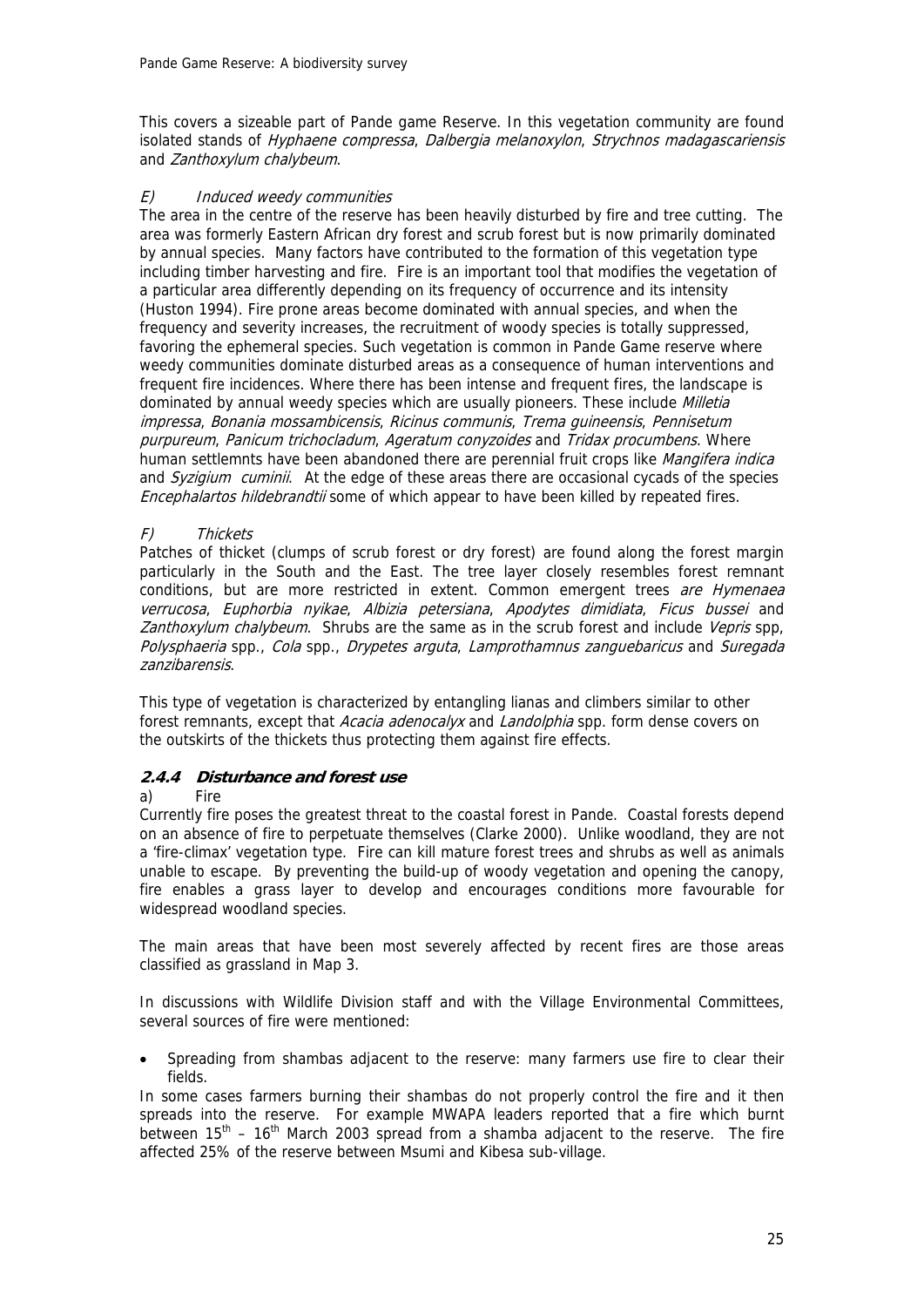#### Grass cutters

It was reported that some grass cutters annually burn areas of the reserve in order to stimulate the production of a fresh crop of grass.

#### • Arson

Following a boundary dispute between Wildlife Division and two of the villages adjoining the reserve (Msumi and Mpiji Magoe), a number of fires were started in the middle of the reserve. These are alleged to have been started by villagers dissatisfied with the Wildlife Division.

#### b) Timber

During the survey, three large trees were observed that had recently been cut for timber. While there has been occasional poaching of timber recently, most of the large trees have already been harvested. Most timber was removed in the 1970s and 1980s.



Burgess and Hipkiss (2002) noted that by 1989, already most of the large trees had been harvested.

#### c) Pole cutting

During the survey there was evidence of active pole cutting on the western side of the reserve near Mpiji Magoe and in the East near Msakuzi (members of the survey team heard cutting and upon investigating further found the cut poles).

d) Grass cutting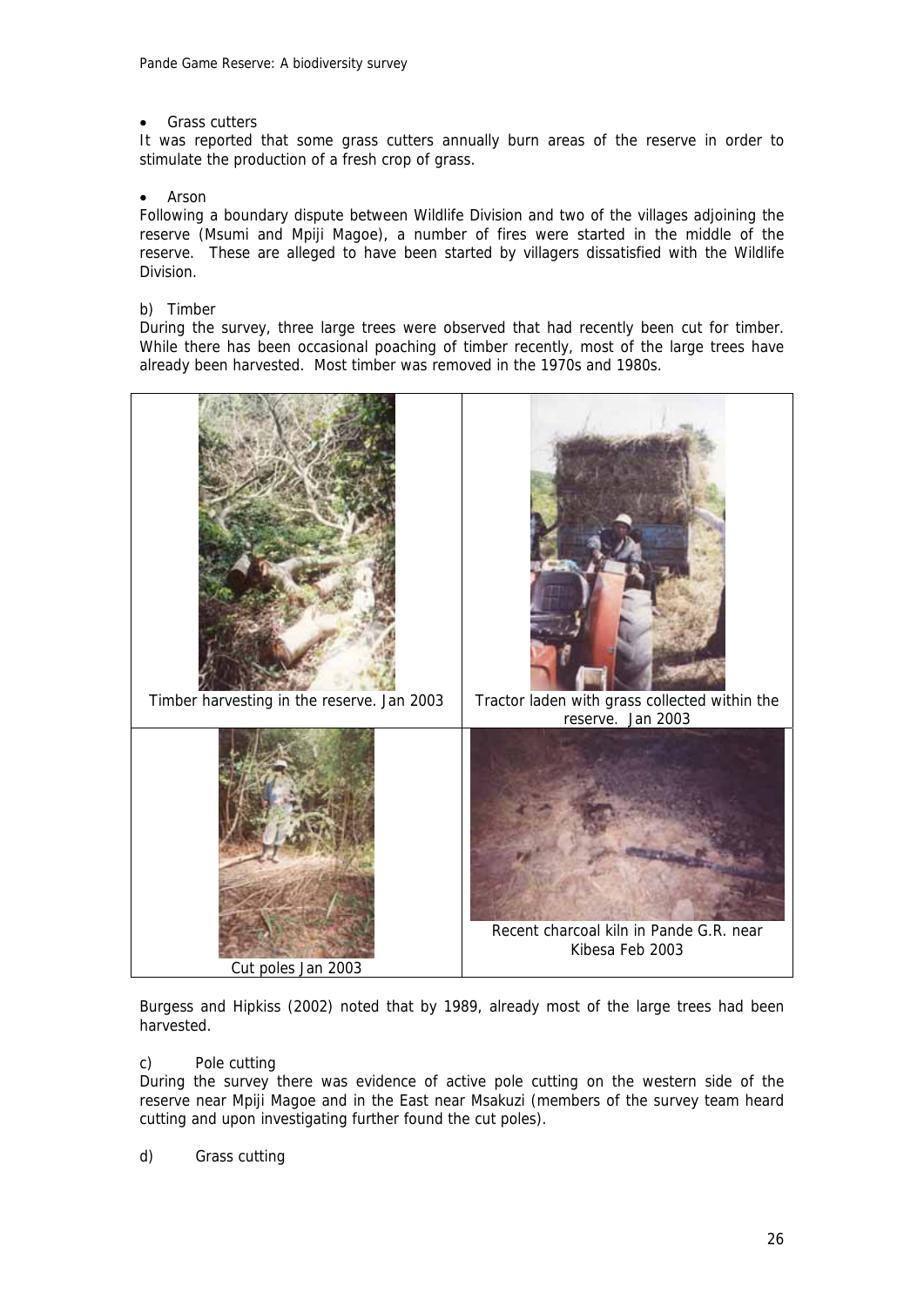The reserve has been used as a source of fodder for zero-grazing cattle in Dar es Salaam. Cattle owners and dealers from Dar es Salaam come into the reserve with pick ups and tractors to harvest grass for use or sale in the city.

#### e) Firewood

Dealers from Dar and workers from the Lugalo and Ukonga Army camps have used Pande as a source of firewood. Although no such activity was recorded during the survey, members of the survey team have observed this at other times.

#### f) Charcoal

Old charcoal kilns were observed throughout the reserve. No active kilns were observed. In part the reduced production of charcoal may be due to the lack of suitable material as most has already been harvested.

#### g) Hunting

Members of the survey team have observed snares inside the reserve, particularly in the vicinity of Kibesa. WD staff reported that they had observed bush pig traps near Msakuzi. During the survey some dogs came to the camp site. These are likely to be dogs used for hunting within the reserve.

#### h) People within the reserve

In addition to the people heard cutting poles, a lone man came to the survey camp in the middle of the night apparently having lost his way.

#### i) Cultural activities

There are graves near Kibesa. The Wildlife Division has permitted villagers to visit this site.

#### j) Water collection

Villagers from Kibesa sub-village collect water from two shallow wells within the reserve.

#### k) Change in forest area

Using aerial photographs Lupala (1997) noted that forest area declined from 1172 in 1950 to 657 ha in 1981.



Chart 1. Change in forest area between 1950 and 2003.

Remote sensing data collated by the Misitu Yetu Project (in prep.) shows that the densest vegetation type covers approximately 15% of the reserve. This may be an overestimate of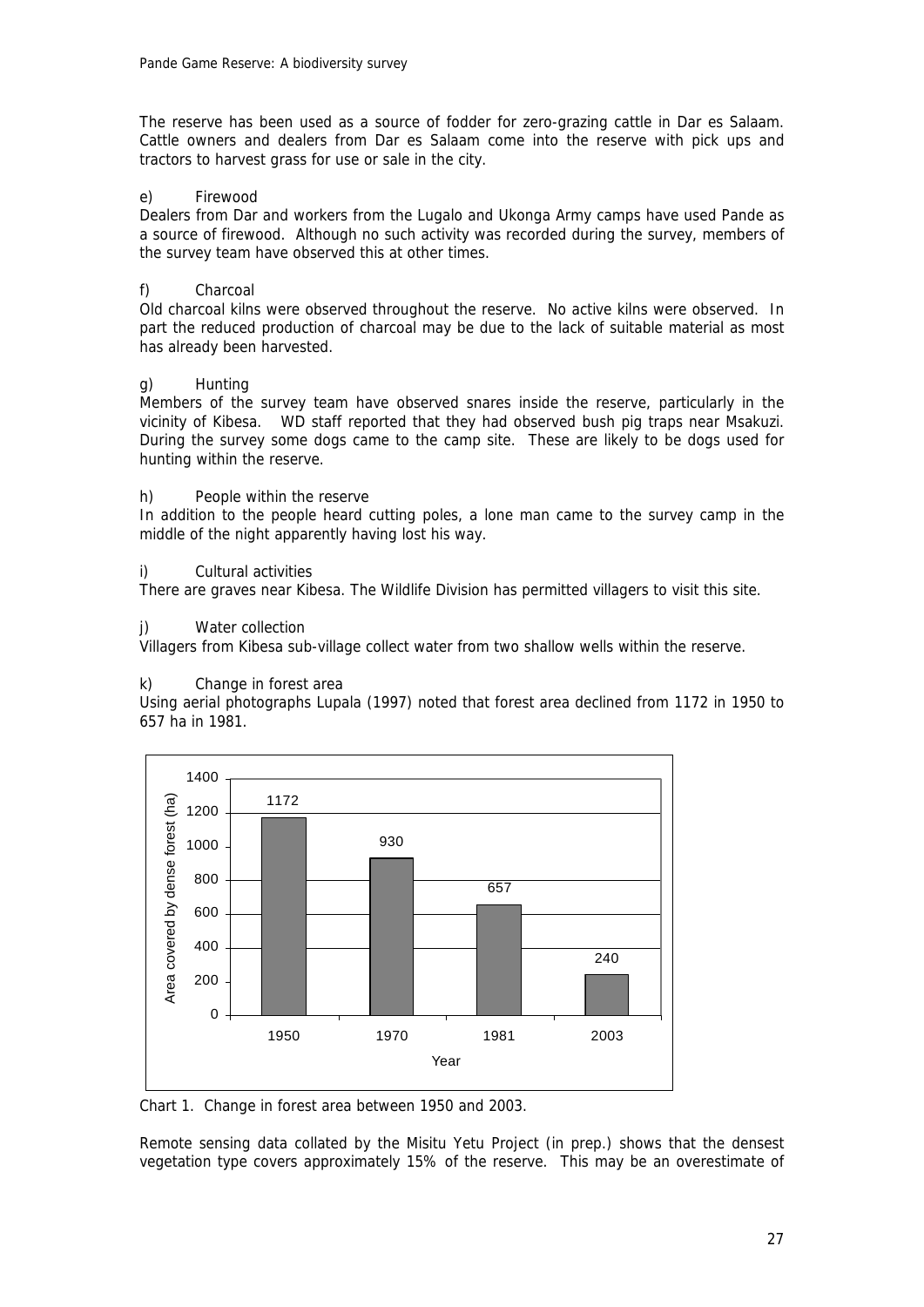'dense forest cover' as there are now no significant areas with a closed forest canopy although areas of what was once forest understorey remain.

The decline in forest area is shown graphically in Chart 1. This uses data from Lupala combined with the estimated area remaining of disturbed forest based on the MYP satellite images. While this data shows a clear decline in forest area there is a need for a more detailed analysis of the historical data. Complicating factors include getting a uniform definition of 'forest'.

Forest loss over the last decade appears to have been most serious in the centre of the reserve as Burgess (1990) noted that in 1989 'extensive areas of closed canopy forest exist in the forest interior'. Most of this forest has been cleared and subsequently the area has been repeatedly burnt.

### *2.5 Discussion*

Pande has a mosaic of vegetation types. Areas of disturbed Eastern African coastal dry forest persist in the west of the reserve with Eastern African coastal scrub forest in the East. In the centre of the reserve there are extensive areas of induced weedy communities. This report lists 164 species of plant that have been collected and identified from the reserve. This is an underestimate. Firstly because common species such as *Afzelia quanzensis* and *Bombax* rhodognaphalon were not collected and secondly because only 34 of the 166 specimens collected by the TFCG surveys have so far been identified.

The current survey observed some differences with previous surveys in terms of species composition. While Mwasumbi et al. (1994) observed that *Scorodophleus fischeri* and Nesogordonia hotzii were common, these species appear to have declined.

Removal of trees for timber and poles combined with repeated fires have changed the vegetation structure and composition significantly over the last 50 years. This is combined with an overall loss in forest area. Our rough calculations estimate that there is approximately 240 ha of disturbed Eastern African coastal dry forest remaining although little of this has the structural complexity that might once have been found in Pande. Further research is needed in order to assess the actual area remaining.

Despite this disturbance it appears that Pande continues to have populations of plant species endemic and near-endemic to the coastal forests. The viability of these populations given the loss of forest habitat is unknown.

The populations of two of the three taxa endemic to the reserve appear to be extremely low or possibly extinct. Further research is necessary to clarify their status.

#### *2.6 References*

Burgess, N.D. (1990). Preliminary results of biological surveys in seven coastal forests of Tanzania: July to September 1989. The Society for Environmental Exploration Interim Report.

Burgess, N.D. and G.P. Clarke (2000). Coastal Forests of Eastern Africa. IUCN. Cambridge.

- Clarke, G.P. (1998). A new regional centre of endemism in Africa. In Huxley, C.R., Lock, J. M. and Cutler, D.F. (eds). Chorology, Taxonomy and Ecology of the Floras of Africa and Madagascar. Pp. 53 - 65. Royal Botanical Gardens Kew.
- Clarke, G.P. (2000). Defining the eastern Africa Coastal Forests. In In N.D. Burgess and G.P. Clarke Coastal Forests of Eastern Africa. IUCN

Clarke, G.P., K. Vollesen and L.B. Mwasumbi (2000). Vascular plants. In N.D. Burgess and G.P. Clarke Coastal Forests of Eastern Africa. IUCN.

Clarke, G.P. and S.A. Robertson (2000). Vegetation communities. In N.D. Burgess and G.P. Clarke Coastal Forests of Eastern Africa. IUCN.

Hawthorne. J. (1984). Biogeographic and Ecological Patterns in the coastal forests of Kenya and Tanzania. Ph.D. thesis, University of Oxford.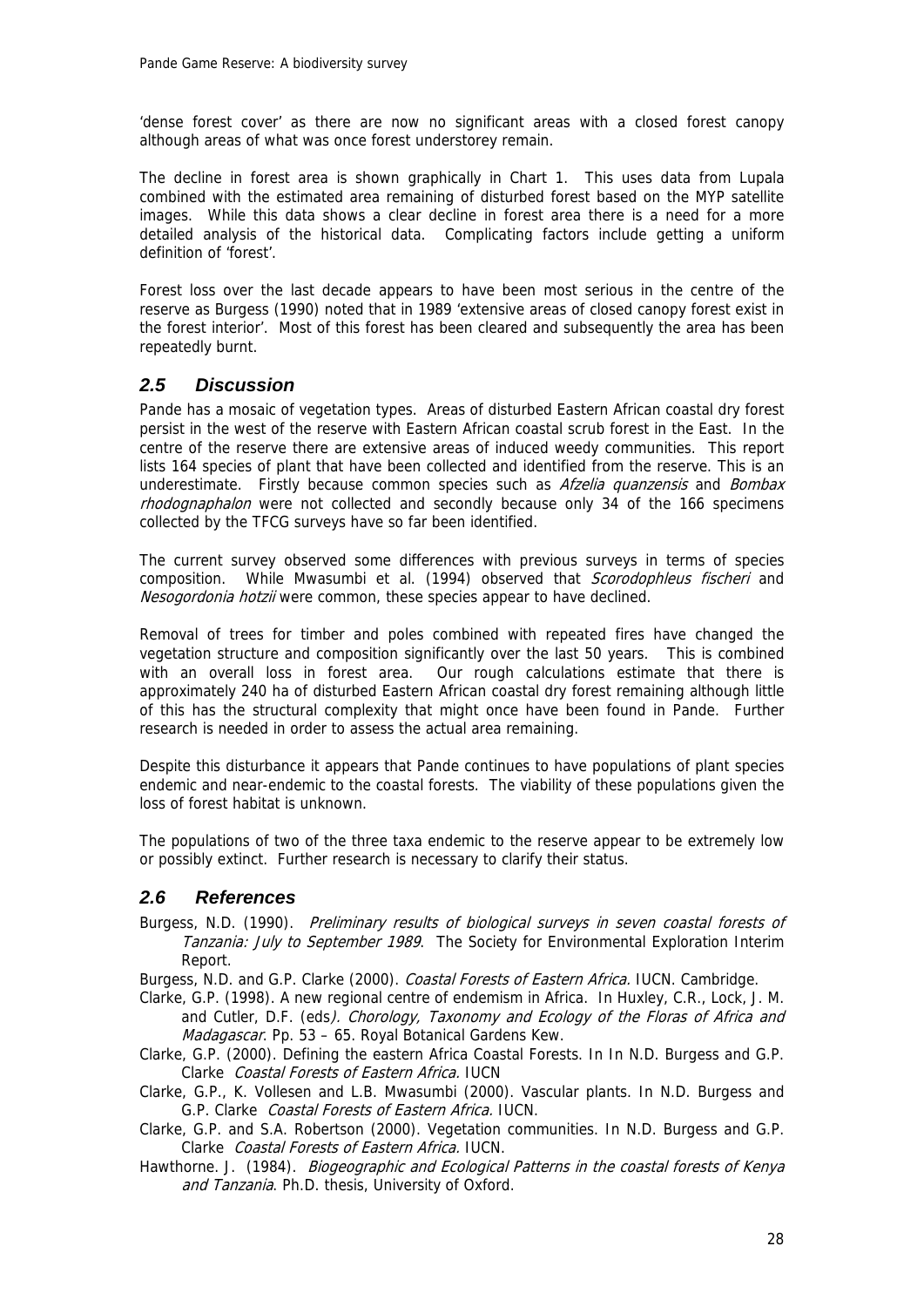Huston, M. 1994. Biological Diversity. Cambridge University Press, Cambridge.

Lovett, J.C., D.M. Bridson and D.W. Thomas (1988). A preliminary list of the angiosperm flora of the Mwanihana forest reserve, Tanzania. Ann. Missouri Bot. Gard. **75:** 874 – 888.

Lowe, A.J. and G.P. Clarke (2000). Vegetation structure. In N.D. Burgess and G.P. Clarke Coastal Forests of Eastern Africa. IUCN. Pp. 103 – 113.

Lupala, A. (1997) Pande Game Reserve, An Inventory of Planning and Management of Natural Resources neighbouring human settlements. UCLAS, DSM

Masongo, J.P. (1984). Pande Forest Reserve. Ministry of Natural Resources and Tourism and the Environment File, Forest Headquarters.

Mtui, G.Y.S (1991). Studies on the floristic composition of Pugu and Pande forests: herbs. Botany Project Report BT313. University of Dar es Salaam.

Mwakamela, B.J.A.A. (1991). Studies of the floristic composition of Pugu and Pande forests: shrubs. Botany Project Report BT313. University of Dar es Salaam.

Mwasumbi, L. B., N.D. Burgess & G.P. Clarke (1994). Vegetation of Pande and Kiono Coastal forests, Tanzania. Vegetatio **113**: 71 – 81.

White, F. (1983). The Vegetation of Africa. UNESCO. Paris.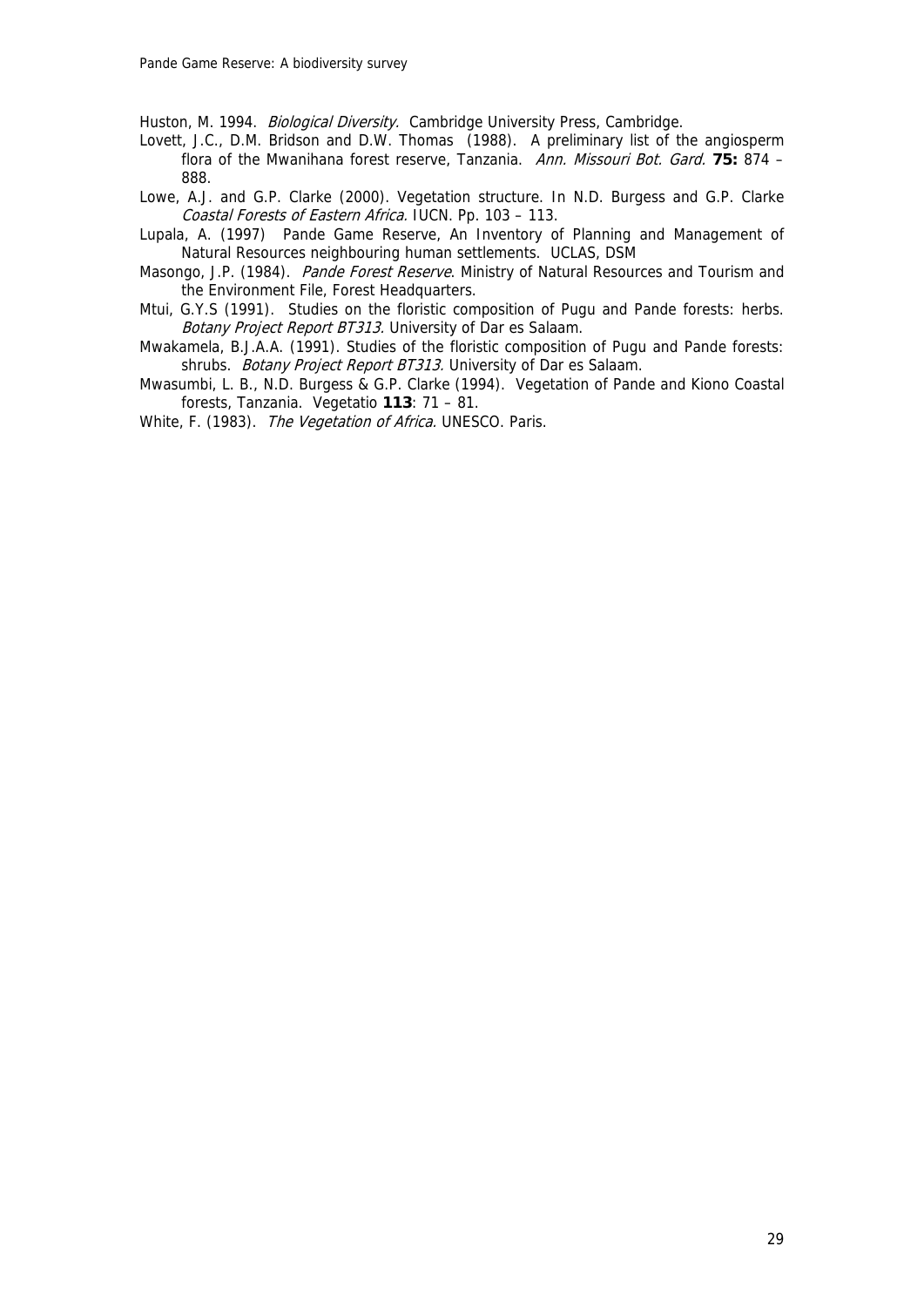## **3) Mammals (excluding bats)**

By Andrew Perkin

## *3.1 Introduction*

Apart from a brief biodiversity survey by Frontier-Tanzania in 1989 little mammal survey work has been conducted in Pande GR. Pande GR contains moist coastal thicket and coastal forest remnants, which might once have resembled the forests of the nearby Pugu/Kazimzumbwe forests. Pande GR also contains areas of mixed woodland and grassland. This has been a product of the continued disturbance by fire, logging and charcoal making over the last 20 or more years. The threats to Pande GR have been noted previously as being severe and requiring urgent attention (Burgess and Clarke 2000, Burgess and Hipkiss 2002). The resulting mosaic of degraded coastal forest, woodland and grassland means that many noncoastal forest species of mammals could be expected to occur in the reserve. Staff of the Wildlife Division reported that a few large game species used to occur in the reserve e.g. buffalo but that now these game species have been extirpated. The survey therefore expected to record a wide variety of small species (from shrews to duiker sized mammals). It was necessary to survey all the different habitat types to gain a full picture of the mammal assemblage.

## *3.2 Methods*

Various methodologies were employed to survey different mammal groups.

#### **3.2.1 Bucket pitfall traps**

Small mammals, amphibians and reptiles were sampled using bucket pitfall traps. Three 50m linear transects were created at both survey sites. Each bucket line had eleven 10 litre plastic buckets sunk into the ground with their rims flush to ground level. Buckets contained small holes to allow rainwater to drain from them and each bucket was positioned 5m apart. A sheet of vertical plastic (approximately 0.5m high, and no less than 0.2m) was run along the bucket line crossing the centre of each bucket to form a 'drift fence'. A 10-15cm lip of plastic sheeting was left flat on the ground onto which soil and leaf litter was placed to prevent any gap in the drift fence at ground level. Animals moving into the area from either side would be channelled along the plastic towards the bucket traps.

Each line was placed no more than 50m apart, but was located to encompass a range of micro-habitats. Traps were checked early each morning for the duration of the trap site period and data recorded on standardised data sheets regarding the identification of each animal captured.

#### **3.2.2 Sherman traps**

Small rodents and terrestrial insectivores were sampled using 45 Sherman traps (standard size) baited with toasted coconut and peanut butter and sometimes dagaa (dried small fish). Traps were placed in three habitat types in each sample area to gain a representative sample of the different habitats. Traps were set in three groups of 15 in different habitat type and set at least 2m apart in groups of three in a line. Traps were baited each evening (16.00hr or later) for the duration of the trap site and checked early the following morning (08.00hr or earlier). Traps were closed during each day of the trap site.

Data were recorded on standardised sheets regarding the identification, sex, breeding status and biometrics of each animal captured, as well as habitat notes. Specimens were retained when species level could not be ascertained and in cases where sexed specimens were required; these specimens were subsequently sent to international taxonomic experts.

#### **3.2.3 Chardonneret traps for Galagos**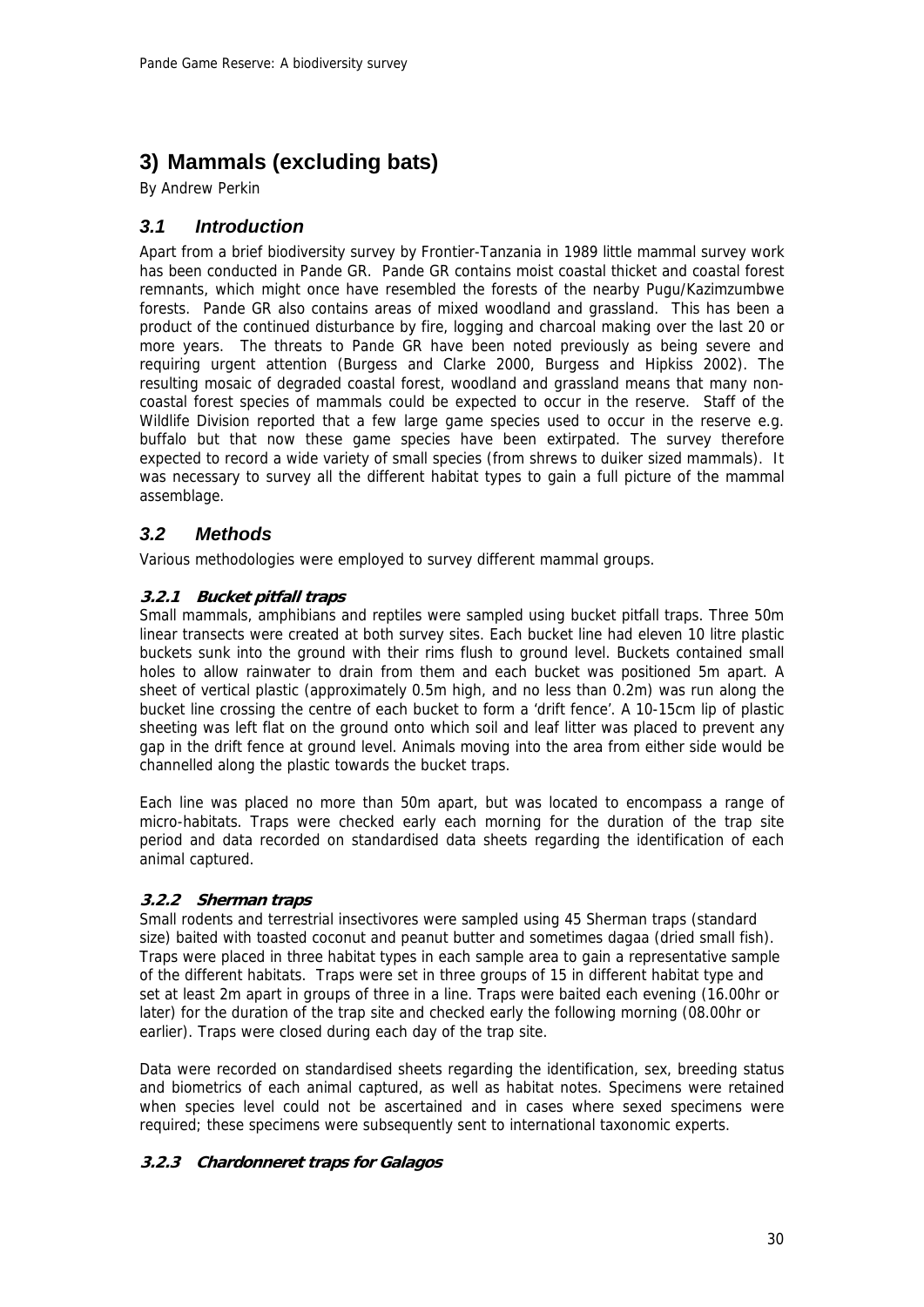Chardonneret box traps (Charles-Dominique, 1977), were specifically used to trap galagos and non-specifically other arboreal mammals such as squirrels, dormice, and carnivores. These were baited with bananas and an alcoholic drink locally brewed from coconut tree sap. Insects and geckos were also used as bait. Traps were set at a variety of heights (up to 5 m) in places where dwarf galagos were seen. All galagos trapped were removed, examined and measured, and kept quiet and safe in the trap until release the next evening. Length measurements, body mass, pelage, penile morphology, and face 'mask' were used to identify the captured specimens (Anderson, 1998; Bearder, 1999).

#### **3.2.4 Tape recording and night surveys for galagos and other nocturnal fauna**

Trails and roads within Pande GR were walked slowly each night and with the aid of torches and binoculars galagos and other nocturnal mammals could be observed. This is assisted by the reflective properties of the eyes of nocturnal mammals which greatly help researchers to locate animals. Tape recordings of galago vocalizations were also made to help identify species. A Sony WM-C6C tape recorder and Sennheiser K6-ME66 directional microphone were used.

#### **3.2.5 Mist-netting for galagos**

Galagos were sometimes caught using mist-nets. Galagos are known to often use the same routes as they leave their sleeping sites to go and forage for food or they can be observed to use a regular feeding site such as a flowering or fruiting tree. These routes can pass over paths, gaps or roads in the forest where mist nets can be placed. Nets were placed across known 'jump points. Nets were opened at dusk (approximately 18.30hr) and constantly checked and then again from 05.00hr until dawn.

#### **3.2.6 Camera trapping**

Camera traps are small cameras that are attached to infrared sensors. When an animal enters the infrared beam it triggers the camera to take a picture. Depending on the size and types of the animals to be photographed, the sensitivity of the infrared sensor can be adjusted. This method is very useful to survey elusive and nocturnal animals. Typically this method is best suited to take pictures of ground dwelling mammals including carnivores, antelopes and rodents. In Pande GR the camera traps were set to take pictures of small mammals such as elephant shrews, genets, and small duikers. Two TrailMaster TM550 attached to two Olympus weatherproof T-35 camera kits and 400 ASA rated film was used. Some sites were baited with beef, fruit and dried fish to attract animals within the range of the camera trap.

## *3.3 Survey effort*

#### **3.3.1 Location of sampling points**

Mammals were surveyed systematically in two areas within the reserve (Table 6.).

| <b>Method</b>           | <b>Sampling point A</b> | <b>Sampling point B</b> |
|-------------------------|-------------------------|-------------------------|
| <b>Bucket pitfalls</b>  | S: 06° 41.72'           | $S: 06^{\circ}$ 42. 72' |
|                         | E: 039° 04. 68'         | $E: 039^{\circ} 04.93'$ |
| Sherman traps           | $S: 06^{\circ}$ 41, 72' | $S: 06^{\circ}$ 42.72'  |
|                         | $E: 039^{\circ} 04.68'$ | $E: 039^{\circ} 04.93'$ |
| Mist nets (for galagos) |                         | $S: 06^{\circ}$ 42.72'  |
|                         |                         | $E: 039^{\circ} 04.93'$ |
| Camera traps            | S: 06° 41.72'           | $S: 06^{\circ}$ 42.72'  |
|                         | $E: 039^{\circ} 04.68'$ | $E: 039^{\circ} 04.93'$ |
| Galago traps            | $S: 06^{\circ} 41.72'$  | $S: 06^{\circ}$ 42.71'  |
|                         | $E: 039^{\circ} 04.68'$ | $E: 039^{\circ} 04.98'$ |
|                         |                         | $S: 06^{\circ}$ 42.76'  |
|                         |                         | $E: 039^{\circ} 04.87'$ |

**Table 6.** Location of mammal trapping sites.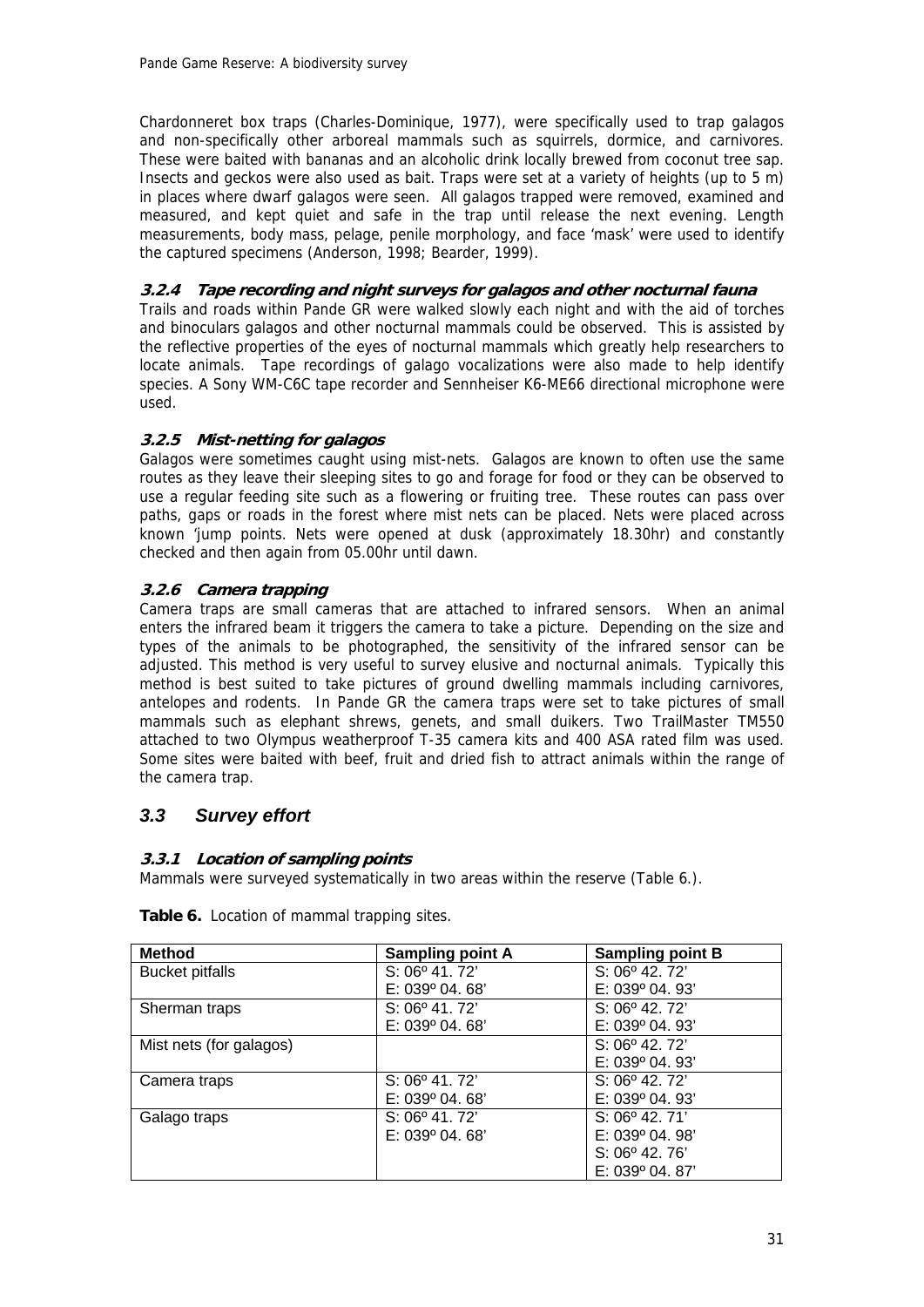Survey sites were selected to enable sampling in a variety of habitats including forest edge, woodland and grassland species. At each site traps and observation surveys were placed and conducted to reflect these different habitat types.

#### **3.3.2 Sampling intensity**

Various different methodologies were tried to most effectively sample the area during the survey time period (Table 7). Some methods, Sherman and Chardonneret trapping, and observational surveys were employed continuously but other methods such as galago netting were employed opportunistically. The camera traps were programmed to switch on in the evenings and then off in the morning. This was because dappled sunlight on the forest floor tends to trigger the heat/motion sensor even when no animals are present. Ideally it would be best to have camera traps working 24 hours per day. It was hard to calculate the survey effort of the combined observational survey effort of all of the 6 biologists and other field workers present during the survey.

| <b>Method</b>                                      | <b>Study effort</b><br>Site 1                                                                                                  | <b>Study effort</b><br>Site 2 | <b>TOTAL</b> |
|----------------------------------------------------|--------------------------------------------------------------------------------------------------------------------------------|-------------------------------|--------------|
| Sherman trapping (trap<br>nights)                  | 315                                                                                                                            | 315                           | 630          |
| Mist netting for galagos<br>(hours)                | 7                                                                                                                              | 17                            | 24           |
| Galago trapping (trap<br>nights)                   | 32                                                                                                                             | 24                            | 56           |
| Camera trapping (hours)<br>From 2 camera traps set | 182                                                                                                                            | 144                           | 326          |
| Night surveys (hours)                              | 48                                                                                                                             | 36                            | 84           |
| Diurnal surveys                                    | Approximately 6 hours/day by<br>AP but other members of the<br>team opportunistically conducted<br>surveys throughout the day. |                               | >84          |

**Table 7.** Sampling effort for the mammal survey.

## *3.4 RESULTS*

#### **3.4.1 Small mammals (not including bats)**

A total of 26 mammals from 16 families (Table 8) were recorded during 14 survey days in Pande Game Reserve at two survey sites and, of these, 14 specimens were retained for museum based identification purposes (Table 9). Of the mammals so far identified there were 3 monkeys, 4 galagos, 3 insectivores, 1 hare, 11 rodents, 1 carnivore, 1 pig and 4 ungulates. Some identifications in this report remain tentative while awaiting taxonomic verifications of some of the rodents and shrews. The specimens collected represent at least 7 species from 3 families. A summary of trapping data is shown in Table 9 and, a species list of mammals with their corresponding ecological, endemic and threat status is presented in Table 8. The galago trapping data and biometrics are given in Appendices 2 and 4.

**Table 8.** Annotated list of mammal species recorded in Pande Game Reserve.

| <b>SPECIES</b>                                   | Ecol.<br>type | End.<br>status | Evidence | <b>IUCN &amp; CITES</b><br>status |
|--------------------------------------------------|---------------|----------------|----------|-----------------------------------|
| Diurnal primates or old world monkeys CATARRHINI |               |                |          |                                   |
| Baboon                                           | O             | W              | obs, hd  |                                   |
| Papio anubis                                     |               |                |          |                                   |
| Vervet Monkey                                    | O             | W              | obs, hd  |                                   |
| Cercopithicus (a.) pygerythrus                   |               |                |          |                                   |
| <b>Sykes Monkey</b>                              |               | W              | obs, hd  |                                   |
| Cercopithicus mitis                              |               |                |          |                                   |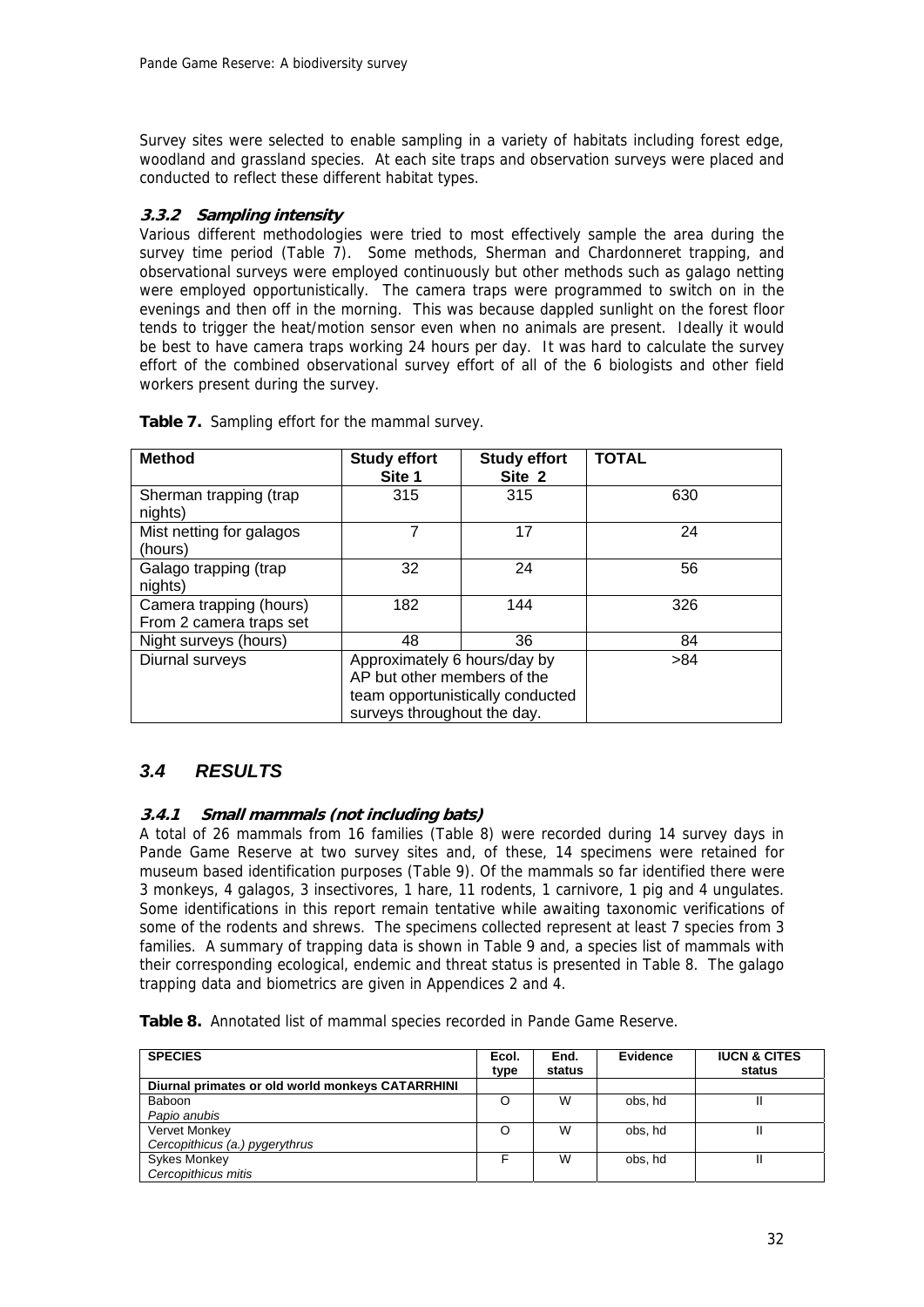| <b>SPECIES</b>                                              | Ecol.          | End.<br>status | <b>Evidence</b> | <b>IUCN &amp; CITES</b><br>status |
|-------------------------------------------------------------|----------------|----------------|-----------------|-----------------------------------|
| Nocturnal primates or prosimians STREPSIRHINI               | type           |                |                 |                                   |
| Large eared greater galago                                  | $\overline{O}$ | W              | obs, hd,        | $\mathsf{II}$                     |
| Otolemur crassicaudatus                                     |                |                |                 |                                   |
| Small eared greater or Garnett's galago Otolemur garnettii  | $\overline{F}$ | N              | obs, hd         | $\mathbf{H}$                      |
| Zanzibar galago                                             | F              | N              | obs, hd,        | LR/NT                             |
| Galagoides zanzibaricus<br>Rondo galago                     | F              | E              | tr<br>obs, hd,  | Ш<br>EN                           |
| Galagoides rondoensis                                       |                |                | tr              | Ш                                 |
|                                                             |                |                |                 |                                   |
| <b>Insectivores INSECTIVORA</b>                             |                |                |                 |                                   |
| <b>Shrews SORCIDAE</b>                                      |                |                |                 |                                   |
| White toothed shrews                                        |                |                | tr              |                                   |
| Crocidura spp.                                              |                |                |                 |                                   |
| Elephant shrews, or Sengis MACROSCELIDAE                    |                |                |                 |                                   |
| Four toed elephant shrew                                    | F              | W              | obs, hd,        |                                   |
| Petrodromus tetradactylus                                   |                |                | pa, ct          |                                   |
| Black and rufous elephant shrew                             | $\mathsf{F}$   | N              | obs, hd,        | EN                                |
| Rynchocyon petersi                                          |                |                | ct, pa          |                                   |
| <b>Hares LAGOMORPHA</b>                                     |                |                |                 |                                   |
| Cape hare Lepus capensis                                    | O              | W              | obs             |                                   |
|                                                             |                |                |                 |                                   |
| <b>Rodents RODENTIA</b>                                     |                |                |                 |                                   |
| Squirrels SCIURIDAE                                         |                |                |                 |                                   |
| Red-bellied coast squirrel Paraxerus palliatus              | F              | N              | obs, hd,ct      |                                   |
| Ochre bush squirrel Paraxerus ochraceus                     | O              | W              | obs             |                                   |
|                                                             |                |                |                 |                                   |
| Porcupine HYSTRICIDAE<br>Crested porcupine Hystrix cristata | O              | W              |                 |                                   |
|                                                             |                |                | spines          |                                   |
| Gerbils GERBILLINAE                                         |                |                |                 |                                   |
| Tatera (naked-soled) gerbils Tatera sp.                     | O              | W              | Tr, ct          |                                   |
|                                                             |                |                |                 |                                   |
| Pouched rats CRICETOMYINAE                                  |                |                |                 |                                   |
| Lesser pouched rats Beamys hindei                           | F              | N              | tr              | LR/NT                             |
| Giant pouched rat Cricetomys gambianus                      | F              | W              | ct              |                                   |
|                                                             |                |                |                 |                                   |
| Murid rats and mice MURIDAE                                 |                |                |                 |                                   |
| Spiny mouse Acomys spinosissimus                            |                | W              | tr              |                                   |
| Soft-furred rats Praomys sp.<br>Common mice Mus sp.         |                |                | tr<br>tr        |                                   |
| Zebra mice Lemniscomys sp                                   |                |                | tr              |                                   |
|                                                             |                |                |                 |                                   |
| <b>Carnivores CARNIVORA</b>                                 |                |                |                 |                                   |
| Mongooses HERPESTIDAE                                       |                |                |                 |                                   |
| Slender mongoose Herpestes sanguinea                        | O              | W              | obs             |                                   |
| African civet Civettictis civetta                           | O              | W              | obs             |                                   |
| <b>Unquiates ARTIODACTYLA</b>                               |                |                |                 |                                   |
| Pig SUIDEA                                                  |                |                |                 |                                   |
| Bush pig Potamochoerus larvatus                             | F.             | W              | obs, dig        |                                   |
|                                                             |                |                |                 |                                   |
| Spiral- horned bovines TRAGELAPHINI                         |                |                |                 |                                   |
| Bushbuck Tragelaphus scriptus                               | F              | W              | obs             |                                   |
| Duikers CEPHALOPHINI                                        |                |                |                 |                                   |
| Forest duikers Cephalophus spp.                             | F              | w              | hd, sp          |                                   |
| <b>SPECIES</b>                                              | Ecol.          | End.           | <b>Evidence</b> | <b>IUCN &amp; CITES</b>           |
|                                                             | type           | <b>Status</b>  |                 | status                            |
| Dwarf antelopes NEOTRAGINI                                  |                |                |                 |                                   |
| Suni Neotragus moschatus                                    | $\overline{F}$ | W              | Hd, sp          |                                   |

#### **KEY TO TABLE 8**

Nomenclature follows Wilson and Reeder 1993

Ecological (Ecol.) type (Data based on Wilson and Reeder 1993)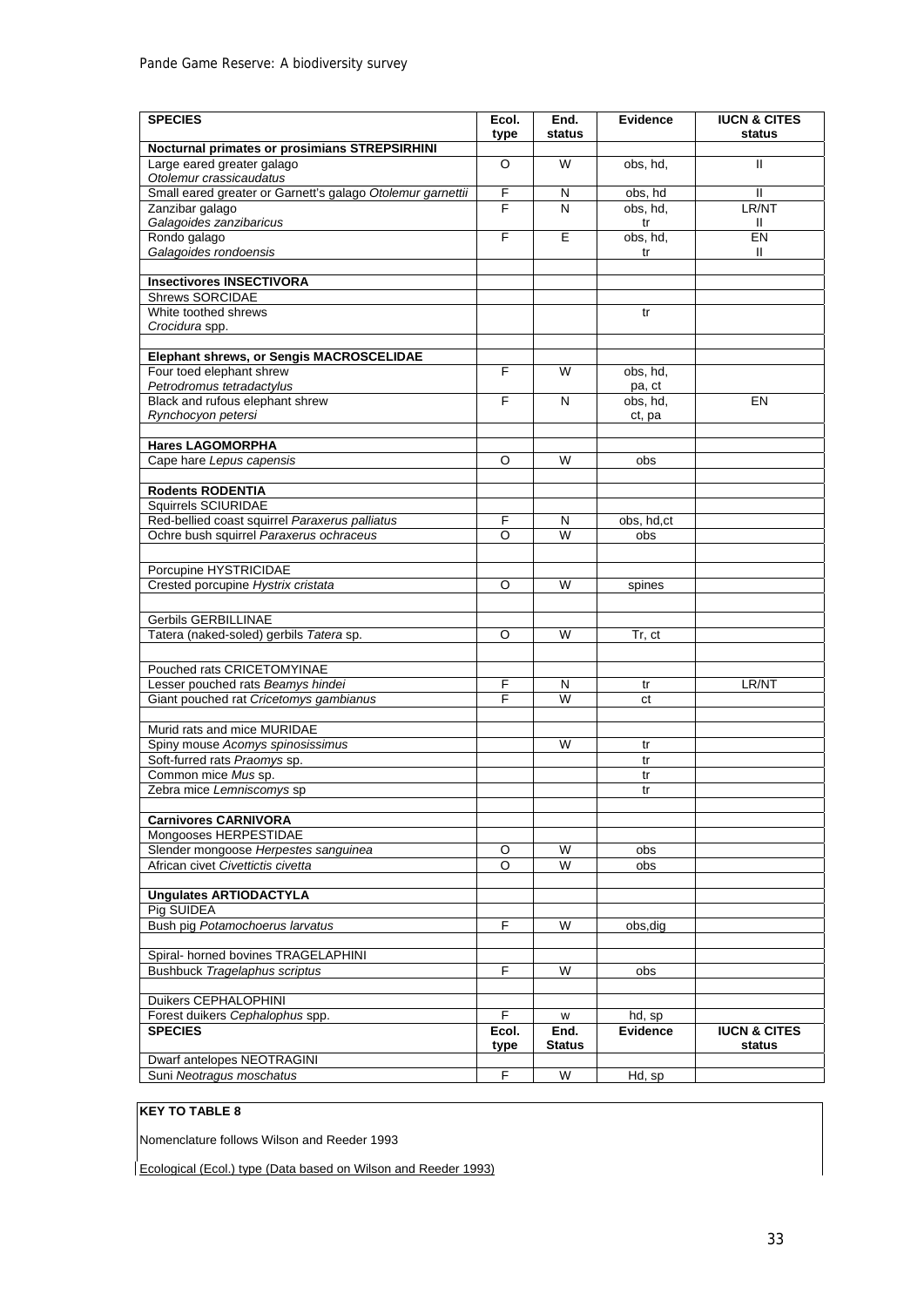- FF Forest dependent species: Species confined to primary forest only; not including forest edge or
- secondary forest.
- F Forest dwelling but not forest dependent species: Species occurring in primary forest, forest edge or secondary forest.
- O Non-forest species: Species that do not occur in primary or secondary forest or forest edge.

Endemic (End.) status (Data based on Wilson and Reeder 1993):<br>E - Endemic: Species with ranges restricted to the Eastern A

- E Endemic: Species with ranges restricted to the Eastern African Coastal Forests.
- N Near endemic: Species with limited ranges usually only including coastal forest and/or Eastern Arc lowland forests. W – Widely distributed species.

|                | <b>IUCN</b> status based on Hilton-Taylor 2000 | CITES listings (CITES, ):                      |
|----------------|------------------------------------------------|------------------------------------------------|
| I EN           | $-$ Endangered                                 | Appendix One listed species                    |
| I VU           | Vulnerable<br>$-$                              | Appendix Two listed species<br>Ш               |
| LR/NT          | Lower Risk/Near Threatened<br>$-$              | (Appendix Three species not included in Table) |
| I DD           | Data Deficient<br>$-$                          |                                                |
| Evidence:      |                                                |                                                |
|                | hd - vocalisations/sounds heard                | hair - fur/hair/guills found                   |
| sp - spoor     |                                                | tr - trapped                                   |
| obs - observed |                                                | pa - path                                      |
| dig - diggings |                                                | ct - photo trapped                             |

| Table 9. Summary of small mammal trapping results. |  |  |  |
|----------------------------------------------------|--|--|--|
|                                                    |  |  |  |

| <b>Species</b>                            |                            | Ecol.<br>type | End.<br>status | Total<br>nos.<br>captured | No. of<br>specimens<br>taken | Trap<br>type     |
|-------------------------------------------|----------------------------|---------------|----------------|---------------------------|------------------------------|------------------|
| <b>PRIMATES</b>                           |                            |               |                |                           |                              |                  |
| Galagoides zanzibaricus                   | Zanzibar galago            | F             | N              | 2                         | $\mathbf 0$                  | Ch               |
| Galagoides rondoensis<br><b>SORICIDAE</b> | Rondo galago               | F             | N              | 7                         | 0                            | Ch               |
| Crocidura sp.                             | <b>White-toothed Shrew</b> | F             | W              | 1                         | 6                            | Sh.<br><b>BP</b> |
| <b>CRICETOMYINAE</b>                      |                            |               |                |                           |                              |                  |
| Beamys hindei                             | Lesser pouched rats        | F             | N              | 1                         | 1                            | Sh               |
| <b>MURIDAE</b>                            |                            |               |                |                           |                              |                  |
| Acomys spinosissimus                      | <b>Spiny Mouse</b>         | F             | W              | 23                        | 1                            | Sh               |
| Praomys sp.                               | Soft-furred rats           | O             | W              | 1                         | 3                            | Sh               |
| Mus sp.                                   | <b>Common mice</b>         | O             | W              | 1                         |                              | Sh               |
| Tatera sp.                                | Naked soled gerbil         |               | W              |                           |                              | Sh               |
| Lemniscomys sp.                           | Zebra mice                 |               | W              |                           |                              | Sh               |

#### **KEY TO TABLE 9**

Ecological (Ecol.) type:

FF - Forest dependent species: Species confined to primary forest only; not including forest edge or secondary forest. F- Forest dwelling but not forest dependent species: Species occurring in primary forest, forest edge or secondary forest.

O - Non-forest species: Species that do not occur in primary or secondary forest or forest edge.

Endemic (End.) status:

N - Near endemic: Species with limited ranges usually only including coastal forest and/or East African lowland forests.

W - Widely distributed species.

**Trap type** 

Ch - Chardonneret trap

Sh - Sherman

BP - Bucket pitfall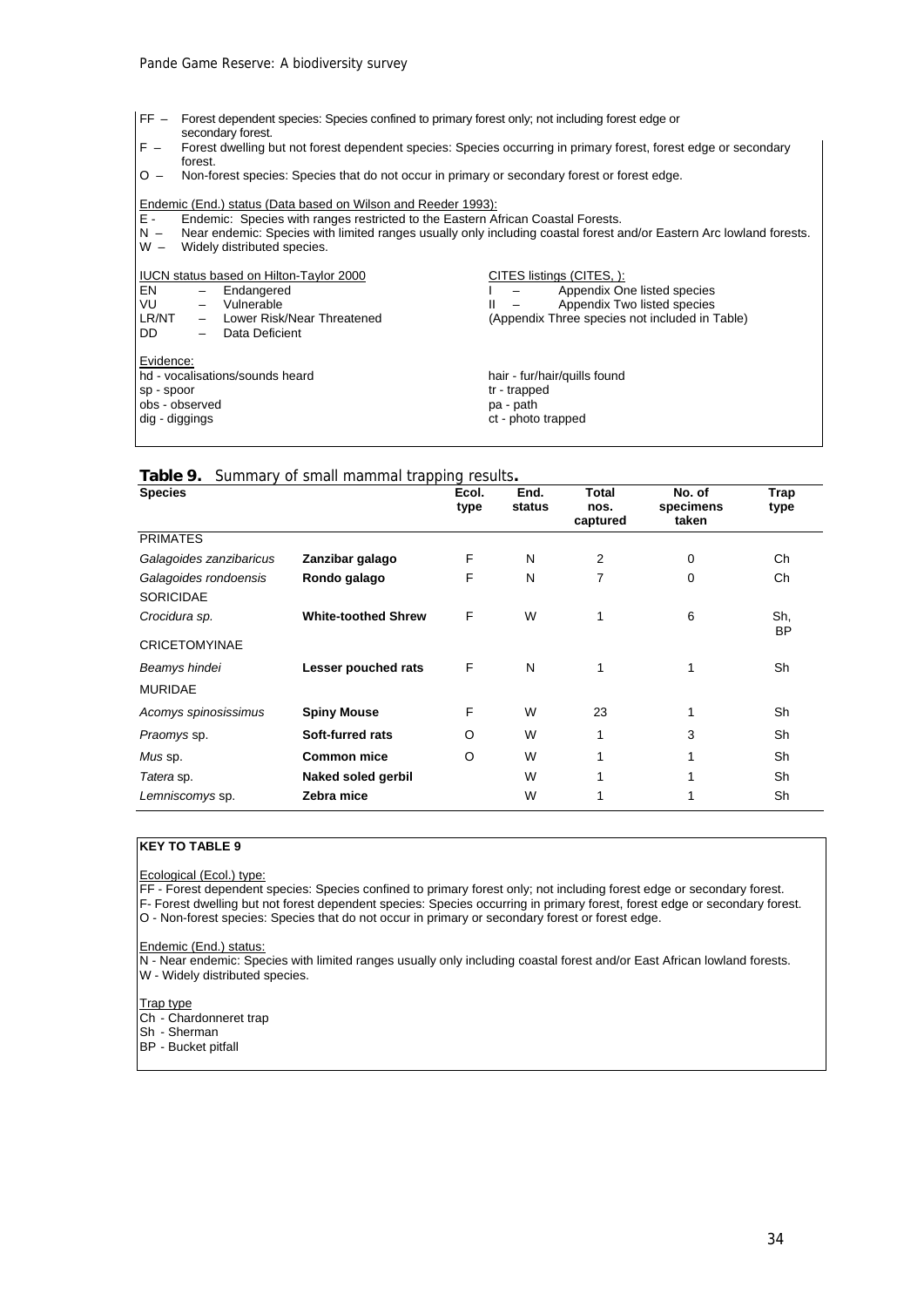

### *3.5 Discussion*

#### **3.5.1 Overview**

Despite the heavy levels of forest destruction in the past the remaining evergreen habitats which can be described as 'coastal forest thicket with tiny forest patches surrounded by small areas of denuded woodland and grassland', retain significant levels of mammal diversity. The coastal thicket/forest has many of the typical species found in other coastal forests including some rare and threatened species (Table 10). The forest edge and wooded grassland contains rodent species with widespread distributions within East Africa.

| <b>Categories</b>                                    | <b>Species</b>             | <b>Threat</b> | Habitat            |
|------------------------------------------------------|----------------------------|---------------|--------------------|
| <b>Coastal forest</b>                                | *Undescribed               |               | <b>Terrestrial</b> |
| endemic species                                      | species of shrew           |               |                    |
|                                                      | Galagoides<br>rondoensis   | EN            | Arboreal           |
| Eastern Arc and<br>coastal forest<br>endemic species | Galagoides<br>zanzibaricus | VU            | Arboreal           |
|                                                      | Rynchocyon petersi         | EN            | Terrestrial        |
| CF/EA and a few<br>other east African<br>forests.    | Otolemur garnettii         |               | Arboreal           |
|                                                      | Beamys hindei              |               | Terrestrial        |

**Table 10.** Threat status and endemism of mammal species.

\*The identification of the two species of shrew are still pending. - Taxa not in Baillie and Groombridge (1996)

**Source:** Burgess and Clarke (2000)

The short amount of survey time allotted has meant that several more mammal species would probably be recorded with more survey effort and in the wet seasons. Species that were not recorded and that are likely to occur in Pande GR include: palm civet Nandinia binotata, dwarf mongoose *Herpestes parvula*, banded mongoose *Mungos mungo*, and the bushy tailed mongoose *Bdeogale crassicauda*. Camera traps set for longer periods of time would also probably confirm the presence of the red duiker *Cephalophus harveyi*, blue duiker C. monticola and the suni antelope Neotragus moschatus.

The fragmented nature and small size of the remaining forest means that there is a large 'edge effect' where by fire is a major threat to these species as well as reducing the effective area available for forest dependent species to live. Further several species will become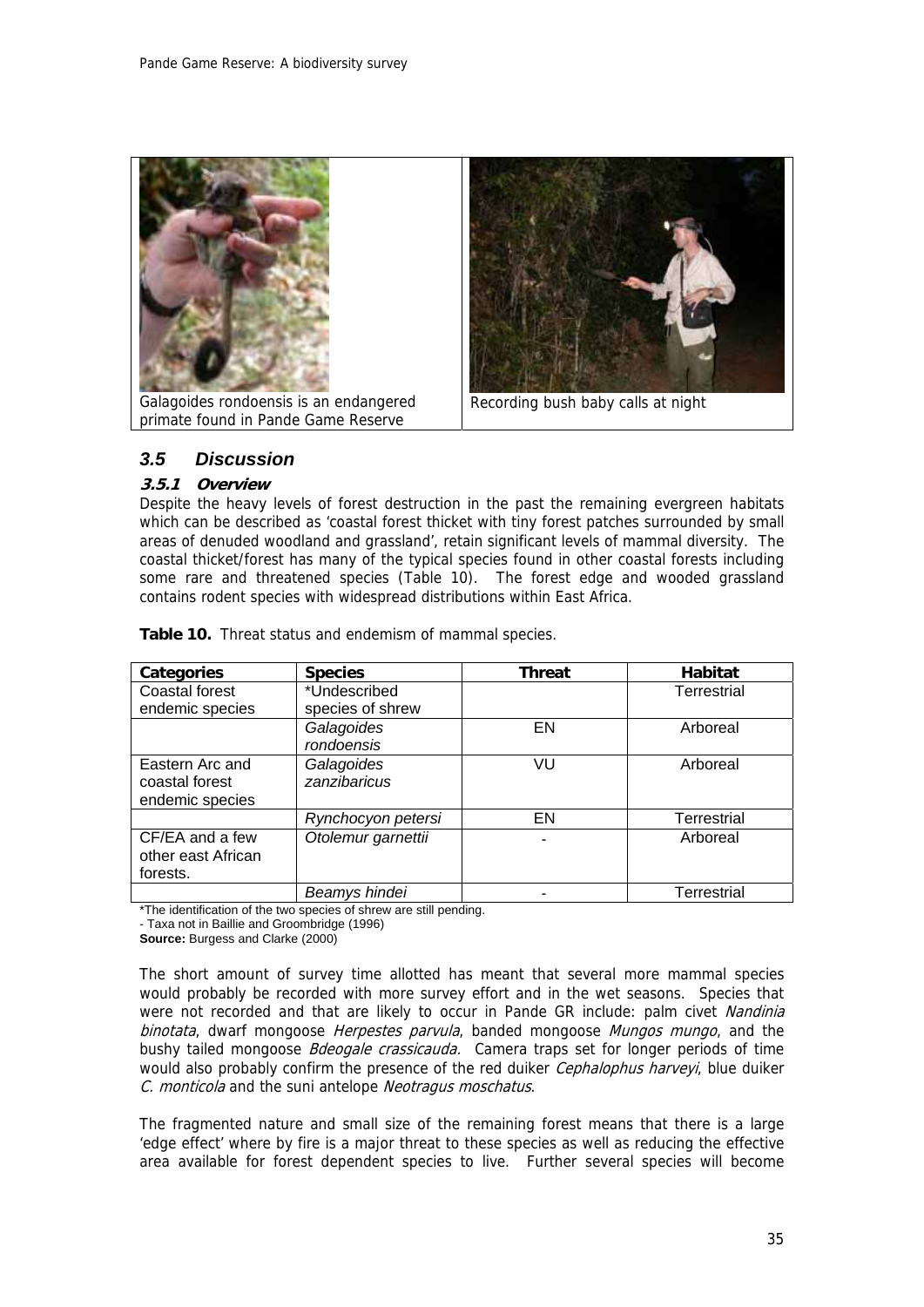isolated within these patches and be unable to cross the gaps and maintain a rate of gene flow necessary to maintain viable and healthy populations.

Snaring is very common in other coastal forests (pers. obs.) but here there seemed to be little evidence of hunting using snares with the parts of PGR surveyed, and this is reflected by the presence of duikers, bush pig and bushbuck. This may not however be the case for the boundary parts of the PGR where non-species specific snaring may be taking place to deter potential crop raiding by these species, notably bush pig.

#### **3.5.2 Species accounts**

#### **Primates PRIMATES**

Diurnal primates or old world monkeys CATARRHINI

Baboon Papio anubis Vervet Monkey Cercopithicus (a.) pygerythrus Sykes Monkey Cercopithicus mitis

The baboon and vervet monkey are typical non-forest bushland species and the Sykes monkey, is a typical forest species. They are all however utilising the degraded forest patchs in Pande GR for sleeping sites and food and are probably playing a valuable role in seed dispersal which will help forest regeneration.

No Black and white colobus were recorded. Local reports and sightings by one of the PGR staff remain unconfirmed. But at least one or possibly two troops were seen ten years ago (N. Burgess pers. comm.). This indicates a drastic decline or even a local extinction of this species. The local reports say that only 2-3 individuals which associate with a troop of Sykes monkeys remain, which if true, is too small a population to be viable in the longer term.

#### **Nocturnal primates or prosimians STREPSIRHINI**

Large eared greater galago Otolemur crassicaudatus Small eared greater or Garnett's galago O. garnettii Zanzibar galago Galagoides zanzibaricus Rondo galago G. rondoensis

The recording of four species of galago is quite remarkable given the small and denuded nature of the habitat.

The large eared greater galago has a large range outside the coastal forest zone and is normally found in miombo acacia woodlands. To find this species in Pande was therefore surprising and may just reflect the presence of the denuded woodland. But what might be more likely is that the individuals heard were previously captive animals that were released in to the game reserve.

Garnett's galago and the Zanzibar galago are typical coastal forest species which were expected to be found in Pande GR given the known area of remaining coastal thicket/forest. Garnett's galago is able to utilise and move between many different habitats including farmland plantations and are therefore less effected by habitat fragmentation.

The Zanzibar galago is typical of coastal forests and thickets and will not utilise farm or woodland but it is possible that they are able to cross gaps between forest patches where tree stems are less that 3m apart. The Zanzibar galago is endemic to the lowland Eastern Arc and coastal forests and is threatened by habitat fragmentation and therefore the Pande GR population is important for the conservation of this species.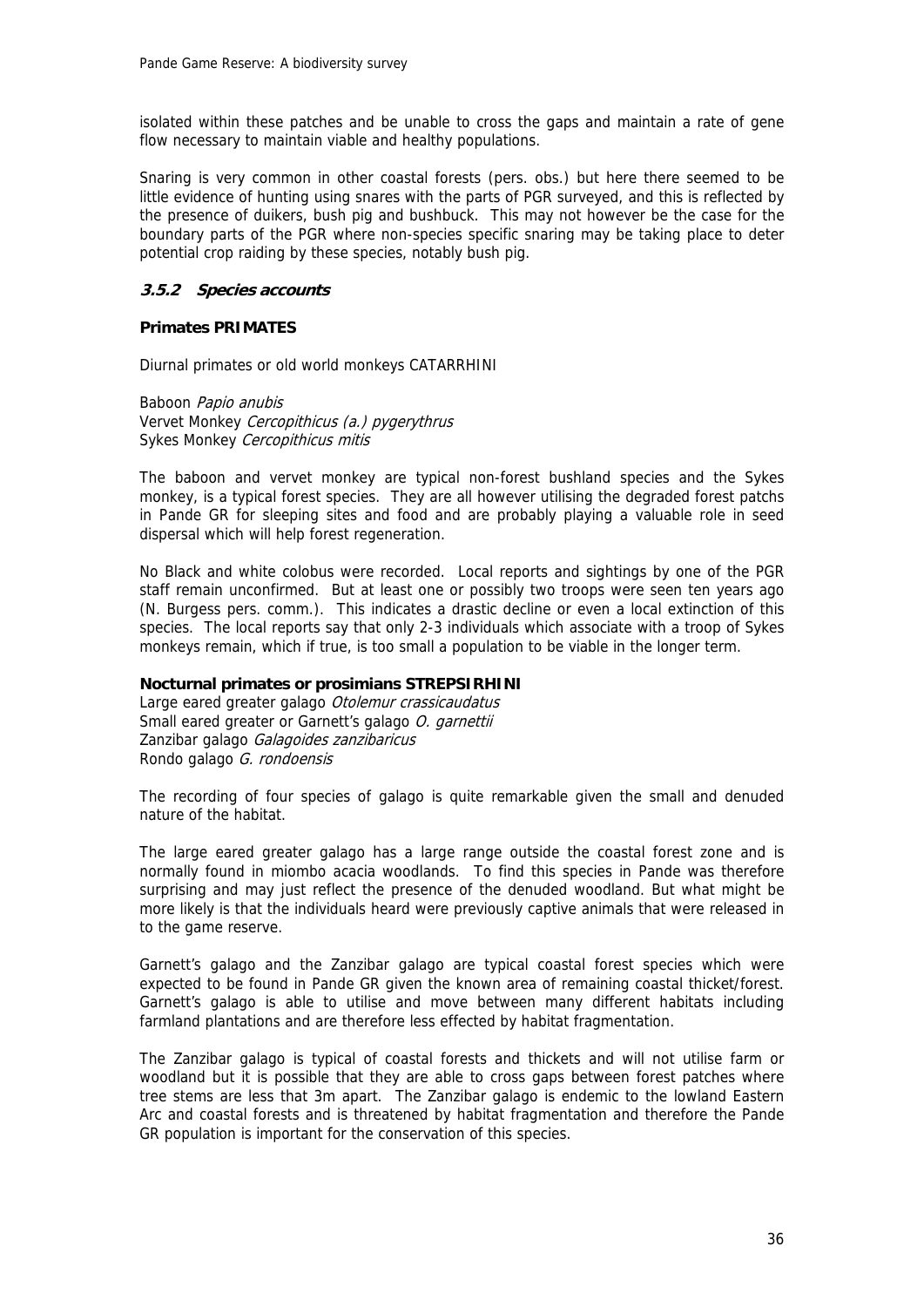The Rondo galago is a very rare galago (possibly the rarest of all the galago species) with a highly discrete distribution within the Tanzania coastal forests. This species was only known to occur from; the Rondo plateau forests, Pugu/Kazimzumbwi, and Zaraninge FR. The discovery of this species alone in Pande GR makes Pande GR a very important area for conservation. Little is known about this species, which was only named in 1996. It seems to be a very conservative species requiring moist evergreen hilltop coastal forests where it occupies the under storey during its nightly foraging activities. It seems to be much less able to cross forest gaps than the Zanzibar galago and so is more vulnerable the effects of forest fragmentation. Population estimates of the PGR population range from 180-260 individuals (given 3-6 animals per ha and approximately 6km2 of remaining coastal thicket/forest). This is a small but significant population given that there are only 4 other populations (Rondo  $2km$ , Ziwani 7.7km<sup>2</sup>, Pugu/Kazimzumbwi 33.5 km<sup>2</sup> and Zaraninge with 20 km<sup>2</sup> of forest), with a combined forest area of  $63.2 \text{ km}^2$ .

#### **Insectivores INSECTIVORA**

Shrews SORCIDAE White toothed shrews Crocidura spp.

The identities of these shrews are not certain pending expert examination. At least two species seem to be present in PGR which occurred in both forest or open grassland habitats. These may be *Crocidura fuscomurina* and *C. hirta* or a third as yet unidentified 'Shrew species d' which occurs in Pugu/Kazimzumbwi FR (Burgess and Clarke, 2000).

#### Elephant shrews, or Sengis MACROSCELIDAE

The four toed elephant shrew *Petrodromus tetradactylus*; and the Zanj or black and rufous elephant shrew Rynchocyon petersi

The four toed elephant shrew is a wide spread species in thickets and forested areas in eastern and central Africa. The Zanj elephant shrew is restricted to the lowland eastern arc and coastal forests between the Rufji area upto an area around Mombasa, Kenya and is considered 'Near Threatened' by the IUCN. They are affected by habitat loss and fragmentation, little is know about their biology and there are many taxonomic questions about these species (Nicoll and Rathburn, 1990).

#### **Hares LAGOMORPHA**

#### Cape hare Lepus capensis

The record of this species, which, is widespread in Tanzania, in scrubby dry habitats, is an example of how the destruction of the forest into dry grassland and degraded woodland has benefited other non-forest species.

#### **Rodents RODENTIA**

Squirrels SCIURIDAE Red-bellied coast squirrel Paraxerus palliatus; Ochre bush squirrel Paraxerus ochraceus

Porcupine HYSTRICIDAE Crested porcupine Hystrix cristata

Gerbils GERBILLINAE Tatera (naked-soled) gerbils Tatera

Pouched rats CRICETOMYINAE Lesser pouched rats Beamys hinder; Giant pouched rat Cricetomys gambianus

Murid rats and mice MURIDAE Spiny mouse Acomys sp.; Soft-furred rats Praomys sp.; Common mice Mus sp.; Zebra mice Lemniscomys sp.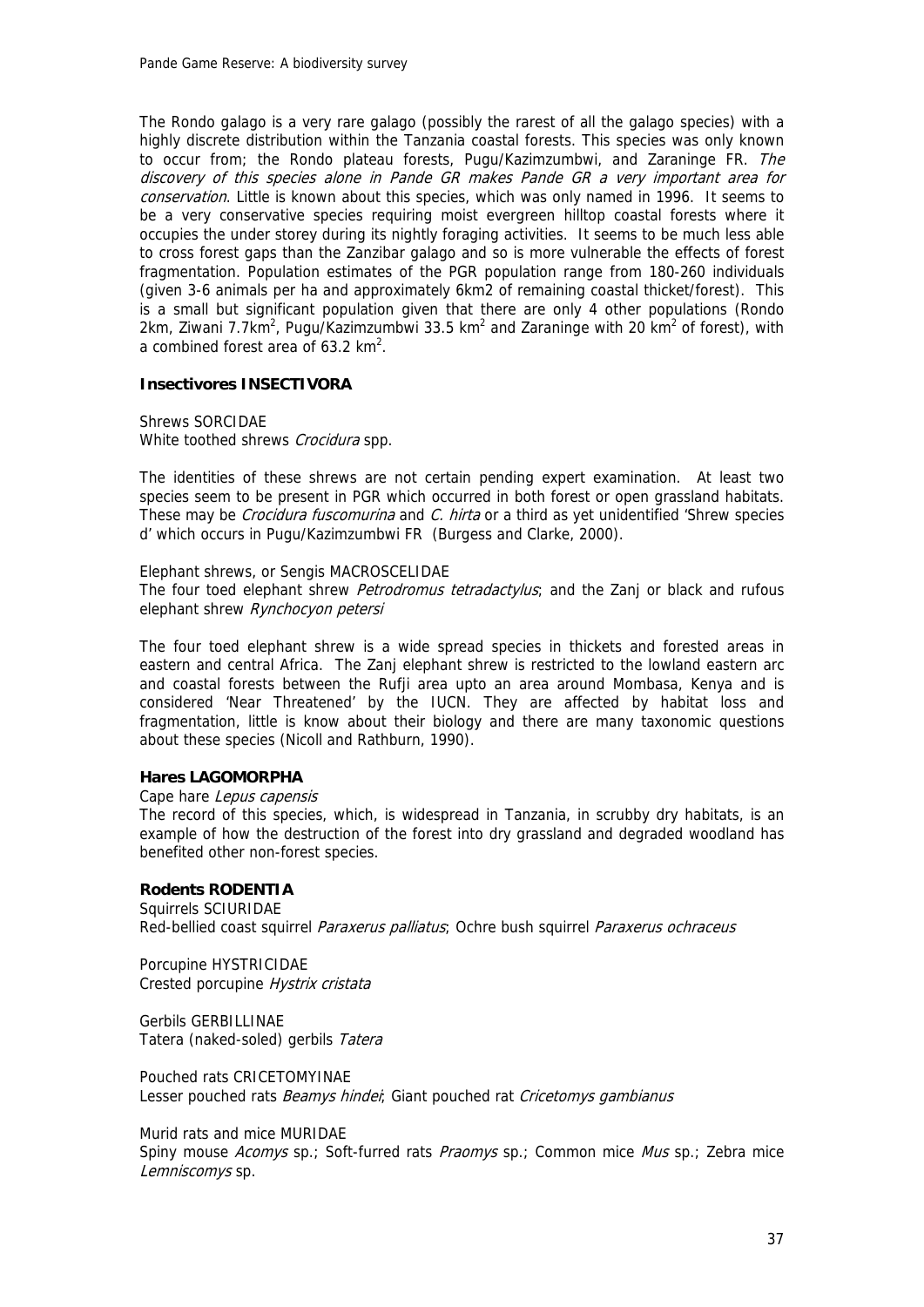The rodent fauna represent a mixture of widespread grassland and open woodland dwelling species with a few forest living specialists. Of the rodents the red-bellied coast squirrel and the lesser pouched rat which, are widespread in the coastal forests of Eastern Africa, are Red Data species and considered vulnerable. The lesser pouched rat is more widespread than previously thought and was know to occur in three coastal forests in Kenya and seven in Tanzania (Fitzgibbon et al. 1995, Burgess and Clarke 2000). Its occurrence in Pande GR represents an eighth locality. Of the other rodents recorded the crested porcupine, giant pouched rat, soft-furred rats. are widespread forest and forest edge species. The spiny mouse, soft-furred rat, common mice and zebra mice are considered to be more typical of drier bushland and grassland and thus reflect the areas of grassland within PRG.

#### **Carnivores CARNIVORA**

Mongooses HERPESTIDAE Slender mongoose Herpestes sanguinae

It was surprising that only one carnivore was recorded since there are several other mongoose species for example, dwarf mongoose, banded mongoose, the bushy tailed mongoose and the African civet, palm civet that may occur in PGR. The elusive nature of these species made them hard to locate.

#### **Pig SUIDEA**

#### Bush pig Potamochoerus larvatus

A widespread species in moist or forested habitats (in drier habitats it is replaced by the warthog) the bushpig was recorded from tracks made near the pond in the north of PGR. This species is often hunted because it is know to damage agricultural crops (as well as being a source of meat).

#### **Even-toed ungulates ARTIODACTYLA**

#### Bushbuck Tragelaphus scriptus

This is a common, widespread but elusive species is found within the moist forested and bushland of southern, eastern central and western Africa. However it is often heavily hunted and its presence in PGR is a good sign and the male and female seen together indicate the possibility of a breeding pair since they are normally strictly solitary. In a recent analysis this species has only been reported in eight out of 31 coastal forests, including the nearby Pugu/Kazimumbwe FR, (Burgess and Clarke, 2000) possibly reflecting their vulnerability to hunting.

#### **Duikers CEPHALOPHINI**

Forest duikers Cephalophus sp.

Dwarf antelopes NEOTRAGINI Suni Neotragus moschatus

No forest duikers or suni were seen but several were heard running away when disturbed. Two types of dung pellets were found one of which maybe of a red duiker *Cephalophus* harveyi or a blue duiker C. monticola or suni. Further research is required to evaluate which species occur in Pande GR.

#### **3.5.3 Biological affinities**

This survey recorded 26 mammal species (not including bats) of which 18 are forest and forest edge species and 8 are species of broader drier habitat tolerance. This compares with 31, which are forest and forest edge species and 109 species of broader drier tolerance, which are known from the coastal forests as a whole (Burgess and Clarke, 2000). Some of the species such as the black and rufous elephant shrew, lesser pouched rat, Syke's monkey indicate affinities with the Eastern Arc mountains. When compared with other nearby individual coastal forests Pande GR has similar diversity of mammals (not including bats). For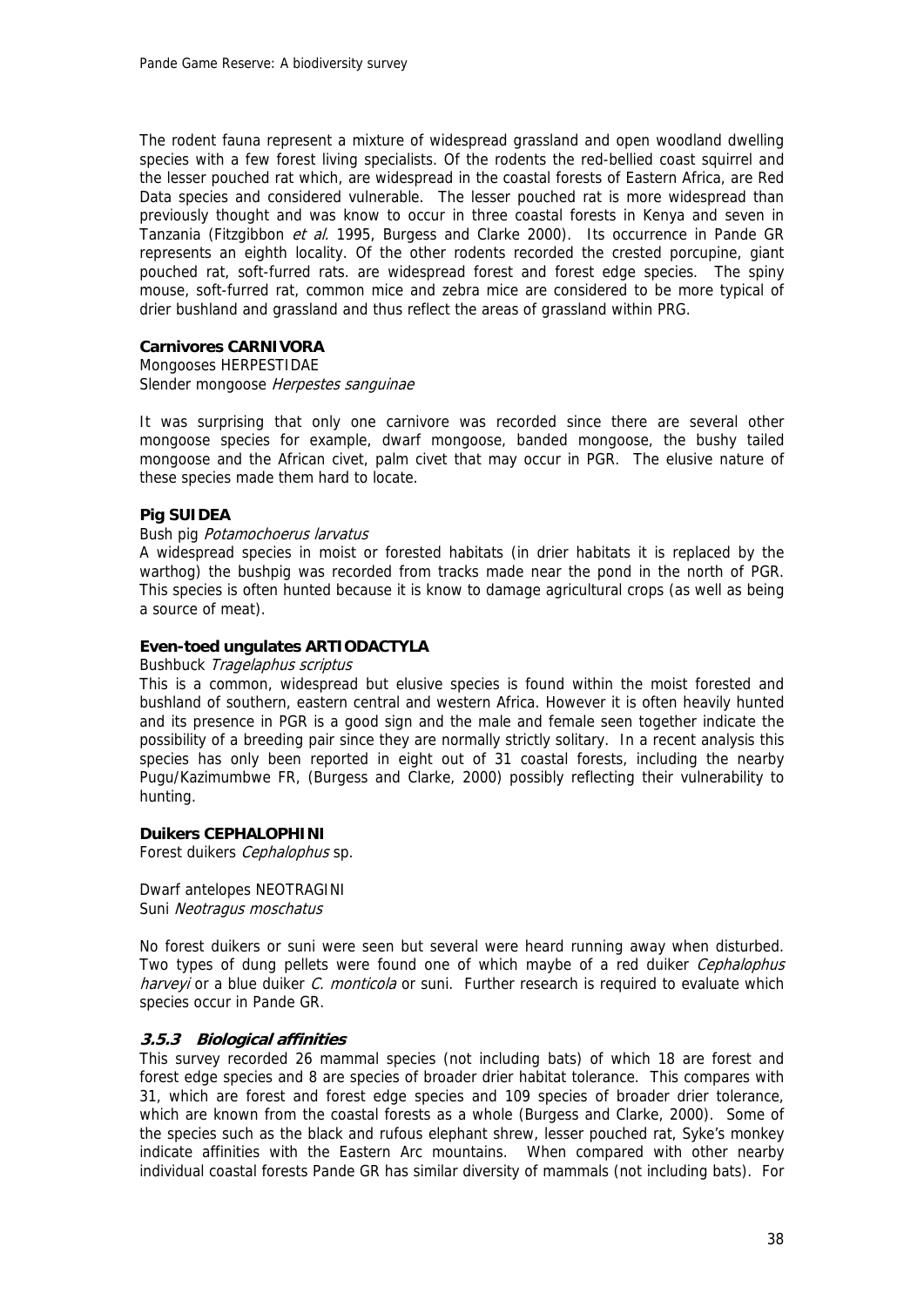example, the relatively well studied Pugu FR has 27 and Kiono/Zaraninge FR has 28 mammals (source; Burgess and Clarke 2000, Perkin 2000, and unpub. data).

## *3.6 References*

- Anderson, M. (1998). Comparative morphology and speciation in galagos. *Folia Primatologica* **69**(1): 325-331.
- Bearder, S.K. (1999). Physical and social diversity among nocturnal primates: a new view based on long term research. Primates **40**(1): 267-282.

Burgess, N.D. and G.P. Clarke (2000). Coastal Forests of Eastern Africa. IUCN Cambridge

- Burgess, N.D. and A. Hipkiss (2002). Pande Game Reserve: Observations on forest loss between July 1989 and November 2001. The Arc Journal **14**: 1, 5-6.
- Charles-Dominique, P. (1977). Ecology and Behaviour of Nocturnal Primates. Duckworth, London.
- Fitzgibbon, C.D., H. Leirs and W. Verheyen (1995). Distribution population dynamics and habitat use of the lesser pouched rat, Beamys hindei. Journal of Zoology, London **236**: 499-512
- Hilton-Taylor, C. (compiler) (2000). 2000 IUCN Red List of Threatened Species. IUCN, Gland, Switzerland and Cambridge, UK. Downloaded on 29 March 2002
- Nicoll, M.E. and G.B.Rathburn (1990) African insectivore and Elephant-Shrews: An Action Plan for their conservation. IUCN Gland, Switzerland.
- Perkin, A. W. (2000) A Field Study on the Conservation Status and Species Diversity of Galagos in Zaraninge Forest, Coast Region, Tanzania. Unpublished report to the World Wildlife Fund, Tanzania office.
- Wilson, D.E. and D.M. Reeder (1993) Mammal species of the World: A taxonomic and geographic reference. Smithsonian Institute, Washington DC.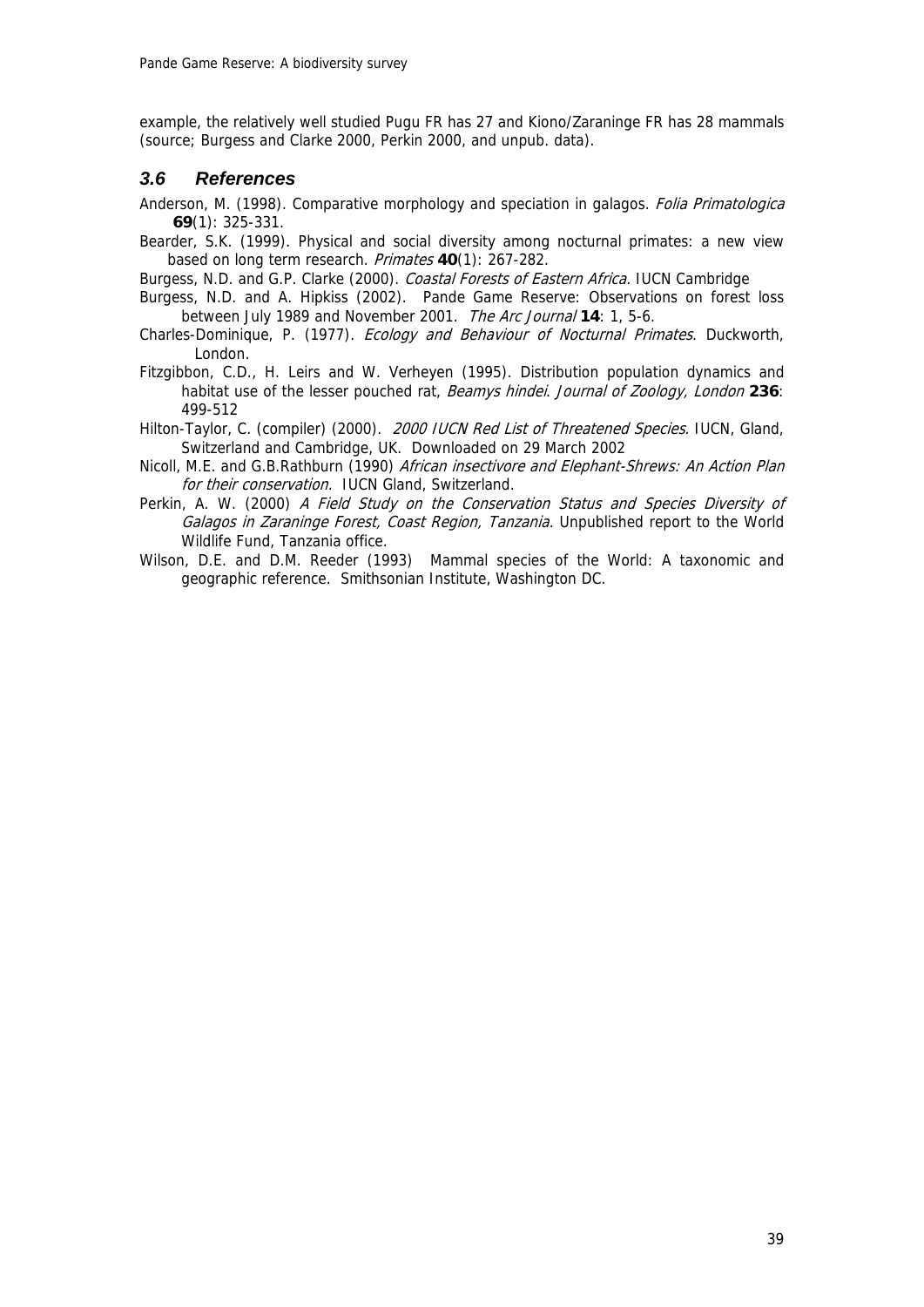# **4) Bats**

By Benjamin Hayes

## *4.1 Introduction*

Bats (order Chiroptera) are among the most diverse and widespread group of mammals, and are distinguished by their capacity for true flight. More than 1,000 species are known, which are divided into two suborders, the Megachiroptera and Microchiroptera. Almost one third of species feed on nectar or fruit, and these bats play a crucial role in plant pollination and seed dispersal. Bats are the main agents of pollination of certain economically and ecologically important plants (e.g., Cox et al., 1991) and, owing to the ability of many species to carry seeds over long distances, may make a significant contribution to the reforestation of cleared areas (Gorchov et al., 1993). Most of the remaining species are insectivorous and these are thought to be the primary consumers of nocturnal insects (Kunz & Pierson, 1994).

At present there are 79 species of bats known from Tanzania (Hutson et. al. 2001). However, there is a limited knowledge of the exact status and distribution of the great majority of species. Previous surveys have highlighted this lack of knowledge with 3 species new to Tanzania having been recorded in the Coastal Forests (Cockle et. al. 1998.)

Prior to this survey, there has been no specific research undertaken on the bat fauna of Pande Game Reserve (PGR). However the coastal forests of Tanzania have been reasonably well studied and are known to contain more than 46 species of bat (Cockle *et. al* 1998.).

## *4.2 Methods*

## **4.2.1 Mist netting**

70- denier mist nets were used to capture bats. These were of variable lengths and set up across potential flight paths such as paths and clearings. Species requiring identification were collected as voucher specimens and preserved as "wet specimens" in 70% ethanol and injected with 10% formalin. The status and distribution of the bat species in Tanzania was taken from a number of sources including unpublished data of Frontier-Tanzania. Nomenclature and systematics follow Hayman and Hill (1971). All identifications are preliminary and are awaiting final taxonomic verification.

## *4.3 Survey effort*

## **4.3.1 Location of sampling points and sampling intensity**

The survey was carried out in February 2003, with 2 weeks of field work conducted in the reserve. Over the study period 13 net nights, comprising 2425 meter-net-hours (mnh) were achieved.

A list of the survey sites and dates worked are provided in Table 11.

| Site: | Site coordinates                                      | Location/habitat:                | Net<br>Nights: | <b>Meter Net</b><br>Hours: |
|-------|-------------------------------------------------------|----------------------------------|----------------|----------------------------|
| 1.    | $S: 06^{\circ}$ 41. 729'<br>E: $039^{\circ}$ 04. 680' | Forest track, in scrub<br>forest |                | 840                        |
| 2.    | $S: 06^{\circ}$ 41. 831'<br>E: $039^{\circ}$ 04. 634' | Forest track, in scrub<br>forest |                | 210                        |
| 3.    | $S: 06^{\circ}$ 41. 747'<br>E: 039° 05. 042'          | Marshy area/ pond<br>/grassland  | 3              | 456                        |
| 4.    | $S: 06^{\circ}$ 43. 288'<br>E: 039° 05. 208'          | Forest edge/ grassland           |                | 547                        |

**Table 11.** Sampling effort for the bat survey.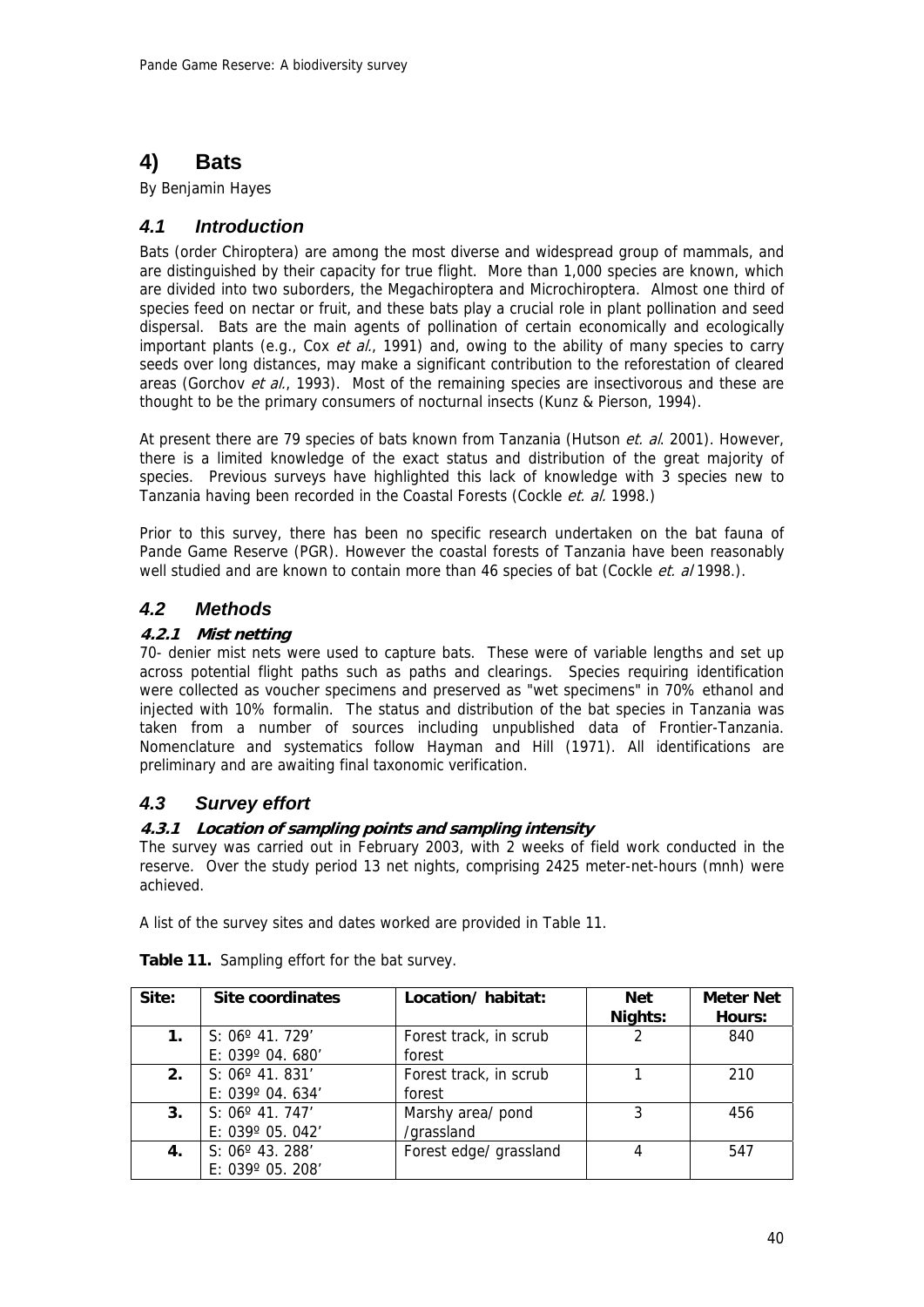| 5. | S: $06^{\circ}$ 42. 727'<br>E: $039^{\circ}$ 04, 933' | Forest track, in scrub<br>forest | 237 |
|----|-------------------------------------------------------|----------------------------------|-----|
|    | S: $06^{\circ}$ 42. 760'<br>E: 039° 04. 873′          | Forest track, in scrub<br>forest | 135 |

## *4.4 Results*

Over the period of study, 59 individuals were caught, representing 12 confirmed species, two of these being IUCN listed. New species were still documented even on the last netting night of the survey. A full species list and numbers of individual species caught is given in Table 12.

**Table 12.** Annotated list of the bat species recorded in Pande Game Reserve.

| Species/Family                       | Common name                     | End.<br><b>Status</b> | <b>IUCN</b><br>2001      | No.    |
|--------------------------------------|---------------------------------|-----------------------|--------------------------|--------|
|                                      |                                 |                       |                          | caught |
| Pteropodidae                         |                                 |                       |                          |        |
| Myonycteris relicta                  | E. African collared fruit bat   | N                     | VU                       | 1      |
| Epomophorus labiatus                 | Ethiopian epauletted fruit bat  | W                     |                          | 1      |
| Epomophorus wahlbergi                | Wahlberg's epauletted fruit bat | W                     | $\overline{\phantom{a}}$ | 34     |
| Rousettus (Lissonycteris) angolensis | Angolan soft furred fruit fat   | W                     |                          | 3      |
| Hipposideridae                       |                                 |                       |                          |        |
| Hipposideros commersoni              | Commerson's leaf-nosed bat      | W                     |                          | 4      |
| Hipposideros ruber                   | Noack's African leaf-nosed bat  | W                     |                          | 4      |
| Triaenops persicus afer              | Persian leaf-nosed bat          | W                     |                          | 6      |
| Vespertilionidae                     |                                 |                       |                          | ٠      |
| Scotophilus leucogaster              | Lesser yellow house bat         | W                     |                          | 1      |
| Scotophilus nigrita                  | Yellow house bat                | W                     | $LR:$ nt                 | 1      |
| Pipistrellus sp.                     |                                 |                       |                          | 1      |
|                                      |                                 |                       |                          |        |
| Nyctereridae                         |                                 |                       |                          |        |
| Nycteris sp. 1                       | Slit faced bat                  |                       |                          | 2      |
| Nycteris sp. 2                       | Slit faced bat                  |                       |                          | 1      |





persicus afer

# *4.5 Discussion*

## **4.5.1 Overview**

Pande Game Reserve contains approximately 15% of Tanzania's known bat species and over 25% of the species known to occur within Tanzania's coastal forests. Only two other coastal forests, out of seventeen studied forests, are known to have a higher bat diversity, these being Genda Genda Forest Reserve (15 species) and Kazimzumbwi Forest Reserve (14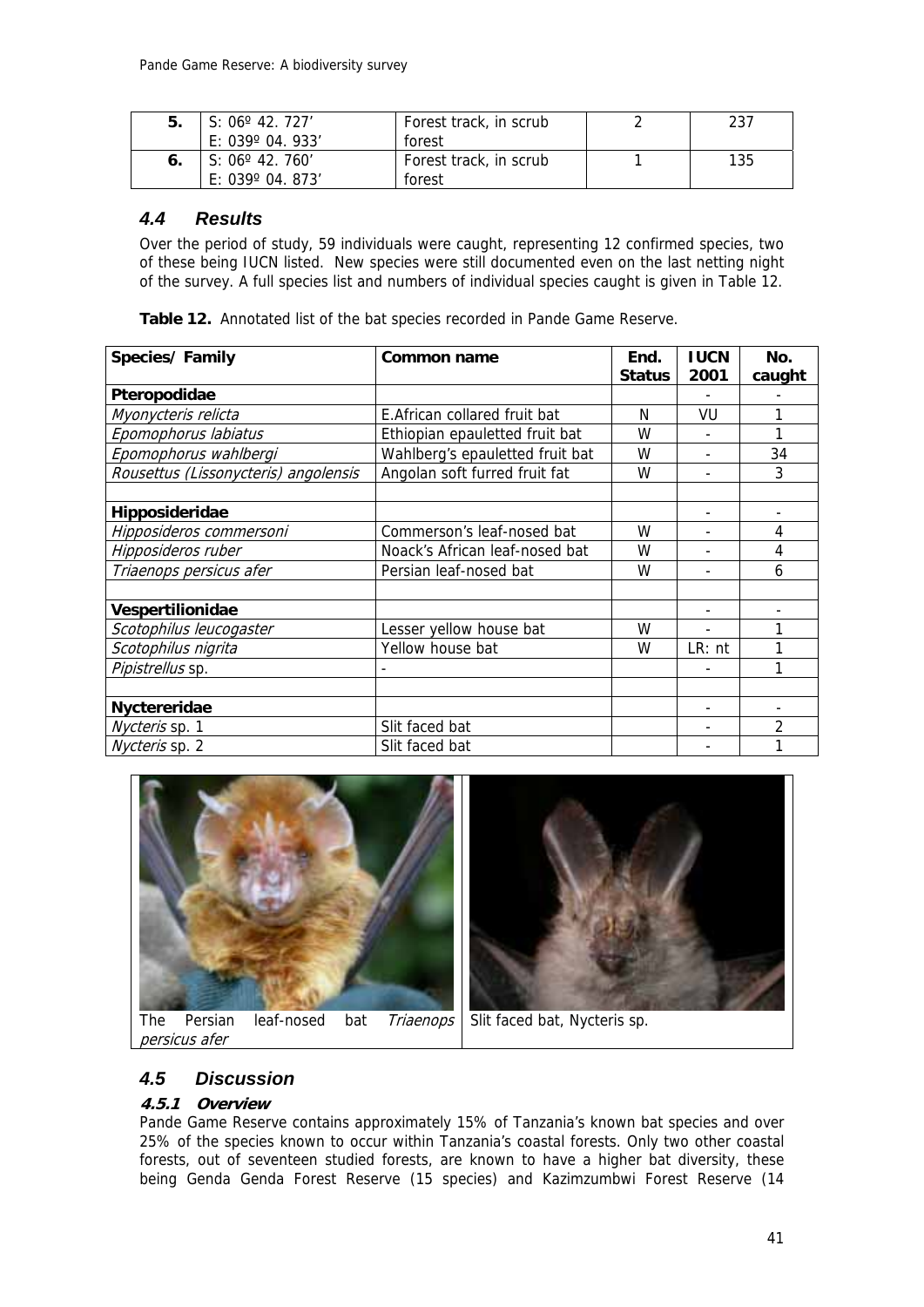species), (Cockle *et. al.* 1998). This though is probably explained by the increased habitat diversity and larger number of netting nights at these two sites. Likewise the seemingly high diversity for PGR might reflect the more intense netting and larger number of meter net hours (mnh) employed throughout the reserve compared to some other surveys. For example a recent survey at Ruvu South Forest Reserve only recorded 5 species of bat (Frontier-Tanzania *In prep*). Though this reserve is considerably larger in size and has more habitat diversity, only 729 mnh were conducted and additionally nets were only opened for a limited period. Thus with more intensive netting it is likely that Ruvu South Forest Reserve would have a similar if not higher bat diversity compared to PGR.

Several families of bats recorded from other coastal forests were not recorded during the survey, these being Megadermatidae, Rhinolophidae, Emballonuridae and Molossidae. Based on previous research these families accounted for more than 25% of the total number of species from coastal forest reserves (Cockle  $et.$  al. 1998). Additionally few species from the Vespertilionidae family were recorded. This might be explained by the lack of potential roosting sites in the reserve. Many species prefer roosting in tree hollows, under dead bark etc, and the trees in the reserve that would provide this are mainly in the grassland areas where burning regularly occurs and thus would cause considerable disturbance to potential roosting bats. Additionally many mature trees are chopped down for timber and charcoal. This though presents less of a problem to fruit bats since many species roost in dense thickets and also some species are quite migratory.

However with the presence of 12 species, two of these being IUCN listed, Pande game Reserve is an area of high conservation significance for bats. Also with further research it is likely that new species will be recorded from the reserve. However, too little is known about the biogeography and status of the bats in Tanzania to determine the relative importance of the reserve's bat fauna in a national and regional context.

### **4.5.2 Species accounts**

### **Myonycteris relicta Bergmans, 1980 IUCN: Vulnerable**

Only one individual of this species was recorded from the reserve (site 4). It was netted approximately 100m from the forest edge while flying over grassland. This species is known from several coastal forest reserves in Tanzania and was the most commonly recorded species from Ruvu South Forest Reserve (Cockle et. al. 1998). This is predominately a lowland forest species and is threatened by habitat loss and degradation (IUCN 2003 & Mickelburgh et. al. 1992). Myonycteris relicta known range extends from the Shimba Hills in southeast Kenya, the Usambara and Nguru Mts in Tanzania, several coastal forests in Tanzania and more recently from eastern Zimbabwe (IUCN 2003 & Cockle et. al. 1998).

#### **Epomophorus wahlbergi (Sundevall, 1846)**

This was the commonest species recorded during the survey and was netted from all sites apart from site 3. This species is sometimes associated with *Epomophorus labiatus* and is known to share the same roosting trees (Kingdon. 1974). Towards the end of the survey one female was caught with young and overall very few male specimens were netted. Epomophorus wahlbergi is commonly recorded throughout Tanzania's coastal forests (Cockle et. al. 1998) and its known distribution extends from Somalia through E. Africa, the Democratic Republic of the Congo, Cameroon southwards to Angola and S. Africa (Hayman & Hill 1971).

### **Epomophorus labiatus (Temminck, 1837)**

Only one individual of this species was recorded from the reserve (site 4). This species is reasonably well known from Tanzania's coastal forests though has been caught less than *Myonycteris relicta* (Cockle *et. al.* 1998). *Epomophorus labiatus* known range extends through Chad, Ethiopia, Sudan, Nigeria, north east Democratic Republic of the Congo, E. Africa and Malawi (Mickelburgh et. al. 1992).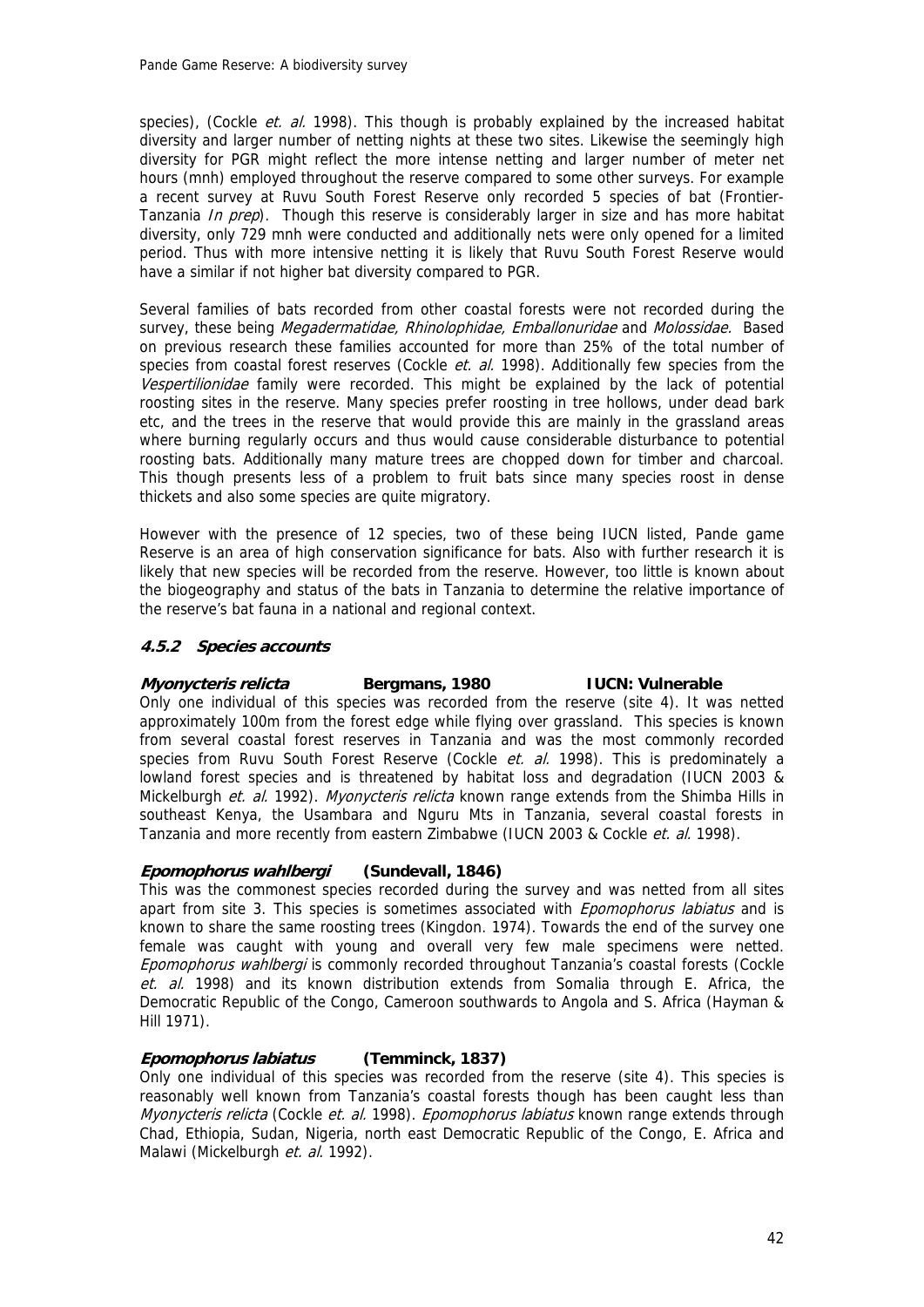## **Rousettus (Lissonycteris) angolensis (Bocage 1898)**

Three individuals were recorded from the forest edge (site 4 & 5). This species is found from sea level up to 2200m and roosts generally in small groups (Kingdon. 1974). There are 3 subspecies of this subgenus and they range from Angola north to Cameroon, west to Sierra Leone and Guinea; east to Tanzania, Kenya, Zambia and Zimbabwe (Hayman & Hill 1971).

## **Hipposideros ruber (Noack 1893)**

 Four individuals were recorded from the reserve (sites 1,2 & 6). This is one of the most commonly caught bats in Tanzania's coastal forests (Cockle et. al. 1998). Hipposideros ruber known range extends from Ethiopia, E. Africa, Zambia west to Angola, Democratic Republic of the Congo, Cameroon, northwards to Gambia (Hayman & Hill 1971).

## **Hipposideros commersoni (E. Geoffroy 1813)**

Four individuals were recorded from the reserve (sites 1 & 4). This species is most common in woodland and savanna and is sometimes caught for food (Kingdon. 1974). Hipposideros commersoni known range extends over much of sub Sahara Africa (Hayman & Hill 1971).

## **Triaenops persicus afer Dobson 1871**

This species was recorded throughout the reserve and was netted from all sites apart from site 3. It has been commonly documented from Tanzania's coastal forests (Cockle et. al. 1998) and is known to congregate in large numbers in caves (Kingdon, 1974). Triaenops persicus afer range extends predominately along the eastern coast of Africa to Iran and Arabia and within E. Africa is also recorded inland from Uganda and Kenya (Hayman & Hill 1971).

## **Scotophilus nigrita (Schreber 1774) IUCN: Lower Risk: near threatened**

Only one individual of this species was recorded from the reserve (site 3). This species is known to roost in roofs, hollow trees and caves; and the diet of this bat is thought to exclusively consist of small beetles (Kingdon. 1974). Scotophilus nigrita's range extends from Cape Province north to Sudan, Somalia, Eritrea and Ethopia, west to Angola and Senegal (Hayman & Hill 1971).

## **Scotophilus leucogaster (Cretzschmar 1826)**

Only one individual of this species was recorded from the reserve (site 4). This is a possible new record for Tanzania's coastal forests as it was not mentioned by Cockle *et. al.* 1998. However it is a widely distributed species ranging over much of sub Sahara Africa (Hayman & Hill 1971) and therefore is likely to be present throughout many of Tanzania's coastal forests.

### Other Species of Interest:

Three other species were recorded from the reserve during the period of study. These were two *Nycteris* species from the *Nycteridae* family and one *Pipistrellus sp.* from the Vespertilionidae family. However these are awaiting further identification and presently have only been identified to the family level.

### **4.5.3 Recommendations for further research**

- **1.** Further surveys over different seasons, combining both mist nets and harp traps, are required to obtain a more accurate knowledge of the bat community within Pande Game Reserve.
- **2.** More specific surveys of *Myonycteris relicta*, to determine its conservation significance and to gain a better understanding of seasonal patterns in activity and movement of this species. Additionally further knowledge of the ecology and behavior of other species is needed.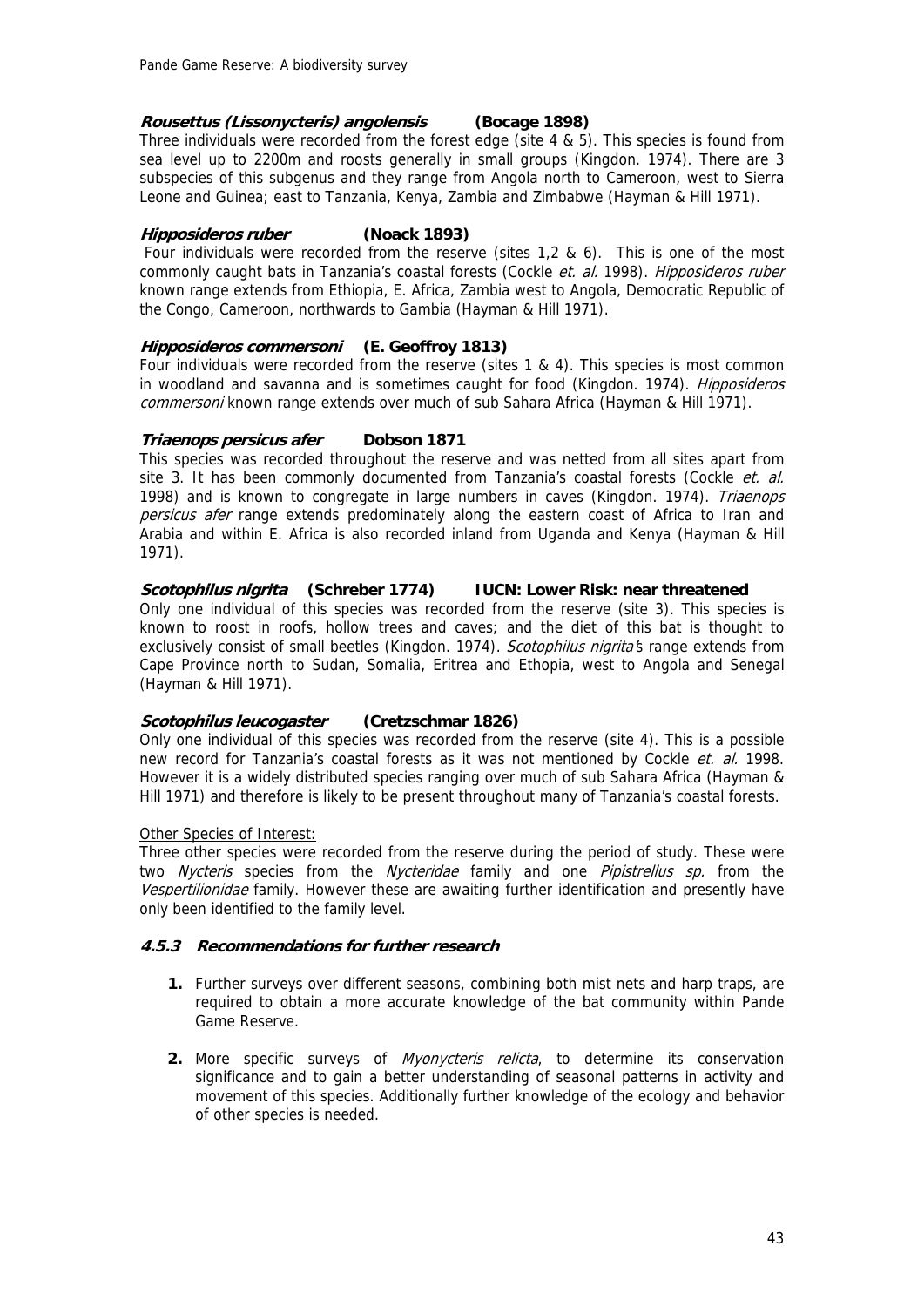## *4.6 References*

- Cockle, A., D. Kock, L. Stubblefield, K.M. Howell and N.D. Burgess (1998). Bat assemblages in Tanzanian Coastal Forests. Mammalia **62**(1): 53-68.
- Cox, P.A., T. Elmqvist, E.D. Pierson & W.E. Rainey (1991). Flying foxes as strong interactors in South Pacific island ecosystems: a conservation hypothesis. Conservation Biology, **5**: 448-54.
- Frontier-Tanzania In prep. Ruvu South Forest Reserve: A Biodiversity Survey. Unpublished report.
- Gorchov, D.L., F. Cornejo, C. Ascorro & M. Jaramillo (1993). The role of seed dispersal in the natural regeneration of rain forest after strip-cutting in the Peruvian Amazon, pp. 339-49. In T.H. Fleming & A. Estrada (eds) Frugivory and Seed Dispersal: Ecological and Evolutionary Aspects. Kluwer Academic Publ., Dordrecht.
- Hayman, R.W. and J.E. Hill, (1971). Order Chiroptera. In Meester and Setzer (Eds) The mammals of Africa: an identification manual. Smithsonian Institute Press, Washington.
- Hutson, A.M., Mickleburgh, S.P., and Racey, P.A. (comp.). (2001). Microchiropteran bats: global status survey and conservation action plan. IUCN, Gland, Switzerland and Cambridge, UK.

IUCN (2003). IUCN Red List of Threatened Animals. IUCN website, Gland, Switzerland.

- Kingdon, J., (1974).- *East African Mammals*, Volume IIA. Univ. Chicago Press.
- Kunz, T.H., & E.D. Pierson (1994). Bats of the world: an introduction, pp. 1-46. In R. M. Nowak *Walker's Bats of the World*, Johns Hopkins University Press, Baltimore.
- Mickleburgh, S.P., A.M. Hutson & P.A. Racey (1992). Old World Fruit Bats: An Action Plan for their Conservation. IUCN/SSC Chiroptera Specialist Group.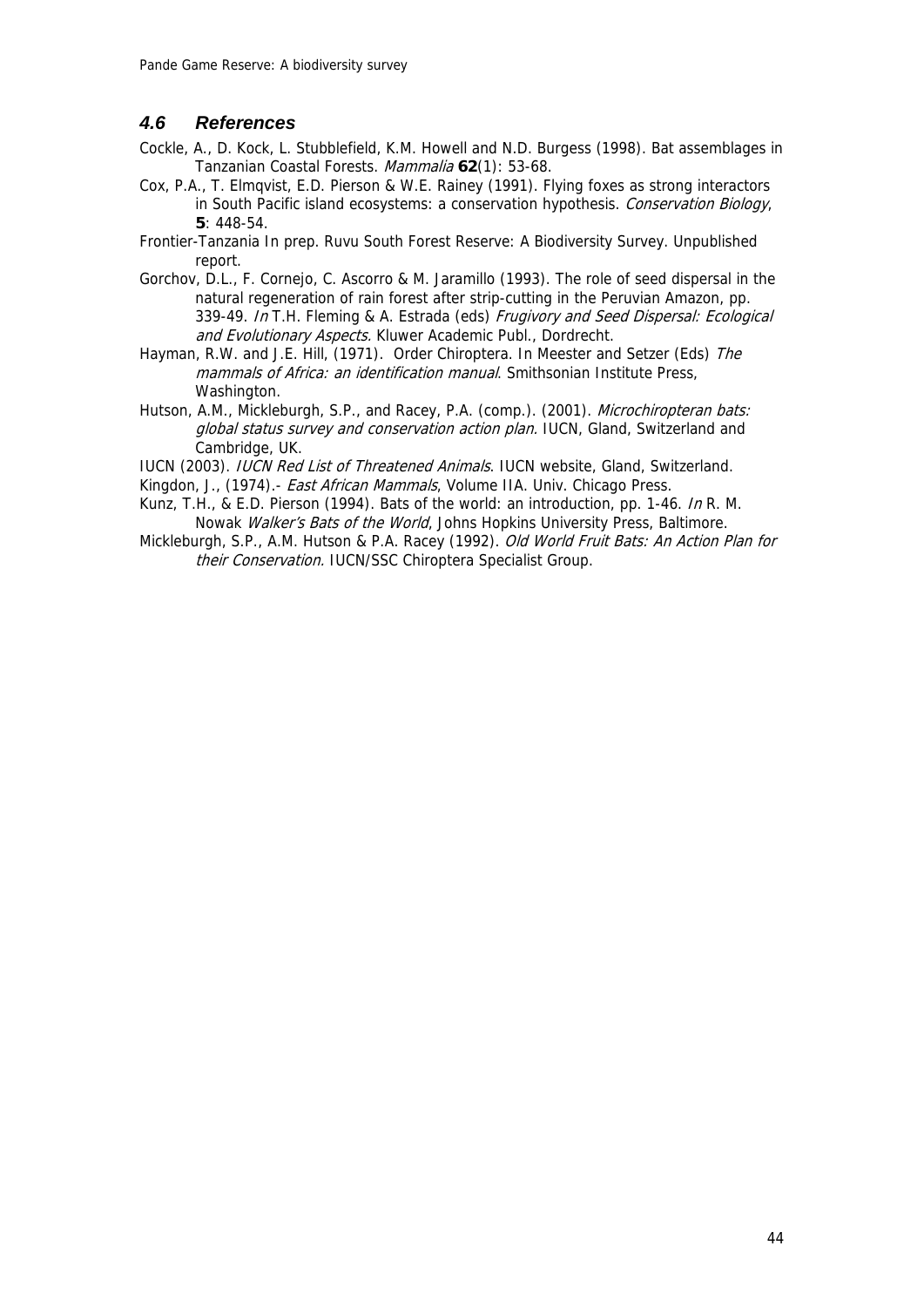# **5) Birds**

By Nike Doggart and Njano Mbilinyi

## *5.1 Introduction*

The avifauna of the East African Coastal Forests comprises a mixture of species widespread in the lowlandss of East and West Africa combined with species unique to the Coastal Forest. There are five species strictly endemic to the Coastal Forest and a further eight whose ranges extend into the neighbouring Eastern Arc Mountains. Mlingwa et al. (2000) record 85 forest bird species (33 specialist, 52 generalist) in the Coastal Forests. An additional 55 species are regular forest visitors.

The bird fauna of Pande Game Reserve has been studied intermittently including a survey by Frontier-Tanzania in 1989 (Burgess 1990 and Burgess et al. 1991) and two other surveys in 1991 and 2002 the results of which are recorded in the database of the Tanzania Bird Atlas (Baker and Baker in prep.).

Pande is part of the 'Pande and Dondwe Coastal Forest' Important Bird Area Baker and Baker (2002). Pande is included in the important bird area on the basis of its populations of Southern banded snake-eagle (Circaetus fasciolatus) and Plain-backed Sunbird (Anthreptes reichenowi).

## *5.2 Methods*

The TFCG surveys used two methods to record the bird fauna of the reserve, mist netting and observations.

## **5.2.1 Mist netting**

Mist nets were set out in the mornings and late afternoons in a variety of habitats. Nets were checked at least every 20 minutes and more frequently around dawn and dusk. This method is especially important for sampling more cryptic understorey birds up to 2 m above ground level as well as other birds moving through the habitat.

All birds caught in the mist nets were extracted, identified and measured according to standard methods.

All birds caught were ringed with numbered metal bands from the National Museums of Kenya series. Data is stored by the Tanzania Ringing Scheme (Baker and Baker pers. comm.).

Birds were identified in the field using a combination of three guides Zimmerman et al. (1997), Stevenson and Fanshawe (2002) and Britton (1980). Where there was uncertainty regarding identifications digital photographs were taken.

Nets were moved every 3 - 4 days.

### **5.2.2 Observation**

Observations were made throughout the day and night on the basis of sightings and from calls. Most effort on observations was made at dawn and dusk.

At night members of the bird survey team walked and drove along roads within the reserve to record nightjars, owls and other nocturnal birds.

## *5.3 Survey effort*

Mist netting was conducted in four areas. Nets were also set opportunistically to capture individual birds where identifications were not possible on the basis of observations alone.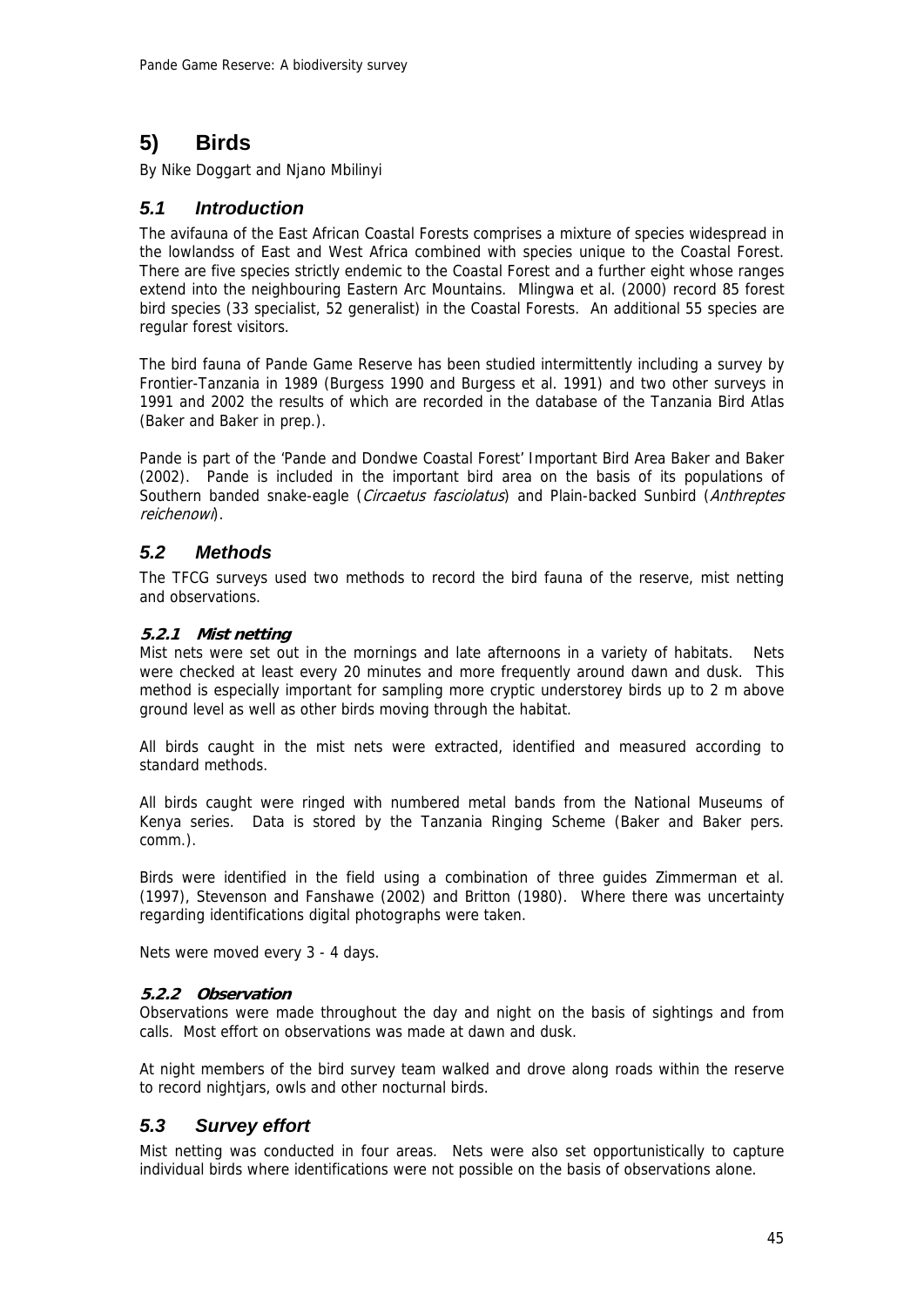## **5.3.1 Mist netting sampling effort**

The team had mist nets out for a total of 10,548 net metre hours at four sites (Table 13).

| Site number | <b>Habitat</b>  | <b>Dates</b>                        | Coordinates             | Net metre |
|-------------|-----------------|-------------------------------------|-------------------------|-----------|
|             |                 |                                     |                         | hours     |
|             | Coastal thicket | $3^{\text{rd}} - 6^{\text{th}}$ Feb | S: 06° 41' 72"          | 2745      |
|             |                 | 2003                                | E: 039° 04' 68"         |           |
|             | Coastal thicket | $7th - 9th$ Feb                     | $S: 06^{\circ}$ 42' 13" | 2349      |
|             |                 | 2003                                | E: 039° 04' 45"         |           |
| 3           | Coastal thicket | $10^{th} - 12^{th}$ Feb             | S: 06° 42' 72"          | 2784      |
|             |                 | 2003                                | E: 039° 04' 93"         |           |
|             | Woodland        | $13^{th} - 17^{th}$ Feb             | S: 06° 43' 16"          | 2670      |
|             |                 | 2003                                | E: 039º 05' 13"         |           |

**Table 13.** Sampling intensity for mist netting.

Additional netting was also carried out briefly in the central grassland area in an attempt to catch an unidentified migrant warbler observed in that area.

### **5.3.2 Sampling effort for bird observations**

Bird observations were made each day by the leader of the bird survey team. Different sites were visited throughout the survey period and are outlined in Table 14.

**Table 14.** Bird observation sampling effort.

| Day | <b>Activity</b>                                                                                                    |
|-----|--------------------------------------------------------------------------------------------------------------------|
|     | In the vicinity of netting site 1.                                                                                 |
| 2   | In the vicinity of netting site 1.                                                                                 |
| 3   | Between netting site 1 and the pond to the North of the reserve.                                                   |
| 4   | In the vicinity of netting site 1.                                                                                 |
| 5   | 3 hours in the open grassland in the north east of the reserve with a particular focus on<br>nightjars and raptors |
| 6   | In the vicinity of netting site 2.                                                                                 |
| 7   | 8 hours from site 2 north to site 1 and then west to the boundary returning to site 2.                             |
| 8   | 1 person in the southern part of the reserve and 1 person between sites 1 and 2.                                   |
| 9   | Moving camp                                                                                                        |
| 10  | Along forest edge near site 3 for 2 km.                                                                            |
| 11  | Additional netting in grassland to try to catch an unusual looking warbler observed the previous<br>day.           |
| 12  | East side of the reserve near Mbopo                                                                                |
| 13  | Camp preparation                                                                                                   |
| 14  | South east edge of the reserve                                                                                     |
|     |                                                                                                                    |

## *5.4 Results*

## **5.4.1 Species richness**

A total of 142 species from 46 families have been recorded from Pande of which 124 were recorded during the current survey (Table 15). The day list for the bird survey is presented in Appendix 6 and ringing data is presented in Appendix 7.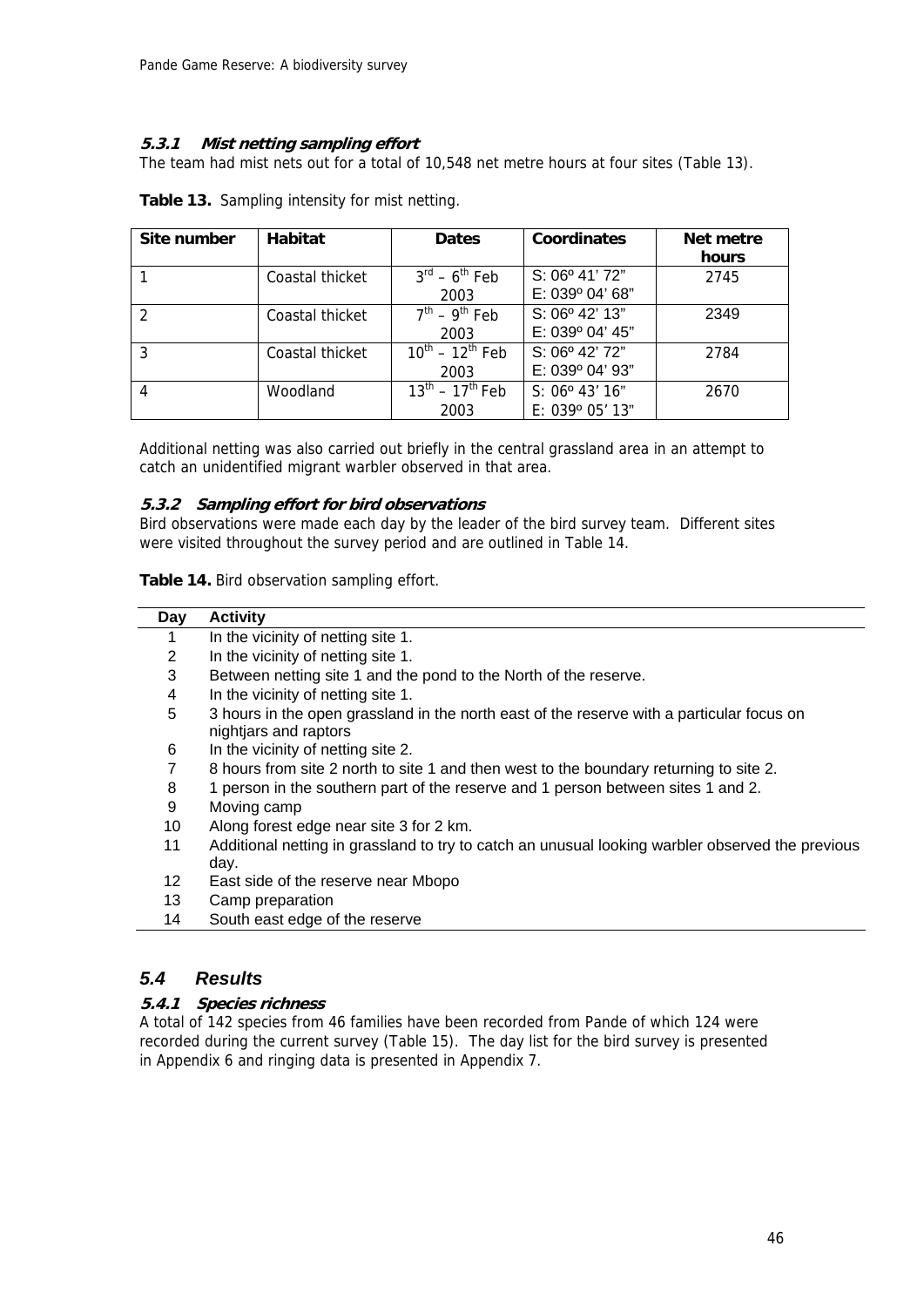| <b>Species</b>                                    | <b>Scientific name</b>          | Ecol.<br><b>Type</b>    | End.<br><b>Status</b> | <b>IUCN Threat</b><br>listings and<br><b>CITES</b><br>Listing | <b>TZ</b> | Last<br>record |
|---------------------------------------------------|---------------------------------|-------------------------|-----------------------|---------------------------------------------------------------|-----------|----------------|
| ARDEIDAE - BITTERNS, EGRETS and HERONS            |                                 |                         |                       |                                                               |           |                |
| Night Heron                                       | Nycticorax nycticorax           | O                       | W                     |                                                               | 22        | 2003           |
| <b>Cattle Egret</b>                               | <b>Bubulcus ibis</b>            | $\overline{O}$          | W                     | <b>CITES III GH</b>                                           | 27        | 2003           |
|                                                   |                                 |                         |                       |                                                               |           |                |
| <b>SCOPIDAE - HAMERKOP</b>                        |                                 |                         |                       |                                                               |           |                |
| Hamerkop                                          | Scopus umbretta                 | $\circ$                 | W                     |                                                               | 38        | 2003           |
|                                                   |                                 |                         |                       |                                                               |           |                |
| ACCIPITRIDAE - VULTURES, EAGLES, KITES, HAWKS etc |                                 |                         |                       |                                                               |           |                |
| *Bat hawk                                         | Macheiramphus                   | F                       | W                     | <b>CITES II</b>                                               | 79        | 1989           |
|                                                   | alcinus                         |                         |                       |                                                               |           |                |
| <b>Black-shouldered Kite</b>                      | Elanus caeruleus                | O                       | W                     | <b>CITES II</b>                                               | 80        | 2003           |
| <b>Palmnut Vulture</b>                            | Gypohierax                      | $\overline{O}$          | W                     | <b>CITES II</b>                                               | 85        | 2003           |
|                                                   | angolensis                      |                         |                       |                                                               |           |                |
| White-backed Vulture                              | Gyps africanus                  | $\circ$                 | $\overline{W}$        | <b>CITES II</b>                                               | 89        | 2003           |
| <b>Brown Snake Eagle</b>                          | Circaetus cinereus              | O                       | W                     | CITES II                                                      | 94        | 2003           |
| Southern Banded Snake                             | Circaetus fasciolatus           | $\overline{\mathsf{F}}$ | $\mathsf{N}$          | LR/nt                                                         | 95        | 2003           |
| Eagle                                             |                                 |                         |                       |                                                               |           |                |
| <b>Bateleur</b>                                   | <b>Terathopius</b><br>ecaudatus | $\circ$                 | W                     | <b>CITES II</b>                                               | 97        | 2003           |
| Gymnogene                                         | Polyboroides typus              | $\circ$                 | W                     | CITES II                                                      | 98        | 2003           |
| <b>African Goshawk</b>                            | Accipiter tachiro               | F                       | W                     | <b>CITES II</b>                                               | 111       | 2003           |
| *Lizard Buzzard                                   | Kaupifalco                      | $\circ$                 | W                     | <b>CITES II</b>                                               | 115       | 1989           |
|                                                   | monogrammicus                   |                         |                       |                                                               |           |                |
| *Crowned Eagle                                    | Stephanoaetus                   | FF                      | W                     | <b>CITES II</b>                                               | 131       | 1989           |
|                                                   | coronatus                       |                         |                       |                                                               |           |                |
| <b>Martial Eagle</b>                              | Polemaetus bellicosus           | $\circ$                 | W                     | <b>CITES II</b>                                               | 132       | 2003           |
|                                                   |                                 |                         |                       |                                                               |           |                |
| <b>FALCONIDAE - FALCONS</b>                       |                                 |                         |                       |                                                               |           |                |
| African Hobby                                     | Falco cuvierii                  | $\circ$                 | W                     | <b>CITES II</b>                                               | 145       | 2003           |
|                                                   |                                 |                         |                       |                                                               |           |                |
| PHASIANIDAE - FRANCOLINS and QUAILS               |                                 |                         |                       |                                                               |           |                |
| <b>Crested Francolin</b>                          | Francolinus sephaena            | $\circ$                 | W                     |                                                               | 155       | 2003           |
|                                                   |                                 |                         |                       |                                                               |           |                |
| <b>NUMIDIDAE - GUINEAFOWLS</b>                    |                                 |                         |                       |                                                               |           |                |
| <b>Crested Guineafowl</b>                         | Guttera pucherani               | F                       | W                     |                                                               | 168       | 2003           |
|                                                   |                                 |                         |                       |                                                               |           |                |
| <b>TURNICIDAE - BUTTONQUAILS</b>                  |                                 |                         |                       |                                                               |           |                |
| *Common Buttonquail                               | Turnix sylvatica                | O                       | W                     |                                                               | 173       | 1989           |
|                                                   |                                 |                         |                       |                                                               |           |                |
| RALLIDAE - RAILS and CRAKES                       |                                 |                         |                       |                                                               |           |                |
| <b>Black Crake</b>                                | Amaurornis flavirostris         | O                       | W                     |                                                               | 183       | 2003           |
|                                                   |                                 |                         |                       |                                                               |           |                |
| <b>BURHINIDAE - STONE CURLEWS</b>                 |                                 |                         |                       |                                                               |           |                |
| <b>Water Thicknee</b>                             | <b>Burhinus vermiculatus</b>    | O                       | W                     |                                                               | 209       | 2003           |
|                                                   |                                 |                         |                       |                                                               |           |                |
| COLUMBIDAE - PIGEONS and DOVES                    |                                 |                         |                       |                                                               |           |                |
| Ring-necked Dove                                  | Streptopelia capicola           | O                       | W                     |                                                               | 305       | 2003           |

**Table 15.** Annotated list of bird species recorded in Pande Game Reserve.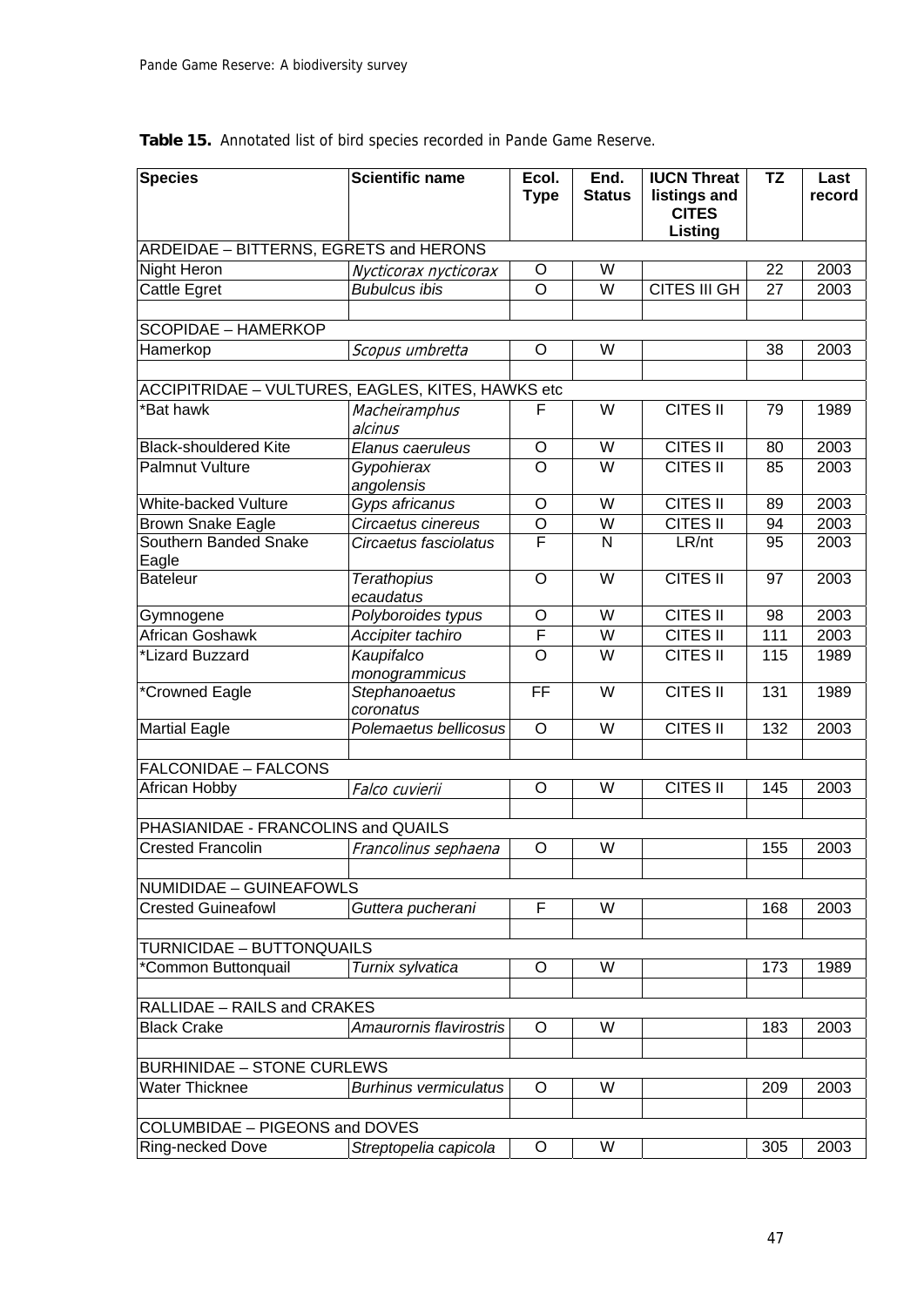| <b>Species</b>                           | <b>Scientific name</b>       | Ecol.              | End.                    | <b>IUCN Threat</b>           | <b>TZ</b>         | Last   |
|------------------------------------------|------------------------------|--------------------|-------------------------|------------------------------|-------------------|--------|
|                                          |                              | <b>Type</b>        | <b>Status</b>           | listings and<br><b>CITES</b> |                   | record |
|                                          |                              |                    |                         | Listing                      |                   |        |
| Red-eyed Dove                            | Streptopelia<br>semitorquata | O                  | W                       | <b>CITES III</b>             | 306               | 2003   |
| <b>Emerald-spotted Wood Dove</b>         | Turtur chalcospilos          | O                  | $\overline{W}$          |                              | 307               | 2003   |
| <b>Tambourine Dove</b>                   | Turtur tympanistria          | F                  | W                       | <b>CITES III</b>             | 309               | 2003   |
| African Green Pigeon                     | Treron calva                 | F                  | W                       | <b>CITES III</b>             | 312               | 2003   |
|                                          |                              |                    |                         |                              |                   |        |
| <b>PSITTACIDAE - PARROTS</b>             |                              |                    |                         |                              |                   |        |
| <b>Brown-headed Parrot</b>               | Poicephalus                  | F                  | W                       | CITES II                     | $\overline{3}$ 18 | 2003   |
|                                          | cryptoxanthus                |                    |                         |                              |                   |        |
|                                          |                              |                    |                         |                              |                   |        |
| MUSOPHAGIDAE - TURACOS and GO-AWAY BIRDS |                              |                    |                         |                              |                   |        |
| Livingstone's Turaco                     | Tauraco livingstonii         | F                  | W                       | <b>CITES II</b>              | 324               | 2003   |
| <b>Purple-crested Turaco</b>             | Tauraco                      | $\overline{O}$     | $\overline{\mathsf{W}}$ | <b>CITES II</b>              | 328               | 2003   |
|                                          | porphyreolophus              |                    |                         |                              |                   |        |
| <b>CUCULIDAE - CUCKOOS</b>               |                              |                    |                         |                              |                   |        |
| Jacobin Cuckoo                           | Oxylophus jacobinus          | O                  | W                       |                              | 336               | 2003   |
| Levaillant's Cuckoo                      | Oxylophus levaillantii       | $\overline{\rm o}$ | W                       |                              | 337               | 2003   |
| <b>Black Cuckoo</b>                      | Cuculus clamosus             | O                  | W                       |                              | 340               | 2003   |
| <b>Emerald Cuckoo</b>                    | Chrysococcyx                 | F                  | W                       |                              | 347               | 2003   |
|                                          | cupreus                      |                    |                         |                              |                   |        |
| Klaas' Cuckoo                            | Chrysococcyx klaas           | O                  | W                       |                              | 348               | 2003   |
| <b>Didric Cuckoo</b>                     | Chrysococcyx caprius         | $\overline{\rm o}$ | $\overline{\mathsf{W}}$ |                              | 349               | 2003   |
|                                          |                              |                    |                         |                              |                   |        |
| CENTROPODIDAE - COUCALS                  |                              |                    |                         |                              |                   |        |
| Yellowbill                               | Ceuthmochares<br>aereus      | F                  | W                       |                              | 350               | 2003   |
| <b>White-browed Coucal</b>               | Centropus                    | $\circ$            | $\overline{\mathsf{W}}$ |                              | 355               | 2003   |
|                                          | superciliosus                |                    |                         |                              |                   |        |
| <b>STRIGIDAE - OWLS</b>                  |                              |                    |                         |                              |                   |        |
| Verreaux's Eagle Owl                     | <b>Bubo lacteus</b>          | $\circ$            | W                       | <b>CITES II</b>              | 367               | 2003   |
| African Wood Owl                         | Strix woodfordii             | F                  | W                       | <b>CITES II</b>              | 371               | 2003   |
|                                          |                              |                    |                         |                              |                   |        |
| <b>CAPRIMULGIDAE - NIGHTJARS</b>         |                              |                    |                         |                              |                   |        |
| Fiery-necked Nightjar                    | Caprimulgus                  | F                  | W                       |                              | 376               | 2003   |
|                                          | pectoralis                   |                    |                         |                              |                   |        |
| Gabon Nightjar                           | Caprimulgus fossii           | $\circ$            | $\overline{W}$          |                              | 385               | 2003   |
|                                          |                              |                    |                         |                              |                   |        |
| <b>APODIDAE - SWIFTS</b>                 |                              |                    |                         |                              |                   |        |
| Böhm's Spinetail                         | Neafrapus boehmi             | F                  | W                       |                              | 392               | 2003   |
| <b>Palm Swift</b>                        | Cypsiurus parvus             | O                  | W                       |                              | 393               | 2003   |
| <b>Little Swift</b>                      | Apus affinis                 | $\circ$            | W                       |                              | 400               | 2003   |
|                                          |                              |                    |                         |                              |                   |        |
| <b>COLIIDAE - MOUSEBIRDS</b>             |                              |                    |                         |                              |                   |        |
| <b>Speckled Mousebird</b>                | Colius striatus              | O                  | W                       |                              | 403               | 2003   |
| <b>Blue-naped Mousebird</b>              | Urocolius macrourus          | $\circ$            | W                       |                              | 405               | 2003   |
|                                          |                              |                    |                         |                              |                   |        |
| <b>TROGONIDAE - TROGONS</b>              |                              |                    |                         |                              |                   |        |
| Narina Trogon                            | Apaloderma narina            | F                  | W                       |                              | 407               | 2003   |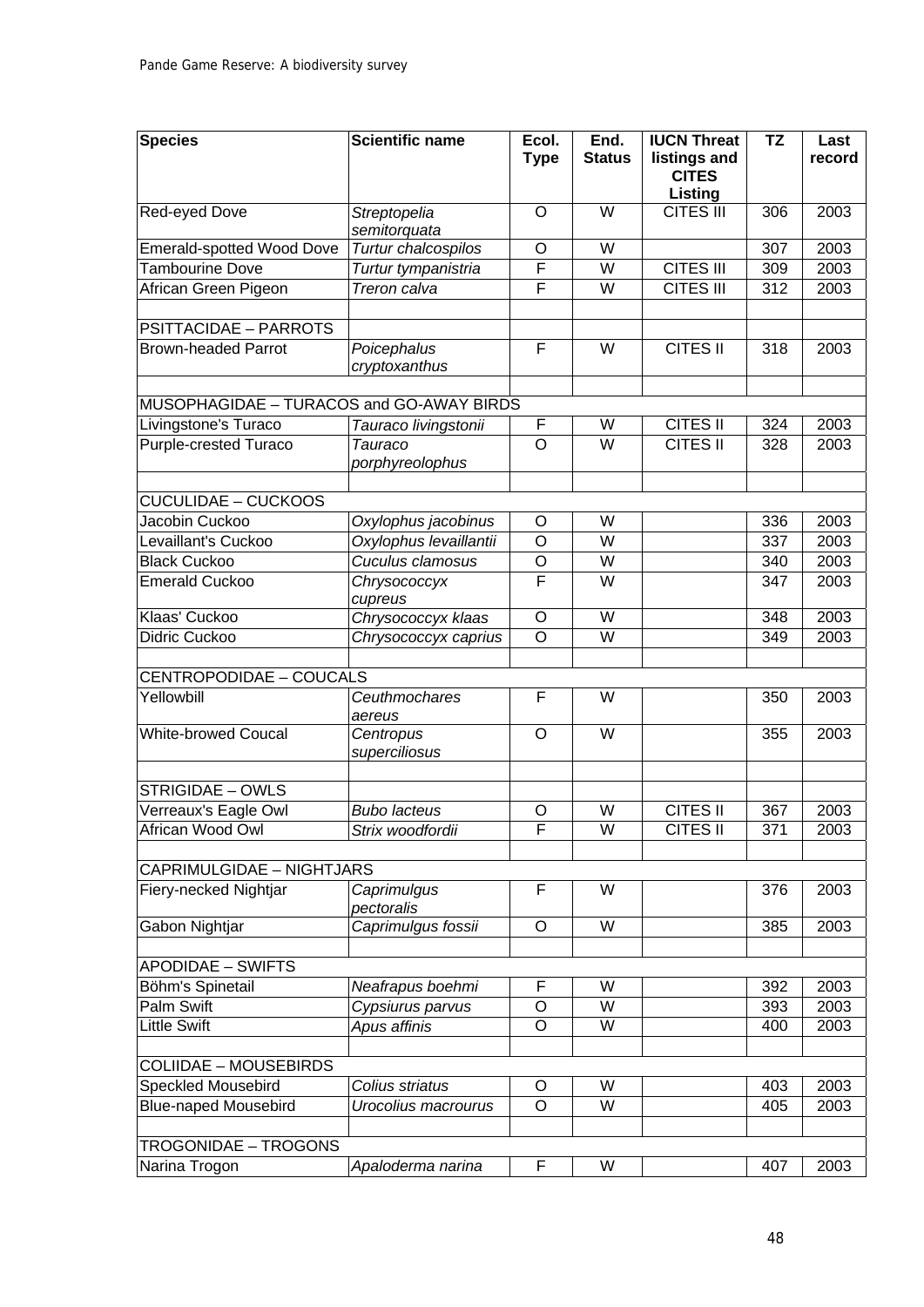| <b>Species</b>                      | <b>Scientific name</b>          | Ecol.<br><b>Type</b> | End.<br><b>Status</b> | <b>IUCN Threat</b><br>listings and<br><b>CITES</b><br>Listing | <b>TZ</b> | Last<br>record |
|-------------------------------------|---------------------------------|----------------------|-----------------------|---------------------------------------------------------------|-----------|----------------|
| ALCEDINIDAE - KINGFISHERS           |                                 |                      |                       |                                                               |           |                |
| *Pygmy Kingfisher <sup>2</sup>      | Ceyx picta                      | O                    | W                     |                                                               | 413       | 1989           |
| Brown-hooded Kingfisher             | Halcyon albiventris             | $\circ$              | W                     |                                                               | 414       | 2003           |
| <b>Striped Kingfisher</b>           | Halcyon chelicuti               | $\circ$              | W                     |                                                               | 419       | 2003           |
|                                     |                                 |                      |                       |                                                               |           |                |
| <b>MEROPIDAE - BEE-EATERS</b>       |                                 |                      |                       |                                                               |           |                |
| Little Bee-eater                    | Merops pusillus                 | $\circ$              | W                     |                                                               | 422       | 2003           |
| Swallow-tailed Bee-eater            | Merops hirundineus              | $\overline{O}$       | W                     |                                                               | 425       | 2003           |
| White-throated Bee-eater            | Merops albicollis               | O                    | W                     |                                                               | 428       | 2003           |
| Eurasian Bee-eater                  | Merops apiaster                 | $\circ$              | W                     |                                                               | 432       | 2003           |
| Northern Carmine Bee-eater          | Merops nubicus                  | $\overline{O}$       | W                     |                                                               | 433       | 2003           |
|                                     |                                 |                      |                       |                                                               |           |                |
| <b>CORACIIDAE - ROLLERS</b>         |                                 |                      |                       |                                                               |           |                |
| <b>Lilac-breasted Roller</b>        | Coracias caudata                | $\circ$              | W                     |                                                               | 436       | 2003           |
| <b>Broad-billed Roller</b>          | Eurystomus glacurus             | $\overline{O}$       | W                     |                                                               | 439       | 2003           |
|                                     |                                 |                      |                       |                                                               |           |                |
| PHOENICULIDAE - WOOD HOOPES         |                                 |                      |                       |                                                               |           |                |
| Green Wood Hoopoe                   | Phoeniculus<br>purpureus        | $\circ$              | W                     |                                                               | 440       | 2003           |
| <b>BUCEROTIDAE - HORNBILLS</b>      |                                 |                      |                       |                                                               |           |                |
| <b>Crowned Hornbill</b>             | <b>Tockus</b><br>alboterminatus | $\circ$              | W                     |                                                               | 452       | 2003           |
| <b>Trumpeter Hornbill</b>           | <b>Bycanistes bucinator</b>     | F                    | W                     |                                                               | 455       | 2003           |
|                                     |                                 |                      |                       |                                                               |           |                |
| LYBIIDAE - BARBETS and TINKERBIRDS  |                                 |                      |                       |                                                               |           |                |
| <b>Green Tinkerbird</b>             | Pogoniulus simplex              | FF                   | $\mathsf{N}$          |                                                               | 464       | 2003           |
| <b>Red-fronted Tinkerbird</b>       | Pogoniulus pusillus             | $\circ$              | W                     |                                                               | 466       | 2003           |
| Yellow-rumped Tinkerbird            | Pogoniulus bilineatus           | F                    | W                     |                                                               | 468       | 2003           |
| <b>Brown-breasted Barbet</b>        | Lybius melanopterus             | $\overline{O}$       | W                     |                                                               | 477       | 2003           |
|                                     |                                 |                      |                       |                                                               |           |                |
| <b>INDICATORIDAE - HONEYGUIDES</b>  |                                 |                      |                       |                                                               |           |                |
| Greater Honeyguide                  | Indicator indicator             | $\circ$              | W                     |                                                               | 488       | 2003           |
| Lesser Honeyguide                   | Indicator minor                 | $\overline{O}$       | W                     |                                                               | 489       | 2003           |
|                                     |                                 |                      |                       |                                                               |           |                |
| <b>PICIDAE - WOODPECKERS</b>        |                                 |                      |                       |                                                               |           |                |
| Nubian Woodpecker                   | Campethera nubica               | O                    | W                     |                                                               | 493       | 2003           |
| *Golden-tailed Woodpecker           | Campethera abingoni             | F                    | W                     |                                                               | 496       | 1989           |
| *Little Spotted Woodpecker          | Campethera cailliautii          | $\mathsf O$          | W                     |                                                               | 498       | 1989           |
| <b>Cardinal Woodpecker</b>          | Dendropicos<br>fuscescens       | $\overline{O}$       | W                     |                                                               | 502       | 2003           |
| <b>Bearded Woodpecker</b>           | Thripias namaquus               | $\circ$              | W                     |                                                               | 507       | 2003           |
| EURYLAIMIDAE - BROADBILLS           |                                 |                      |                       |                                                               |           |                |
| African Broadbill                   |                                 | FF                   | W                     |                                                               | 510       | 2003           |
|                                     | Smithornis capensis             |                      |                       |                                                               |           |                |
| <b>ALAUDIDAE - LARKS</b>            |                                 |                      |                       |                                                               |           |                |
| <b>Flappet Lark</b>                 | Mirafra<br>rufocinnamomea       | $\circ$              | W                     |                                                               | 518       | 2003           |
| HIRUNDINIDAE - SWALLOWS and MARTINS |                                 |                      |                       |                                                               |           |                |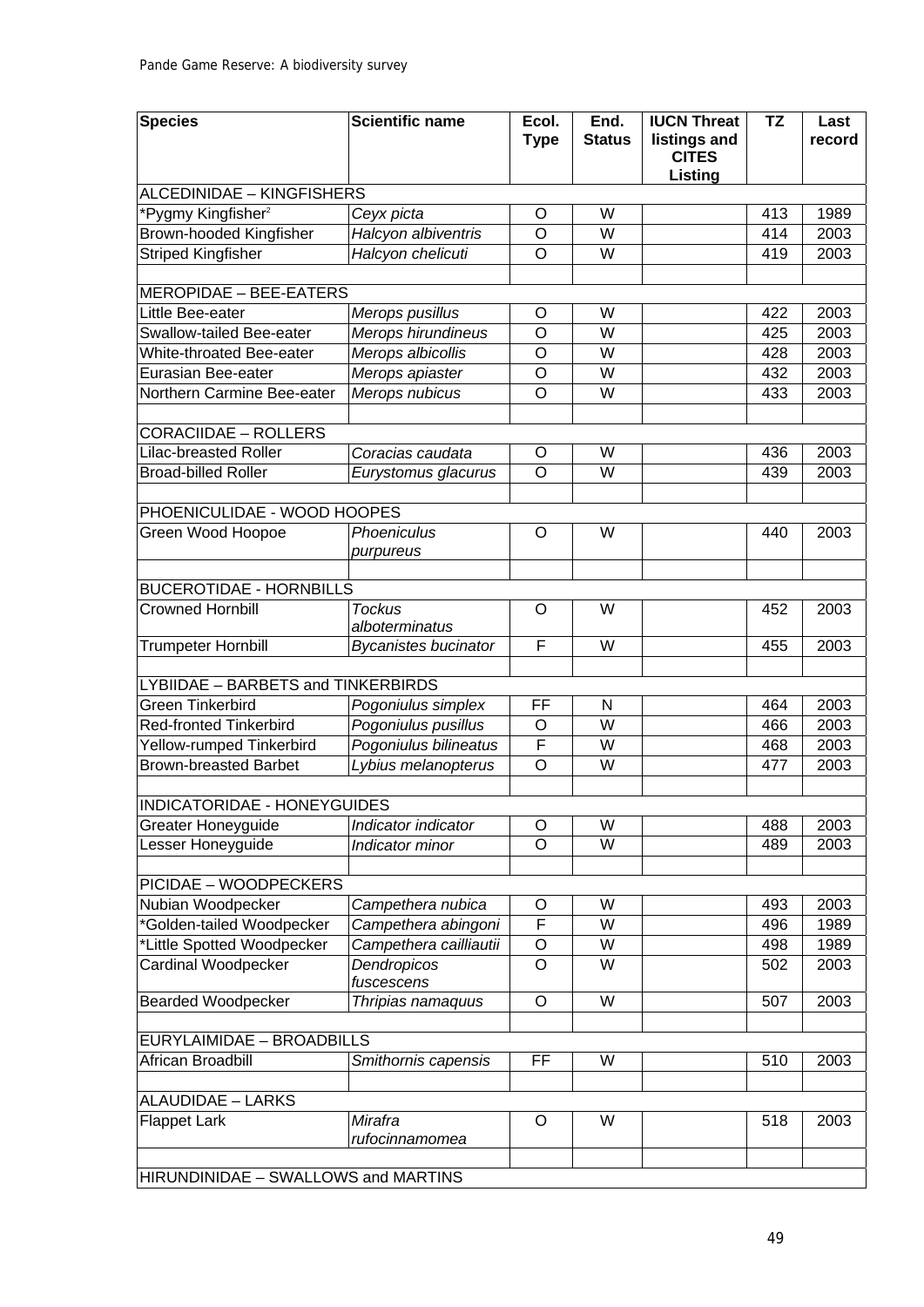| <b>Species</b>                                | <b>Scientific name</b>        | Ecol.<br><b>Type</b>     | End.<br><b>Status</b>   | <b>IUCN Threat</b><br>listings and<br><b>CITES</b><br>Listing | <b>TZ</b> | Last<br>record |
|-----------------------------------------------|-------------------------------|--------------------------|-------------------------|---------------------------------------------------------------|-----------|----------------|
| <b>Mosque Swallow</b>                         | Hirundo senegalensis          | $\circ$                  | $\overline{W}$          |                                                               | 537       | 2003           |
| <b>Wire-tailed Swallow</b>                    | Hirundo smithii               | $\overline{\mathsf{o}}$  | W                       |                                                               | 543       | 2003           |
| <b>European Swallow</b>                       | Hirundo rustica               | $\circ$                  | W                       |                                                               | 547       | 2003           |
|                                               |                               |                          |                         |                                                               |           |                |
| MOTACILLIDAE - WAGTAILS, PIPITS, LONGCLAWS    |                               |                          |                         |                                                               |           |                |
| Yellow-throated Longclaw                      | Macronyx croceus              | $\circ$                  | W                       |                                                               | 569       | 2003           |
|                                               |                               |                          |                         |                                                               |           |                |
| <b>CAMPEPHAGIDAE - CUCKOO SHRIKES</b>         |                               |                          |                         |                                                               |           |                |
| *Black Cuckoo Shrike                          | Campephaga flava              | $\circ$                  | W                       |                                                               | 573       | 1989           |
|                                               |                               |                          |                         |                                                               |           |                |
| PYCNONOTIDAE - GREENBULS                      |                               |                          |                         |                                                               |           |                |
| Zanzibar Sombre Greenbul                      | Andropadus                    | $\circ$                  | W                       |                                                               | 588       | 2003           |
| <b>Yellow-bellied Greenbul</b>                | importunus<br>Chlorocichla    | F                        | W                       |                                                               | 592       | 2003           |
|                                               | flaviventris                  |                          |                         |                                                               |           |                |
| <b>Terrestrial Brownbul</b>                   | Phyllastrephus<br>terrestris  | F                        | W                       |                                                               | 594       | 2003           |
| <b>Fischer's Greenbul</b>                     | Phyllastrephus fischeri       | FF                       | N                       |                                                               | 598       | 2003           |
| <b>Yellow-streaked Greenbul</b>               | Phyllastrephus                | $\overline{\mathsf{FF}}$ | $\overline{\mathsf{W}}$ |                                                               | 603       | 2003           |
|                                               | flavostriatus                 |                          |                         |                                                               |           |                |
| <b>Tiny Greenbul</b>                          | Phyllastrephus debilis        | $\overline{FF}$          | ${\sf N}$               |                                                               | 605       | 2003           |
| <b>Yellow-vented Bulbul</b>                   | Pycnonotus barbatus           | $\overline{O}$           | $\overline{\mathsf{W}}$ |                                                               | 609       | 2003           |
|                                               |                               |                          |                         |                                                               |           |                |
| TURDIDAE - THRUSHES, ROBINS, WHEATEARS, CHATS |                               |                          |                         |                                                               |           |                |
| Red-tailed Ant-thrush                         | Neocossyphus rufus            | FF                       | W                       |                                                               | 611       | 2003           |
| Red-capped Robin Chat                         | Cossypha natalensis           | F                        | W                       |                                                               | 647       | 2003           |
| <b>Bearded Scrub Robin</b>                    | Cercotrichas<br>quadrivirgata | $\overline{O}$           | $\overline{W}$          |                                                               | 652       | 2003           |
| SYLVIIDAE - WARBLERS                          |                               |                          |                         |                                                               |           |                |
| African Moustached Warbler                    | Melocichla mentalis           | O                        | W                       |                                                               | 678       | 2003           |
| Garden Warbler                                | Sylvia borin                  | $\overline{O}$           | W                       |                                                               | 718       | 2003           |
| *Zitting Cisticola                            | Cisticola juncidis            | O                        | W                       |                                                               | 727       | 1991           |
| <b>Rattling Cisticola</b>                     | Cisticola chiniana            | $\overline{O}$           | W                       |                                                               | 733       | 2003           |
| <b>Tiny Cisticola</b>                         | Cisticola nanus               | $\circ$                  | W                       |                                                               | 735       | 2003           |
| Tawny-flanked Prinia                          | Prinia subflava               | $\circ$                  | W                       |                                                               | 753       | 2003           |
| Yellow-breasted Apalis                        | Apalis flavida                | $\circ$                  | W                       |                                                               | 758       | 2003           |
| *Grey-backed Camaroptera                      | Camaroptera                   | O                        | W                       |                                                               | 773       | 1989           |
|                                               | brachyura                     |                          |                         |                                                               |           |                |
| Green-backed Camaroptera                      | Camaroptera<br>brevicauda     | O                        | W                       |                                                               | 774       | 2003           |
|                                               |                               |                          |                         |                                                               |           |                |
| MUSCICAPIDAE - FLYCATCHERS                    |                               |                          |                         |                                                               |           |                |
| Spotted Flycatcher                            | Muscicapa striata             | $\circ$                  | W                       |                                                               | 788       | 2003           |
|                                               |                               |                          |                         |                                                               |           |                |
| PLATYSTEIRDAE - WATTLE-EYES and BATIS         |                               |                          |                         |                                                               |           |                |
| Vanga Flycatcher                              | <b>Bias musicus</b>           | O                        | W                       |                                                               | 796       | 2003           |
| <b>Black-throated Wattle-eye</b>              | Platysteira peltata           | F                        | W                       |                                                               | 808       | 2003           |
| MONARCHIDAE - MONARCH FLYCATCHERS             |                               |                          |                         |                                                               |           |                |
| Little Yellow Flycatcher                      | Erythrocercus                 | FF.                      | E                       |                                                               | 810       | 2003           |
|                                               | holochlorus                   |                          |                         |                                                               |           |                |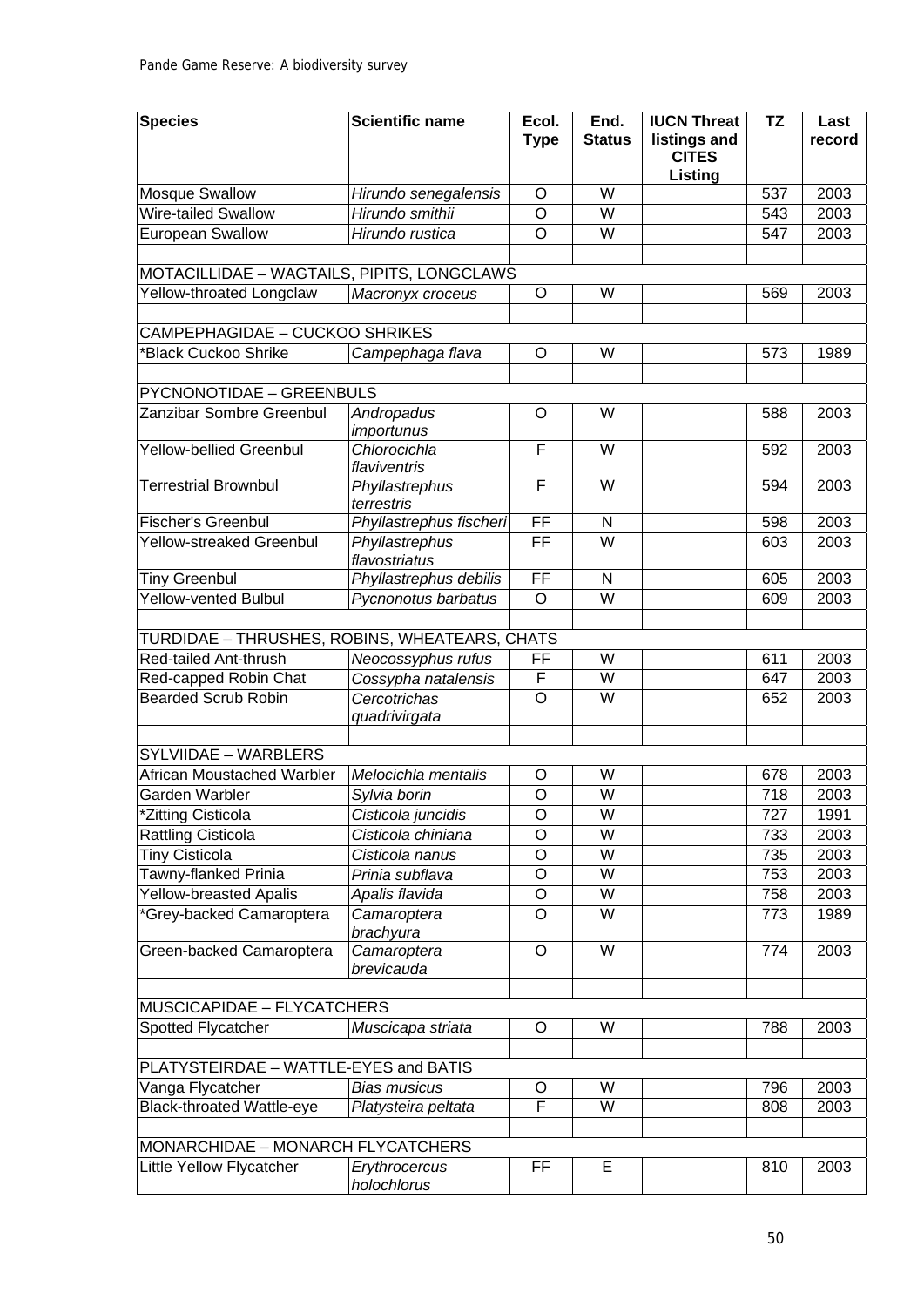| <b>Species</b>                                             | <b>Scientific name</b> | Ecol.              | End.                    | <b>IUCN Threat</b>           | <b>TZ</b> | Last   |
|------------------------------------------------------------|------------------------|--------------------|-------------------------|------------------------------|-----------|--------|
|                                                            |                        | <b>Type</b>        | <b>Status</b>           | listings and<br><b>CITES</b> |           | record |
|                                                            |                        |                    |                         | Listing                      |           |        |
| *Crested Flycatcher                                        | Trochocercus           | $\overline{FF}$    | $\overline{W}$          |                              | 815       | 1989   |
|                                                            | cyanomelas             |                    |                         |                              |           |        |
| African Paradise Flycatcher                                | Terpsiphone viridis    | $\circ$            | W                       |                              | 816       | 2003   |
|                                                            |                        |                    |                         |                              |           |        |
| <b>NECTARINIIDAE -- SUNBIRDS</b><br>*Plain-backed Sunbird  | Anthreptes reichenowi  | FF                 |                         |                              | 844       | 1989   |
| <b>Uluguru Violet-backed</b>                               | Anthreptes neglectus   | F                  | N<br>$\mathsf{N}$       |                              | 848       | 2003   |
| Sunbird                                                    |                        |                    |                         |                              |           |        |
| <b>Collared Sunbird</b>                                    | Anthreptes collaris    | F                  | W                       |                              | 852       | 2003   |
| <b>Eastern Olive Sunbird</b>                               | Nectarinia olivacea    | $\circ$            | W                       |                              | 854       | 2003   |
| Mouse-coloured Sunbird                                     | Nectarinia veroxii     | $\overline{\rm o}$ | W                       |                              | 856       | 2003   |
| *Amethyst Sunbird                                          | Nectarinia             | $\overline{\rm o}$ | W                       |                              | 860       | 1989   |
|                                                            | amethystina            |                    |                         |                              |           |        |
| *Purple-banded Sunbird                                     | Nectarinia bifasciata  | $\circ$            | $\overline{W}$          |                              | 879       | 1989   |
| <b>Bronze Sunbird</b>                                      | Nectarinia kilimensis  | $\overline{\circ}$ | W                       |                              | 888       | 2003   |
|                                                            |                        |                    |                         |                              |           |        |
| <b>ORIOLIDAE - ORIOLES</b>                                 |                        |                    |                         |                              |           |        |
| <b>Golden Oriole</b>                                       | Oriolus oriolus        | O                  | W                       |                              | 895       | 2003   |
| <b>Black-headed Oriole</b>                                 | Oriolus larvatus       | $\overline{O}$     | W                       |                              | 897       | 2003   |
| <b>LANIIDAE - SHRIKES</b>                                  |                        |                    |                         |                              |           |        |
| <b>Red-backed Shrike</b>                                   | Lanius collurio        | $\overline{O}$     |                         |                              | 902       | 2003   |
|                                                            |                        |                    |                         |                              |           |        |
| MALACONOTIDAE - PUFFBACKS, TCHAGRAS, BOUBOUS, BUSH SHRIKES |                        |                    |                         |                              |           |        |
| <b>Black-backed Puffback</b>                               | Dryoscopus cubla       | F                  | W                       |                              | 916       | 2003   |
| <b>Black-crowned Tchagra</b>                               | Tchagra senegala       | $\overline{0}$     | W                       |                              | 923       | 2003   |
| <b>Tropical Boubou</b>                                     | Laniarius aethiopicus  | O                  | W                       |                              | 926       | 2003   |
| Four-coloured Bush Shrike                                  | <b>Malaconotus</b>     | F                  | $\overline{\mathsf{W}}$ |                              | 933       | 2003   |
|                                                            | quadricolor            |                    |                         |                              |           |        |
| *Grey-headed Bush Shrike                                   | Malaconotus blanchoti  | $\circ$            | W                       |                              | 934       | 2002   |
| <b>Eastern Nicator</b>                                     | Nicator gularis        | O                  | W                       |                              | 937       | 2003   |
|                                                            |                        |                    |                         |                              |           |        |
| PRIONOPIDAE - HELMET SHRIKES                               |                        |                    |                         |                              |           |        |
| *White Helmet Shrike                                       | Prionops plumatus      | O                  | W                       |                              | 938       | 1989   |
| <b>Chestnut-fronted Helmet</b>                             | Prionops scopifrons    | F                  | $\mathsf{N}$            |                              | 941       | 2003   |
| Shrike                                                     |                        |                    |                         |                              |           |        |
| <b>DICRURIDAE - DRONGOS</b>                                |                        |                    |                         |                              |           |        |
| Square-tailed Drongo                                       | Dicrurus ludwigii      | F                  | W                       |                              | 942       | 2003   |
| *Drongo                                                    | Dicrurus adsimilis     | $\circ$            | W                       |                              | 943       | 1991   |
|                                                            |                        |                    |                         |                              |           |        |
| STURNIDAE - STARLINGS                                      |                        |                    |                         |                              |           |        |
| <b>Black-breasted Starling</b>                             | Lamprotornis           | O                  | W                       |                              | 954       | 2003   |
|                                                            | corruscus              |                    |                         |                              |           |        |
|                                                            |                        |                    |                         |                              |           |        |
| PLOCEIDAE - WEAVERS, QUELEAS, BISHOPS                      |                        |                    |                         |                              |           |        |
| Village Weaver                                             | Ploceus cucullatus     | O                  | W                       |                              | 1011      | 2003   |
| Dark-backed Weaver                                         | Ploceus bicolor        | F                  | W                       |                              | 1016      | 2003   |
| Zanzibar Red Bishop                                        | Euplectes nigroventris | $\overline{O}$     | W                       |                              | 1030      | 2003   |
| <b>Yellow Bishop</b>                                       | Euplectes capensis     | $\overline{0}$     | W                       |                              | 1032      | 2003   |
| Fan-tailed Widowbird                                       | Euplectes axillaris    | $\overline{O}$     | W                       |                              | 1033      | 2003   |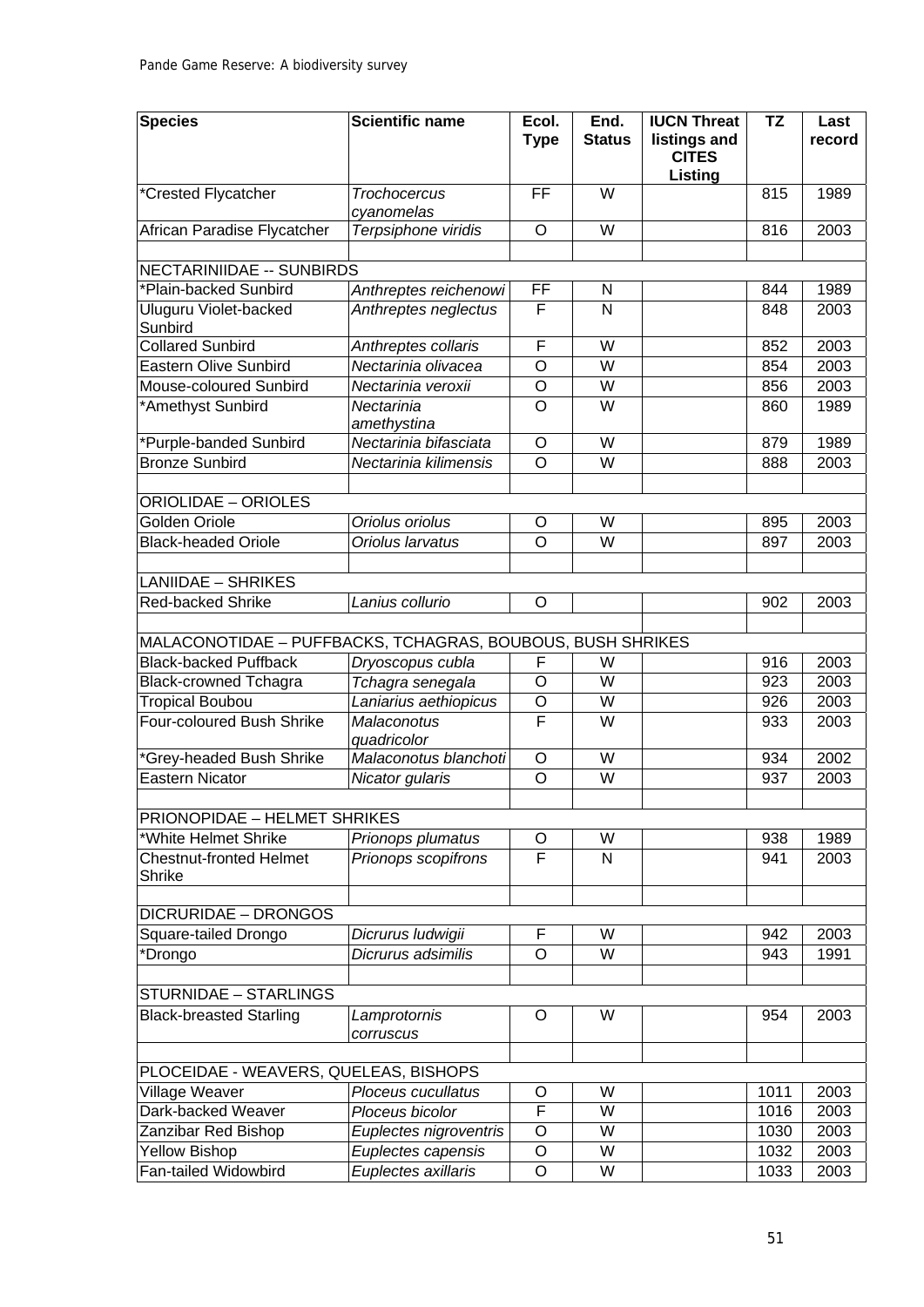| <b>Species</b>                                      | <b>Scientific name</b>           | Ecol.<br><b>Type</b> | End.<br><b>Status</b> | <b>IUCN Threat</b><br>listings and<br><b>CITES</b><br><b>Listing</b> | TZ   | Last<br>record |
|-----------------------------------------------------|----------------------------------|----------------------|-----------------------|----------------------------------------------------------------------|------|----------------|
| <b>Red-collared Widowbird</b>                       | Euplectes ardens                 | O                    | W                     |                                                                      | 1036 | 2003           |
| Grosbeak Weaver                                     | Amblyospiza albifrons            | $\Omega$             | W                     |                                                                      | 1041 | 2003           |
|                                                     |                                  |                      |                       |                                                                      |      |                |
| ESTRILDIDAE - WAXBILLS, CORDON-BLEUS, MANNIKINS etc |                                  |                      |                       |                                                                      |      |                |
| Green-winged Pytilia                                | Pytilia melba                    | O                    | W                     |                                                                      | 1046 | 2003           |
| Peters' Twinspot                                    | <b>Hypargos</b><br>niveoguttatus | F                    | W                     |                                                                      | 1053 | 2003           |
| Green-backed Twinspot                               | Mandingoa nitidula               | FF                   | W                     |                                                                      | 1054 | 2003           |
| African Firefinch                                   | Lagonosticta rubricata           | O                    | W                     |                                                                      | 1057 | 2003           |
| Common Waxbill                                      | Estrilda astrild                 | O                    | W                     |                                                                      | 1064 | 2003           |
| <b>Bronze Mannikin</b>                              | Lonchura cucullata               | O                    | W                     |                                                                      | 1077 | 2003           |
| Pin-tailed Whydah                                   | Vidua macroura                   | Ω                    | W                     |                                                                      | 1087 | 2003           |
|                                                     |                                  |                      |                       |                                                                      |      |                |
| FRINGILLIDAE - CANARYS and SEED-EATERS              |                                  |                      |                       |                                                                      |      |                |
| Yellow-rumped Seedeater                             | Serinus reichenowi               | $\Omega$             | W                     |                                                                      | 1097 | 2003           |
| <b>Yellow-fronted Canary</b>                        | Serinus mozambicus               | Ω                    | W                     |                                                                      | 1098 | 2003           |

#### Key to Table 15

Ecological Type

This describes the degree to which species are dependent on forest habitat. This follows the classification provided in Burgess and Clarke (2000).

FF - 'Forest specialist' species that are typical of the forest interior and likely to disappear when the forest is modified to any great extent.

F - 'Forest generalist' species that can occur in undisturbed forest but which are able to exist (and may even be more numerous) at the forest edge or in modified and fragemented forests. However, these generalists continue to depend upon forests for some of their resources, such as nesting sites.

Endemic status (based on Mlingwa et al. 2000)

E - Coastal Forest Endemic

N - Range restricted to the Coastal Forests and selected other east African forests

W - Widespread

TZ

Species number used by the Tanzania Bird Atlas.

IUCN Threat listings and CITES Listing based on Hilton-Taylor 2000

LR/NT – Low risk / Near threatened

CITES II – Species listed on CITES Appendix II.

CITES III – Species listed on CITES Appendix III.

Records

\*Birds listed as being present in Pande by the Tanzania Bird Atlas but were not recorded during the current survey. The date of the last record is provided in the final column of the table.

#### **5.4.2 Species abundance**

The most frequently caught species was *Hypargos niveoguttatus* (n=37) which was caught at all sites. Other frequently caught species were *Camaroptera brevicauda* ( $n=17$ ) and Chlorocichla flaviventris (n=13).

|  | Table 16. Capture frequency of birds in Pande Game Reserve. |  |
|--|-------------------------------------------------------------|--|
|--|-------------------------------------------------------------|--|

| <b>Common name</b>       | <b>Scientific name</b>    | Capture frequency |
|--------------------------|---------------------------|-------------------|
| Peter's Twinspot         | Hypargos niveoguttatus    | 32                |
| Green-backed Camaroptera | Camaroptera brevicauda    |                   |
| Yellow-billed Greenbul   | Chlorocichla flaviventris | 13                |
| Terrestrial Brownbul     | Phyllastrephus terrestris |                   |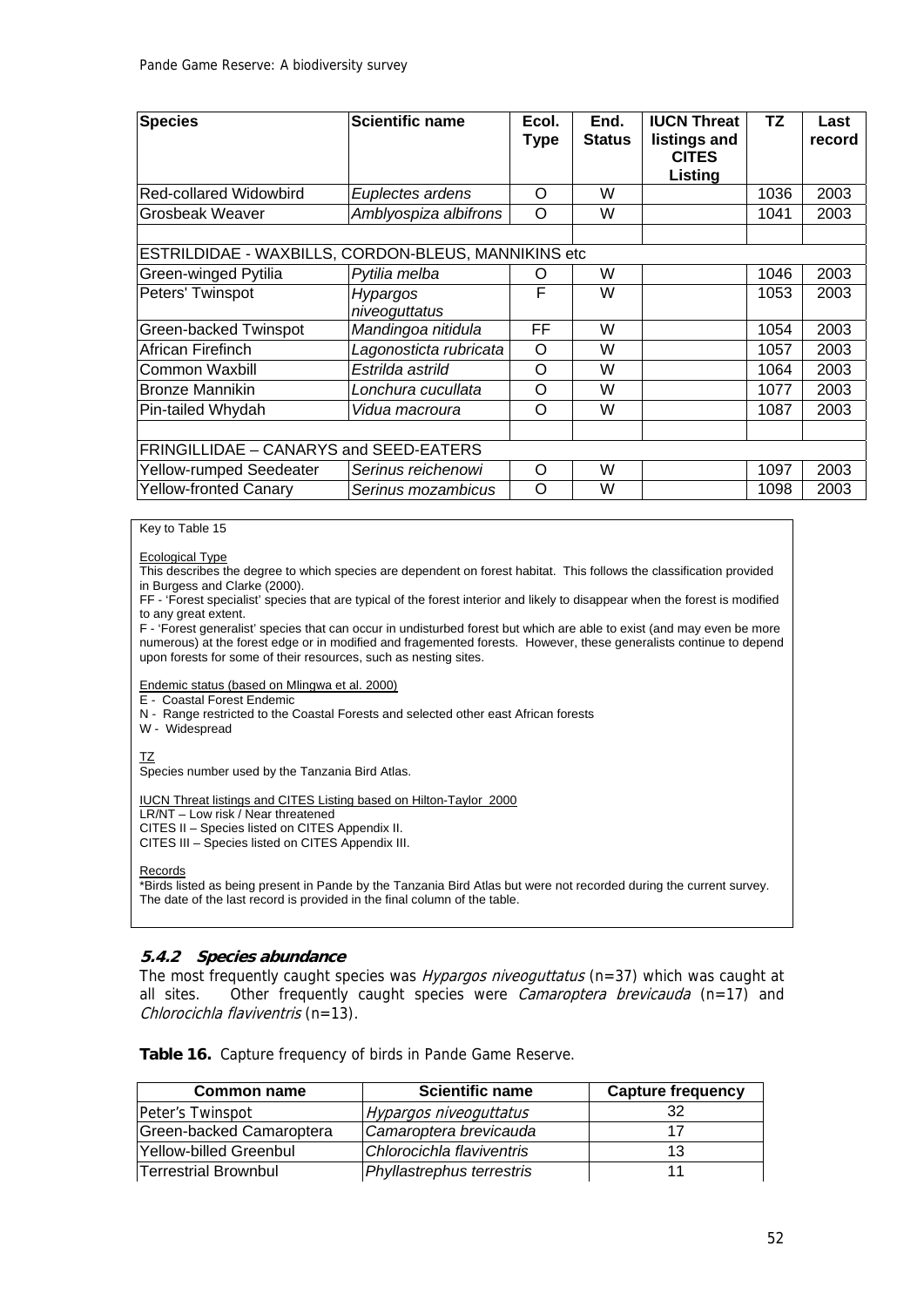| <b>Common name</b>               | <b>Scientific name</b>       | <b>Capture frequency</b> |
|----------------------------------|------------------------------|--------------------------|
| <b>Eastern Nicator</b>           | Nicator gularis              | 8                        |
| Red-capped Robin chat            | Cossypha natalensis          | 6                        |
| <b>Tropical Boubou</b>           | Laniarius aethiopicus        | 6                        |
| <b>Yellow-rumped Tinkerbird</b>  | Pogoniulus bilineatus        | 6                        |
| <b>Eastern Olive Sunbird</b>     | Nectarinia olivacea          | 5                        |
| Dark-backed Weaver               | Ploceus bicolor              | $\overline{4}$           |
| <b>Tiny Greenbul</b>             | Phyllastrephus debilis       | 4                        |
| <b>Black-throated Wattle-eye</b> | Platysteira peltata          | 4                        |
| <b>Grosbeak Weaver</b>           | Amblyospiza albifrons        | 3                        |
| <b>Fischer's Greenbul</b>        | Phyllastrephus fischeri      | 3                        |
| Garden Warbler                   | Sylvia borin                 | 3                        |
| Tambourine dove                  | Turtur tympanistria          | $\overline{3}$           |
| <b>Collared Sunbird</b>          | Anthreptes collaris          | $\overline{2}$           |
| Four-coloured Bush Shrike        | Cercotrichas quadrivirgata   | $\overline{2}$           |
| <b>White-browed Coucal</b>       | Centropus superciliosus      | $\overline{2}$           |
| European Swallow                 | Hirundo rustica              | $\overline{2}$           |
| Yellow-streaked greenbul         | Phyllastrephus flavostriatus | $\overline{2}$           |
| Uluguru Violet-backed Sunbird    | Anthreptes neglectus         | 1                        |
| Rattling cisticola               | Cisticola chiniana           |                          |
| Gabon nightjar                   | Caprimulgus fossii           |                          |
| Speckled mousebird               | Colius striatus              |                          |
| <b>Brown-hooded Kingfisher</b>   | Halcyon albventris           |                          |
| Green-backed Twinspot            | Mandingoa nitidula           |                          |
| Red-tailed Ant-thrush            | Neocossyphus rufus           | 1                        |
| Village weaver                   | Ploceus cucullatus           |                          |
| African Broadbill                | Smithornis capensis          |                          |
| African Paradise Flycatcher      | Terpsiphone viridis          | 1                        |

### **5.4.3 Endemics**

Pande has 20% of bird species endemic to the East African Coastal Forest and 47% of coastal forest near-endemic bird species (i.e. found in the Coastal Forests and in some lowland Eastern Arc forests).

**Table 17.** Summary of the geographical ranges of bird species recorded in Pande.

| <b>Endemic status</b> | <b>Number of species</b> | % of total species |
|-----------------------|--------------------------|--------------------|
| Endemic (E)           |                          |                    |
| Near endemic (N)      |                          | b                  |
| Widespread (W)        | 134                      | 94                 |
| Total                 | 142                      | 100                |

#### **5.4.4 Ecological type**

The majority of bird species in Pande are not forest dependent.

**Table 18.** Summary of the ecological types of bird species recorded in Pande**.** 

| Ecological type              | <b>Number of species</b> | % of total species |
|------------------------------|--------------------------|--------------------|
| Forest specialist (FF)       |                          |                    |
| Forest generalist (F)        | 29                       | 20                 |
| Not dependent on forests (O) | 103                      | 73                 |
| Total                        | 142                      | 100                |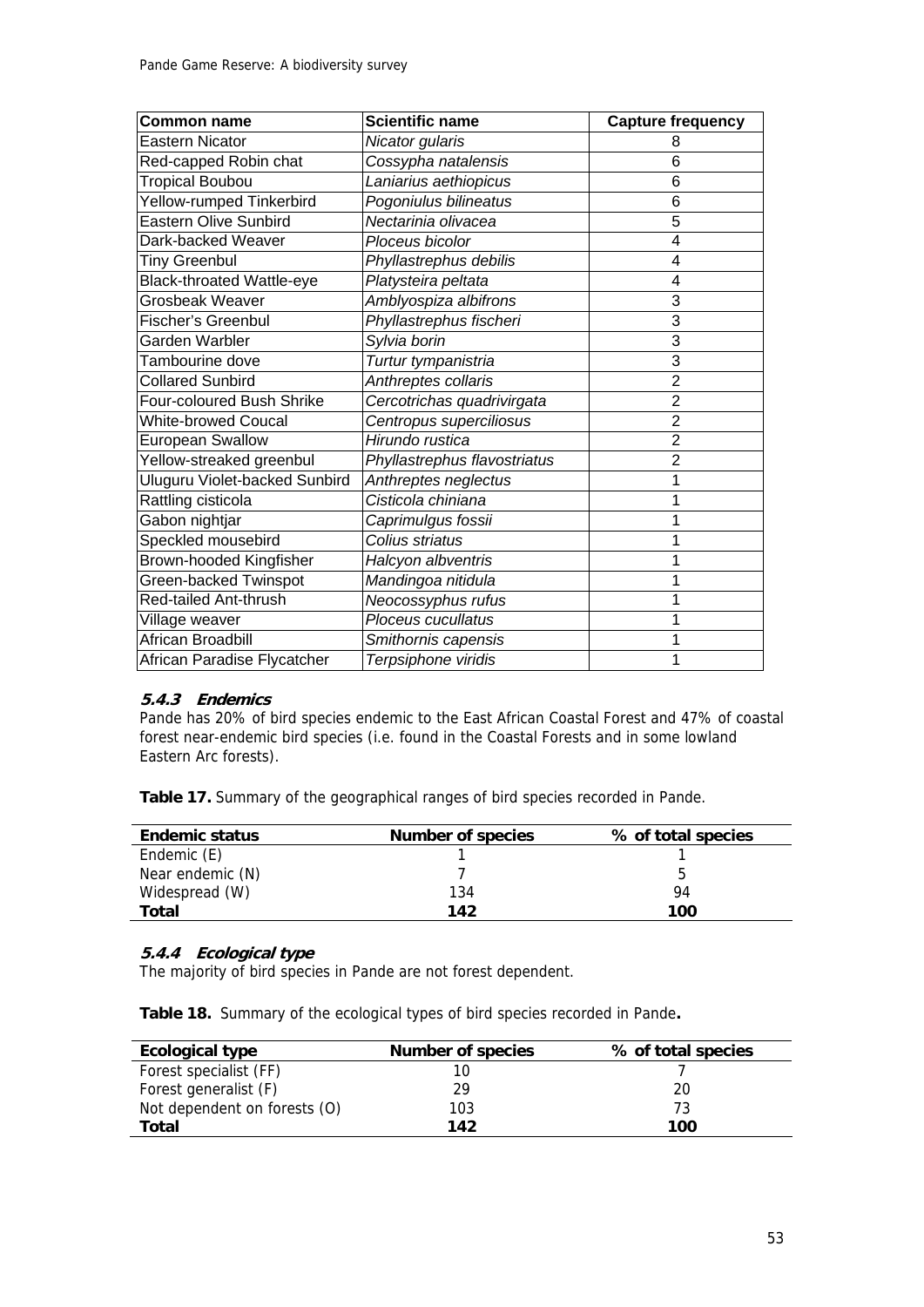

## *5.5 Discussion*

## **5.5.1 Pande's coastal forest species**

Pande Game Reserve contains 39 of the 85 forest dependent species in the Coastal Forests equivalent to 46% of the Coastal Forest bird species. This includes seven near-endemic and one endemic Coastal Forest species.

## **5.5.2 Bird species not re-recorded**

Seventeen species previously recorded in Pande were not re-recorded during the current survey (Table 19). The Grey headed bush shrike was recorded in 2002 but other species have not been recorded for 10 years or more. The absence of these species may be in part due to seasonality and the relatively short survey time. Alternatively the damage to the reserve may be a factor behind the apparent absence of these species particularly for the two forest specialist and three forest generalist species that were not re-recorded.

**Table 19.** Bird species not re-recorded from Pande by the current survey.

**Species** Ecological type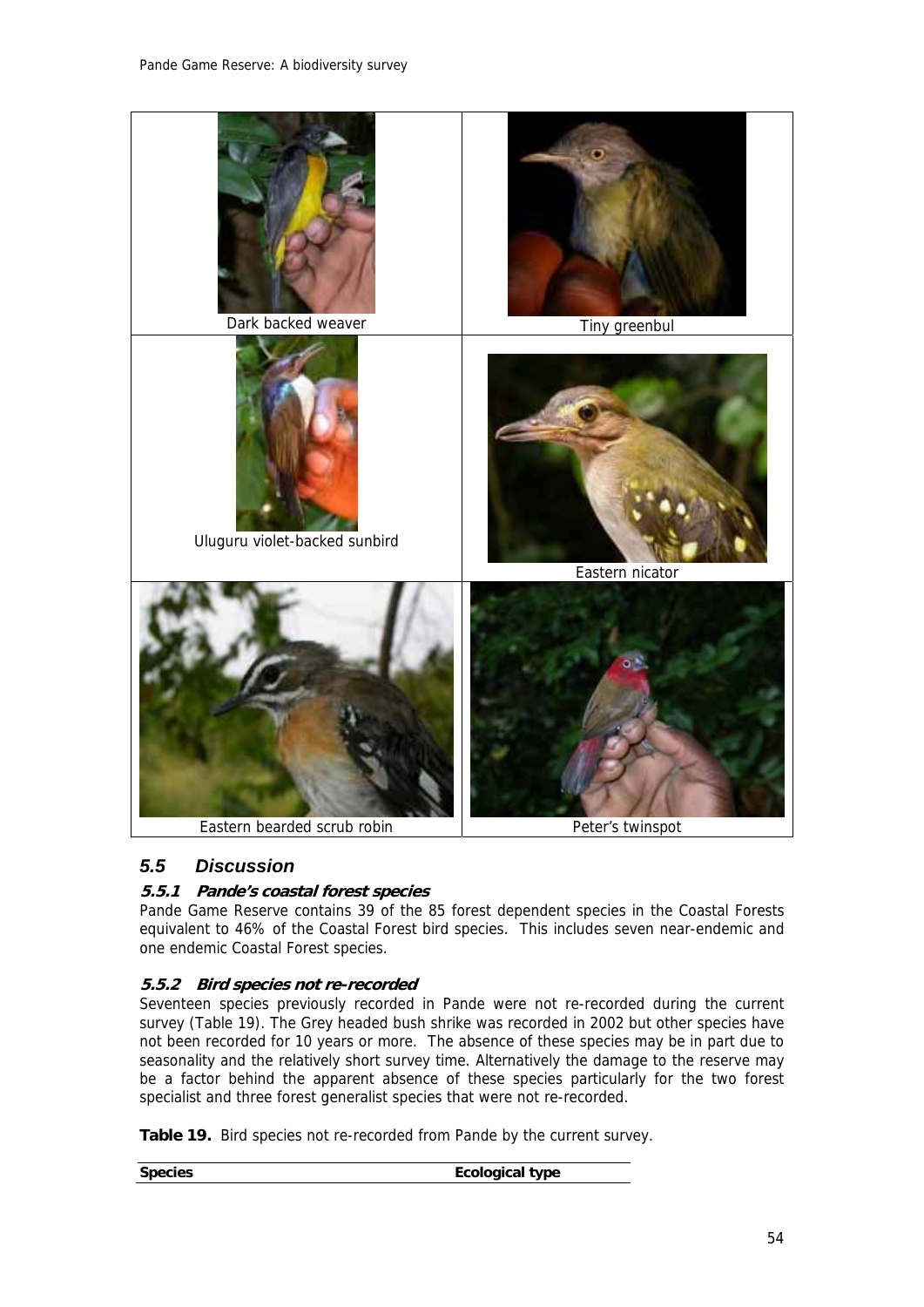| Lizard Buzzard             | O  |
|----------------------------|----|
| Crowned Eagle              | FF |
| <b>Bat Hawk</b>            | F  |
| <b>Button Quail</b>        | O  |
| Pygmy Kingfisher           | Ω  |
| Golden-tailed Woodpecker   | F  |
| Little Spotted Woodpecker  | O  |
| Drongo                     | O  |
| <b>Black Cuckoo Shrike</b> | O  |
| Grey-backed Camaroptera    | O  |
| Zitting Cisticola          | O  |
| Crested Flycatcher         | F  |
| Grey-headed Bush Shrike    | O  |
| White Helmet Shrike        | ∩  |
| Plain-backed Sunbird       | FF |
| Amethyst Sunbird           | Ω  |
| Purple-banded Sunbird      | 0  |

Despite the spread of the exotic Indian house crow in neighbouring Dar es Salaam, this bird was not observed within the reserve during the survey.

#### **5.5.3 Coastal Forest near endemic and endemic species recorded in Pande**

This section looks at some of the species with restricted ranges.

#### Southern banded snake eagle Circaetus fasciolatus

A characteristic coastal forest bird found in >50% of coastal forests (Mlingwa et al. 2000). It is also found in the lowland East Usambaras and inland along major river systems. This species is shy and only occasionally soars over forest areas. Normally hunts from a perch. Considered to be near-threatened (Hilton-Taylor 2000). Observed once during the TFCG survey of Pande.

#### Green Tinkerbird Pogoniulus simplex

A characteristic coastal forest bird found in >50% of coastal forests (Mlingwa et al. 2000). It is also found in the East Usambara Mountains up to 900 m a.s.l. It prefers undisturbed forest typically foraging in tangled undergrowth (Stevenson and Fanshawe 2002 and Zimmerman et al. 1996). Observed once during the TFCG survey of Pande.

#### Fischer's greenbul Phyllastrephus fischeri

A characteristic coastal forest bird found in >50% of coastal forests (Mlingwa et al. 2000). It is also found in the East Usambara Mountains up to 600 m a.s.l. Shy but vocal preferring to forage on the forest floor in low vegetation (Stevenson and Fanshawe 2002 and Zimmerman et al. 1996). Captured three times during the TFCG survey of Pande.

#### Tiny Greenbul Phyllastrephus debilis

A characteristic coastal forest bird found in >50% of coastal forests (Mlingwa et al. 2000). Its range extends inland to the Nguru and Usambara Mountains. Pairs and small flocks are local and uncommon in the undergrowth and mid-canopy of forest (Stevenson and Fanshawe 2002 and Zimmerman et al. 1996). Captured four times during the TFCG survey of Pande.

#### Little yellow flycatcher Erythrocercus holochlorus

One of five bird species endemic to the East African coastal forests. This species is found in <50% of coastal forests (Mlingwa et al. 2000). Pairs or small flocks are common in coastal forests north of the Rufiji preferring the mid- and upper canopy. Sometimes in mixed flocks. In Pande a pair of little yellow flycatchers had prepared a nest close to Camp Site 1.

Plain-backed Sunbird Anthreptes reichenowi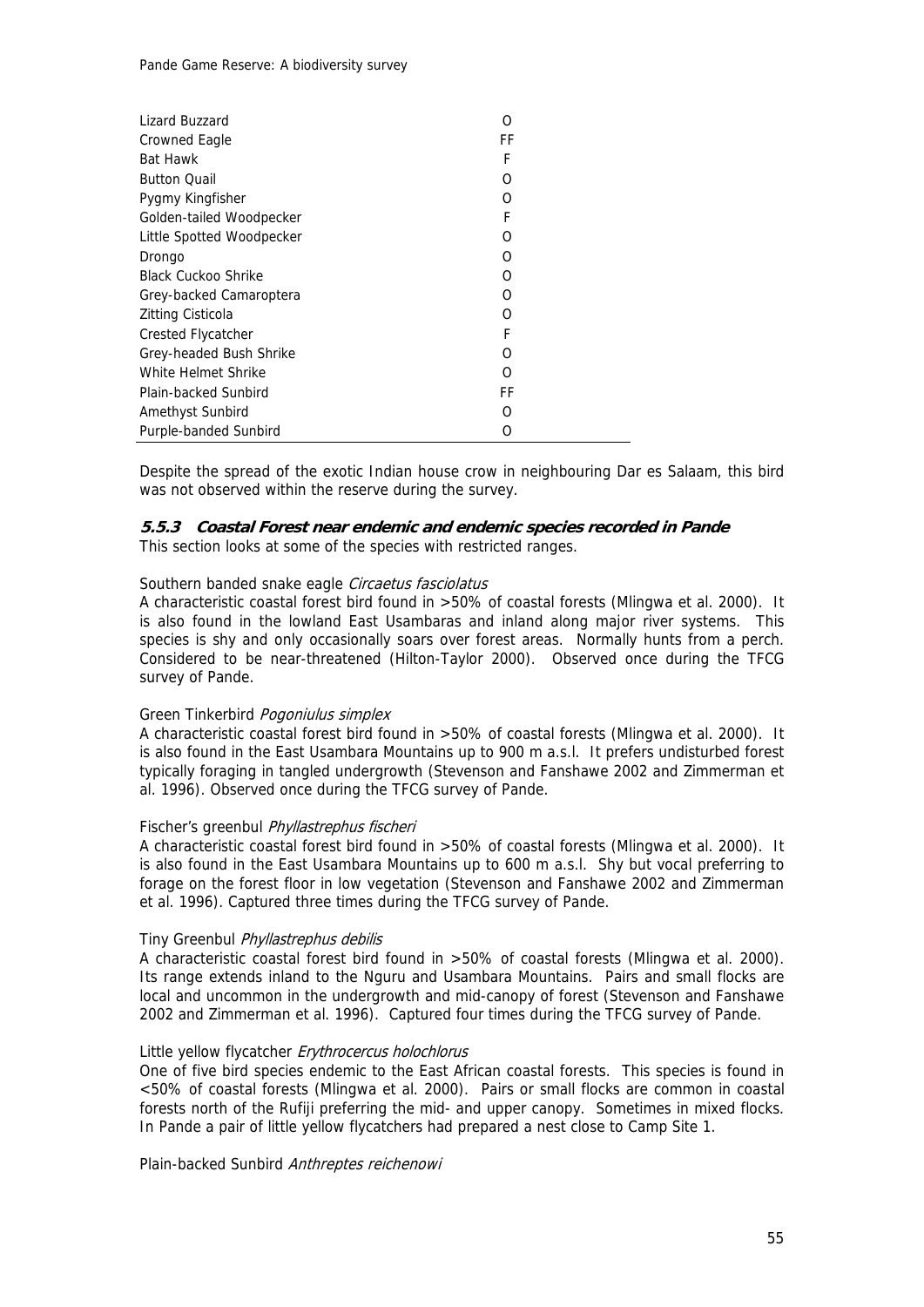A characteristic coastal forest bird found in >50% of coastal forests Mlingwa et al. (2000). It is also found in the East Usambara Mountains up to 1000 m a.s.l. ). The distribution of the Plain-backed Sunbird is shown in Appendix 8. Pairs often accompany mixed species flocks or feed alone in the forest canopy. This species was last recorded in 1989 in Pande. Burgess (1990) notes that it was amongst the most common bird species and was observed  $2 - 3$ times per day during the Frontier-Tanzania survey in 1989. Although it is unlikely to have gone extinct in Pande there has certainly been a significant population decline probably linked to the removal of much of the forest canopy.

#### Uluguru violet-backed sunbird Anthreptes neglectus

A coastal forest bird found in <50% of coastal forests (Mlingwa et al. 2000). It is also found in the Usambara and Uluguru Mountains. Pairs or small groups forage in forest or forest edge trees (Stevenson and Fanshawe 2002 and Zimmerman et al. 1996). A single Uluguru violet-backed sunbird was recorded from the coastal thicket to the north of the reserve.

#### Chestnut-fronted Helmet Shrike Prionops scopifrons

A characteristic coastal forest bird found in >50% of coastal forests (Mlingwa et al. 2000). Also recorded inland from the Meru and Ngaia forests of Kenya up to 1230 m a.s.l. Often flocks with other birds, foraging in the forest canopy. This species was recorded once during the current survey. Burgess (1990) reports that during the Frontier-Tanzania survey in Pande in 1989, this species was recorded once every 2- 3 days. That it was only observed once in 10 days may reflect a decline in the population of this species.

## *5.6 References*

Baker, N.E. and E.M. Baker (in prep.). Birds of Tanzania: An Atlas of Distribution and Seasonality. In preparation.

Baker, N.E. and E.M. Baker (2002). Important Bird Areas of Tanzania. Wildlife Conservation Society of Tanzania, Dar es Salaam.

Britton, P.L. (ed.) (1980). The birds of East Africa. Nairobi. EANHS.

- Burgess, N.D. (1990). Preliminary results of biological surveys in seven coastal forests of Tanzania: July to September 1989. The Society for Environmental Exploration Interim Report.
- Burgess, N.D., M.R. Huxham, C.O.F. Mlingwa, S.G.F. Davides and C.J. Cutts (1991) Preliminary assessment of forest birds in Kiono, Pande, Kisiju and Kiwengoma coastal forests, Tanzania. Scopus **14** pp 97 – 106.
- Hilton-Taylor, C. (compiler) (2000). 2000 IUCN Red List of Threatened Species. IUCN, Gland, Switzerland and Cambridge, UK. Downloaded on 29 March 2002
- Mlingwa, C.O.F., E.M. Waiyaki, L.A. Bennun and N.D. Burgess (2000) Birds. In N.D. Burgess and G.P. Clarke Coastal Forests of Eastern Africa. IUCN. Pp 149 - 171.
- Stevenson, T. and J. Fanshawe (2002). Field guide to the birds of East Africa. T & AD Poyser, UK.
- Zimmerman, D. A., D. A. Turner, D. J. Pearson (1997). Birds of Kenya and Nothern Tanzania. Helm Identification Guides.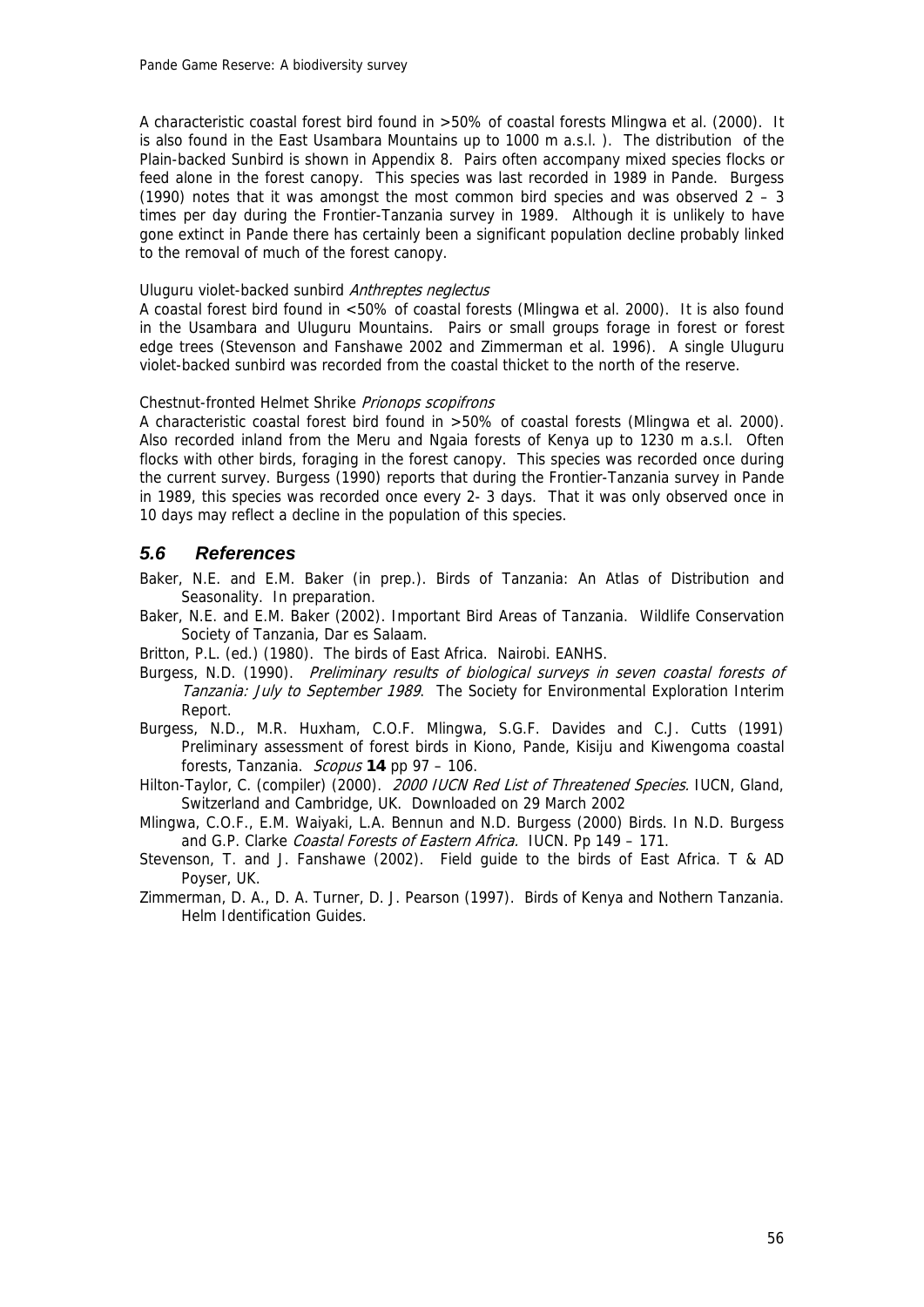# **6) Amphibians and reptiles**

By Charles Msuya

## *6.1 Introduction*

Tanzania has a rich herpetofauna including over 130 species of amphibians and 275 species of reptiles. These species represent the majority of the endemic vertebrate taxa in the country. Poynton (2000) lists five amphibian species endemic to the Coastal Forests and Broadley and Howell (2000) list 24 endemic reptile species. Eastern Arc mountain forests and lowland forest patches in the coast zone of East Africa are among areas considered as 'biodiversity hotspots' for small vertebrates (Howell, 1993; Evans et al., 1992).

Since 1989 there has been widespread recognition within the scientific community of a decline in amphibian populations (Wayman, 1990; Wake, 1991; Drost and Fellers, 1996; Fisher, 1996; Hero and Gillespie, 1997; Gardner, 2001). This is associated with habitat loss and pollution. In the developing world, species that are forest dependent are facing problems associated with habitat loss due to clearing for cultivation and overexploitation of forest products and burning. In most of Africa, there is a lack of quantitative data, which can be used for monitoring of amphibian population declines.

Pande Game Reserve is one of the areas along the coast of Tanzania whose fauna is poorly documented when compared to its vegetation (Wingfield, 1977; Rodgers et al., 1985; Rulangaranga, 1990; Clarke and Dickinson, 1993). This study focuses on the amphibians and reptiles of this highly disturbed remaining patch of forest.

## *6.2 Methods*

The data collection methods used to survey the amphibians and reptiles of Pande G.R. follow the standard methods proposed by Vogt and Hine (1977), Heyer et al. (1994), Blomberg & Shine (1996) and Halliday (1996). Survey methods included pitfall traps, sound recordings and general searches. Sampling was conducted in each of the key habitat types wtihin the reserve. Surveys were conducted during the day and night.

The location of trapping sites were recorded with a Garmin 12 GPS. Identification of animals in the field was based on Stewart (1967), Schiotz (1999), Broadley and Howell (1991) and Spawls et al. (2002). Where there was uncertainty regarding identification, animals were photographed and released or were preserved in 70% alcohol as museum specimens for use at the University of Dar es Salaam.

## **6.2.1 Bucket pitfall traps and Drift fences**

Twelve bucket pitfall lines with drift fences were placed in different habitat types. Each line consisted of 11 pitfalls placed at an interval of 5m on a line. Pitfall traps were made from large plastic buckets (30 cm diameter, 40 cm deep) buried in the ground, with the opening flush with the surface. The efficiency of the traps was improved by including a drift fence alongside the buckets, whereby a 60 cm wide transluscent plastic sheet was held on the ground and upright with staples on wooden stakes (Fig 1). Drift fences intercept small vertebrates moving on the ground and redirect them into a pitfall traps. Traps were checked every morning for amphibians and evening for reptiles. Observation time was six days minimum per trap line. Data was recorded in a field notebook. Detailed record of catches per Bucket pitfall trap line and the catch rates are presented in Appendix 10.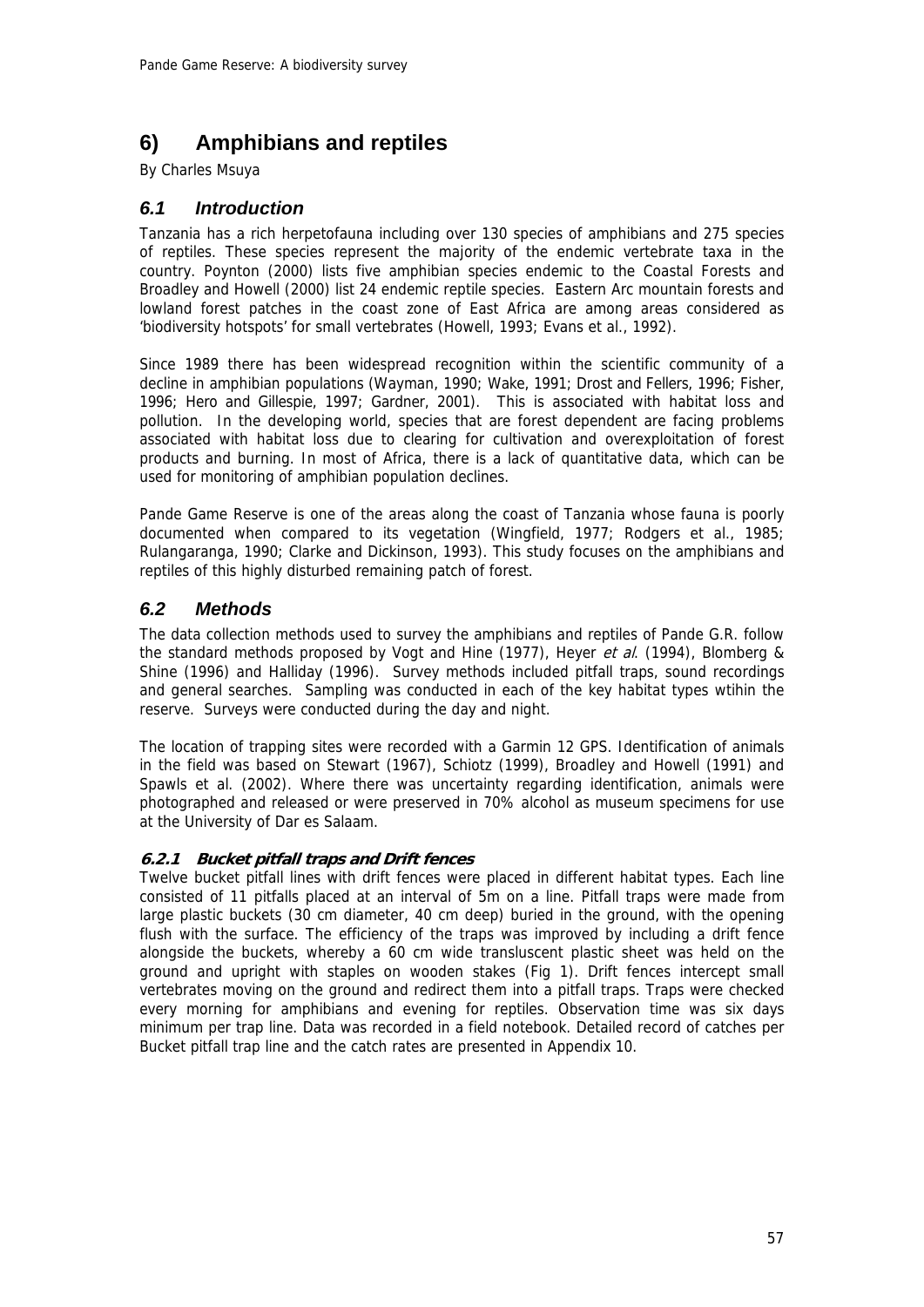

Figure 1. Basic design for bucket pitfall trap line with polythene sheeting drift fence

## **6.2.2 Time-constrained searching**

Pitfall traps are extremely useful in obtaining information about movements of ground dwelling amphibians and reptiles; they capture some species more easily than others. Amphibians that are strong jumpers or climbers (Ptychadena or Hyperolius) and large snakes are more difficult to trap. The opportunistic and time-constrained searching method was applied to cover this gap. Timed constrained and general searching was conducted during the day and night hours, involving driving on forest tracks and on-foot searching in different habitats by following service and boundary roads. The searching exercise involved four observers at a time walking through the forest and other habitats in search of herptiles. The time spent per habitat depended on the judgement of the investigators (when all of the available micro-habitats had been adequately searched or when no new species were likely to be found). Secretive species were sought in their refuges under stones, bark or fallen logs and in leaf litter. Night searches were carried out with the aid of headlamps and flashlights.

### **6.2.3 Audio recordings**

A Marantz professional tape recorder with a directional microphone was used to detect and record the calls of amphibians in the habitats between 6.30pm and 10.00pm. Species of amphibians were identified in the field based on the onsite calls and playing back recorded calls. A rough estimate of the number of calling males at the pond was made.

## *6.3 Survey effort*

### **6.3.1 Bucket pitfall sampling effort**

Twelve bucket pitfall lines were laid out at different sites within the reserve. Each line was in place for  $6 - 7$  nights with a total of 777 bucket pitfall nights. 342 amphibians and 23 reptiles were trapped in the bucket pitfalls.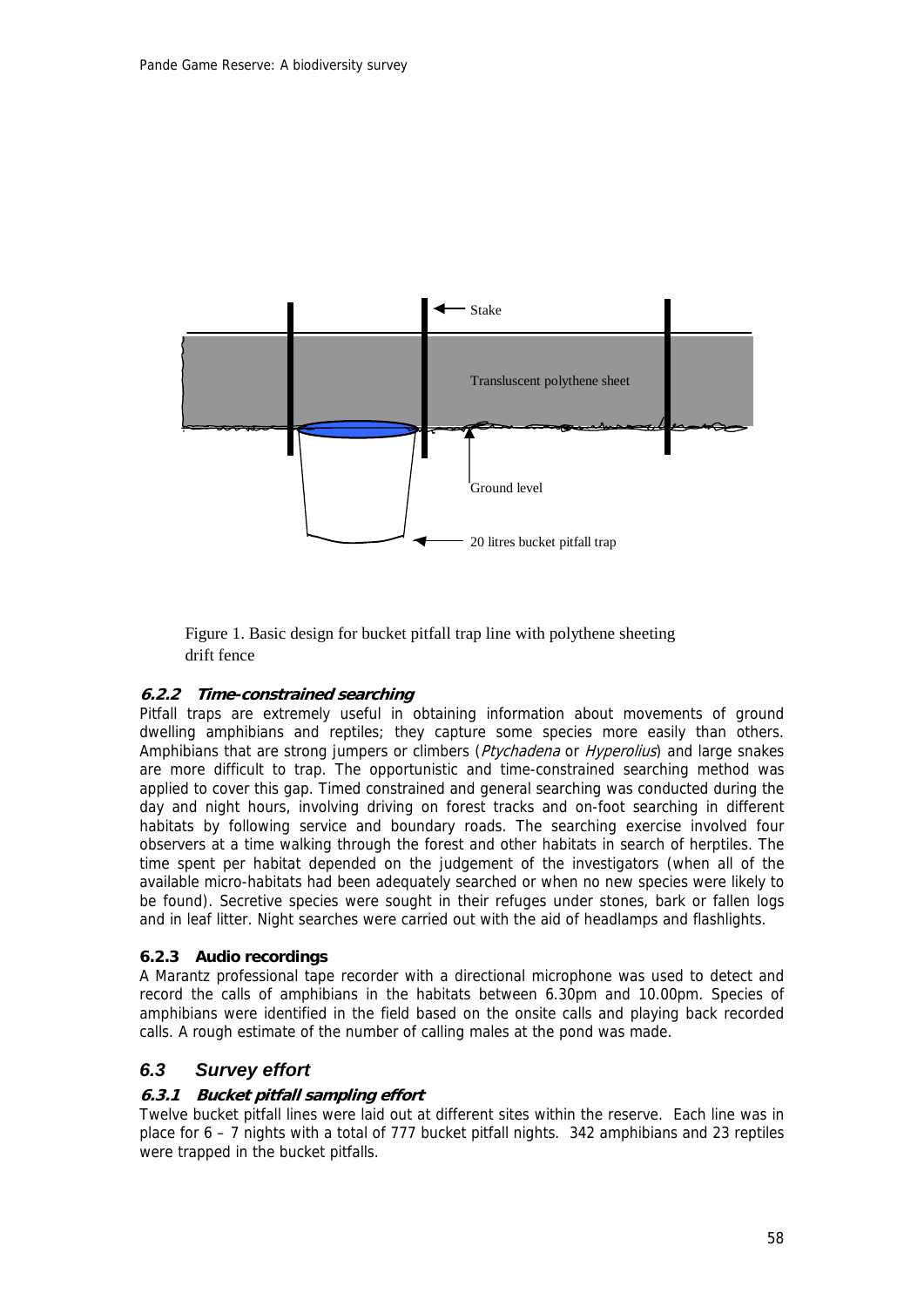### **6.3.2 General searching sampling effort**

During systematic searches, about 60 man-hours searching effort was spent during the day and 10 man-hours during the night. A total of 571 amphibians and 65 reptiles were recorded in this way (Table 20).

**Table 20.** Number of Amphibians and Reptiles recorded in Pande Game Reserve based on 70 man-hours Timed-constrained and general searches.

| Amphibians:<br>Xenopus muelleri (Muller's Clawed Frog)<br>Water pool near main gate<br>6<br>$\overline{2}$<br><b>Bufo gutturalis (Guttural Toad)</b><br>Wooded grassland<br>Mertensophryne micranotis (Earless Toad)<br>4<br>Forest edge<br>Phrynobatrachus acridoides (East African Puddle Frog)<br>87<br>Around water pools.<br>P. mababiensis (Common Puddle Frog)<br>Around water pools.<br>150<br>3<br>Hylarana galamensis (Golden-backed Frog)<br>Water pool near main gate<br>Ptychadena anchietae (Savanna Ridged Frog)<br>Around water pools.<br>128<br>P. mossambica (Mozambique Ridged Frog)<br>13<br>Around water pools.<br>5<br>P. oxyrhynchus (Sharp-nosed Ridged Frog)<br>Around water pools.<br>1<br>Chiromantis xerampelina (Grey Foam-nest Frog)<br>Water pool near main gate<br>1<br>Phrynomantis bifasciatus (Red-banded Frog)<br>Forest<br>Hyperolius argus (Argus Reed Frog)<br>Water pool near main gate<br>10<br>3<br>H. parkeri (Parker's Reed Frog)<br>Water pool near main gate<br>12<br>H. mitchelli (Mitchell's Reed Frog)<br>Water pool near main gate<br>H. tuberilinguis (Tinker Reed Frog)<br>Water pool near main gate<br>60<br>H. viridiflavus mariae<br>Water pool near main gate<br>23 |
|-----------------------------------------------------------------------------------------------------------------------------------------------------------------------------------------------------------------------------------------------------------------------------------------------------------------------------------------------------------------------------------------------------------------------------------------------------------------------------------------------------------------------------------------------------------------------------------------------------------------------------------------------------------------------------------------------------------------------------------------------------------------------------------------------------------------------------------------------------------------------------------------------------------------------------------------------------------------------------------------------------------------------------------------------------------------------------------------------------------------------------------------------------------------------------------------------------------------------------|
|                                                                                                                                                                                                                                                                                                                                                                                                                                                                                                                                                                                                                                                                                                                                                                                                                                                                                                                                                                                                                                                                                                                                                                                                                             |
|                                                                                                                                                                                                                                                                                                                                                                                                                                                                                                                                                                                                                                                                                                                                                                                                                                                                                                                                                                                                                                                                                                                                                                                                                             |
|                                                                                                                                                                                                                                                                                                                                                                                                                                                                                                                                                                                                                                                                                                                                                                                                                                                                                                                                                                                                                                                                                                                                                                                                                             |
|                                                                                                                                                                                                                                                                                                                                                                                                                                                                                                                                                                                                                                                                                                                                                                                                                                                                                                                                                                                                                                                                                                                                                                                                                             |
|                                                                                                                                                                                                                                                                                                                                                                                                                                                                                                                                                                                                                                                                                                                                                                                                                                                                                                                                                                                                                                                                                                                                                                                                                             |
|                                                                                                                                                                                                                                                                                                                                                                                                                                                                                                                                                                                                                                                                                                                                                                                                                                                                                                                                                                                                                                                                                                                                                                                                                             |
|                                                                                                                                                                                                                                                                                                                                                                                                                                                                                                                                                                                                                                                                                                                                                                                                                                                                                                                                                                                                                                                                                                                                                                                                                             |
|                                                                                                                                                                                                                                                                                                                                                                                                                                                                                                                                                                                                                                                                                                                                                                                                                                                                                                                                                                                                                                                                                                                                                                                                                             |
|                                                                                                                                                                                                                                                                                                                                                                                                                                                                                                                                                                                                                                                                                                                                                                                                                                                                                                                                                                                                                                                                                                                                                                                                                             |
|                                                                                                                                                                                                                                                                                                                                                                                                                                                                                                                                                                                                                                                                                                                                                                                                                                                                                                                                                                                                                                                                                                                                                                                                                             |
|                                                                                                                                                                                                                                                                                                                                                                                                                                                                                                                                                                                                                                                                                                                                                                                                                                                                                                                                                                                                                                                                                                                                                                                                                             |
|                                                                                                                                                                                                                                                                                                                                                                                                                                                                                                                                                                                                                                                                                                                                                                                                                                                                                                                                                                                                                                                                                                                                                                                                                             |
|                                                                                                                                                                                                                                                                                                                                                                                                                                                                                                                                                                                                                                                                                                                                                                                                                                                                                                                                                                                                                                                                                                                                                                                                                             |
|                                                                                                                                                                                                                                                                                                                                                                                                                                                                                                                                                                                                                                                                                                                                                                                                                                                                                                                                                                                                                                                                                                                                                                                                                             |
|                                                                                                                                                                                                                                                                                                                                                                                                                                                                                                                                                                                                                                                                                                                                                                                                                                                                                                                                                                                                                                                                                                                                                                                                                             |
|                                                                                                                                                                                                                                                                                                                                                                                                                                                                                                                                                                                                                                                                                                                                                                                                                                                                                                                                                                                                                                                                                                                                                                                                                             |
|                                                                                                                                                                                                                                                                                                                                                                                                                                                                                                                                                                                                                                                                                                                                                                                                                                                                                                                                                                                                                                                                                                                                                                                                                             |
| $\mathbf{1}$<br>Water pool near main gate<br>Afrixalus brachycnemis (Short-legged Banana Frog)                                                                                                                                                                                                                                                                                                                                                                                                                                                                                                                                                                                                                                                                                                                                                                                                                                                                                                                                                                                                                                                                                                                              |
| $\overline{2}$<br>A. fornasinii (Fornasini's Leaf-folding Frog)<br>Water pool near main gate                                                                                                                                                                                                                                                                                                                                                                                                                                                                                                                                                                                                                                                                                                                                                                                                                                                                                                                                                                                                                                                                                                                                |
| Kassina maculata (Red - legged Kassina)<br>Water pool near main gate<br>60                                                                                                                                                                                                                                                                                                                                                                                                                                                                                                                                                                                                                                                                                                                                                                                                                                                                                                                                                                                                                                                                                                                                                  |
| <b>Reptiles</b>                                                                                                                                                                                                                                                                                                                                                                                                                                                                                                                                                                                                                                                                                                                                                                                                                                                                                                                                                                                                                                                                                                                                                                                                             |
| Hemidactylus mabouia (Tropical House Gecko)<br>Wooded Grassland, Forest<br>3                                                                                                                                                                                                                                                                                                                                                                                                                                                                                                                                                                                                                                                                                                                                                                                                                                                                                                                                                                                                                                                                                                                                                |
| 5<br>Lygodactylus luteopicturatus (Yellow-headed<br>Wooded Grassland, Forest<br>Dwarf                                                                                                                                                                                                                                                                                                                                                                                                                                                                                                                                                                                                                                                                                                                                                                                                                                                                                                                                                                                                                                                                                                                                       |
| Gecko)                                                                                                                                                                                                                                                                                                                                                                                                                                                                                                                                                                                                                                                                                                                                                                                                                                                                                                                                                                                                                                                                                                                                                                                                                      |
| Lygodactylus capensis (Cape Dwarf Gecko)<br>Wooded Grassland, Forest<br>10                                                                                                                                                                                                                                                                                                                                                                                                                                                                                                                                                                                                                                                                                                                                                                                                                                                                                                                                                                                                                                                                                                                                                  |
| 1<br>Lygosoma afrum (Peter's Writhing Skink)<br>Forest                                                                                                                                                                                                                                                                                                                                                                                                                                                                                                                                                                                                                                                                                                                                                                                                                                                                                                                                                                                                                                                                                                                                                                      |
| $\overline{2}$<br>Mabuya maculilabris (Speckle-lipped Skink)<br>Forest                                                                                                                                                                                                                                                                                                                                                                                                                                                                                                                                                                                                                                                                                                                                                                                                                                                                                                                                                                                                                                                                                                                                                      |
| $\overline{2}$<br>Mabuya striata (Striped Skink)<br>Wooded Grassland, Forest                                                                                                                                                                                                                                                                                                                                                                                                                                                                                                                                                                                                                                                                                                                                                                                                                                                                                                                                                                                                                                                                                                                                                |
| edge                                                                                                                                                                                                                                                                                                                                                                                                                                                                                                                                                                                                                                                                                                                                                                                                                                                                                                                                                                                                                                                                                                                                                                                                                        |
| <b>Wooded Grassland</b><br>Mabuya varia (Variable Skink)<br>19                                                                                                                                                                                                                                                                                                                                                                                                                                                                                                                                                                                                                                                                                                                                                                                                                                                                                                                                                                                                                                                                                                                                                              |
| 5<br>Panaspis wahlbergii (Wahlberg's Snake-eyed Skink)<br>Wooded grassland, Forest                                                                                                                                                                                                                                                                                                                                                                                                                                                                                                                                                                                                                                                                                                                                                                                                                                                                                                                                                                                                                                                                                                                                          |
| 1<br>Cordaylus tropidosternum (Tropical Girdled Lizard)<br>Forest                                                                                                                                                                                                                                                                                                                                                                                                                                                                                                                                                                                                                                                                                                                                                                                                                                                                                                                                                                                                                                                                                                                                                           |
| Gerrhosaurus flavigularis (Yellow-throated Plated Lizard)<br>Wooded Grassland, Forest<br>$\overline{2}$<br>edge                                                                                                                                                                                                                                                                                                                                                                                                                                                                                                                                                                                                                                                                                                                                                                                                                                                                                                                                                                                                                                                                                                             |
| $\overline{2}$<br>Wooded Grassland, Forest<br>Agama mossambica (Mozambique Agama)                                                                                                                                                                                                                                                                                                                                                                                                                                                                                                                                                                                                                                                                                                                                                                                                                                                                                                                                                                                                                                                                                                                                           |
| 3<br>Chamaeleo dilepis (Flap-necked Chameleon)<br>Forest, Forest edge                                                                                                                                                                                                                                                                                                                                                                                                                                                                                                                                                                                                                                                                                                                                                                                                                                                                                                                                                                                                                                                                                                                                                       |
| 1<br>Varanus niloticus (Nile Monitor)<br>Water pool near main gate                                                                                                                                                                                                                                                                                                                                                                                                                                                                                                                                                                                                                                                                                                                                                                                                                                                                                                                                                                                                                                                                                                                                                          |
| 1<br>Typhlops sp (Blind Snake)<br>Forest                                                                                                                                                                                                                                                                                                                                                                                                                                                                                                                                                                                                                                                                                                                                                                                                                                                                                                                                                                                                                                                                                                                                                                                    |
| 1<br>Python natalensis (African Rock Python)<br>Water pool near main gate                                                                                                                                                                                                                                                                                                                                                                                                                                                                                                                                                                                                                                                                                                                                                                                                                                                                                                                                                                                                                                                                                                                                                   |
| Wooded Grassland<br>1<br>Philothamnus hoplogaster? (Green Snake)                                                                                                                                                                                                                                                                                                                                                                                                                                                                                                                                                                                                                                                                                                                                                                                                                                                                                                                                                                                                                                                                                                                                                            |
| $\overline{c}$<br>Thelotornis capensis (Twig Snake)<br>Water pool near gate, Forest                                                                                                                                                                                                                                                                                                                                                                                                                                                                                                                                                                                                                                                                                                                                                                                                                                                                                                                                                                                                                                                                                                                                         |
| Psammophis mossambicus (Mossambique Sand Snake)<br>1<br>Wooded Grassland                                                                                                                                                                                                                                                                                                                                                                                                                                                                                                                                                                                                                                                                                                                                                                                                                                                                                                                                                                                                                                                                                                                                                    |
| Naja melanoleuca (Forest Cobra)<br>Forest<br>1                                                                                                                                                                                                                                                                                                                                                                                                                                                                                                                                                                                                                                                                                                                                                                                                                                                                                                                                                                                                                                                                                                                                                                              |
| Dendroaspis angusticeps (Green Mamba)<br>1<br>Forest edge                                                                                                                                                                                                                                                                                                                                                                                                                                                                                                                                                                                                                                                                                                                                                                                                                                                                                                                                                                                                                                                                                                                                                                   |
| 1<br>Causus defilippii (Snouted Night Adder)?<br>Forest                                                                                                                                                                                                                                                                                                                                                                                                                                                                                                                                                                                                                                                                                                                                                                                                                                                                                                                                                                                                                                                                                                                                                                     |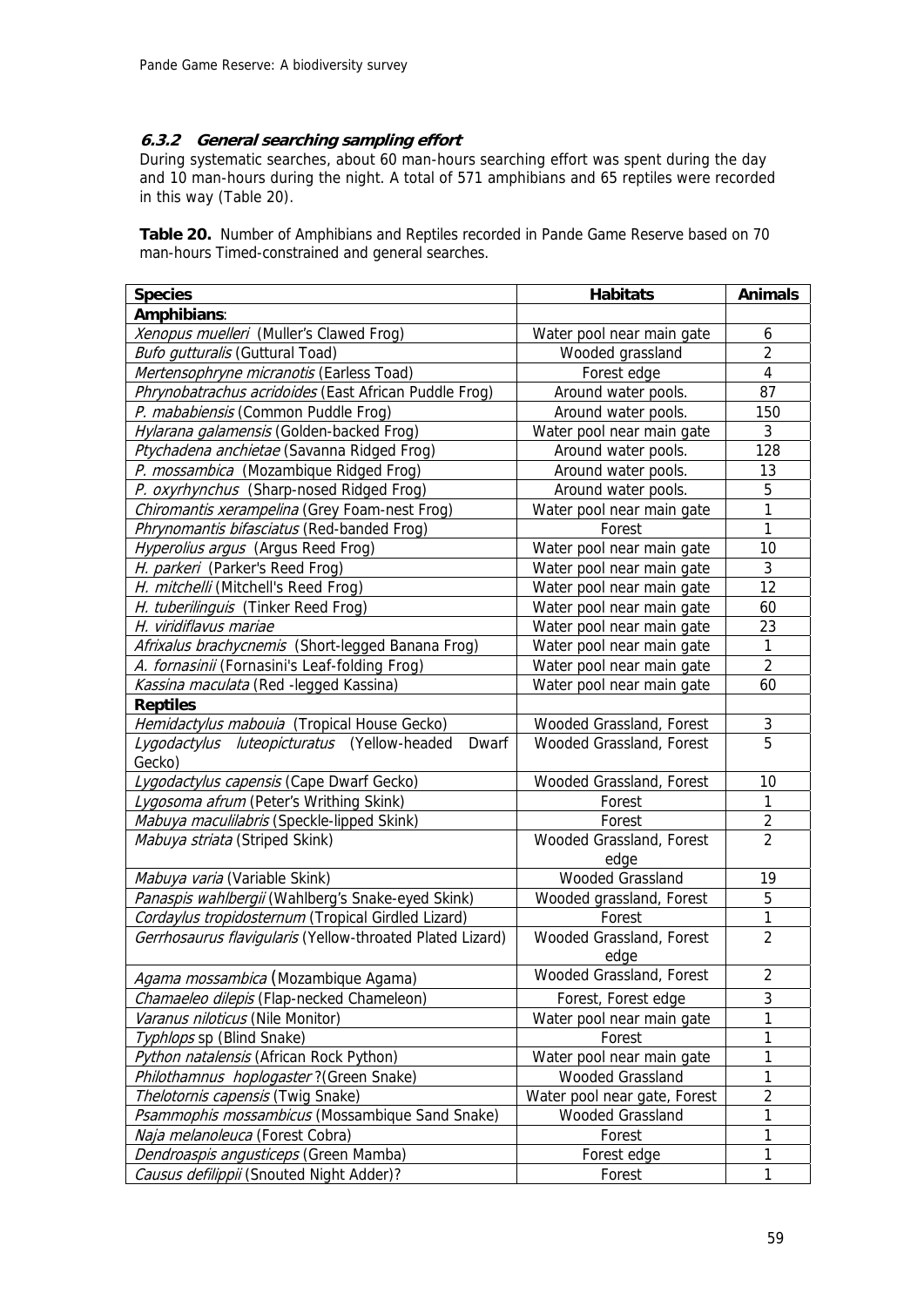## *6.4 Results*

## **6.4.1 Species richness**

The survey recorded 23 amphibian species from eight families and 25 reptile species from 10 families. A complete list of amphibians and reptiles recorded during the survey is presented in Tables 21 and 22 respectively. This includes a comparison with more general lists of the coastal forest herpetofauna for areas close to Pande for comparative purposes. Note that the animals listed in tables 21 and 22 do not fall under the IUCN threatened species (Hilton-Taylor, 2000).

**Table 21.** Common species of amphibians occurring in Dar es Salaam area and coastal forests north of the Rufiji River and species recorded in Pande Game Reserve.

| <b>Species</b>                                | Coastal            | <b>Most recent</b><br>record from | <b>Endemic</b><br>status |
|-----------------------------------------------|--------------------|-----------------------------------|--------------------------|
|                                               |                    | Pande G.R                         |                          |
| <b>PIPIDAE</b>                                |                    |                                   |                          |
| Xenopus muelleri (Muller's Clawed Frog)       | X                  | 2003                              | W                        |
| <b>BUFONIDAE</b>                              |                    |                                   |                          |
| Bufo gutturalis (Guttural Toad)               | x                  | 2003                              | W                        |
| Bufo lindneri (Lindner's Toad)                | X                  |                                   | N                        |
| Mertensophryne micranotis                     | X                  | 2003                              | E                        |
| Stephopaedes arnotis                          | X                  |                                   | E                        |
| <b>HEMISIDAE</b>                              |                    |                                   |                          |
| Hemisus marmoratum (Mottled Shovel-snouted    | X                  | 2003                              | W                        |
| Frog)                                         |                    |                                   |                          |
| <b>RANIDAE</b>                                |                    |                                   |                          |
| Phrynobatrachus acridoides (E. A.Puddle Frog) | X                  | 2003                              | W                        |
| P. mababiensis (Common Puddle Frog)           | X                  | 2003                              | W                        |
| P. natalensis (Snoring Puddle Frog)           | X                  | $\overline{\phantom{a}}$          | W                        |
| Hildebrandtia ornata (Ornate Burrowing Frog)  | X                  |                                   | W                        |
| Hylarana galamensis (Golden-backed Frog)      | X                  | 2003                              | W                        |
| Ptychadena anchietae (Savanna Ridged Frog)    | X                  | 2003                              | W                        |
| P. mossambica (Mozambique Ridged Frog)        | x                  | 2003                              | W                        |
| P. oxyrhynchus (Sharp-nosed Ridged Frog)      | $\pmb{\mathsf{X}}$ | 2003                              | W                        |
| P. mascareniensis (Mascarene Frog)            | Χ                  | $\blacksquare$                    | W                        |
| Pyxicephalus edulis (African Bull Frog)       | x                  |                                   | N                        |
| <b>RHACOPHORIDAE</b>                          |                    |                                   |                          |
| Chiromantis xerampelina (Foam-nest Tree Frog) | X                  | 2003                              | W                        |
| <b>MICROHYLIDAE</b>                           |                    |                                   |                          |
| Phrynomantis bifasciatus (Red-banded Frog)    | X                  | 2003                              | W                        |
| Breviceps mossambicus                         | X                  |                                   | N                        |
| <b>ARTHROLEPTIDAE</b>                         |                    |                                   |                          |
| Arthroleptis stenodactylus (Common Squeaker)  | x                  | 2003                              | W                        |
| Schoutedenella xenodactyloides (Dwarf         | X                  | 2003                              | N                        |
| Squeaker)                                     |                    |                                   |                          |
| <b>HYPEROLIIDAE</b>                           |                    |                                   |                          |
| Hyperolius argus (Argus Reed Frog)            | x                  | 2003                              | W                        |
| H. nasutus (Sharp-nosed Reed Frog)            | X                  |                                   | W                        |
| H. pusilus (water Lily Frog)                  | X                  | $\Box$                            | W                        |
| H. parkeri (Parker's Reed Frog)               | X                  | 2003                              | ${\sf N}$                |
| H. mitchelli (Mitchell's Reed Frog)           | X                  | 2003                              | W                        |
| H. tuberilinguis (Tinker Reed Frog)           | X                  | 2003                              | W                        |
| H. viridiflavus mariae                        | X                  | 2003                              | N                        |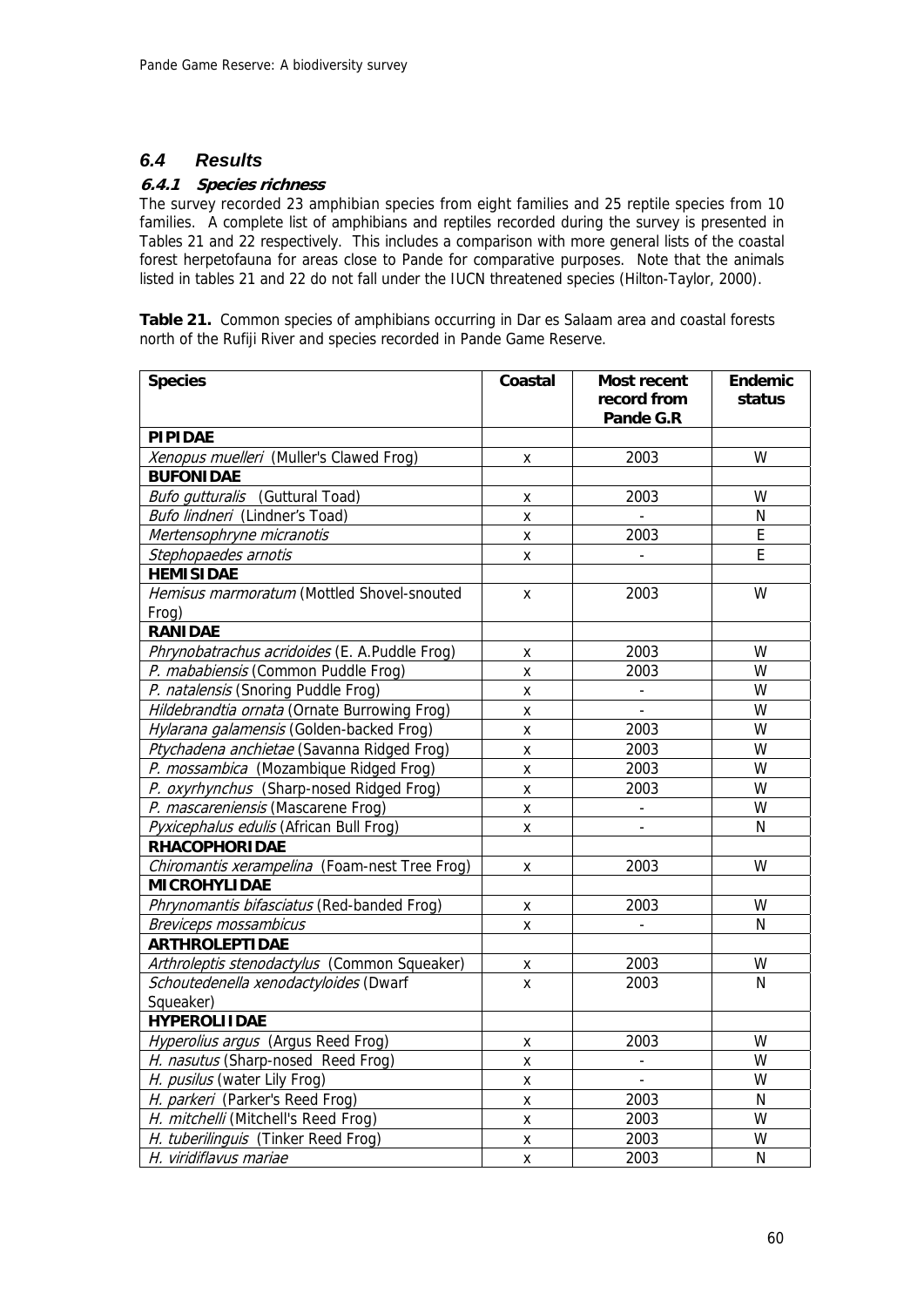| <b>Species</b>                                       | Coastal | Most recent<br>record from<br>Pande G.R | <b>Endemic</b><br>status |
|------------------------------------------------------|---------|-----------------------------------------|--------------------------|
| Afrixalus brachycnemis (Short-legged Banana<br>Frog) | x       | 2003                                    | W                        |
| A. fornasinii (Fornasini's Leaf-folding Frog)        | x       | 2003                                    | W                        |
| Kassina maculata (Red - legged Kassina)              | x       | 2003                                    | W                        |
| K. senegalensis (Bubbling Kassina)                   | x       | 2003                                    | W                        |
| Leptopelis argenteus (Savannah Tree Frog)            | x       |                                         | W                        |
| L. flavomaculatus (Yellow-spotted Tree Froq)         | x       |                                         |                          |

Key to Tables 21 and 22

Endemic status

W – widespread

E – endemic to East African Coastal Forests

N – range restricted to the East African coastal zone but not restricted to forest. Range may also extended into neighbouring mountains e.g. Eastern Arc and Malawi.

**Table 22.** Common species of reptiles known from Dar es Salaam and Kibaha area, Tanzania coastal forests north of the Rufiji River and species recorded in Pande Game Reserve during the survey. (Based on Anfinnsen, 1966; Spawls et al., 2002; Broadley and Howell, 2000).

| <b>Species</b>                                  | Coastal | <b>Most recent</b><br>record from | <b>Endemic</b><br>status |
|-------------------------------------------------|---------|-----------------------------------|--------------------------|
|                                                 |         | Pande G.R                         |                          |
| <b>TESTIDUNIDAE</b>                             |         |                                   |                          |
| Geochelone pardalis (Leopard Tortoise)          | Χ       | $\blacksquare$                    | W                        |
|                                                 |         |                                   |                          |
| <b>GEKKONIDAE</b>                               |         |                                   |                          |
| Lygodactylus broadleyi (Broadley's Dwarf Gecko) | X       |                                   | W                        |
| L. capensis (Cape Dwarf Gecko)                  | x       | 2003                              | W                        |
| L. conradti (Condradt's Dwarf Gecko)            | X       |                                   | E                        |
| L. kimhowelli (Kim Howell's Dwarf Gecko)        | X       |                                   | E                        |
| L. uluguruensis (Uluguru Dwarf Gecko)           | Χ       | $\qquad \qquad \blacksquare$      | N                        |
| L. viscatus (Copal Dwarf Gecko)                 | X       |                                   | E                        |
| Cnemaspis barbouri (Uluguru Forest Gecko)       | x       |                                   | N                        |
| Hemidactylus mabouia (tropical House Gecko)     | X       | 2003                              | W                        |
| H. platycephalus (Tree gecko)                   | x       |                                   | W                        |
| Phelsuma dubia (Dull-green Gecko)               | x       |                                   | W                        |
| <b>AGAMIDAE</b>                                 |         |                                   |                          |
| Agama mossambica (Mozambique Agama)             | X       | 2003                              | W                        |
| CHAMAELEONIDAE                                  |         |                                   |                          |
| Chamaeleo dilepis (Flap-necked Chameleon)       | X       | 2003                              | W                        |
| C. melleri (Giant One-horned Chameleon)         | Χ       | 1989                              | W                        |
| Rhampholeon brevicaudatus (Bearded Pygmy        | X       |                                   | N                        |
| Chameleon)                                      |         |                                   |                          |
| <b>SCINCIDAE</b>                                |         |                                   |                          |
| Mabuya maculilabris (Speckle-lipped Skink)      | X       | 2003                              | W                        |
| M. striata (Striped Skink)                      | X       | 2003                              | W                        |
| M. varia (variable Skink)                       | X       | 2003                              | W                        |
| Lygosoma afrum (Peter's Writhing Skink)         | x       | 2003                              | W                        |
| Panaspis wahlbergii (Wahliberg's Snake-eyed     | x       | 2003                              | W                        |
| Skink)                                          |         |                                   |                          |
| LACERTIDAE                                      |         |                                   |                          |
| Holaspis guentheri (Blue-tailed Gliding Lizard) | X       |                                   | N                        |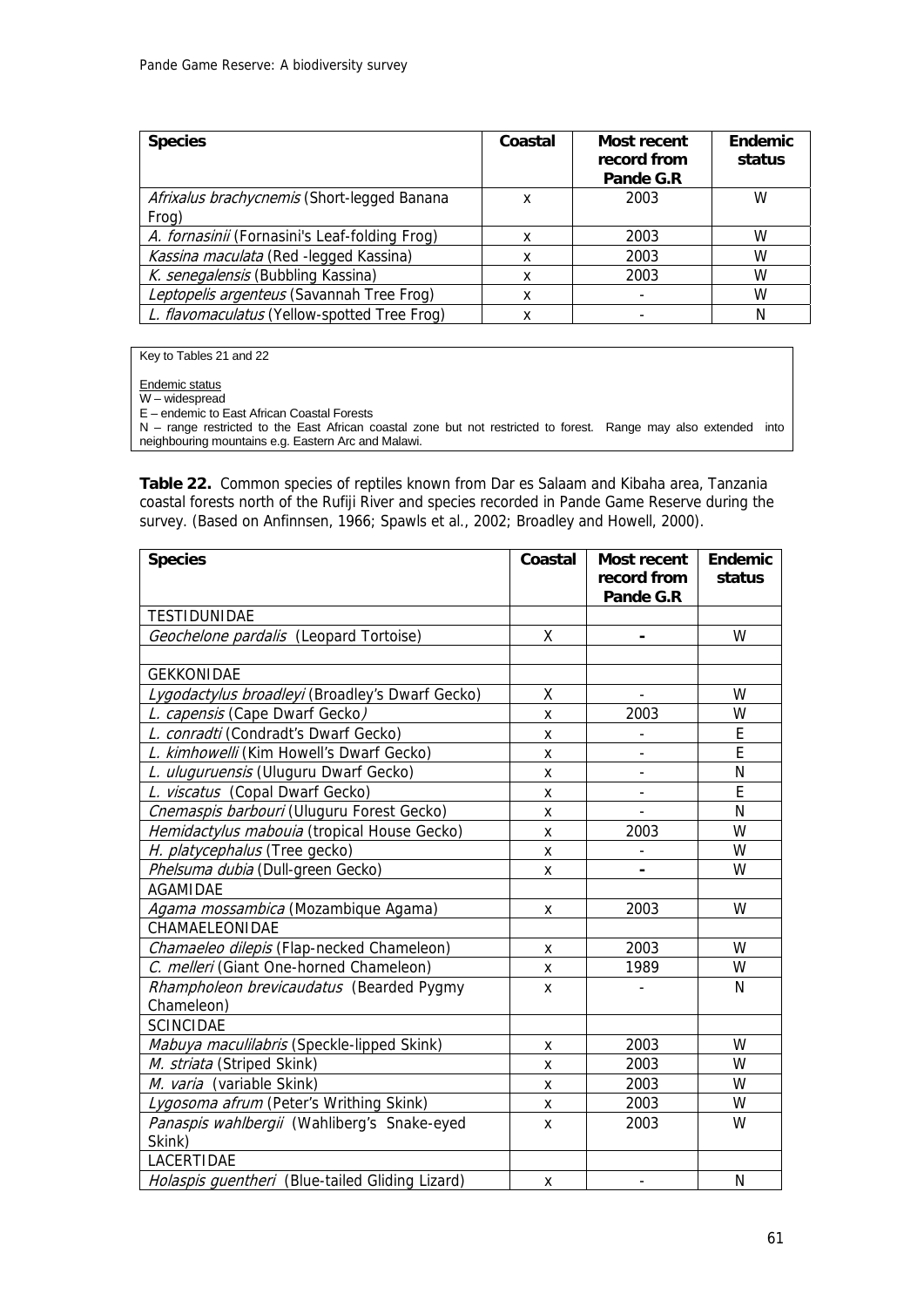| <b>Species</b>                                               | Coastal                  | <b>Most recent</b>           | <b>Endemic</b> |
|--------------------------------------------------------------|--------------------------|------------------------------|----------------|
|                                                              |                          | record from<br>Pande G.R     | status         |
| Gastropholis prasina (Green Keel-bellied Lizard)             | X                        |                              | E              |
| G. vittata (Striped Keel-bellied Lizard)                     | X                        | $\overline{a}$               | E              |
| CORDYLIDAE                                                   |                          |                              |                |
| Corrdaylus tropidosternum (Tropical Girdled Lizard)          | X                        | 2003                         | W              |
| Gerrhosauridae                                               |                          |                              |                |
| Gerrhosaurus flavigularis (Yellow-throated Plated<br>Lizard) | X                        | 2003                         | W              |
| Gerrhosaurus major (Great Plated Lizard)                     | X                        | 2003                         | W              |
|                                                              |                          |                              |                |
| VARANIDAE                                                    |                          |                              |                |
| Varanus albigularis (White-throated Savanna                  | X                        |                              | W              |
| Monitor)                                                     |                          |                              |                |
| V. niloticus (Nile Monitor)                                  | X                        | 2003                         | W              |
| TYPHILOPIDAE                                                 |                          |                              |                |
| Typhlops sp (Blind Snake)                                    | $\overline{\phantom{a}}$ | 2003                         |                |
| Typhlops lineolatus (Lineolate Blind Snake)                  | X                        |                              | W              |
|                                                              |                          |                              |                |
| <b>LEPTOTYPHLOPIDAE</b>                                      |                          |                              |                |
| Leptotyphlops macrops (Large-eyed Worm Snake)                | X                        | 2003                         | E              |
| Leptotyphlops scutifrons (Peter's Worm Snake)                | X                        | 2003                         | W              |
| <b>BOIDAE</b>                                                |                          |                              |                |
| Python natalensis (Southern African Rock Python)             | X                        | 2003                         | W              |
| VIPERIDAE                                                    |                          |                              |                |
| Bitis arietans (Puff Adder)                                  | X                        | $\overline{\phantom{a}}$     | W              |
| B. gabonica (Gaboon Viper)                                   | X                        |                              | W              |
| Casus defilippii (Snouted night Adder)                       | x                        | 2003                         | W              |
| Atractaspis bibronii (Bibron's Burrowing Asp)                | X                        |                              | W              |
| <b>ELAPIDAE</b>                                              |                          |                              |                |
| Naja melanoleuca (Forest Cobra)                              | X                        | 2003                         | W              |
| N. nigricolis (Black-necked Spitting Cobra)                  | х                        |                              | W              |
| Dendroaspis angusticeps (Green Mamba)                        | x                        | 2003                         | W              |
| D. polylepis (Black Mamba)                                   | X                        |                              | W              |
| COLUBRIDAE                                                   |                          |                              |                |
| Aparllactus capensis (Cape Centipede-eater)                  | x                        | $\overline{\phantom{a}}$     |                |
| Psammophis angolensis (Dwarf Sand Snake)                     | x                        |                              | W              |
| P. mossambicus (Olive Sand Snake)                            | X                        | 2003                         | W              |
| P. sudanensis (Northern Stripe-bellied Sand Snake)           | X                        |                              | W              |
| Lamprophis fuliginosus (Brown House Snake)                   | x                        |                              | W              |
| Dasypeltis medici (Rufous Egg Eater)                         | X                        |                              | W              |
| Amblyodipsas unicolor (Western Purple-glossed<br>Snake)      | x                        |                              | W              |
| Hemirhagerrhis nototaenia (Bark Snake)                       | X                        |                              | W              |
| Dipsadoboa flavida (Cross-barred Tree Snake)                 | X                        |                              | W              |
| Natriciteris olivaceae (Olive Marsh Snake)                   | X                        | -                            | W              |
| Prosymna semifasciata (Banded Shovel-Snout)                  | X                        | $\overline{\phantom{m}}$     | Ε              |
| P. stuhlmanii (east African Shovel-Snout)                    | X                        | $\qquad \qquad \blacksquare$ | W              |
| Philothamnus macrops (Usambara Green-snake)                  | X                        |                              | E              |
| P. heterolepidotus Slender Green-snake)                      | X                        |                              | W              |
| P. hoplogaster (South-eastern Green-snake)                   | x                        |                              | W              |
| P. semivariegatus (Spotted Wood Snake)                       | X                        | 2003                         | W              |
| Mehelya capensis (Cape File-snake)                           | X                        |                              |                |
| Lycophidion capense (Cape Wolf Snake)                        | X                        |                              | W              |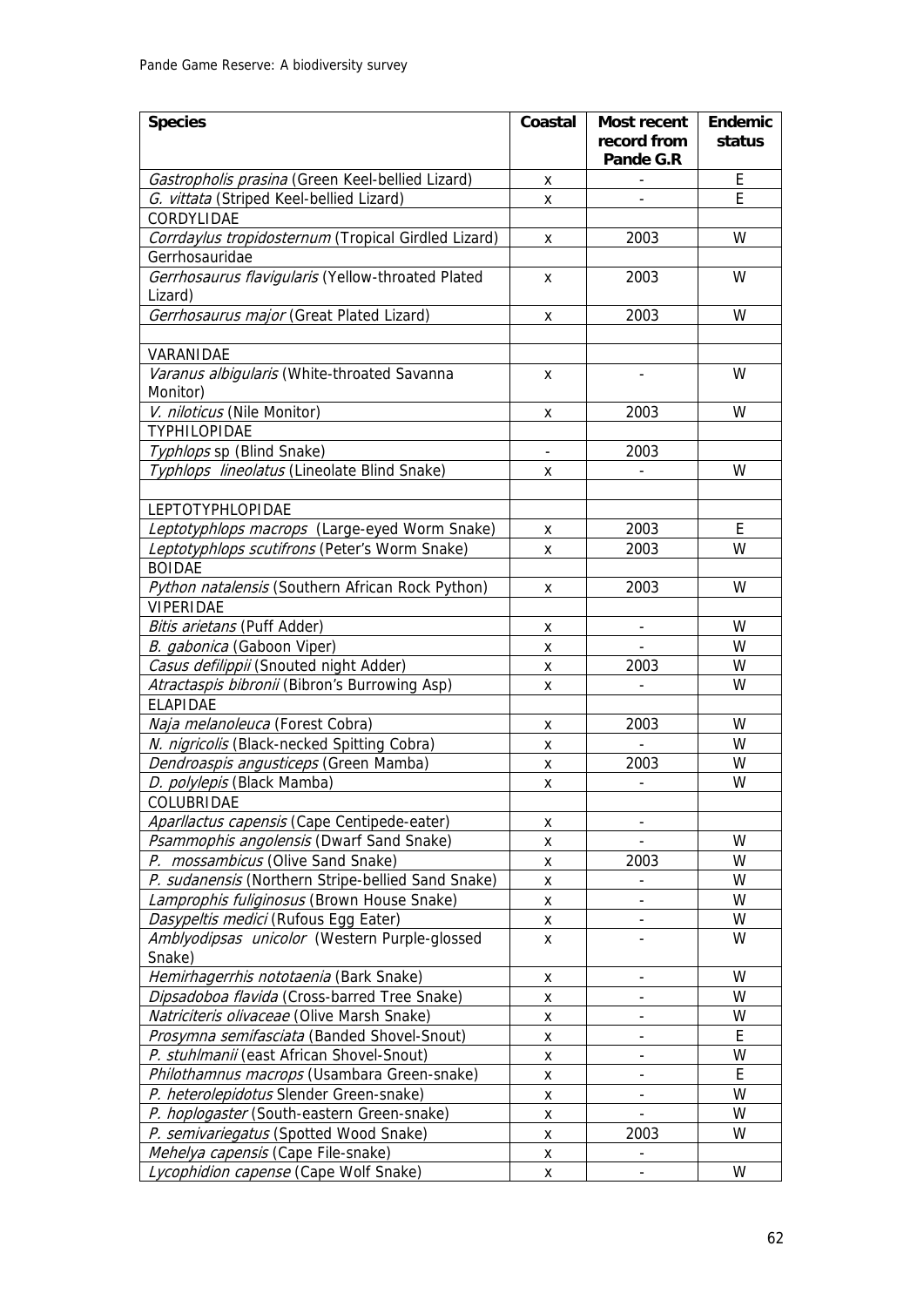| <b>Species</b>                                 | Coastal | Most recent<br>record from<br>Pande G.R | <b>Endemic</b><br>status |
|------------------------------------------------|---------|-----------------------------------------|--------------------------|
| Dispholidus typus (Boomslang)                  |         |                                         | W                        |
| Thelotornis capensis (Savanna Vine Snake)      |         | 2003                                    | W                        |
| Crotaphopeltis hotamboeia (White-lipped Snake) |         | 2003                                    | W                        |
| Dasypeltis scabra (Common Egg-eater)           | x       |                                         | W                        |
| Rhamphiophis rostratus (Rufous Beaked Snake)   |         | 2003                                    | W                        |
| Telescopus semiannulatus (Tiger Snake)         |         |                                         | W                        |

## **6.4.2 Species abundance**

The most frequently recorded species of amphibian were *Phyrnobatrachus mababiensis*  $(n=150)$ , Ptychadena anchietae (n = 128) and Phyrnobatrachus acridoides (n = 87). Most of these animals were caught around the pond in the north-east of the reserve. Also common in this area were *Hyperolius tuberilinguis* ( $n = 60$ ) and *Kassina maculata* ( $n = 60$ ). The least frequently recorded species were Chiromantis xerampelina, Phrynomantis bifasciatus and Afrixalus brachycnemis (all  $n = 1$ ).

The reptile species that were recorded must frequently were the skink *Mabuya varia* ( $n = 19$ ) and the gecko Lygodactylus capensis ( $n = 10$ ). Lygodactylus luteopicturatus ( $n = 5$ ) and *Panaspis wahlbergii* ( $n = 5$ ) also appear to be common. Ten reptile species were recorded only once.

The survey was conducted under generally dry conditions when the amphibians and reptiles were less active than would have been the case in the rainy season. As a result few amphibians were calling. Within the reserve boundaries, most amphibians and reptiles were found in areas near dried water pools and around the only semi-permanent water pool located at S.  $06^{\circ}$  41.186', E. 39 $^{\circ}$  04.844' (about 300m west of Pande G.R. main gate).

## **6.4.3 Endemics**

Pande has 20% of the amphibian species endemic to the Coastal Forests and 4% of the endemic reptile species.

| Pande.       |    |          |                                                                                   |
|--------------|----|----------|-----------------------------------------------------------------------------------|
| Taxon        |    | endemics | Total no. of species No. of coastal forest No. of coastal forest near<br>endemics |
| Reptiles     | 25 |          |                                                                                   |
| Amphibians   | 23 |          |                                                                                   |
| <b>TOTAL</b> | 48 |          |                                                                                   |

**Table 23.** Summary of the geographical ranges of amphibian and reptile speices recorded in Pande.

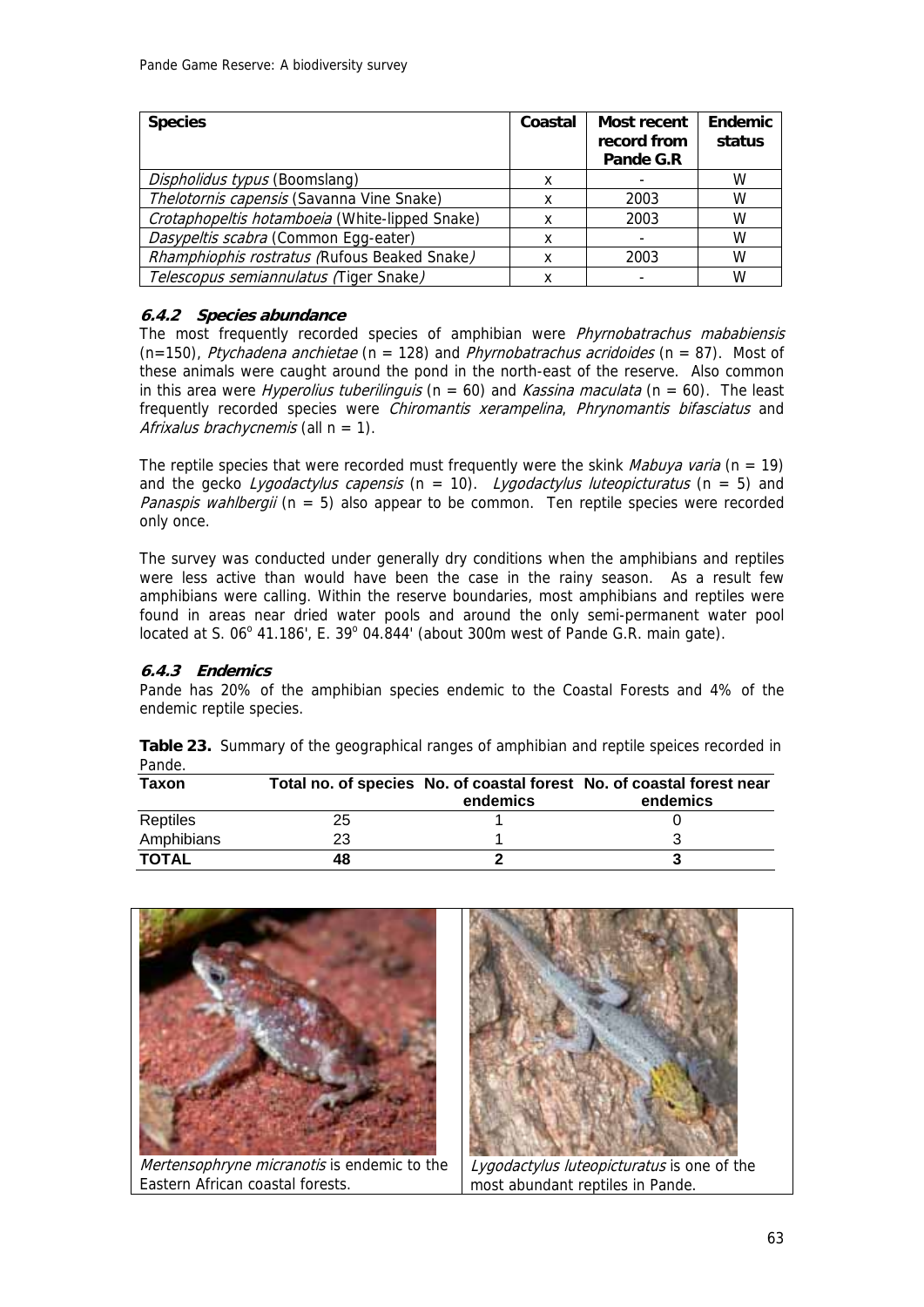

Bucket pitfalls near the pond **Xenopus** Metallon Xenopus muelleri in a shallow well

## *6.5 Discussion*

## **6.5.1 Species diversity**

Amphibians and reptiles in Pande G.R. were relatively less active under dry environmental conditions. Data collected for the amphibians during the survey is incomplete, making the interpretation of the results more difficult. For example, even the most common species known from the area (Bufo lindneri, Dasypeltis scabra and Bitis arietans) (Personal obs.) were not recorded (Tables 2 and 3).

Amphibians and reptiles occurring along the coast of East Africa have their annual activities influenced by the two wet seasons and the spells of dry seasons in between. During the long rains (between March and May) tree frogs and opportunistic breeding species breed. During the short rains (between October and December) all species breed although the success depends on the rainfall pattern (Msuya, 2001). The wet seasons along the coast of East Africa can be associated with high abundance and diversity of arthropods that serve as food for both amphibians and other vertebrates (Mlingwa, 1997). Amphibians tend to be more active in the early rains when they come out to feed, breeding then follows. Juveniles disperse from breeding sites to the surrounding areas in early rains and towards the end of the wet seasons. Reptiles are also more active during this period as they respond to the abundance of their food (frogs, small mammals and arthropods).

It is here recommended that more surveys need to be carried out during the two wet seasons so that a complete checklist and species diversity of the herpetofauna of Pande Game Reserve can be completed.

### **6.5.2 Effects of habitat disturbance**

During this study it was evident that much of Pande Game Reserve forest habitat had been highly disturbed and big trees had been removed in the recent past and what is remaining is secondary growth with patches of open grassland. Almost all the big and small trees were cut down for charcoal burning and building poles. Such practices cause edge effects in forested areas (Murcia, 1995) and allow fires from outside to reach the forest. The impact of habitat disturbance in Pande Game Reserve is the loss of forest habitat and biological diversity, which is hard to measure. Generally, the number of animals caught in the Bucket pitfalls (Appendix 1) was relatively low even after some spells of rain in the reserve. Burning of leaf litter and dead tree holes or crevices, which serve as homes and breeding sites for some amphibians, reptiles and small mammals in the forest can affect their behavior, breeding success and distribution.

During the study period, there was no incidence of fire but due to the dry condition, both the amphibians and reptiles were either aestivating in burrows or were concentrated in moist areas near temporary pools and in grass vegetation surrounding forest areas. Common wetland or near wetland amphibian species (e.g. Phrynobatrachus spp, Kassina maculata and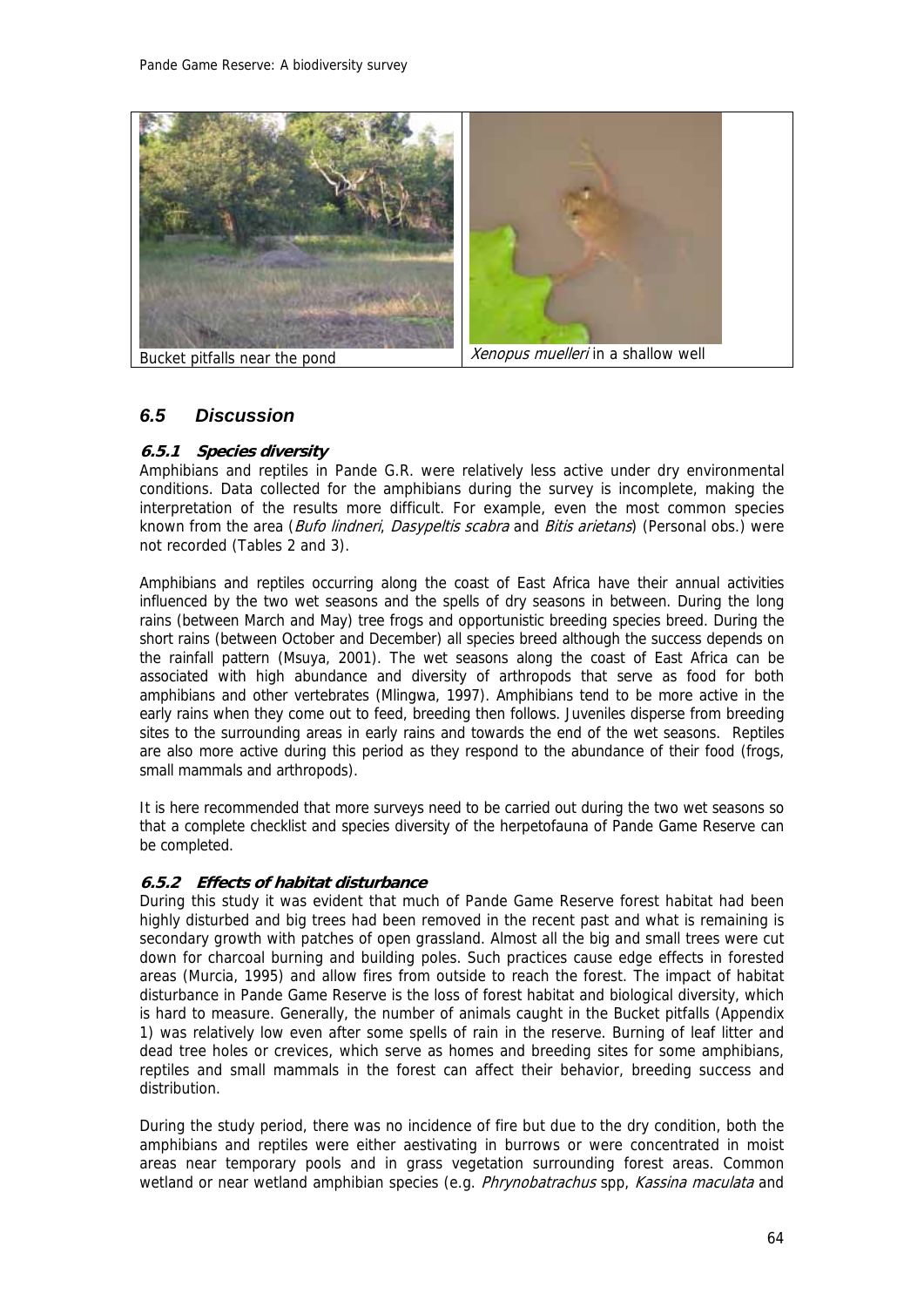K. senegalensis were recorded calling or caught in traps in the forest, suggesting that their preferred habitats were not suitable during the dry season. Forest dependent species were only three (Mertensophryne micranotis and Schoutedenella xenodactyloides, amphibians which breed in small water bodies trapped in tree holes or snail shells and moist leaf litter on the forest floor respectively) and *Cordylus tropidosternum*, a reptile which live and breed in the cracks and holes of trees). This emphasizes the need to protect the remaining patches of forest and vegetation in the surroundings of the water pools in Pande G.R. for the survival of different animal groups within the reserve and its surroundings.

## *6.6 References*

Anfinnsen, M.T. (1966). The Snakes of Kibaha. Unpublished report

- Bargman, D.J. (1971). The climate of Dar es Salaam. Tanzania Notes and Records, **71:** 55 64.
- Blomberg S. and R. Shine (1996). Reptiles. In: W.J. Sutherland (Ed.), Ecological Census Techniques: a handbook. Cambridge University Press, Cambridge, pp. 218 - 226.
- Broadley, D.G. and K.M. Howell. (1991). A Checklist of the Reptiles of Tanzania, with synoptic keys. Syntarsus 1: 1 – 70.
- Broadley, D.G. and K.M. Howell (2000). Biodiversity values Reptiles: In Burgess, N.D. and G.P. Clarke (Eds). Coastal Forests of Eastern Africa. IUCN-Gland, Switzerland and Cambridge UK, pp. 191 – 199.
- Burgess, N.D., A. Dickinson, and N.H. Payne. (1993). Tanzania Coastal Forests new information on status and biological importance. Oryx **27:** 164-173.
- Burgess, N.D. & C. Muir (eds.) (1994). Coastal Forests of Eastern Africa: Biodiversity and conservation. Society for Environmental Exploration/Royal Society for the protection of birds, UK
- Burgess, N.D., D. Kock. A. Cockle, C. FitzGibbon, P. Jenkins, and P. Honess (2000). Biodiversity values – Mammals: In Burgess, N.D. and G.P. Clarke (Eds). Coastal Forests of Eastern Africa. IUCN-Grand, Switzerland and Cambridge UK, pp. 173 -190.
- Clarke G.P., and A. Dickinson (1995). Status Reports for 11 Coastal Forests in Coastal Region, Tanzania. Unpublished report: Frontier Tanzania Technical Report No. 17. The Society for Environmental exploration, UK/ The University of Dar es Salaam, Tanzania.
- Drost, C.A., and G. M. Fellers. (1996). Collapse of a regional frog fauna in the Yosemite area of the California Sierra Nevada, U.S.A. Conserv. Biol. **10:** 414-425.
- Evans T., Anderson G., Cordeiro N., Highstead R., Moody A. (1992). A wildlife survey of the East Usambara and Ukaguru Mountains, Tanzania. International Council for bird preservation. Study report No. 53, 106 pp.
- Fisher, R.N. (1996). The decline of amphibians in California's Great Central Valley. Conserv. Biol. **5:**1387-1397.
- Gardner, T., (2001). Declining amphibian populations: a global phenomenon an conservation biology. Animal Biodiversity and Conservation **24.2**: 25 – 44.
- Halliday T.R., (1996). Amphibians. In: W.J. Sutherland (Ed.), *Ecological Census Techniques:* a handbook. Cambridge University Press, Cambridge, pp. 205 - 217.
- Hawthorne. J. (1984). Biogeographic and Ecological Patterns in the coastal forests of Kenya and Tanzainia. Ph.D. thesis, University of Oxford.
- Hawthorne, W.D. (1993). East African Coastal Forest botany. In Lovett, J.C. and Wasser, S.K. (eds.) Biogeography and Ecology of Rain Forests of Eastern Africa. Cambridge University Press, Cambridge, pp. 57 - 99.
- Hero J.M., and G.R. Gillespie. (1997). Epidemic diseases and amphibian declines in Australia. Conserv. Biol. **11:** 1023-1025.
- Heyer, W.R., M.A. Donelly, R.W. McDiarmid, L.C. Hayek, and M.S. Foster (eds), (1994). Measuring and Monitoring Biological Diversity. Standard Methods for Amphibians. Smithsonian Institution Press. Washington.
- Hilton-Taylor, C. (2000). 2000 IUCN Red List of Threatened species. IUCN, Gland, Switzerland.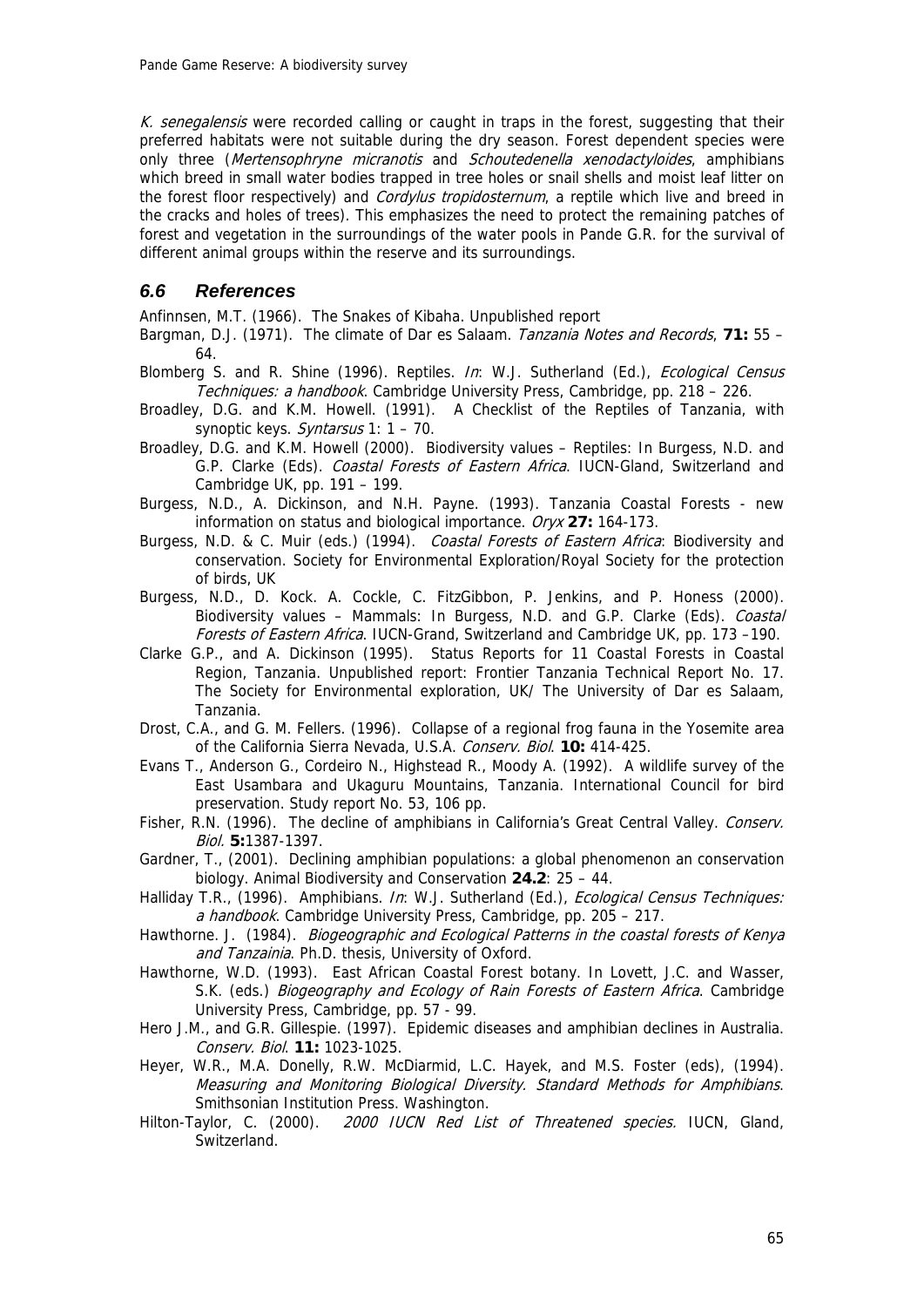- Howell K.M. (1993). Herpetofauna of the Eastern African forests. In: Lovett J.C., Wasser S.K. (eds.) Biogeography and Ecology of the rain forest of Eastern Africa. Cambridge University Press: 173-201.
- Howell, K.M. (1981). Pugu Forest Reserve: biological values and development. Afr. J. Ecol. **19:** 73-81.
- Lovett, J.C. (1992). Classification and Affinities of Eastern Arc moist forests of Tanzania. PhD Thesis. University of Wales, Bangor.
- Lovett, J.C., D.M. Bridson and D.W. Thomas (1988). A preliminary list of the angiosperm flora of the Mwanihana forest reserve, Tanzania. Ann. Missouri Bot. Gard. **75:** 874 – 888.
- Masongo, J.P. (1984). *Pande Forest Reserve*. Ministry of Natural Resources and Tourism and the Environment File, Forest Headquarters.
- Mlingwa, C.O.F. (1997). Comparative Feeding Ecology of Co-existing Bulbuls in Coastal Tanzania. Ph.D. dissertation, University of Oldenburg. Germany
- Msuya, C.A. (2001). Habitats, Distribution and Feeding of Amphibians in Zaraninge Forest Reserve, Tanzania. Ph.D. thesis, University of Dar es Salaam.
- Murcia, C. (1995). Edge Effects in fragmented forests: implications for conservation. Trends in Ecol. and Evol. **10:** 58-62
- Poynton, J. (2000). Amphibians. In Burgess, N.D. and G.P. Clarke Coastal Forests of Eastern Africa. IUCN-Gland, Switzerland and Cambridge UK, pp. 201 - 209.
- Rodgers, W.A., L.B. Mwasumbi. and J.B. Hall, (1985). The floristics of three coastal forests near Dar es Salaam. Departments of Botany and Zoology of the University of Dar es Salaam and the Division of Forestry.
- Rulangaranga, Z.K. 1990 A study of floristic similarities between two lowland natural forests of coastal Tanzania. Report for Wildlife Conservation Society of Tanzania Project 61/90.
- Schiøtz, A. (1999). Tree frogs of Africa. Edition Chimaira. Frankfurt am Main.
- Spawls, S., K. Howell, R. Drewes and J. Ashe (2002). A Field Guide to the Reptiles of East Africa. Academic Press. USA.
- Stewart, M.M. (1967). Amphibians of Malawi. State University of New York Press. USA.
- Vogt R.C., and R.L. Hine. (1977). Evaluation of Techniques for Assessment of Amphibian and Reptile Populations in Wisconsin. In Norman J., Scott Jr. 1977 (eds) Herpetological communities. United States Department of the Interior Fish and Wildlife Service. Wildlife Research Report **13:** 201-217.
- Wake, D.B. (1991). Declining Amphibians. Science **253:** 860.
- Wayman, R.L. (1990). Whats happening to amphibian populations. Conserv. Biol. 4: 350
- White, F. (1983). The vegetation of Africa UNESCO, Paris.
- Wingfield, R.G. (1977). Annoted list of Plants of coastal forests near Dar es Salaam. Unpublished Manuscript.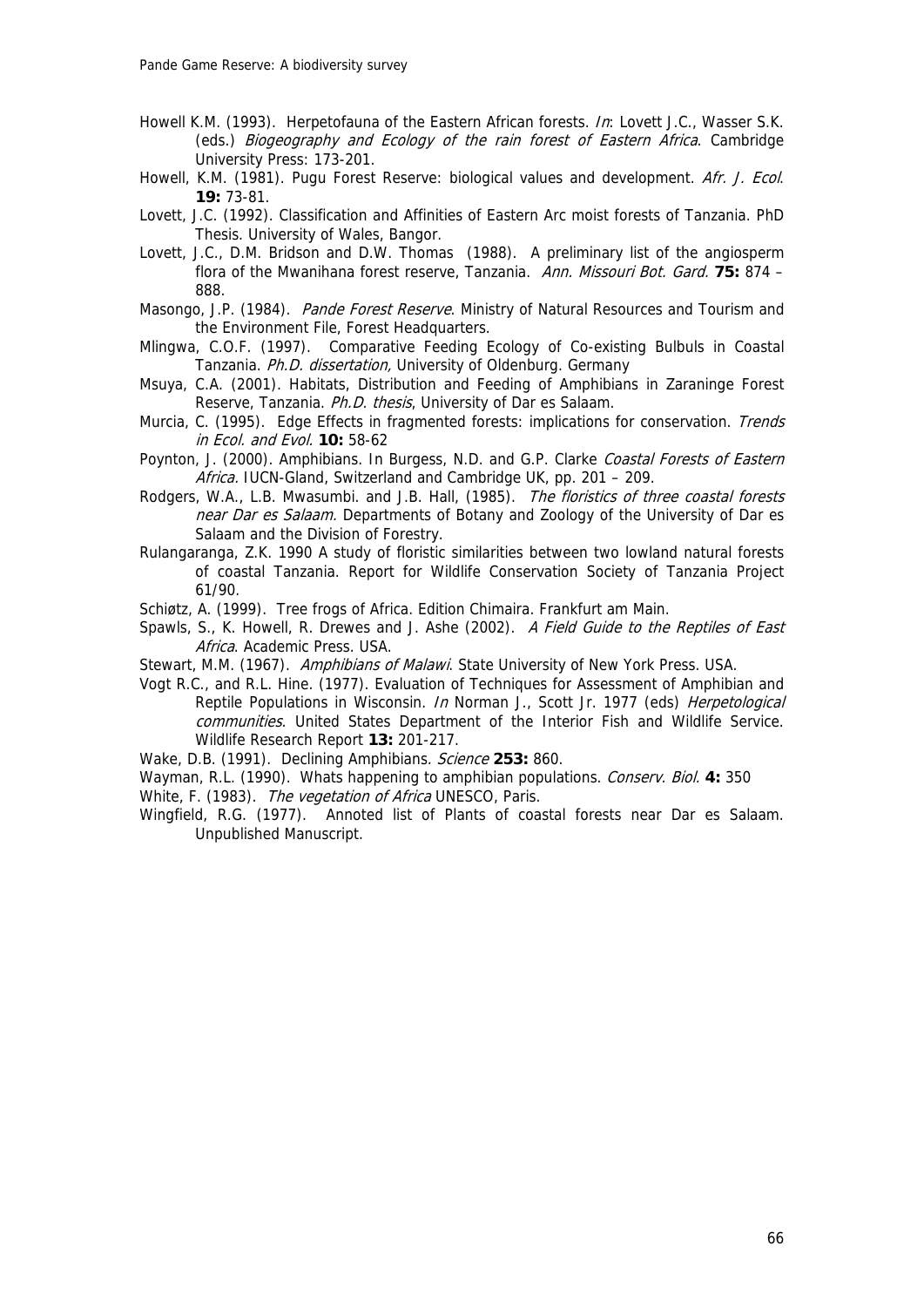# **7) Butterflies**

By Theron Morgan-Brown and Nike Doggart

## *7.1 Introduction*

Butterflies (Lepidoptera) are the most thoroughly documented invertebrate taxa for the East African Coastal Forests (and probably for the world). A number of useful guides to butterflies of the region exist including Larsen (1991) and Kielland (1990).

Butterfly assemblages of the East African Mountain Forests and Coastal Forests are generally distinct from the Central African assemblages and are separated by extensive areas of drier vegetation. Kielland and Cordeiro (2000) estimate that there are approximately 400 butterfly species in the coastal forests of Eastern Africa. Amongst these there are 75 taxa endemic to the East African Coastal Forests although most of these are sub-species.

In the vicinity of Pande, collections have been made in the Pugu Hills (Grant 1984, Kielland 1990, N.J. Cordeiro (unpublished data) and Frontier Tanzania (unpublished data for Kazimzumbwi)) where 241 species have been recorded (Kielland and Cordeiro 2000). Frontier-Tanzania included butterflies in their survey of Pande in 1989 when they recorded 27 species.

## *7.2 Methods*

## **7.2.1 Sweep netting**

Butterflies were caught using a sweep net. They were placed in envelopes for a short time while being identified. Butterflies were then released. Where there was uncertainty the butterfly was photographed using a digital camera. Identifications were made using Larsen (1991) and Kielland (1990) as references.

## *7.3 Survey effort*

The butterfly specialist visited the survey team for two days between 14th and 17<sup>th</sup> February.

Survey efforts were concentrated around Camp site 1 and Camp site 2. Butterfly netting was carried out for 12 hours by Theron Morgan-Brown.

## *7.4 Results*

## **7.4.1 Butterfly species recorded in Pande Game Reserve**

A total of 56 species from five families were recorded during the survey (Table 24).

**Table 24.** Annotated list of butterfly species recorded in Pande Game Reserve.

| Genus                          | <b>Ecological type</b> | <b>Endemic status</b> |
|--------------------------------|------------------------|-----------------------|
| <b>HESPERIIDAE - Skippers</b>  |                        |                       |
| Coeliades anchises             |                        | W                     |
| Coeliades forestan             |                        | W                     |
| LYCAENIDAE - Blues and coppers |                        |                       |
| Hemiolaus caeculus littoralis  |                        | N*                    |
| Iolaus pallene                 |                        | W                     |
| Ypthima impura?                |                        | W                     |
| NYMPHALIDAE - Commodores       |                        |                       |
| Acraea acrita                  |                        | W                     |
| Acraea aganice                 | F                      | W                     |
| Acraea natalica                |                        | W                     |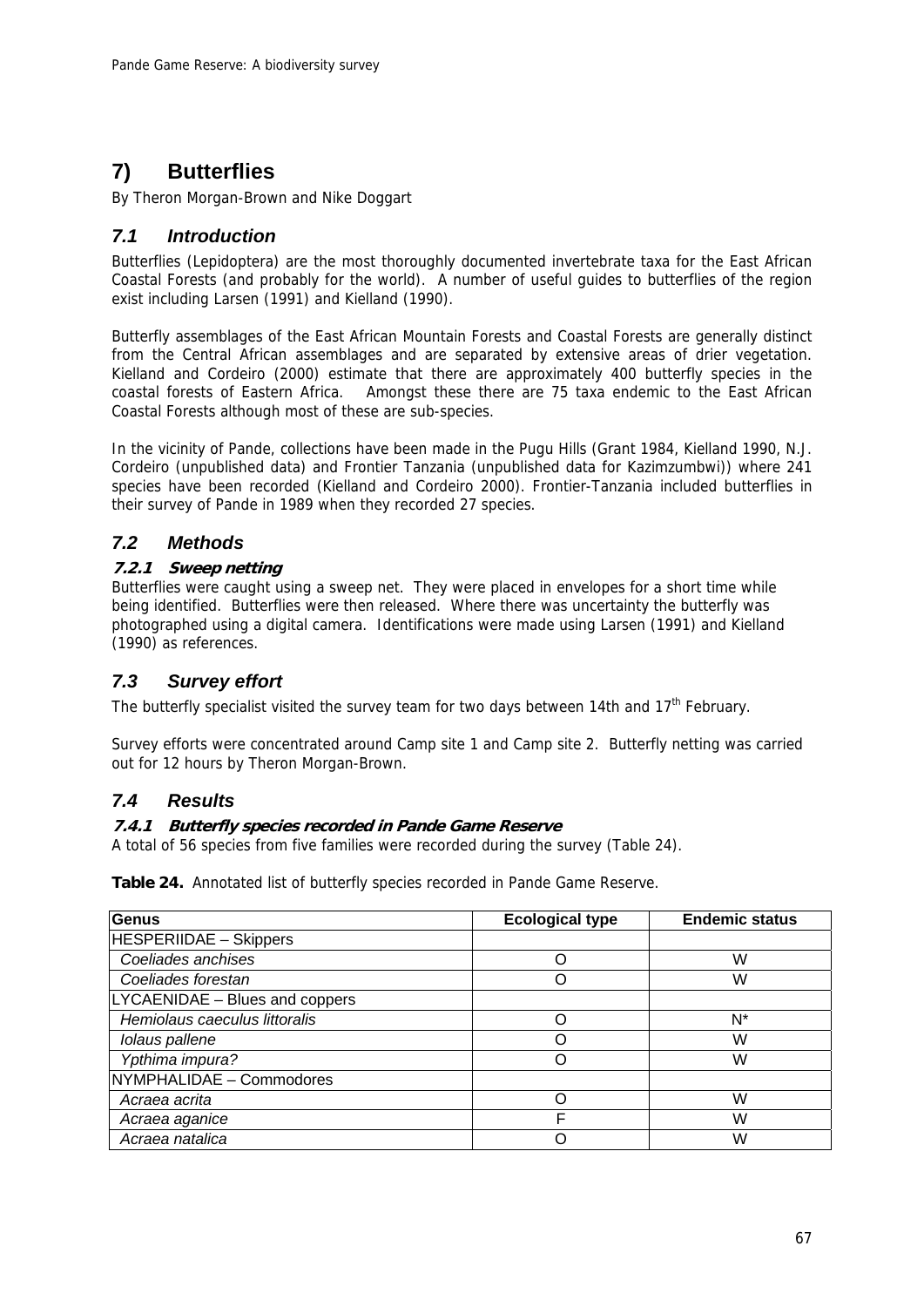| Genus                              | <b>Ecological type</b>  | <b>Endemic status</b>   |
|------------------------------------|-------------------------|-------------------------|
| Acraea zonata                      | F                       | E                       |
| Aterica galene                     | F                       | W                       |
| Bebearia chriemhilda               | FF                      | E                       |
| Bicyclus safitza                   | O                       | W                       |
| Byblia ilithya                     | O                       | W                       |
| Charaxes etesipe                   | F                       | W                       |
| Charaxes varanes                   | F                       | $\overline{\mathsf{W}}$ |
| Charaxes violetta maritimus        | FF                      | $E^*$                   |
| Charaxes zoolina                   | O                       | W                       |
| Danaus chrysippus                  | $\circ$                 | $\overline{\mathsf{W}}$ |
| Euphaedra neophron littoralis      | O                       | $N^*$                   |
| Euphaedra orientalis               | FF                      | E                       |
| Eurytela dryope                    | F                       | W                       |
| Euxanthe wakefieldi                | $\overline{FF}$         | W                       |
| Hamanumida daedalus                | O                       | W                       |
| Hypolimnas anthedon                | $\overline{F}$          | W                       |
| Hypolimnas deceptor                | F                       | W                       |
| Hypolimnas missipus                | F                       | W                       |
| Junonia natalica                   | F                       | W                       |
| Junonia oenone                     | O                       | $\overline{\mathsf{W}}$ |
| Neptis carcassoni                  | $\overline{FF}$         | $\overline{\mathsf{W}}$ |
| Phalanta phalantha                 | O                       | W                       |
| Physcaeneura pione                 | O                       | W                       |
| Pseudacraea boisduvali             | $\mathsf{F}$            | W                       |
| Pseudacraea lucretia               | $\overline{\mathsf{F}}$ | $\overline{\mathsf{W}}$ |
| Salamis anacardii                  | O                       | W                       |
| Tirumala petiverana                | F                       | W                       |
| <b>PAPILIONIDAE - Swallowtails</b> |                         |                         |
| Graphium angolanus                 | O                       | W                       |
| Graphium antheus                   | $\circ$                 | W                       |
| Graphium colonna                   | $\mathsf{F}$            | W                       |
| Graphium p. philonoe               | F                       | $N^*$                   |
| Papilio constantinus               | F                       | W                       |
| Papilio dardanus                   | F                       | $\overline{\mathsf{W}}$ |
| Papilio demodocus                  | O                       | W                       |
| Papilio nireus                     | O                       | W                       |
| Papilio ophidicephalus             | F                       | $\overline{\mathsf{W}}$ |
| <b>PIERIDAE - Whites</b>           |                         |                         |
| Appias lasti                       | O                       | W                       |
| Belenois aurota                    | O                       | W                       |
| Belenois creona                    | O                       | $\overline{\mathsf{W}}$ |
| Belenois thysa                     | O                       | W                       |
| Catopsilia florella                | F                       | $\overline{\mathsf{W}}$ |
| Colotis auxo                       | O                       | $\overline{\mathsf{W}}$ |
| Colotis euippe                     | O                       | W                       |
| Colotis ione                       | O                       | W                       |
| Eronia cleodora                    | $\overline{\mathsf{F}}$ | W                       |
| Eurema floricola                   | FF                      | $\overline{\mathsf{W}}$ |
| Nepheronia buqueti                 | O                       | W                       |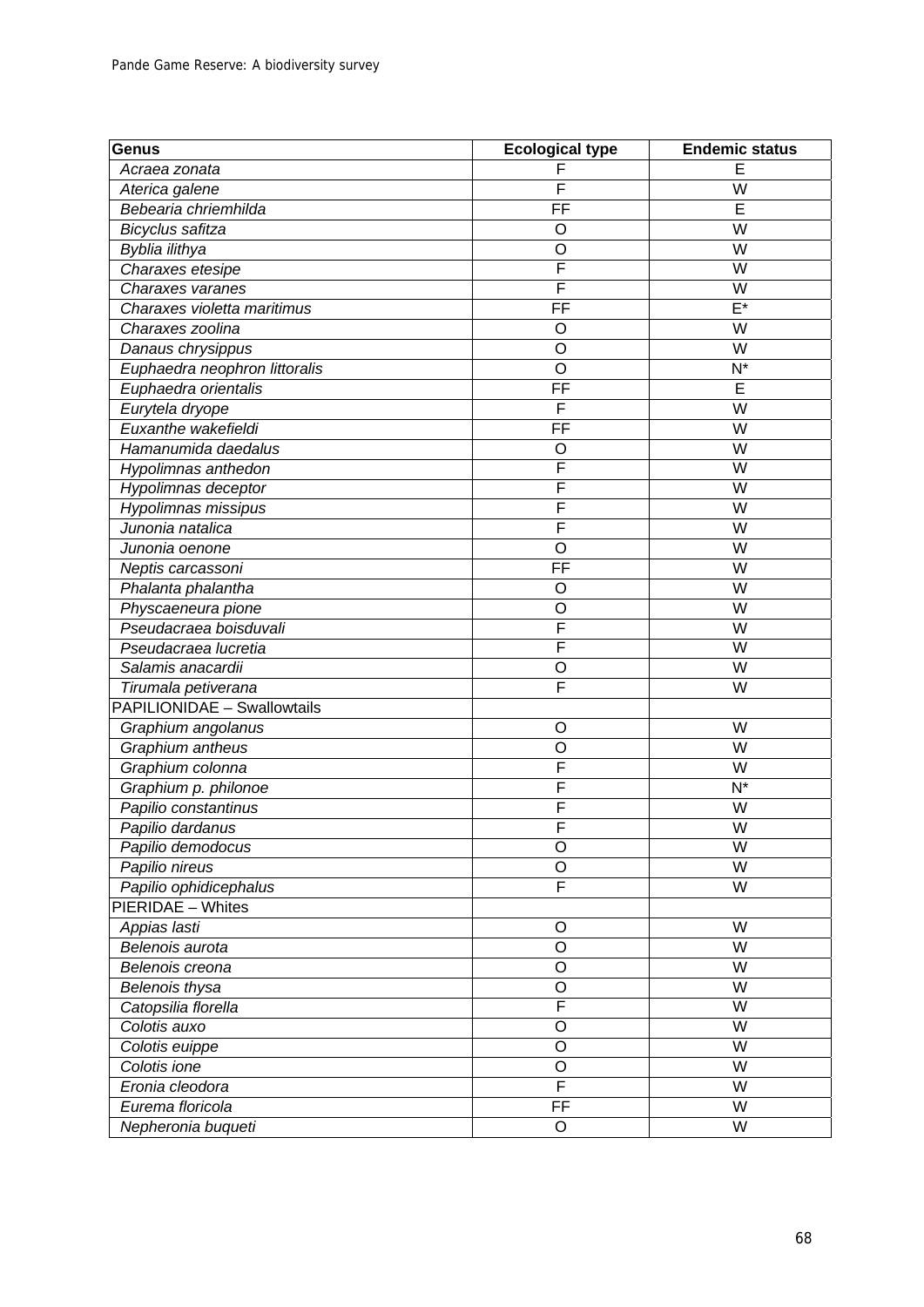#### **Key to Table 24**

# $Ecological type$ <br> $EF - Fores$

- Forest dependent species: species confined to undisturbed forest
- F Forest dwelling but not forest dependent species: Species occurring in primary forest, forest edge or secondary forest.<br>O Non-forest species: Species that do not occur in primary or secondary forest or forest edge.
- Non-forest species: Species that do not occur in primary or secondary forest or forest edge.

#### Endemic (End.) status:

- $E -$  Endemic: Species with ranges restricted to the East African Coastal Forests.<br>N Near endemic: Species with ranges limited to the Swahilian Regional Centre
- Near endemic: Species with ranges limited to the Swahilian Regional Centre of endemism (including coastal forests).
- W Widely distributed species.
- Endemic status refers to sub-species only.

An additional eight species were recorded by Frontier in 1989 from Pande including Colotis regina, C. evenina, Eurema hecabe, Nepheronia angia, Bematistes epaea, Cyrestis camillus, Neptis trigonophora and Salamis parhassus (Burgess, 1990).

### **7.4.2 Endemic status**

Based on the TFCG survey Pande has 5% of the butterfly taxa endemic to the East African Coastal Forest.

**Table 25.** Summary of the geographical ranges of butterfly species recorded in Pande.

| <b>Endemic status</b> | <b>Number of species</b> | % of total species |
|-----------------------|--------------------------|--------------------|
| Endemic (E)           |                          |                    |
| Near endemic (N)      |                          | h                  |
| Widespread (W)        | 49                       | 88                 |
| Total                 | 56                       | 100                |

### **5.4.4 Ecological type**

The majority of butterfly species in Pande are not forest dependent.

**Table 26.** Summary of the ecological types of butterfly species recorded in Pande**.** 

| <b>Ecological type</b>       | <b>Number of species</b> | % of total species |
|------------------------------|--------------------------|--------------------|
| Forest specialist (FF)       |                          |                    |
| Forest generalist (F)        | 20                       | 36                 |
| Not dependent on forests (O) | 30                       | 53                 |
| Total                        | 56                       | 100                |

## *7.5 Discussion*

#### **7.5.1 Species richness**

The species richness is low relative to other coastal forests e.g. Kazimzumbwi (Kielland and Cordeiro 2000). This is due to the survey effort which was was minimal and additional species were still being recorded at the end of the survey. This is therefore an incomplete record that mainly reflects the most common species from the reserve. In particular the fast flying Charaxinae are poorly represented as these are best sampled using butterfly traps which were not used during this survey. Additional survey time is necessary in order to obtain a more comprehensive inventory of the butterflies of Pande.

#### **7.5.2 Endemism**

Other species endemic to the Eastern African coastal forests which are found in the nearby Pugu Forest and which more intensive surveys might reveal from Pande include e.g. Gorgyra subflavidus, Spialia confusa obscura, Graphium polistratus, Acraea c. cuva, Acraea egaea epitellus, Euptera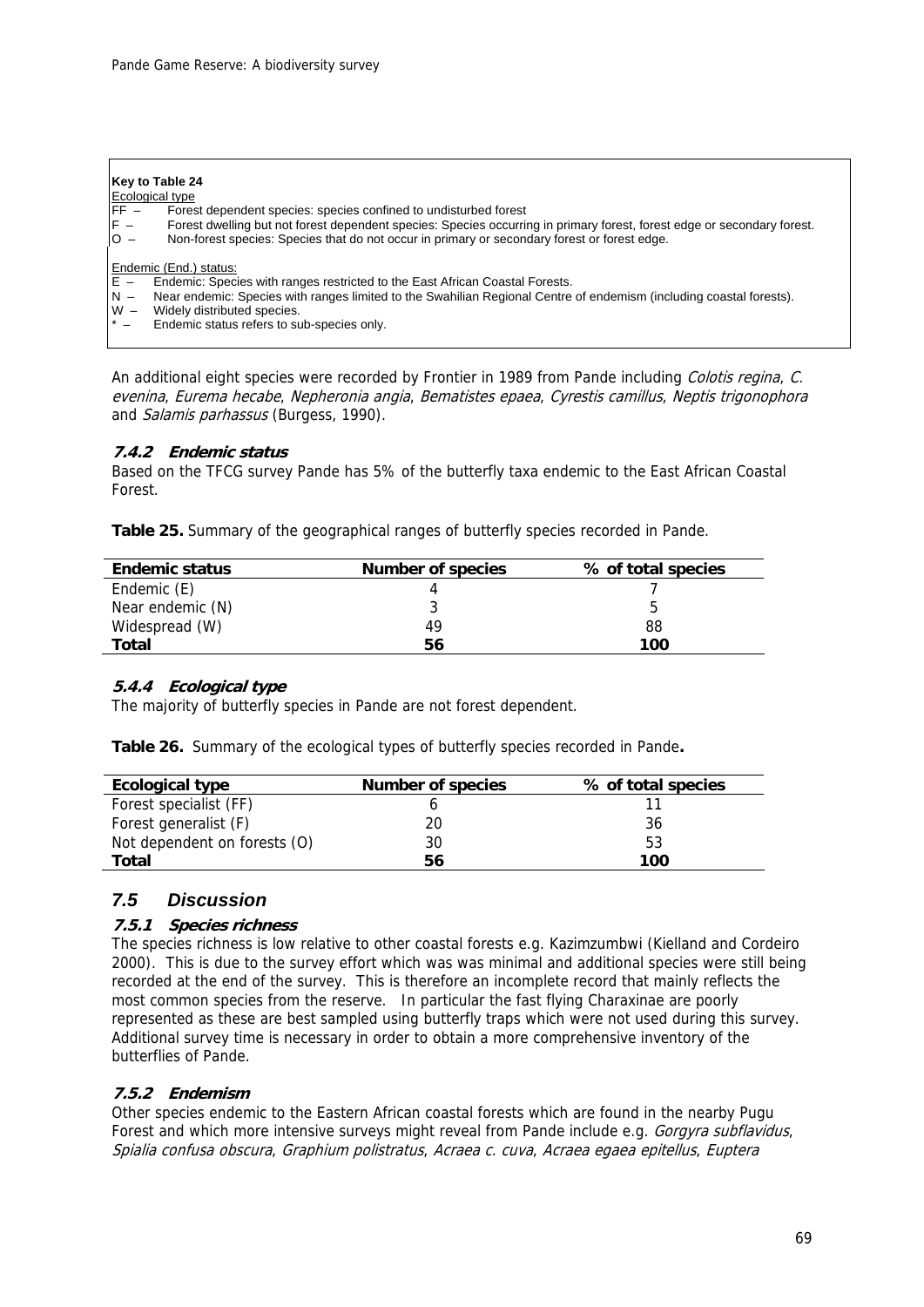kinugnana, Neptis rogersi, Neptidopsis fulgurata platyptera, Charaxes c. contrarius, Charaxes l. lasti, Euxanthe t. tiberius, Hypolimnas usambarae, Axiocerces punicea, Axiocerces styx, Baliochila dubiosa, Baliochila latimarginata, Eresinopsides b. bichroma, Iolaus s. silanus, Pentila rogersi parapetreia, Teriomima puella and Teriomima subpunctata.

### **7.5.3 Ecological type**

Most of the butterfly fauna recorded during this survey of Pande are widespread species and include a number of species not normally associated with forest.

## *7.6 References*

Kielland, N. and N.J. Cordeiro, 2000 Butterflies. In Burgess, N.D. and G.P. Clarke 2000 Coastal Forests of Eastern Africa pp 225 - 233

Grant, T. A. (1984). Lowland coastal forest butterflies of Tanzania. Bulletin of the Amateur Entomological Society **43** (345): 163 – 167.

Kielland, J. (1990). Butterflies of Tanzania. Hill House. Melbourne.

Larsen, T.B. (1991). The Butterflies of Kenya and their Natural History. Oxford University Press, Oxford.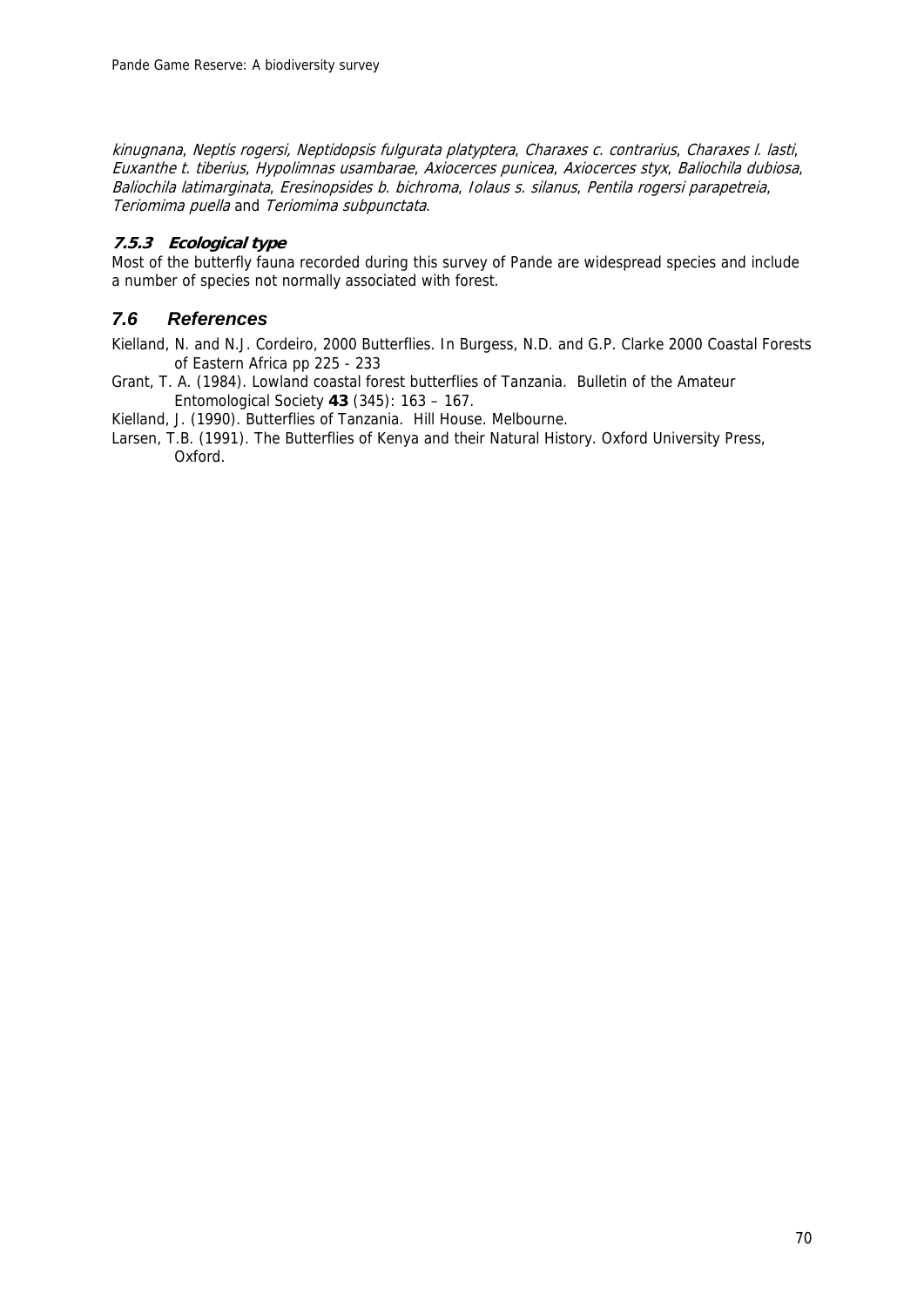# **8) Management Recommendations**

The reserve is part of the Eastern Arc / Coastal Forest biodiversity hotspot. These forests have been recognised to be of global importance due to the high levels of faunal and floristic endemism. As such, **management activities should be geared towards the conservation and restoration of coastal forest** and particularly to maintenance of those species endemic to the hotspot. The animal species endemic to the hotspot and requiring particular management attention are listed in Table 27.

| <b>Table 27.</b> Coastal forest endemic animal species found in Pande Game Reserve. |  |
|-------------------------------------------------------------------------------------|--|
|-------------------------------------------------------------------------------------|--|

| Scientific name             | Common name                            |
|-----------------------------|----------------------------------------|
| Galagoides rondoensis       | Rondo lesser galago                    |
| Erythrocercus cyanomelas    | Little yellow flycatcher               |
| Mertensophryne micranotis   | Amphibian without common name          |
| Leptotyphlops macrops       | Large-eyed worm snake                  |
| Acraea zonata               | Butterfly species without common names |
| Bebearia chriemhilda        | Butterfly species without common names |
| Charaxes violetta maritimus | Butterfly species without common names |
| Euphaedra orientalis        | Butterfly species without common names |

Restricted range species and those species dependent on forest habitat are the most vulnerable e.g. Galagoides rondoensis. Conserving the remaining areas of forest within the reserve is a priority. Particular attention should be paid to the protection of those species listed as threatened by the IUCN and to the plant taxa endemic to the reserve.

| <b>Scientific name</b>  | Common name                     | <b>Status</b>   |
|-------------------------|---------------------------------|-----------------|
| Galagoides rondoensis   | Rondo lesser galago             | Endangered      |
| Rhynchocyon petersi     | Black and rufous elephant shrew | Endangered      |
| Myonycteris relicta     | E. African collared fruit bat   | Vulnerable      |
| Galagoides zanzibaricus | Zanzibar galago                 | Near-threatened |
| Beamys hindei           | Lesser pouched rat              | Near-threatened |
| Scotophilus nigrita     | Yellow house bat                | Near-threatened |
| Circaetus fasciolatus   | Southern banded snake eagle     | Near-threatened |

#### **Table 28.** Animal species from Pande Game Reserve listed as threatened by IUCN.

The management recommendations included in this report deal specifically with activities relating directly to biodiversity conservation. Complementary research into issues such as land tenure, the socio-political context of the reserve, the state of the local economy and the resource needs of local communities are also necessary These recommendations are intended to feed into further discussions as part of a management planning process.

### 1) Fire management

Mature coastal forest is not fire tolerant. The removal of most of the large trees from the reserve has made the area particularly vulnerable to fire. Fire should be prevented within the reserve. To prevent fires from outside of the reserve spreading into the reserve, the reserve boundary needs to be cleared regularly. There is also a need for awareness raising amongst farmers with shambas close to the reserve on appropriate agricultural practices. Similarly a strategy for fighting fires should they occur, needs to be further developed in collaboration with the communities. **Preventing further fires from damaging the remaining coastal forest should be a priority.**

2) Timber and pole cutting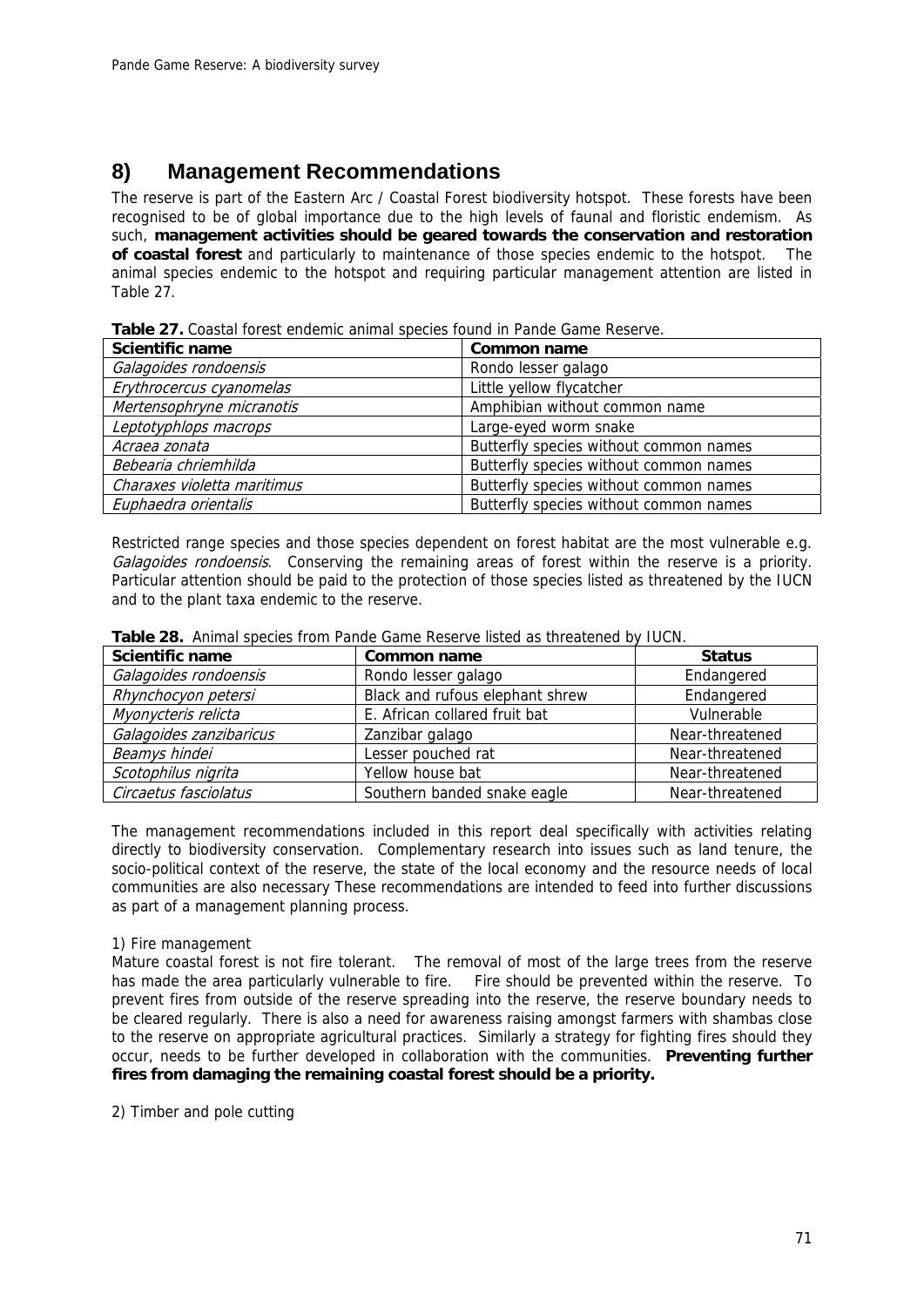The reserve can not tolerate any further harvesting of timber or poles until such time as the forest has been allowed to regenerate. Regular patrols and consistent implementation of the law are necessary to prevent this.

#### 3) Grass collection

Harvesting grass for fodder is linked with some of the fires in the reserve. Regular patrols and consistent implementation of the law are necessary to prevent this.

#### 4) Boundary marking

The boundary should be regularly cleaned. The process of planting trees around the boundary should be completed.

#### 4) Environmental awareness

There needs to be a sustained effort to raise awareness about the reserve amongst people in the surrounding villages and more widely amongst people from Dar es Salaam and in the Kinondoni Municipality. Awareness raising should highlight the importance of the area as well as explaining the management objectives of the reserve. Interest in the biodiversity of the reserve should be encouraged through interpretation materials etc. The reserve could also be used for environmental education field visits from school children from Dar es Salaam.

#### 5) Enrichment planting

Tree planting should be encouraged in the areas that have been most severely affected by fire (see Map 3). Species should be of local origin, preferably from seeds or wildlings from within the reserve. Species which are naturally pioneer species are likely to fare best. Tree planting should be conducted with the communities as this may foster a greater sense of stewardship for the reserve. Further research is needed to identify the optimal species for enrichment planting.

#### 6) Community participation

Where possible communities should be involved in activities related to the management of the reserve e.g. boundary clearing, joint patrols.

#### 7) Tourism

As Dar es Salaam city expands there would seem to be considerable amenity value in Pande GR. The proximity to the city combined with the relatively wild landscape with good views would be a potential attraction for recreational visitors especially given the paucity of easy to reach 'wild areas' and parkland around Dar es Salaam. Management plans should incorporate imaginative plans to encourage ecotourism and visits to the reserve to boost revenues as well as environmental awareness.

There have been a number of suggestions to create a 'zoo' in Pande. Such plans should be treated cautiously. If species are to be introduced they should be species that would occur naturally in East African coastal forest. Species dependent on large areas of grassland should not be encouraged in order to be able to freely encourage forest regeneration.

**Map 4.** Map of Pande showing the location of areas requiring different management approaches.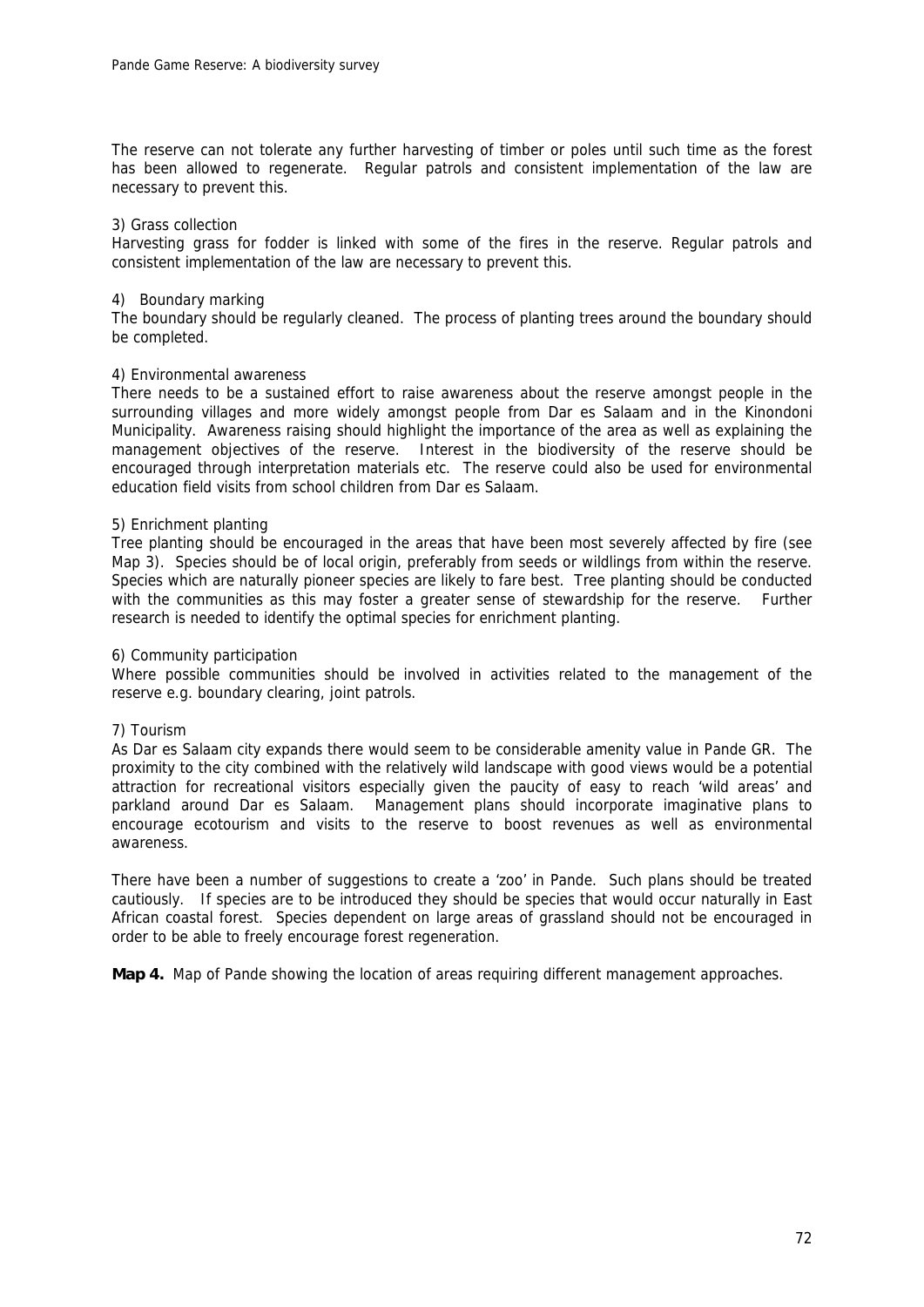

- 8) Sensitive sites
- a) The areas of habitat highlighted in Map 3 as being of high biodiversity value, require particular protection from fire and other disturbance. If damaging activities can be prevented in these areas of the reserve, they may provide the source populations of forest species necessary for the regeneration of the forest in other parts of the reserve.
- b) The semi-permanent water pool near the northern gate provides important habitat for amphibians that breed and spend most of their life in water. It is also the principle watering hold for other animals. This site should not be disturbed. Another step that could be taken to enhance amphibian habitats would be to create more pools at selected and suitable locations within the reserve.
- c) The population of the coastal forest endemic toad *Mertensophryne micranotis* which breed in tree holes or water collected in shells is endangered due to unavailability of such microhabitats. Introducing some artificial breeding microhabitats such as broken porcelain pots, snail shells and other objects that will allow water to collect and thereby create additional microhabitats for this species.
- c) The remaining large trees should be stringently protected both as a source of seeds for forest regeneration and as providing nesting sites for many species of bird and mammals including the endangered Galagoides orinus.

## 9) Road

The main road which links the Morogoro and Bagamoyo roads cuts through the reserve. This poses a threat to animals crossing the road as well as a potential management problem. This road could be diverged and follow the northern boundary.

#### 10) Fencing

Given the proximity to the city there may be a case for fencing some or all of the reserve. While fencing is not normally considered to be a management option in Tanzania, the extraordinary status of Pande as a Game Reserve within the city limits should be recognised.

#### 11) Monitoring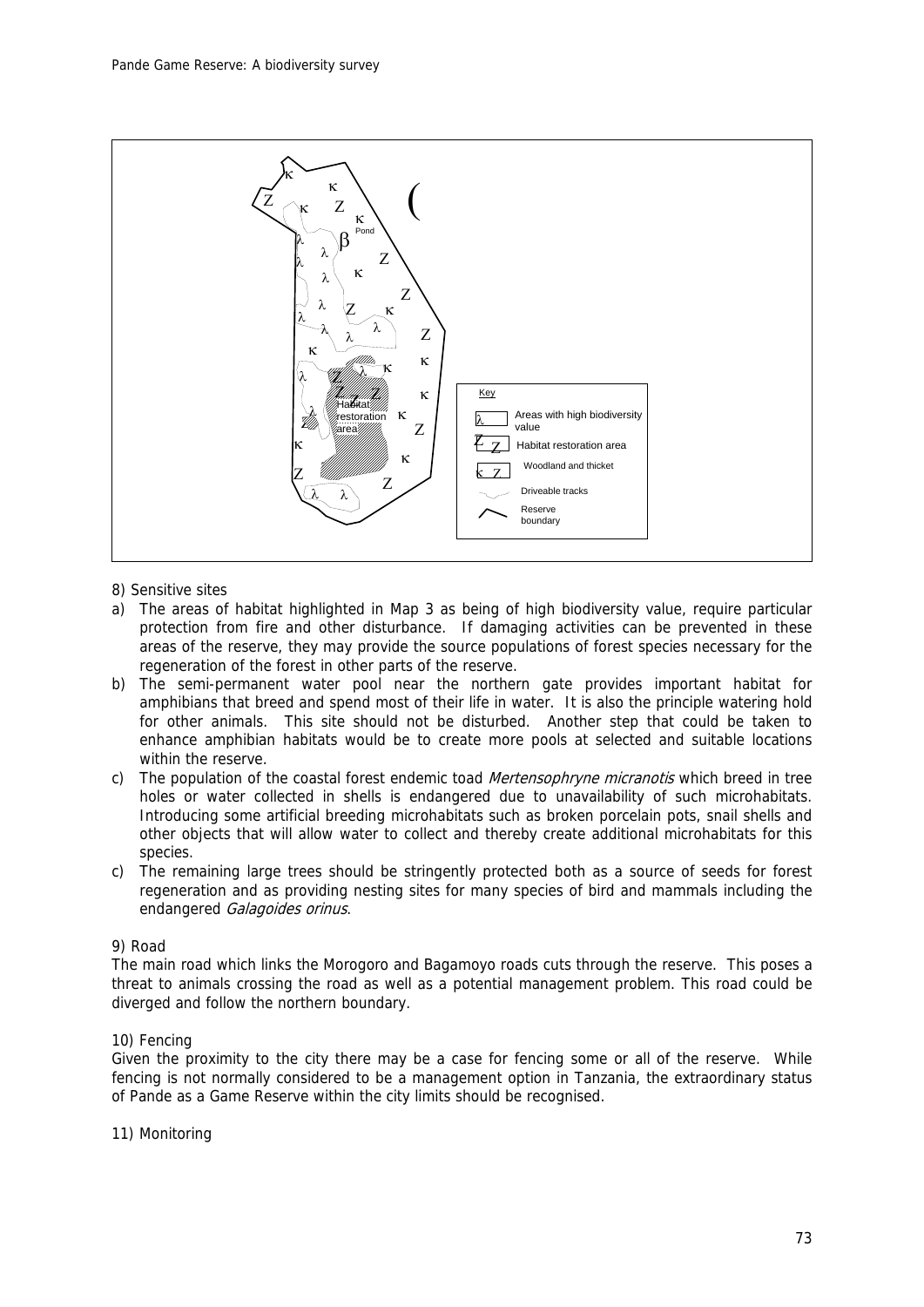A monitoring system designed to detect changes in habitat and populations changes for species of conservation concern should be developed as part of the management plan.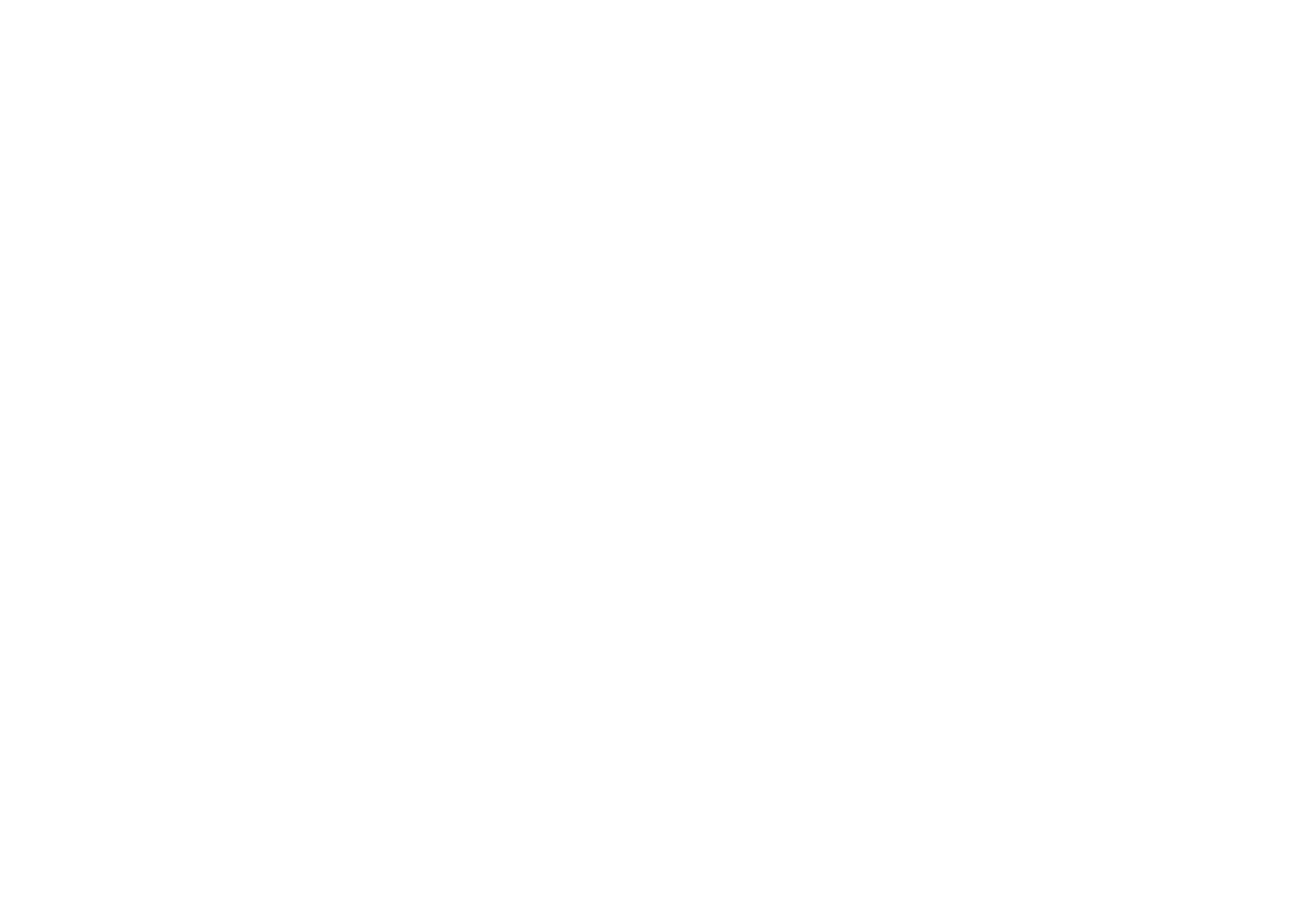**Appendix 1. Trap site details for rodents.** 

| <b>Species</b> | Date<br>within  | No.<br>trapped | <b>Specimen</b><br>No. | <b>Trap</b><br>site | Trap<br>type             | <b>Bait</b><br>used | Alt. | Veg.<br>type    | Forest<br>edge    | Canopy<br>height | Micro-<br>habitat | Water<br>association    | Water<br>association     |
|----------------|-----------------|----------------|------------------------|---------------------|--------------------------|---------------------|------|-----------------|-------------------|------------------|-------------------|-------------------------|--------------------------|
|                | Feb<br>2003     |                | (KMH No.)              |                     |                          |                     |      |                 | Or gap<br>Or open |                  |                   |                         | distance                 |
| Praomys sp.    | 4               | $\mathbf{1}$   | 25814                  |                     | Sh                       | <b>CP</b>           | 150  | <b>CT</b>       | FE/G              | >10m             |                   | P                       | 3m                       |
| Praomys sp.    | $\overline{7}$  | 1              | 25815                  |                     | Sh                       | <b>CP</b>           | 150  | <b>CT</b>       | FE/G              | >10m             |                   | P                       | 3m                       |
| Mus sp.        | $\overline{7}$  | $\mathbf{1}$   | 25816                  |                     | <b>BP</b>                | <b>CP</b>           | 150  | $\overline{CT}$ | FE/G              | >10m             |                   | ${\sf N}$               | $\tilde{?}$              |
| Praomys sp.    | $\overline{7}$  | $\overline{2}$ | 25817                  | 1                   | $\overline{\mathsf{Sh}}$ | CP                  | 150  | PCB             | O                 | 0                | G                 | ${\sf N}$               | $\overline{\mathcal{L}}$ |
| Praomys sp.    | 8               | 1              | $\Omega$               | $\overline{2}$      | $\overline{\mathsf{Sh}}$ | $\overline{CP}$     | 150  | <b>PCB</b>      | $\circ$           | 0                | G                 | N                       | $\overline{?}$           |
| Mus sp.        | 9               | $\mathbf{1}$   | 25818                  | 1                   | $\overline{\mathsf{Sh}}$ | $\overline{CP}$     | 150  | <b>PCB</b>      | $\overline{0}$    | 0                | G                 | N                       | $\overline{?}$           |
| Lemniscomys    | 9               | $\mathbf{1}$   | 25819                  | 1                   | Sh                       | CP                  | 150  | <b>PCB</b>      | $\Omega$          | $\mathbf 0$      | G                 | N                       | ?                        |
| sp.            |                 |                |                        |                     |                          |                     |      |                 |                   |                  |                   |                         |                          |
| Praomys sp.    | 9               | $\overline{2}$ | $\Omega$               | 2                   | Sh                       | <b>CP</b>           | 150  | <b>PCB</b>      | $\Omega$          | $\Omega$         | G                 | N                       | $\gamma$                 |
| Praomys sp.    | $\overline{10}$ | $\overline{4}$ | $\Omega$               | $\overline{2}$      | $\overline{\mathsf{Sh}}$ | CP                  | 150  | PCB             | $\overline{O}$    | 0                | G                 | $\overline{\mathsf{N}}$ | $\overline{\mathcal{L}}$ |
| Praomys sp.    | 11              | $\overline{2}$ | $\Omega$               | $\overline{2}$      | Sh                       | $\overline{CP}$     | 150  | <b>PCB</b>      | $\circ$           | $\Omega$         | G                 | N                       | $\overline{?}$           |
| Praomys sp.    | $\overline{11}$ | $\overline{1}$ | $\mathbf 0$            | $\overline{2}$      | $\overline{\mathsf{Sh}}$ | CP                  | 150  | PCB             | F                 | >10m             | G                 | $\overline{N}$          | 7                        |
| Praomys sp.    | $\overline{11}$ | 3              | $\mathbf 0$            | $\overline{2}$      | $\overline{\mathsf{Sh}}$ | $\overline{CP}$     | 150  | PCB             | $\Omega$          | >10m             | G                 | ${\sf N}$               | $\overline{\phantom{0}}$ |
| Praomys sp.    | 11              | $\mathbf{1}$   | $\mathbf 0$            | 2                   | $\overline{\mathsf{Sh}}$ | CP                  | 150  | <b>PCB</b>      | FE/G              | >10m             | G                 | N                       | $\overline{?}$           |
| Praomys sp.    | 13              | $\overline{ }$ | $\Omega$               | 2                   | Sh                       | <b>CP</b>           | 150  | <b>CT</b>       | FE/G              | >10m             |                   | ${\sf N}$               | $\overline{2}$           |
| Beamys hindei  | 13              | 1              | 25822                  | $\overline{2}$      | Sh                       | <b>CP</b>           | 180  | <b>CT</b>       | F                 | >10m             |                   | N                       | $\gamma$                 |
| Tatera sp.     | $\overline{13}$ | $\mathbf{1}$   | 0                      | $\overline{2}$      | $\overline{\mathsf{Sh}}$ | $\overline{CP}$     | 180  | $\overline{CT}$ | F                 | >10m             |                   | N                       | ?                        |
| Acomys sp.     | $\overline{13}$ | 1              | 25825                  | $\overline{2}$      | Sh                       | $\overline{CP}$     | 180  | $\overline{CT}$ | E                 | 0                |                   | N                       | $\boldsymbol{\gamma}$    |
| Tatera sp.     | $\overline{13}$ | $\mathbf{1}$   | 0                      | $\overline{2}$      | $\overline{\mathsf{Sh}}$ | CP                  | 180  | CT              | F                 | >10m             |                   | N                       | $\overline{\phantom{0}}$ |
| Praomys sp.    | $\overline{13}$ | $\overline{4}$ | $\Omega$               | $\overline{2}$      | $\overline{\mathsf{Sh}}$ | $\overline{CP}$     | 180  | $\overline{BG}$ | $\overline{O}$    | 0                | G                 | $\overline{N}$          | $\overline{\mathcal{L}}$ |
| Praomys sp.    | 14              | $\overline{2}$ | $\Omega$               | 2                   | $\overline{\mathsf{Sh}}$ | CP                  | 180  | CT              | FE/G              | >10m             | G                 | N                       | $\overline{\mathcal{L}}$ |
| Praomys sp.    | 14              | $\overline{6}$ | 0                      | $\overline{2}$      | $\overline{\mathsf{Sh}}$ | $\overline{CP}$     | 180  | $\overline{BG}$ | O                 | $\Omega$         | G                 | ${\sf N}$               | $\overline{\mathcal{L}}$ |
| Praomys sp.    | 14              | $\mathbf{1}$   | $\Omega$               | $\overline{2}$      | $\overline{\mathsf{Sh}}$ | <b>CP</b>           | 180  | $\overline{CT}$ | $\overline{F}$    | >10m             | G                 | N                       | ?                        |
| Praomys sp.    | 15              | 5              | $\Omega$               | $\overline{2}$      | Sh                       | <b>CP</b>           | 180  | $\overline{CT}$ | FE/G              | >10m             | G                 | N                       | ?                        |
| Acomys sp.     | 15              | $\mathbf{1}$   | 25825                  | $\overline{2}$      | Sh                       | <b>CP</b>           | 180  | $\overline{CT}$ | FE/G              | >10m             |                   | ${\sf N}$               | $\gamma$                 |
| Praomys sp.    | 15              | 6              | 0                      | 2                   | Sh                       | CP                  | 180  | $\overline{BG}$ | O                 | $\Omega$         | G                 | N                       | $\overline{\mathcal{C}}$ |
| Praomys sp.    | 16              | $\mathbf{1}$   | $\Omega$               | $\overline{2}$      | $\overline{\mathsf{Sh}}$ | CP                  | 180  | CT              | FE/G              | >10m             | G                 | ${\sf N}$               | $\overline{\mathcal{L}}$ |
| Praomys sp.    | $\overline{16}$ | 5              | $\Omega$               | $\overline{2}$      | $\overline{\mathsf{Sh}}$ | $\overline{CP}$     | 180  | $\overline{BG}$ | O                 | $\Omega$         | G                 | N                       | $\overline{\mathcal{L}}$ |
| Praomys sp.    | 16              | 1              | $\Omega$               | 2                   | $\overline{\mathsf{Sh}}$ | $\overline{CP}$     | 180  | $\overline{CT}$ | E                 | >10m             | G                 | ${\sf N}$               | $\gamma$                 |
| Acomys sp.     | 17              | $\overline{1}$ | 25825                  | $\overline{c}$      | Sh                       | <b>CP</b>           | 180  | <b>CT</b>       | F                 | >10m             |                   | ${\sf N}$               | ?                        |
| Praomys sp.    | 17              | 3              | 0                      | $\overline{2}$      | Sh                       | <b>CP</b>           | 180  | <b>CT</b>       | E                 | >10m             | G                 | N                       | $\gamma$                 |
| Praomys sp.    | 17              | 8              | $\Omega$               | $\overline{2}$      | Sh                       | <b>CP</b>           | 180  | <b>BG</b>       | O                 | 0                | G                 | N                       | $\mathcal{P}$            |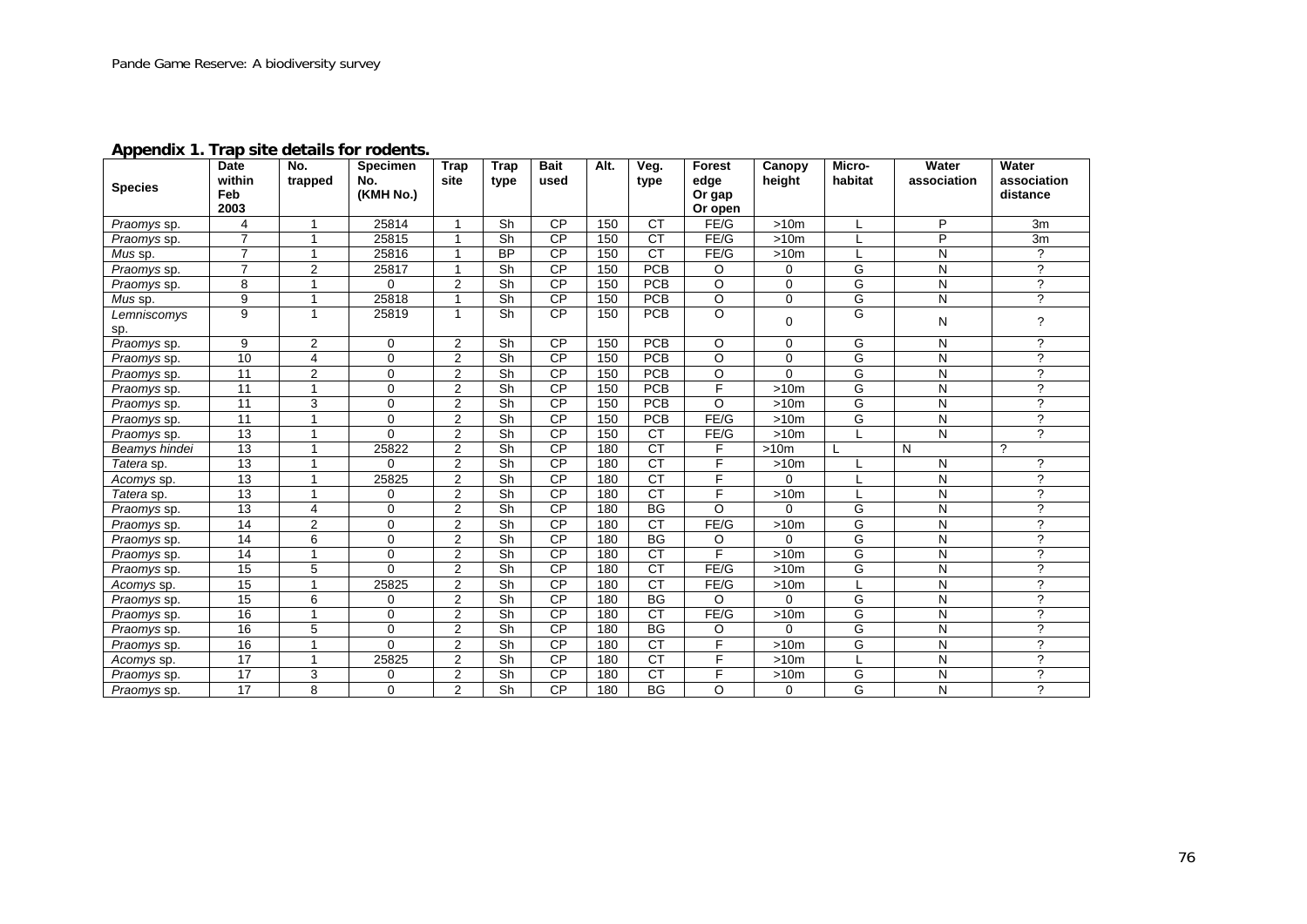| <b>Species</b>                                                  | <b>Date</b><br>within<br>Feb<br>2003 | No.<br>trapped                    | <b>Specimen</b><br>No.<br>(KMH No.)                                 | <b>Trap</b><br>site | <b>Trap</b><br>type | <b>Bait</b><br>used                                     | Alt. | Veg.<br>type    | <b>Forest</b><br>edge/gap | Canopy<br>height                                                                                            | Micro-<br>habitat | <b>Water</b><br>associati<br><b>on</b> | <b>Water</b><br>association<br>distance |  |  |
|-----------------------------------------------------------------|--------------------------------------|-----------------------------------|---------------------------------------------------------------------|---------------------|---------------------|---------------------------------------------------------|------|-----------------|---------------------------|-------------------------------------------------------------------------------------------------------------|-------------------|----------------------------------------|-----------------------------------------|--|--|
| Crocidura sp.                                                   | 4                                    | 1                                 | 25813                                                               | $\overline{1}$      | <b>BP</b>           | $\sim$                                                  | 150  | <b>CT</b>       | FE/G                      | >10m                                                                                                        |                   | N                                      | ?                                       |  |  |
| Crocidura sp                                                    | 8                                    | 1                                 | 25820                                                               | 1                   | $\overline{BP}$     | $\blacksquare$                                          | 150  | $\overline{CT}$ | FE/G                      | >10m                                                                                                        | G                 | P                                      | 3m                                      |  |  |
| Crocidura sp                                                    | $\overline{9}$                       |                                   | 25821                                                               | 1                   | <b>BP</b>           | $\mathbf{r}$                                            | 150  | <b>CT</b>       | FE/G                      | >10m                                                                                                        |                   | N                                      | ?                                       |  |  |
| Crocidura sp                                                    | 12                                   |                                   | 0                                                                   | $\overline{2}$      | <b>BP</b>           | $\blacksquare$                                          | 180  | CT              | FE/G                      | >10m                                                                                                        |                   | N                                      | $\overline{\cdot}$                      |  |  |
| Crocidura sp                                                    | $\overline{13}$                      | 1                                 | 25826                                                               | $\overline{2}$      | $\overline{BP}$     |                                                         | 180  | CT              | FE/G                      | >10m                                                                                                        |                   | N                                      | $\overline{\phantom{a}}$                |  |  |
| Crocidura sp                                                    | 15                                   |                                   | 25823                                                               | $\overline{2}$      | Sh                  | CP                                                      | 180  | $\overline{BG}$ | O                         | $\Omega$                                                                                                    | G                 | $\overline{\mathsf{N}}$                | $\overline{\phantom{a}}$                |  |  |
| Crocidura sp                                                    | 16                                   | 1                                 | 25829                                                               | $\overline{2}$      | $\overline{BP}$     | $\mathbf{r}$                                            | 180  | $\overline{CT}$ | FE/G                      | >10m                                                                                                        |                   | ${\sf N}$                              | $\overline{\cdot}$                      |  |  |
| Galagoides sp.                                                  |                                      |                                   |                                                                     |                     |                     |                                                         |      |                 |                           |                                                                                                             |                   |                                        |                                         |  |  |
| Rondoensis                                                      | 6                                    | $\mathbf{1}$                      | 0                                                                   | 1                   | $\overline{Ch}$     | P/F                                                     | 150  | $\overline{CT}$ | FE/G                      | >10m                                                                                                        | Tree              | ${\sf N}$                              | $\overline{\phantom{a}}$                |  |  |
| <b>Rondoensis</b>                                               | 9                                    | $\mathbf{1}$                      | 0                                                                   | $\overline{1}$      | ch                  | P/F                                                     | 150  | <b>CT</b>       | FE/G                      | >10m                                                                                                        | <b>Tree</b>       | N                                      | ?                                       |  |  |
| Zanzibaricus                                                    | 10                                   | $\overline{2}$                    | 0                                                                   | $\overline{2}$      | <b>MN</b>           | P/F                                                     | 180  | $\overline{CT}$ | FE/G                      | >10m                                                                                                        | <b>Tree</b>       | N                                      | $\overline{\mathcal{C}}$                |  |  |
| Zanzibaricus                                                    | 10                                   | $\overline{c}$                    | 0                                                                   | 2                   | <b>MN</b>           | P/F                                                     | 180  | <b>CT</b>       | FE/G                      | ?<br><b>Tree</b><br>$\mathsf{N}$<br>>10m                                                                    |                   |                                        |                                         |  |  |
| Zanzibaricus                                                    | 13                                   | $\overline{2}$                    | 0                                                                   | 2                   | Ch                  | P/F                                                     | 180  | <b>CT</b>       | FE/G                      | >10m                                                                                                        | <b>Tree</b>       | N                                      | $\tilde{?}$                             |  |  |
| Zanzibaricus                                                    | 16                                   | 2                                 | 0                                                                   | 2                   | Ch                  | P/F                                                     | 180  | <b>CT</b>       | FE/G                      | >10m                                                                                                        | Tree              | $\mathsf{N}$                           | $\tilde{?}$                             |  |  |
| Zanzibaricus                                                    | 16                                   | $\overline{2}$                    | $\mathbf 0$                                                         | 2                   | Ch                  | P/F                                                     | 180  | <b>CT</b>       | FE/G                      | >10m                                                                                                        | Tree              | $\mathsf{N}$                           | $\tilde{?}$                             |  |  |
| Zanzibaricus                                                    | 16                                   | $\overline{a}$                    | 0                                                                   | 2                   | <b>MN</b>           | P/F                                                     | 180  | $\overline{CT}$ | FE/G                      | >10m                                                                                                        | Tree              | $\overline{N}$                         | $\overline{\cdot}$                      |  |  |
| Rondoensis                                                      | $\overline{17}$                      | $\overline{2}$                    | 0                                                                   | 2                   | Ch                  | P/F                                                     | 180  | <b>CT</b>       | FE/G                      | >10m                                                                                                        | Tree              | ${\sf N}$                              | $\overline{?}$                          |  |  |
| <b>KEY TO ABBREVIATIONS FOR APPENDIX 2</b><br><b>Trap site:</b> |                                      |                                   |                                                                     |                     |                     |                                                         |      |                 |                           |                                                                                                             |                   |                                        |                                         |  |  |
| Trap site 1                                                     |                                      |                                   | Forest edge/gap/inside                                              |                     |                     | Bait used                                               |      |                 |                           |                                                                                                             |                   |                                        |                                         |  |  |
| Trap site 2                                                     |                                      | $F$ – inside forest               | FE/G - Forest edge and/or gap<br>O – outside forest in bushland etc |                     |                     | CP - Coconut & peanut butter<br>$P/F$ – pombe and fruit |      |                 |                           | Vegetation type<br>CT - Coastal thicket<br>PCB - Previously cleared and burnt land<br>BG - Bushed grassland |                   |                                        |                                         |  |  |
| Trap type<br>$Sh-Sherman$                                       |                                      | Microhabitat<br>$L$ – leaf litter |                                                                     |                     |                     | Water association<br>$P$ – pond                         |      |                 |                           |                                                                                                             |                   |                                        |                                         |  |  |
| BP - Bucket pitfall                                             |                                      | $G - grass$                       |                                                                     |                     |                     | $N - none$                                              |      |                 |                           | T - tree                                                                                                    |                   |                                        |                                         |  |  |

**Appendix 2. Trapsite details for shrews and galagos.**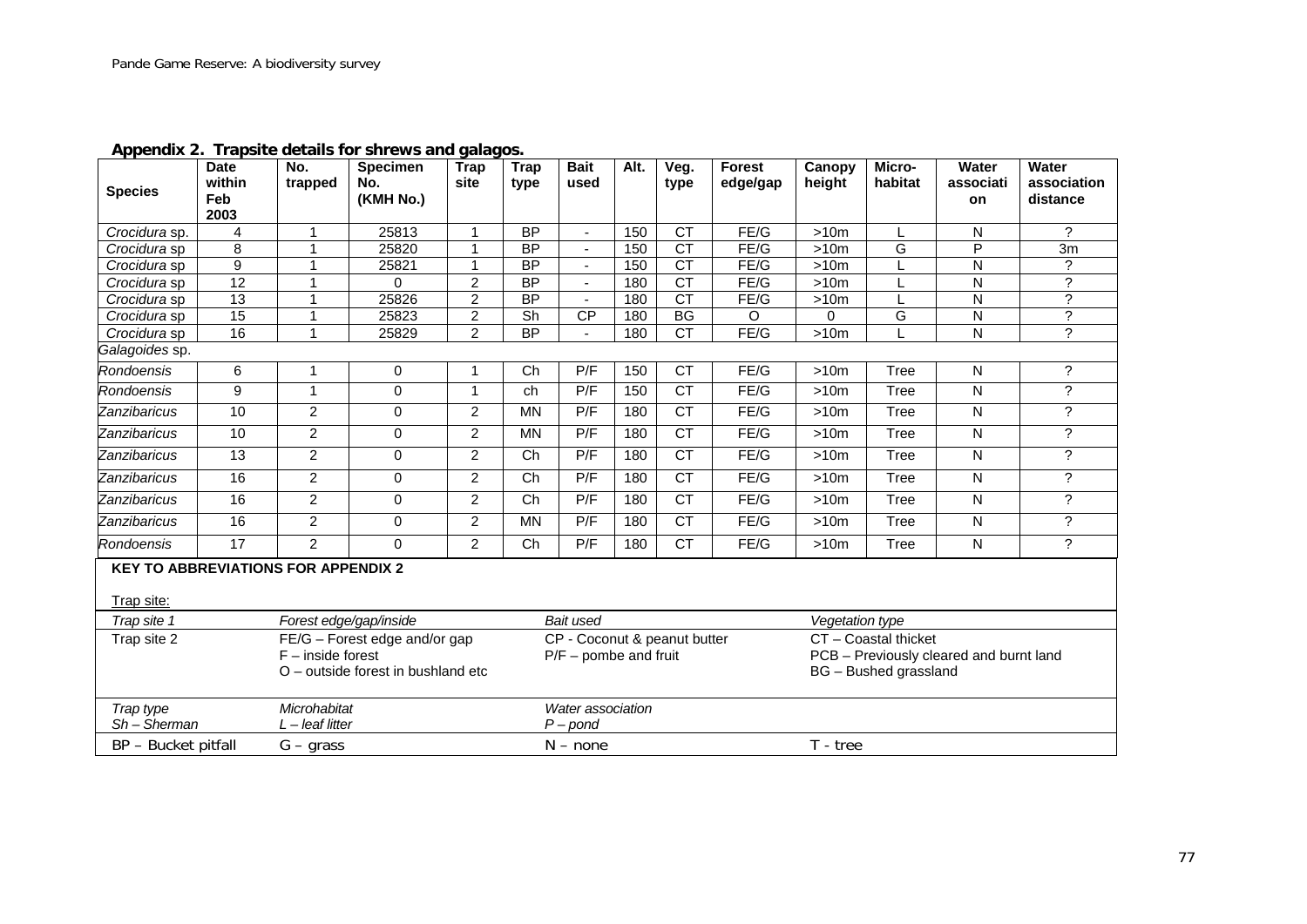**Appendix 3. Biometric details for rodents and shrew** 

| <b>Species</b>                 | <b>Date</b> | <b>Trap</b><br><b>site</b> | KMH<br>number | <b>Sex</b>   | Age   | <b>Head and</b><br>body<br>length<br>(mm) | Tail<br>length<br>(mm) | Ear<br>length<br>(mm) | <b>Hind foot Weight</b><br>length<br>(mm) | (g)             | <b>Belly</b>  | <b>Back</b>                                 | Head                          | Leg                   | Tail                      |
|--------------------------------|-------------|----------------------------|---------------|--------------|-------|-------------------------------------------|------------------------|-----------------------|-------------------------------------------|-----------------|---------------|---------------------------------------------|-------------------------------|-----------------------|---------------------------|
| Praomys sp.                    | 04/02/2003  |                            | 25814         | $\mathbf f$  | adult | 85                                        | 104.4                  | 18.4                  | 21.6                                      | 31.5            | grey white    | grizzled<br>brown                           | brown                         | brown                 | brown                     |
| Praomys sp.                    | 07/02/2003  |                            | 25815         | $\mathsf{f}$ | adult | 94.5                                      | 99.3                   | 15.4                  | 19.1                                      | 27              | grey white    | grizzled<br>brown                           | brown                         | brown                 | light brown               |
| Mus sp.                        | 07/02/2003  |                            | 25816         | $\mathbf{u}$ | u.    | 51.5                                      | 41.2                   | 9.4                   | 11.2                                      | 4.5             | grey white    | flanks; pale<br>brown Back<br>stripe brown  | pale brownpale brown          |                       | pale brown                |
| Praomys sp.                    | 07/02/2003  |                            | 25817         | m            | adult | 103.8                                     | 104.7                  | 16.8                  | $\overline{21.3}$                         | $\overline{42}$ | grey<br>brown | grizzled<br>brown                           | grizzled<br>brown             | light brown           | brown                     |
| Praomys sp.                    | 07/02/2003  |                            | $\mathbf 0$   | m            | adult |                                           | 112.4                  | 17.1                  | 21.4                                      | 39              | grey<br>brown | grizzled<br>brown                           | grizzled<br>brown             | light brown           | brown                     |
| Mus sp.                        | 08/02/2003  |                            | 25818         | $\mathsf{f}$ | u     | 48.4                                      | 36.1                   | 8.2                   | 9.5                                       | 4               | grey white    | flanks; pale<br>brown Back<br>stripe brown  |                               | pale brown pale brown | pale brown                |
| Leminoscomys 09/02/2003<br>sp. |             |                            | 25819         | m            | adult | 121.6                                     | 131.1                  | 16.7                  | 25.3                                      | 51              | grey<br>brown | grizzled<br>brown                           | grizzled<br>brown             | grizzled<br>brown     | brown                     |
| Beomys hindei 11/02/2003       |             | $\mathbf{2}$               | 25823         | m            | adult | 151                                       | 116.1                  | 18.5                  | 19.8                                      | 61              | white         | grey                                        | top: grey<br>bottom:<br>white | grey                  | mottled grey<br>and white |
| Acomys sp.                     | 13/02/2003  | Þ                          | 25825         | m            | adult | 102                                       | 70.8                   | 13.5                  | 15                                        | 28              | white         | dark brown,<br>flanks:<br>grizzled<br>brown | dark<br>brown                 | grey<br>brown         | grey                      |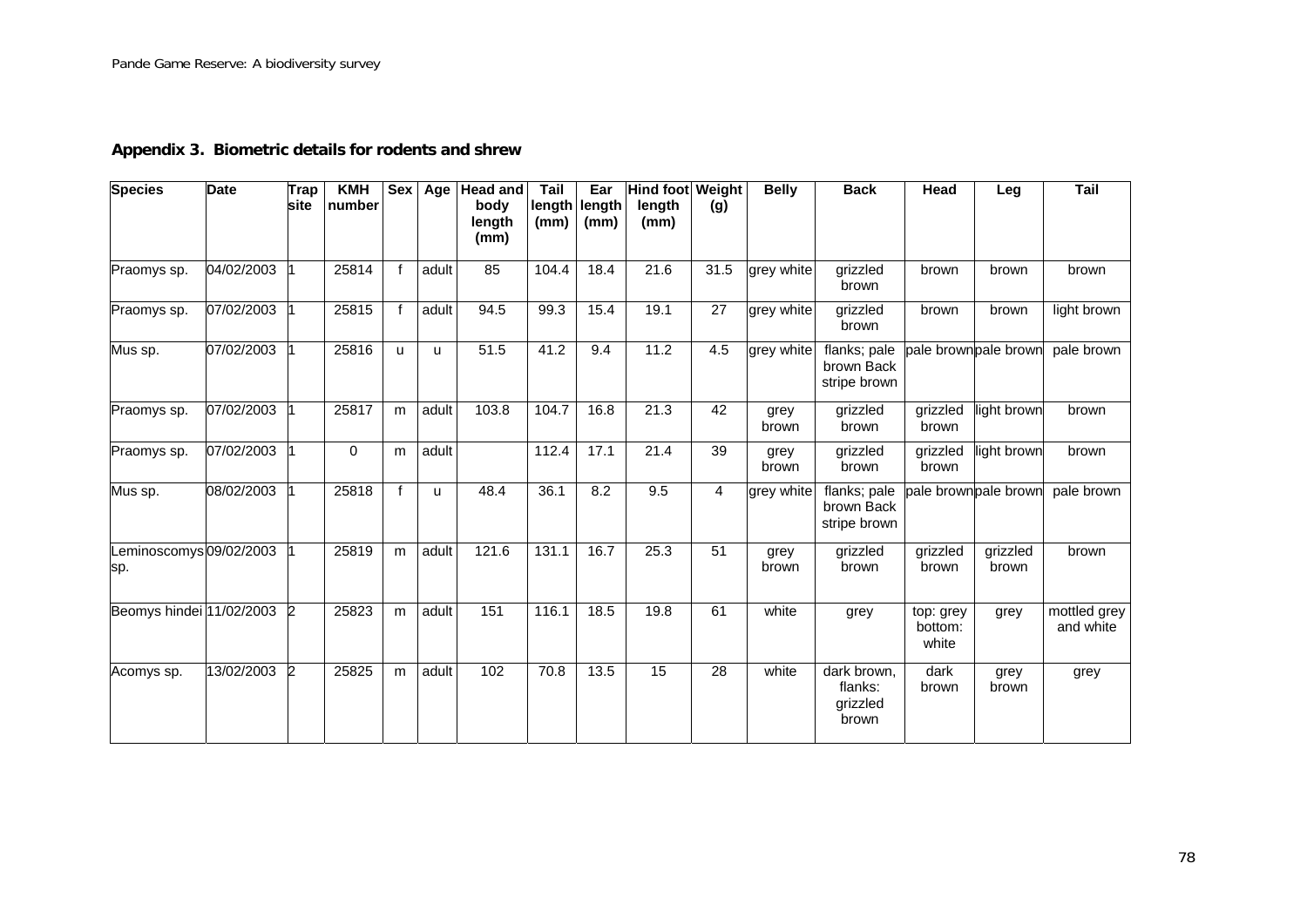| Tatera sp. | 13/02/2003 | $\overline{2}$ | 25827 | m | adult | 163.2 | 151.3 | 20.3 | 37.7 | 118 | creamy<br>white           | dark brown,<br>flanks: light<br>brown | grizzled<br>brown | light brown | light<br>brown/grey &<br>mottled |
|------------|------------|----------------|-------|---|-------|-------|-------|------|------|-----|---------------------------|---------------------------------------|-------------------|-------------|----------------------------------|
| Crocidura  | 04/02/2003 |                | 25813 | m | adult | 95.5  | 55    | 9.1  | 14.5 | 13  | ash grey                  | grey brown                            | grey<br>brown     |             |                                  |
| Crocidura  | 08/02/2003 |                | 25820 |   | adult | 72.2  | 39.4  | 8.5  | 12.9 | 6   | grey white                | grey                                  | grey              | grey        | brown                            |
| Crocidura  | 09/02/2003 |                | 25821 |   | adult | 93.5  | 51.3  | 8.9  | 13.9 | 12  | pale grey                 | grey                                  | grey              | grey        | mid brown                        |
| Crocidura  | 12/02/2003 | $\overline{2}$ | 0     |   | adult | 66.4  | 46.7  | 8.7  | 13.2 | 9.5 | light grey                | grey                                  | grey              | grey        | brown                            |
| Crocidura  | 13/02/2003 | 12             | 25826 |   | adult | 93.8  | 58.9  | 10.4 | 13.6 | 13  | pale grey                 | grey                                  | grey              | grey        | brown grey                       |
| Crocidura  | 14/02/2003 | 2              | 25828 |   | adult | 90    | 51.9  | 8.6  | 12.4 | 19  | grizzled<br>pale<br>brown | brown grey                            | brown<br>grey     | brown       | pale                             |
| Crocidura  | 16/03/2003 | 2              | 25829 |   | adult | 70.3  | 53.7  | 8.2  | 13.5 | 12  | pale grey                 | dark grey                             | dark grey         | dark grey   | blotched grey<br>brown           |

Key: Sex: f – female, m – male, u – unknown.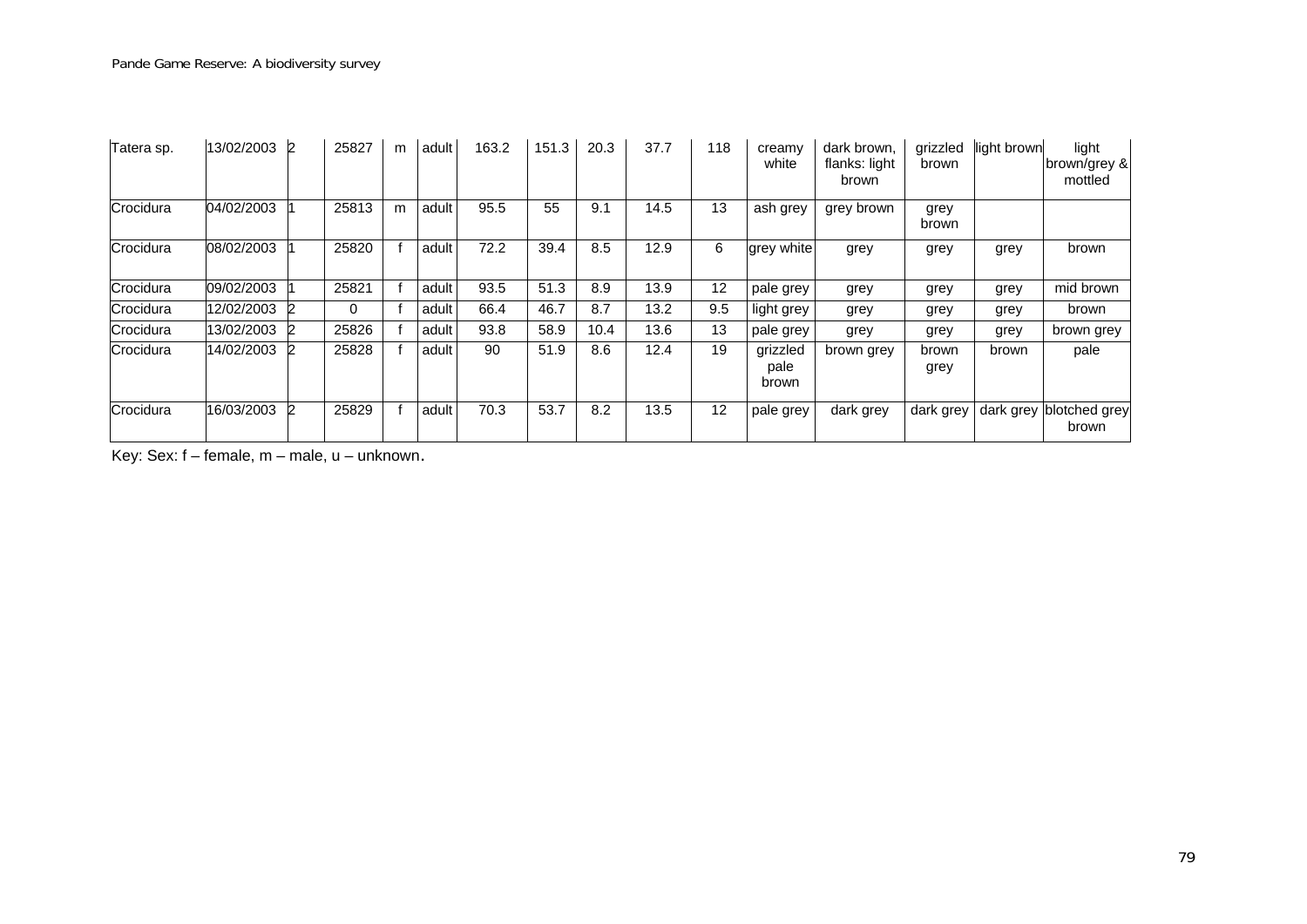| Appendix 4. Biometric details for the galagos |  |  |  |
|-----------------------------------------------|--|--|--|
|                                               |  |  |  |

| <b>Species</b>       | <b>Date</b> | <b>Trap site</b> | <b>DNA</b><br>sample<br>number | <b>Sex</b> | Age       | <b>Head and</b><br>body length (mm)<br>(mm) |     | Tail lengthEar length<br>(mm) | length<br>(mm) | Hind foot Weight (g) |
|----------------------|-------------|------------------|--------------------------------|------------|-----------|---------------------------------------------|-----|-------------------------------|----------------|----------------------|
| rondoensis           | 6/2/03      |                  |                                | m          | mature    | 121                                         | 161 | 23                            | 44             | 80                   |
| rondoensis           | 9/3/03      |                  |                                | m          | limmature | 109                                         | 169 | 28                            | 45             | 45.5                 |
| zanzibaricus 10/2/03 |             |                  |                                | lm         | limmature | 182                                         | 209 | 30.5                          | 67             | 150                  |
| zanzibaricus 13/2/03 |             |                  | k                              |            | mature    | 175                                         | 214 | 33                            | 55             | 137                  |
| zanzibaricus 13/2/03 |             |                  | R of 2                         |            |           |                                             |     |                               |                |                      |
| zanzibaricus 13/2/03 |             |                  | 4                              |            | limmature | 124                                         | 124 | 25                            | 48             | 61                   |
| zanzibaricus 16/2/03 |             |                  | 5                              |            | mature    | 169                                         | 270 | 33                            | 56             | 127                  |
| zanzibaricus 16/2/03 |             |                  |                                |            | mature    | 163                                         | 240 | 32                            | 55             | 118                  |
| zanzibaricus 16/2/03 |             |                  |                                | m          | limmature | 140                                         | 165 | 25                            | 47             | 60                   |
| rondoensis           | 17/2/03     |                  | 8                              |            | mature    | 132                                         | 183 | 28                            | 49             | 69                   |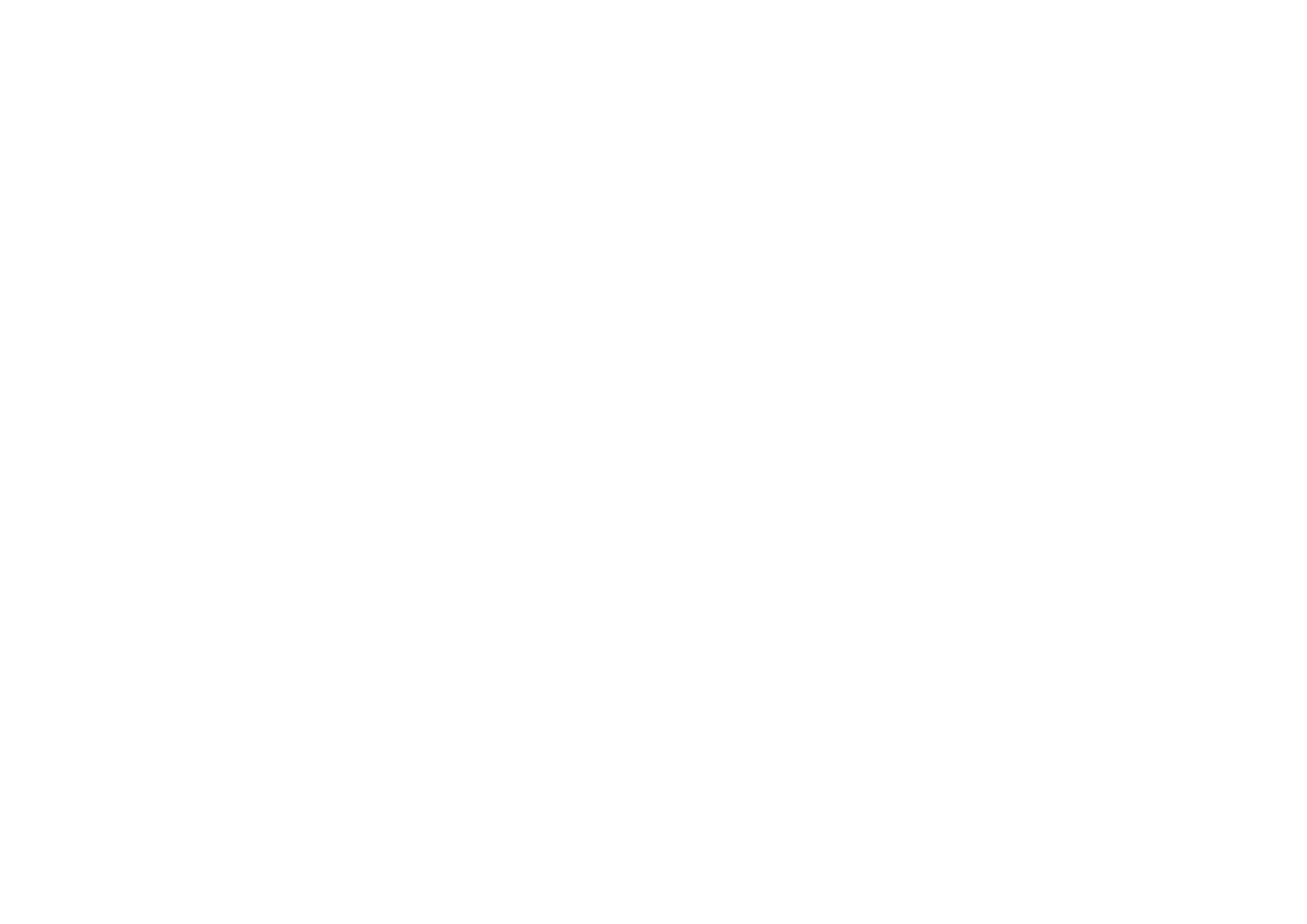#### **Appendix 5. Galago pelage colour notes.**

| <b>Species</b>                   | Date | <b>DNA</b><br>sample<br>number | <b>Belly</b>                                                 | <b>Back</b>                                                            | Head                                                                                                                                                                                                          | Leg                                                                        | Tail                                                                                               |
|----------------------------------|------|--------------------------------|--------------------------------------------------------------|------------------------------------------------------------------------|---------------------------------------------------------------------------------------------------------------------------------------------------------------------------------------------------------------|----------------------------------------------------------------------------|----------------------------------------------------------------------------------------------------|
| rondoensis 6/2/03                |      | $\Omega$                       | grey under fur<br>mainly white with a<br>vellow wash         | brown, mid-grey<br>roots with grizzled<br>light brown tips             | white nose stripe up to mid forehead. Face mask:<br>dark around eyes and either of muzzle chin white                                                                                                          | shoulder; grizzled brown;<br>grey brown whitening<br>toward the foot       | bottle brush shape; proximal<br>half; brown, distal half dark                                      |
| rondoensis 9/3/03                |      | $\mathbf{1}$                   | cream with<br>vellowish wash with<br>greyish under fur       | reddish brown, mid-<br>grey roots with<br>grizzled light brown<br>tips | top; mid pale brown, white long thin nose stripe to<br>middle of forehead darkening towards nose, muzzle<br>sides dark, ill defined eye rings, ear; yellowy green<br>and inner ear yellow, bottom lip yellow. | mid brown thighs and<br>shoulders paler towards<br>feet and hands          | tail shape; bottled brush;<br>proximal half short sparse<br>reddish hair, distal end<br>reddish.   |
| zanzibaricus10/2/03              |      | 2                              | creamy yellow,<br>scrotum hair yellow<br>with grey under fur | grizzled grey brown;<br>back; warm grey<br>brown                       | grizzled grey brown, ear; brown, white nose stripe<br>from lower forehead to mid muzzle, dark either side<br>of muzzle, ill defined black eye rings, throat;<br>vellowish white                               | legs; thighs grizzled grey<br>brown with unusual line<br>along left thigh, | not very bushy even hair<br>length, proximal half; brown,<br>distal half; darkening<br>towards tip |
| zanzibaricus <sup>13</sup> /2/03 |      | 3                              | white with yellowish<br>wash around chest<br>area            | grizzled grey brown;<br>same as thighs and<br>forehead                 | top of head; grey brown, ears; brown, nose strip;<br>white from lower forehead to nose. Dark either side<br>of muzzle. Chin creamy white, faint black eye rings                                               | grizzled grey brown thighs<br>and forearms                                 | uniform hair length, grizzled<br>grey brown getting slightly<br>bushier and darker towards<br>tip  |
| zanzibaricus13/2/03              |      | R of 2                         |                                                              |                                                                        |                                                                                                                                                                                                               |                                                                            |                                                                                                    |
| zanzibaricus <sup>13</sup> /2/03 |      | 4                              | white with yellowish<br>wash                                 | grizzled grey brown;<br>same as thighs and<br>forehead                 | top of head; grizzled grey brown with grey under fur,<br>ear; brown, nose strip; of white from lower mid<br>forehead to nose                                                                                  | grizzled grey brown thighs<br>and forearms                                 | proximal half light brown,<br>distal half: dark                                                    |
| zanzibaricus <sup>16</sup> /2/03 |      | 5                              | creamy white with a<br>yellow wash                           | grizzled grey brown;<br>same as thighs and<br>forehead                 | top of head; grizzled grey brownnose strip; white<br>from lower forehead to nose. Dark either side of<br>muzzle. Chin creamy white, faint black eye rings                                                     | grizzled grey brown thighs<br>and forearms                                 | proximal half light brown,<br>distal half; dark                                                    |
| zanzibaricus <sup>16</sup> /2/03 |      | 6                              | creamy white with a<br>yellow wash                           | grizzled grey brown;<br>same as thighs and<br>forehead                 | top of head; grizzled grey brownnose strip; white<br>from lower forehead to nose. Dark either side of<br>muzzle. Chin creamy white, faint black eye rings                                                     | grizzled grey brown thighs<br>and forearms                                 | proximal half light brown,<br>distal half; dark                                                    |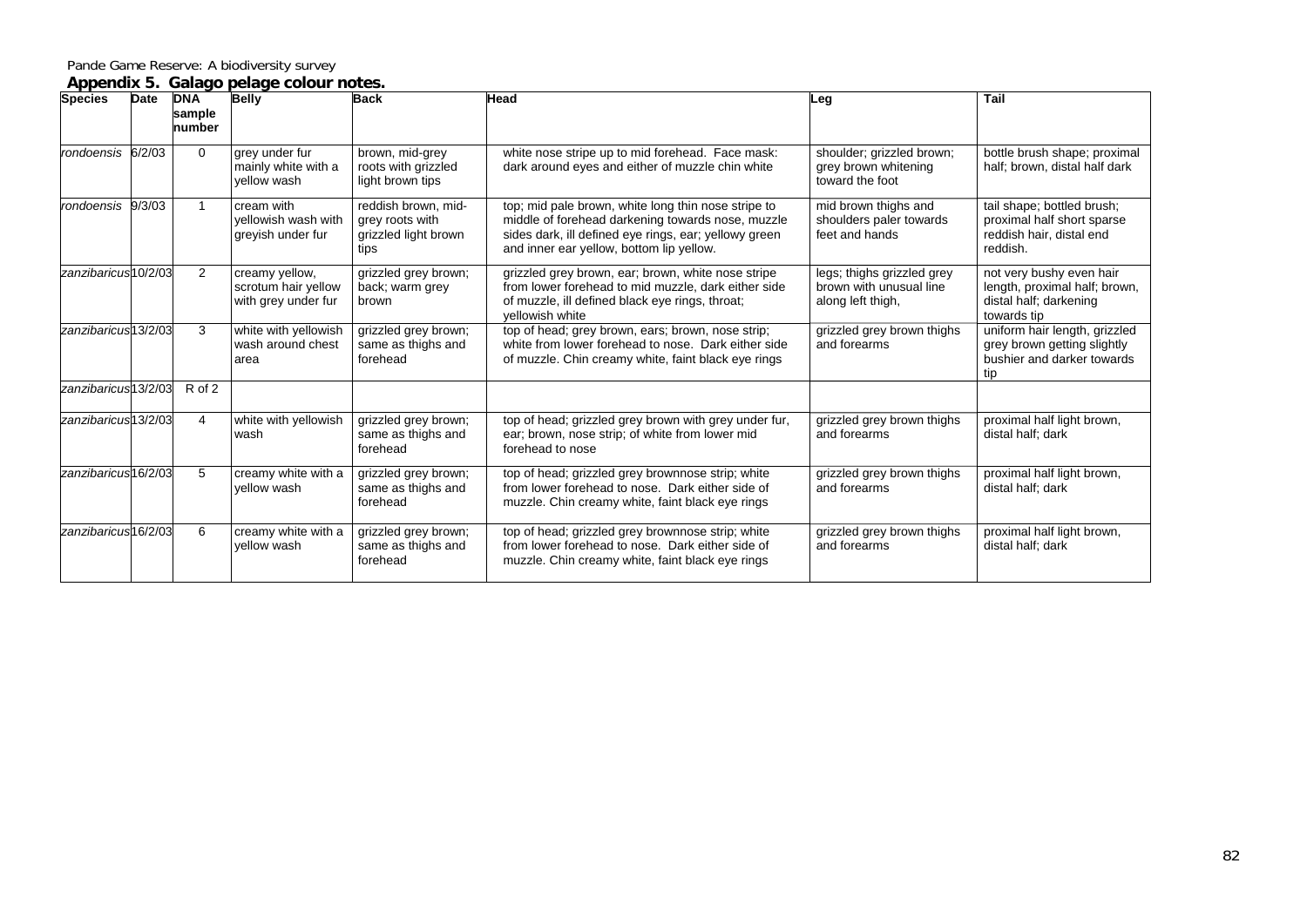# **Appendix 6. Day list for the bird survey of Pande Game Reserve**

| <b>Species</b>                                       | bno             |  |  |          |  |  | 3rd 4th 5th 6th 7th 8th 9th 10th 11th 12th 13th 14th 15th 16th 17th |  |  |
|------------------------------------------------------|-----------------|--|--|----------|--|--|---------------------------------------------------------------------|--|--|
| <b>Black-headed Heron</b>                            | 27              |  |  |          |  |  |                                                                     |  |  |
| <b>Cattle Egret</b>                                  | 32              |  |  |          |  |  |                                                                     |  |  |
| Night Heron                                          | 40              |  |  |          |  |  |                                                                     |  |  |
| Hamerkop                                             | $\overline{42}$ |  |  |          |  |  |                                                                     |  |  |
| Palm-nut Vulture                                     | 84              |  |  |          |  |  |                                                                     |  |  |
| White-backed Vulture                                 | 85              |  |  |          |  |  |                                                                     |  |  |
| Harrier-Hawk                                         | $\overline{96}$ |  |  |          |  |  |                                                                     |  |  |
| Brown Snake Eagle                                    | 98              |  |  | $\prime$ |  |  |                                                                     |  |  |
| Southern Banded Snake                                | 99              |  |  | $\prime$ |  |  |                                                                     |  |  |
| Eagle                                                |                 |  |  |          |  |  |                                                                     |  |  |
| <b>Bateleur</b>                                      | 101             |  |  |          |  |  |                                                                     |  |  |
| African Goshawk                                      | 111             |  |  |          |  |  |                                                                     |  |  |
| Martial Eagle                                        | 134             |  |  |          |  |  |                                                                     |  |  |
| <b>Black-shouldered Kite</b>                         | 142             |  |  |          |  |  |                                                                     |  |  |
|                                                      |                 |  |  |          |  |  |                                                                     |  |  |
| African Hobby                                        | 152             |  |  |          |  |  |                                                                     |  |  |
| <b>Crested Francolin</b>                             | 182             |  |  |          |  |  |                                                                     |  |  |
| <b>Crested Guineafowl</b>                            | 187             |  |  |          |  |  |                                                                     |  |  |
| <b>Black Crake</b>                                   | 201             |  |  |          |  |  |                                                                     |  |  |
| <b>Water Thicknee</b>                                | 290             |  |  |          |  |  |                                                                     |  |  |
| Ring-necked Dove                                     | 346             |  |  |          |  |  |                                                                     |  |  |
| Red-eye Dove                                         | 350             |  |  |          |  |  |                                                                     |  |  |
| Emerald-spotted wood Dove                            | 356             |  |  |          |  |  |                                                                     |  |  |
| <b>Tabourine Dove</b>                                | 357             |  |  |          |  |  |                                                                     |  |  |
| Green Pigeon                                         | 358             |  |  |          |  |  |                                                                     |  |  |
| <b>Brown-headed Parrot</b>                           | 365             |  |  |          |  |  |                                                                     |  |  |
| Livingstone's Turaco                                 | 382             |  |  |          |  |  |                                                                     |  |  |
| Violet-crested Turaco                                | 383             |  |  |          |  |  |                                                                     |  |  |
| Didric Cuckoo                                        | 388             |  |  |          |  |  |                                                                     |  |  |
| <b>Emerald Cuckoo</b>                                | 389             |  |  |          |  |  |                                                                     |  |  |
| Klaas' Cuckoo                                        | 391             |  |  |          |  |  |                                                                     |  |  |
| Jacobin Cuckoo                                       | 393             |  |  |          |  |  |                                                                     |  |  |
| Levaillant's Cuckoo                                  | 394             |  |  |          |  |  |                                                                     |  |  |
| <b>Black Cuckoo</b>                                  | 396             |  |  |          |  |  |                                                                     |  |  |
| Yellowbill                                           | 401             |  |  |          |  |  |                                                                     |  |  |
| White-browed Coucal                                  | 406             |  |  |          |  |  |                                                                     |  |  |
| Verreaux's Eagle Owl                                 | 414             |  |  |          |  |  |                                                                     |  |  |
| African Wood Owl                                     | 416             |  |  |          |  |  | $\prime$                                                            |  |  |
| Gabon Nightjar                                       | 431             |  |  |          |  |  |                                                                     |  |  |
| <b>Little Swift</b>                                  | 443             |  |  |          |  |  |                                                                     |  |  |
| <b>Palm Swift</b>                                    | 452             |  |  |          |  |  |                                                                     |  |  |
| Bohm's Spinetail                                     | 454             |  |  |          |  |  |                                                                     |  |  |
| <b>Speckled Mousebird</b>                            | 459             |  |  |          |  |  |                                                                     |  |  |
| <b>Blue naped Mousebird</b>                          | 461             |  |  |          |  |  |                                                                     |  |  |
| Narina's Trogon                                      | 462             |  |  |          |  |  |                                                                     |  |  |
| <b>Brown-hooded Kingfisher</b>                       | 470             |  |  |          |  |  |                                                                     |  |  |
| <b>Striped Kingfisher</b>                            | 472             |  |  |          |  |  |                                                                     |  |  |
| White-throated Bee-eater                             | 479             |  |  |          |  |  |                                                                     |  |  |
| Eurasian Bee-eater                                   | 480             |  |  |          |  |  |                                                                     |  |  |
| Swallow-tailed Bee-eater                             | 485             |  |  |          |  |  |                                                                     |  |  |
| Northern Carmine Bee-eater                           | 487             |  |  |          |  |  |                                                                     |  |  |
| Little Bee-eater                                     | 491             |  |  |          |  |  |                                                                     |  |  |
| <b>Lilac-breasted Roller</b>                         | 496             |  |  |          |  |  |                                                                     |  |  |
| <b>Broad-billed Roller</b>                           | 500             |  |  |          |  |  |                                                                     |  |  |
| Green wood Hoopoe                                    | 508             |  |  |          |  |  |                                                                     |  |  |
|                                                      | 510             |  |  |          |  |  |                                                                     |  |  |
| <b>Trumpeter Hornbill</b><br><b>Crowned Hornbill</b> |                 |  |  |          |  |  |                                                                     |  |  |
|                                                      | 515             |  |  |          |  |  |                                                                     |  |  |
| <b>Brown-breasted Barbet</b>                         | 542             |  |  |          |  |  |                                                                     |  |  |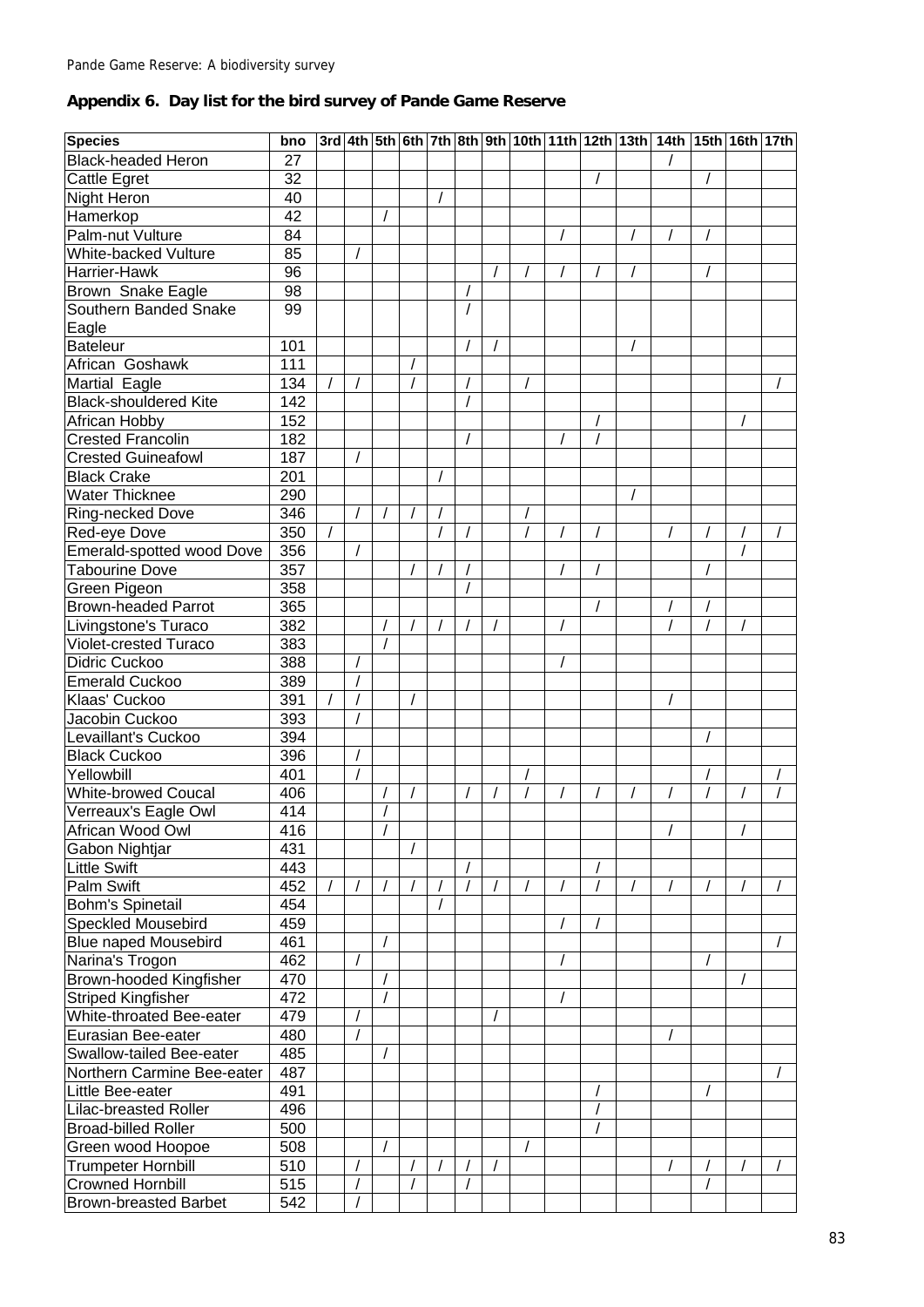| Yellow-rumped Tinkerbird         | 548              |  |  |  |  |  |  |  |  |
|----------------------------------|------------------|--|--|--|--|--|--|--|--|
| <b>Red-fronted Tinkerbird</b>    | 552              |  |  |  |  |  |  |  |  |
| Green Tinkerbird                 | 554              |  |  |  |  |  |  |  |  |
| <b>Black-throated Honeyguide</b> | 563              |  |  |  |  |  |  |  |  |
| Lesser Honeyguide                | 566              |  |  |  |  |  |  |  |  |
| Nubian Woodpecker                | 583              |  |  |  |  |  |  |  |  |
|                                  | 585              |  |  |  |  |  |  |  |  |
| Cardinal Woodpecker              |                  |  |  |  |  |  |  |  |  |
| <b>Bearded Woodpecker</b>        | 594              |  |  |  |  |  |  |  |  |
| African Broadbill                | 596              |  |  |  |  |  |  |  |  |
| <b>Flappet Lark</b>              | 621              |  |  |  |  |  |  |  |  |
| <b>Barn Swallow</b>              | 634              |  |  |  |  |  |  |  |  |
| <b>Mosque Swllow</b>             | 636              |  |  |  |  |  |  |  |  |
| Wire-tailed Swallow              | 637              |  |  |  |  |  |  |  |  |
| Square-tailed Drongo             | 645              |  |  |  |  |  |  |  |  |
| <b>Black-headed Oriole</b>       | 649              |  |  |  |  |  |  |  |  |
| Golden Oriole                    | 651              |  |  |  |  |  |  |  |  |
| Zanzibar Sombre Greenbul         | 700              |  |  |  |  |  |  |  |  |
| <b>Yellow-bellied Greenbul</b>   | $\overline{710}$ |  |  |  |  |  |  |  |  |
| <b>Eastern Nicator</b>           | 716              |  |  |  |  |  |  |  |  |
| <b>Tiny Greenbul</b>             | 722              |  |  |  |  |  |  |  |  |
| <b>Fischer's Greenbul</b>        | 723              |  |  |  |  |  |  |  |  |
| <b>Terrestial Brownbul</b>       | 730              |  |  |  |  |  |  |  |  |
| <b>Yellow vented Bulbul</b>      | 732              |  |  |  |  |  |  |  |  |
| <b>Eastern Bearded Scrub</b>     | 746              |  |  |  |  |  |  |  |  |
| Robin                            |                  |  |  |  |  |  |  |  |  |
| Red-capped Robin Chat            | 752              |  |  |  |  |  |  |  |  |
| <b>Yellow-breasted Apalis</b>    | 818              |  |  |  |  |  |  |  |  |
| Green-backed Camaroptela         | 837              |  |  |  |  |  |  |  |  |
| <b>Rattling Cisticola</b>        | 854              |  |  |  |  |  |  |  |  |
| <b>Tiny Cisticola</b>            | 865              |  |  |  |  |  |  |  |  |
|                                  | 913              |  |  |  |  |  |  |  |  |
| Tawny-flanks Prinia              |                  |  |  |  |  |  |  |  |  |
| Moustached Warbler               | 915              |  |  |  |  |  |  |  |  |
| Garden Warbler                   | 918              |  |  |  |  |  |  |  |  |
| Spotted Flycatcher               | 945              |  |  |  |  |  |  |  |  |
| Vanga Flycatcher                 | 955              |  |  |  |  |  |  |  |  |
| <b>Black-throated Wattle-eye</b> | 961              |  |  |  |  |  |  |  |  |
| LittleYellow Flycatcher          | 964              |  |  |  |  |  |  |  |  |
| Paradise Flycatcher              | 968              |  |  |  |  |  |  |  |  |
| Yellow-throated Longclaw         | 988              |  |  |  |  |  |  |  |  |
| <b>Black backed Puffback</b>     | 999              |  |  |  |  |  |  |  |  |
| <b>Tropical Boubou</b>           | 1004             |  |  |  |  |  |  |  |  |
| Four-coloured Bush-shrike        | 1018             |  |  |  |  |  |  |  |  |
| <b>Black-crowned Tchagra</b>     | 1022             |  |  |  |  |  |  |  |  |
| Red-backed Shrike                | 1030             |  |  |  |  |  |  |  |  |
| <b>Chestnut-fronted Helmet</b>   | 1046             |  |  |  |  |  |  |  |  |
| Shrike                           |                  |  |  |  |  |  |  |  |  |
| Violet-backed Starling           | 1048             |  |  |  |  |  |  |  |  |
| <b>Black-belled Starling</b>     | 1057             |  |  |  |  |  |  |  |  |
| <b>Collared Sunbird</b>          | 1080             |  |  |  |  |  |  |  |  |
| Uluguru Violet-backed            | 1083             |  |  |  |  |  |  |  |  |
| Sunbird                          |                  |  |  |  |  |  |  |  |  |
| <b>Bronze Sunbird</b>            | 1103             |  |  |  |  |  |  |  |  |
| <b>Eastern Olive Sunbird</b>     | 1112             |  |  |  |  |  |  |  |  |
| Mouse-coloured Sunbird           | 1129             |  |  |  |  |  |  |  |  |
| Grosbeak Weaver                  | 1134             |  |  |  |  |  |  |  |  |
| Red-naped Widowbird              | 1139             |  |  |  |  |  |  |  |  |
| Fan-tailed Widowbird             | 1140             |  |  |  |  |  |  |  |  |
| <b>Yellow Bishop</b>             | 1141             |  |  |  |  |  |  |  |  |
| Zanzibar red Bishop              | 1149             |  |  |  |  |  |  |  |  |
| Dark-backed Weaver               | 1161             |  |  |  |  |  |  |  |  |
| <b>Black-headed Weaver</b>       | 1165             |  |  |  |  |  |  |  |  |
|                                  |                  |  |  |  |  |  |  |  |  |
| Pin-tailed Whydah                | 1216             |  |  |  |  |  |  |  |  |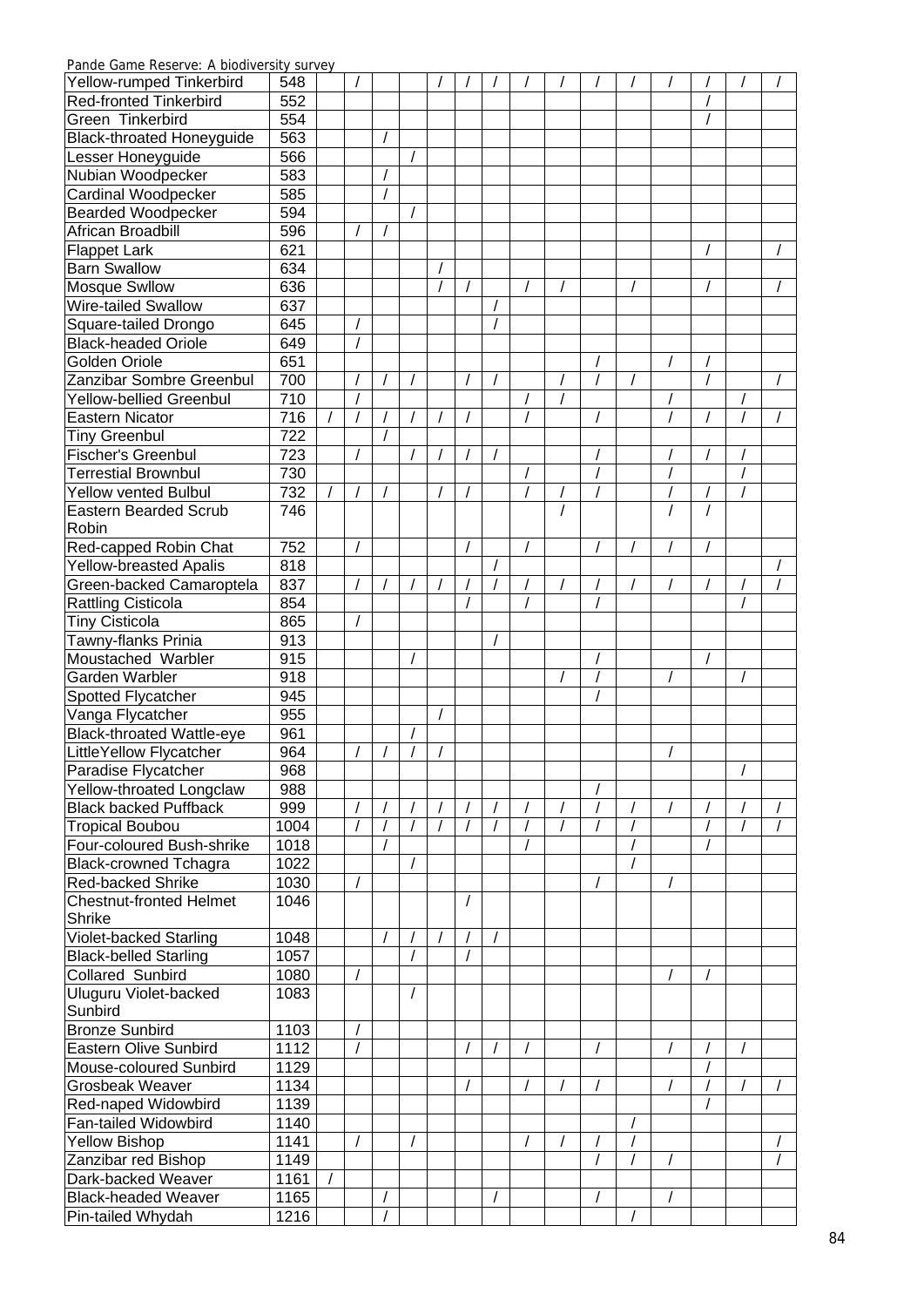| , ando oanno nobon voi hibidanio bili barvo |      |  |  |  |  |  |  |  |  |
|---------------------------------------------|------|--|--|--|--|--|--|--|--|
| Common Waxbill                              | 1226 |  |  |  |  |  |  |  |  |
| Peters' Twinsport                           | 1235 |  |  |  |  |  |  |  |  |
| African Firefinch                           | 1241 |  |  |  |  |  |  |  |  |
| Green-backed Twinsport                      | 1242 |  |  |  |  |  |  |  |  |
| Green-winged Pytilia                        | 1256 |  |  |  |  |  |  |  |  |
| Bronze Mannikin                             | 1266 |  |  |  |  |  |  |  |  |
| Yellow-rumped Seed-eater                    | 1280 |  |  |  |  |  |  |  |  |
| Yellow-fronted Canary                       | 1290 |  |  |  |  |  |  |  |  |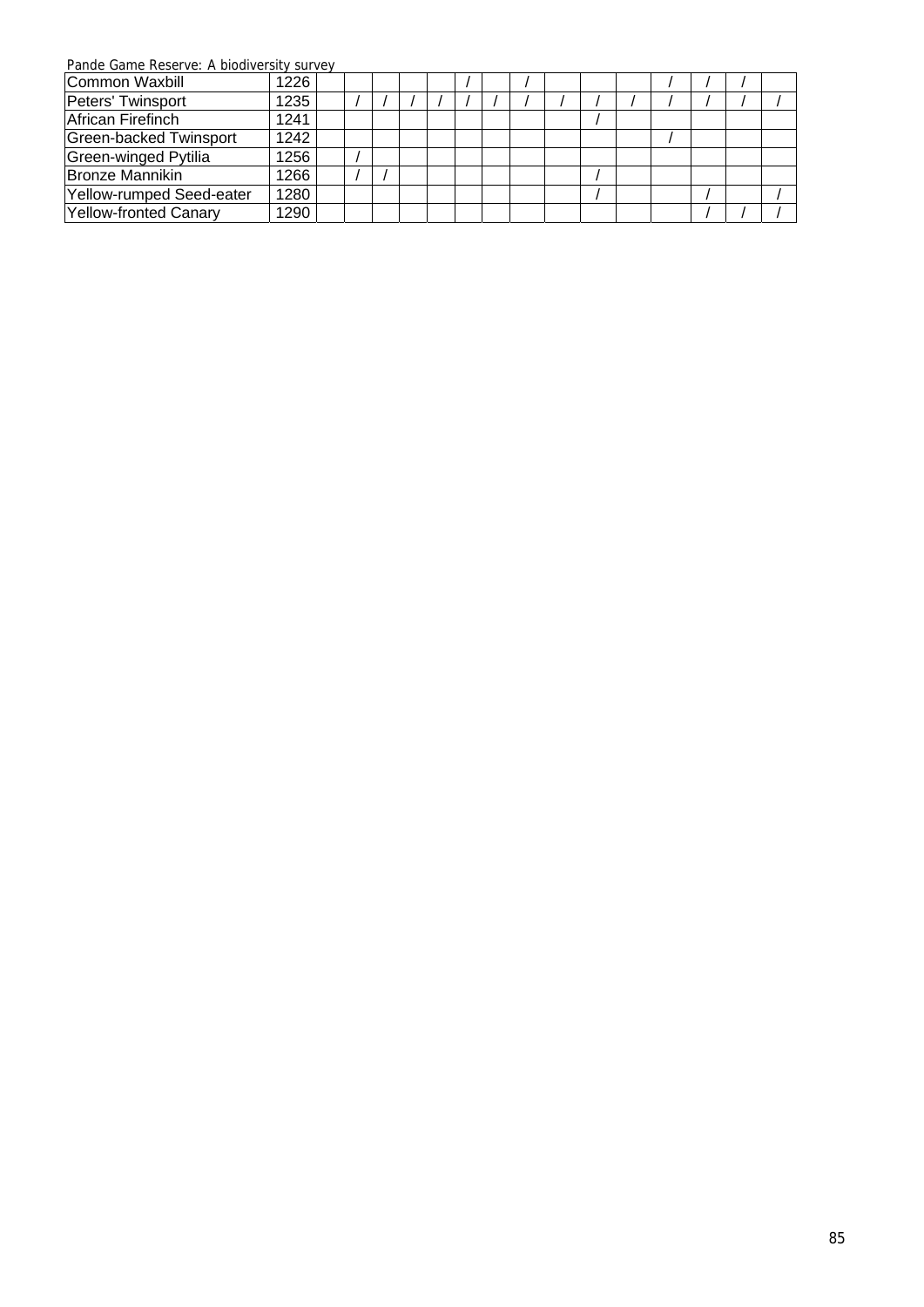| <b>Date</b> | Locality     | Ring#  | <b>Species</b>   | <b>Re</b>                | Age       | <b>Sex</b>     | Weight          | Wing            | <b>Bill</b>       | <b>Tarsus</b>   | Tail            | Fat            | <b>BP</b>      | <b>Moult</b>    |
|-------------|--------------|--------|------------------|--------------------------|-----------|----------------|-----------------|-----------------|-------------------|-----------------|-----------------|----------------|----------------|-----------------|
|             |              |        |                  |                          |           |                | (g)             | (mm)            | (mm)              | (mm)            | (mm)            |                |                |                 |
| 04-Feb-03   | <b>PANDE</b> | A96501 | C. natalensis    |                          | <b>AD</b> |                | 30              | 91              | 15.9              | 25.2            | 76              |                | 3              | N <sub>O</sub>  |
| 04-Feb-03   | <b>PANDE</b> | T32964 | C. brevicauda    |                          | <b>AD</b> |                | 12              | 51              | 15.6              | 21.1            | 46              |                | 0              | <b>NO</b>       |
| 04-Feb-03   | <b>PANDE</b> | T32965 | N. olivacea      |                          | <b>AD</b> |                | 15              | $\overline{52}$ | 21.4              | 14.4            | 41              |                | 0              | N <sub>O</sub>  |
| 04-Feb-03   | <b>PANDE</b> | T32966 | N. olivacea      |                          | <b>AD</b> |                | 19              | $\overline{57}$ | $21.\overline{3}$ | 14.4            | $\overline{48}$ | $\Omega$       | 0              | <b>NO</b>       |
| 04-Feb-03   | <b>PANDE</b> | T32967 | C. brevicauda    |                          | <b>AD</b> |                | 11              | 50              | 15.5              | 20.4            | $\overline{36}$ | $\Omega$       | 0              | <b>NO</b>       |
| 04-Feb-03   | <b>PANDE</b> | X97514 | H. niveoguttatus |                          | <b>AD</b> |                | 14              | 56              | 12.5              | 19              | 54              | 0              | $\Omega$       | 09              |
| 04-Feb-03   | <b>PANDE</b> | T32968 | C. brevicauda    | $\blacksquare$           | AD        | $\blacksquare$ | 10              | $\overline{54}$ | 14.3              | 23.2            | 45              | $\mathbf 0$    | 0              | $\overline{NO}$ |
| 04-Feb-03   | <b>PANDE</b> | X97515 | H. niveoguttatus |                          | <b>AD</b> |                | 29              | 55              | 13.8              | 17.1            | 49              | $\mathbf 0$    | 0              | <b>NOw</b>      |
| 04-Feb-03   | <b>PANDE</b> | A96502 | C. flaviventris  | $\blacksquare$           | <b>AD</b> |                | 32.5            | 101             | 20.5              | 27.9            | 95              | 0              | 4              | <b>NO</b>       |
| 04-Feb-03   | <b>PANDE</b> | X97012 | H. niveoguttatus |                          | <b>AD</b> |                | 18.5            | 56              | 14                | 20.2            | 50              |                | 0              | N <sub>O</sub>  |
| 04-Feb-03   | <b>PANDE</b> | A96503 | P. bicolor       |                          | <b>AD</b> |                | 38              | 88              | 20.7              | 24.4            | 59              |                | $\Omega$       | 10              |
| 04-Feb-03   | <b>PANDE</b> | A96504 | C. natalensis    |                          | <b>AD</b> |                | 42              | 96              | 19.6              | 30.7            | 81              |                | 0              | N <sub>O</sub>  |
| 04-Feb-03   | <b>PANDE</b> | X97013 | H. niveoguttatus |                          | <b>AD</b> |                | 14              | 55              | 12.8              | 17.4            | 52              | $\Omega$       | 0              | <b>NO</b>       |
| 04-Feb-03   | <b>PANDE</b> | A96505 | P. fischeri      |                          | <b>AD</b> |                | 31              | 85              | $\overline{23}$   | 63              | $\overline{88}$ | $\mathbf 0$    | 0              | <b>NO</b>       |
| 04-Feb-03   | <b>PANDE</b> | X97014 | P. debilis       |                          | <b>AD</b> |                | $\overline{16}$ | 64              | 15.4              | $\overline{18}$ | 67              | $\Omega$       | $\Omega$       | N <sub>O</sub>  |
| 05-Feb-03   | <b>PANDE</b> | X97015 | H. niveoguttatus |                          | <b>AD</b> |                | 45              | 50              | 13.6              | 16.8            | 53              |                | 0              | <b>NO</b>       |
| 05-Feb-03   | <b>PANDE</b> | X97016 | P. debilis       |                          | <b>AD</b> |                | 38              | 68              | 17.2              | 21.3            | 65              |                | 3              | <b>NO</b>       |
| 05-Feb-03   | <b>PANDE</b> | A96506 | N- gularis       | $\blacksquare$           | <b>AD</b> |                | 55              | 93              | 21.8              | 28.6            | 96              | ÷.             | 3              | <b>NO</b>       |
| 05-Feb-03   | <b>PANDE</b> | X97017 | H. niveoguttatus |                          | <b>AD</b> | M              | 17              | 56              | 15.6              | 18.9            | 42              |                | $\mathbf 0$    | $\overline{NO}$ |
| 05-Feb-03   | <b>PANDE</b> | A96507 | P. bicolor       | $\overline{\phantom{a}}$ | <b>AD</b> |                | 40              | 94              | 19                | 17.3            | 61              | $\blacksquare$ | 0              | 12              |
| 05-Feb-03   | <b>PANDE</b> | X97018 | P. peltata       |                          | <b>AD</b> | F              | 19              | 61              | 17.3              | 19.6            | 49              | ä,             | 0              | <b>NO</b>       |
| 06-Feb-03   | <b>PANDE</b> | A96508 | P. terrestris    |                          | <b>AD</b> |                | 19.5            | 81              | 22.1              | 26.9            | $\overline{80}$ | ÷.             | 0              | N <sub>O</sub>  |
| 06-Feb-03   | <b>PANDE</b> | X97019 | S. capensis      |                          | <b>AD</b> |                | 23              | 69              | 17.1              | 19              | 50              |                |                | N <sub>O</sub>  |
| 06-Feb-03   | <b>PANDE</b> | X97020 | A. neglectus     |                          | <b>AD</b> |                | 14              | 70              | 19.4              | 21.5            | $\overline{55}$ | $\blacksquare$ | $\Omega$       | <b>NO</b>       |
| 06-Feb-03   | <b>PANDE</b> | A96509 | P. bicolor       |                          | AD        |                | $\overline{37}$ | 85              | 20.4              | 22.7            | $\overline{57}$ | $\blacksquare$ | $\Omega$       | $\overline{13}$ |
| 06-Feb-03   | <b>PANDE</b> | X97021 | P. peltata       |                          | <b>AD</b> |                | 22.5            | 69              | 17                | 19              | $\overline{50}$ |                | $\Omega$       | $\overline{NO}$ |
| 06-Feb-03   | <b>PANDE</b> | A96510 | P. flavistriatus |                          | <b>AD</b> |                | 11              | 95              | 23.8              | 26.1            | 94              |                | 0              | <b>NO</b>       |
| 06-Feb-03   | <b>PANDE</b> | X97022 | P. debilis       |                          | <b>AD</b> |                | 16.5            | $\overline{70}$ | 16.4              | 18.6            | 68              | $\blacksquare$ | 0              | N <sub>O</sub>  |
| 06-Feb-03   | <b>PANDE</b> | A96511 | P. flavistriatus | $\blacksquare$           | <b>AD</b> | $\blacksquare$ | 46              | 61              | 21.5              | 27.5            | $\mathbf 0$     | $\blacksquare$ | 0              | $\overline{NO}$ |
| 07-Feb-03   | <b>PANDE</b> | T32969 | C. brevicauda    |                          | <b>AD</b> |                | 11              | 52              | 15.6              | 23.3            | 40              |                | $\overline{2}$ | <b>NO</b>       |
| 07-Feb-03   | <b>PANDE</b> | A96512 | N. gularis       |                          | AD        |                | $\overline{37}$ | $\overline{90}$ | $\overline{20}$   | 28.3            | 88              | $\blacksquare$ | 3              | N <sub>O</sub>  |

**Appendix 7. Ringing data from birds recorded during a survey of Pande Game Reserve**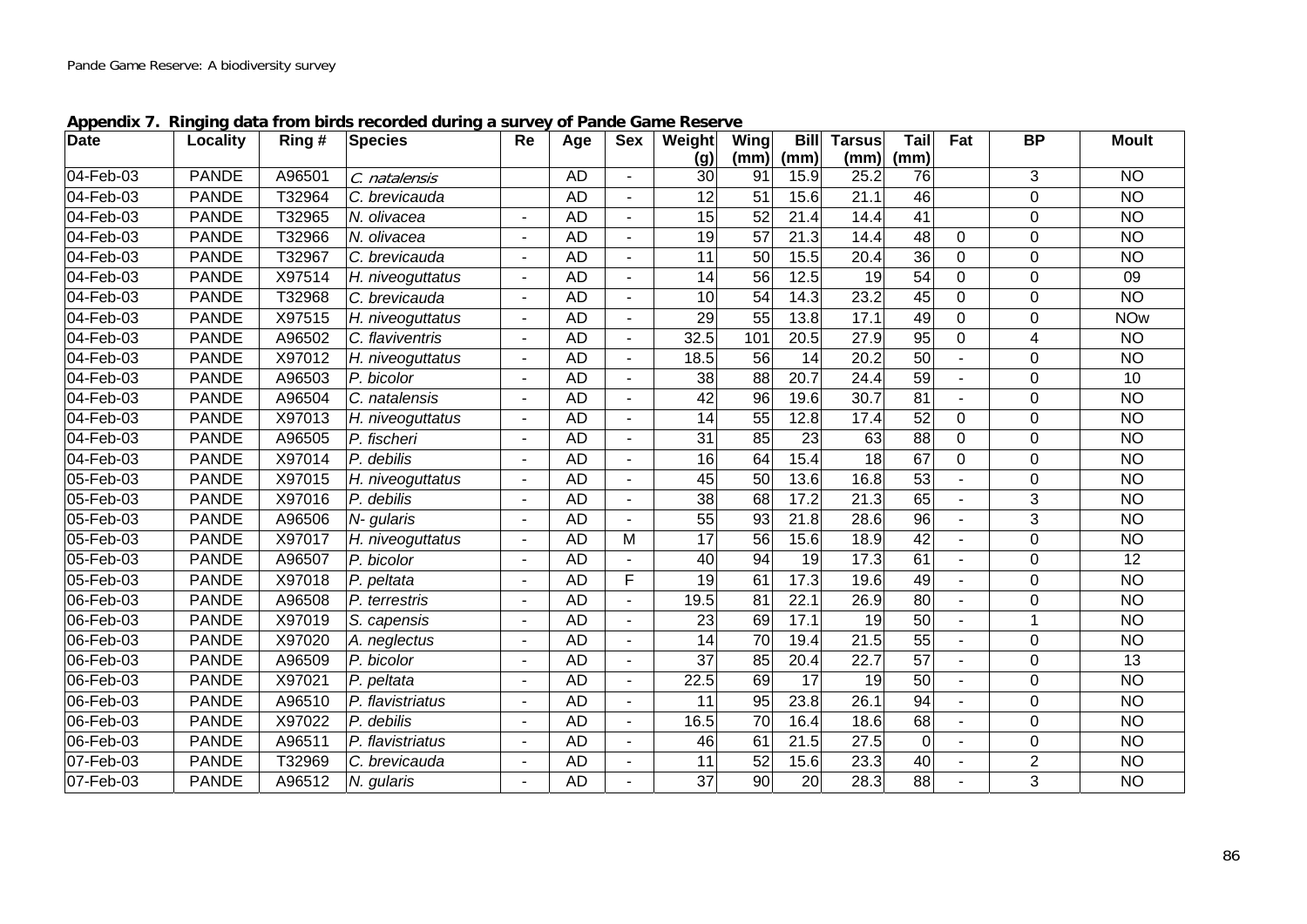| 07-Feb-03               | <b>PANDE</b> | A96513 | L. aethiopicus              |                | <b>AD</b>  |   | $\overline{48}$ | 85              | 22.4              | 30.8              | $\overline{84}$ |                | 3              | $\overline{15}$ |
|-------------------------|--------------|--------|-----------------------------|----------------|------------|---|-----------------|-----------------|-------------------|-------------------|-----------------|----------------|----------------|-----------------|
| 08-Feb-03               | <b>PANDE</b> | A96514 | C. natalensis               |                | <b>AD</b>  |   | 34              | 95              | 18.2              | 28.7              | 76              |                | $\Omega$       | <b>NO</b>       |
| 08-Feb-03               | <b>PANDE</b> | T32970 | C. brevicauda               |                | <b>AD</b>  |   | $\overline{10}$ | $\overline{55}$ | 16.7              | 21.7              | $\overline{41}$ |                | $\mathbf 0$    | N <sub>O</sub>  |
| 08-Feb-03               | <b>PANDE</b> | A96515 | L. aethiopicus              | $\blacksquare$ | <b>AD</b>  |   | $\overline{51}$ | 89              | 23                | $\overline{33}$   | $\overline{90}$ |                | $\Omega$       | N <sub>O</sub>  |
| 08-Feb-03               | <b>PANDE</b> | A96516 | L. aethiopicus              |                | <b>IMM</b> |   | 50              | 94              | $\overline{24.5}$ | $\overline{32}$   | $\overline{95}$ |                | $\Omega$       | 16              |
| 08-Feb-03               | <b>PANDE</b> | T32971 | C. brevicauda               |                | <b>AD</b>  |   | $\overline{10}$ | 49              | 14.6              | $\overline{22.3}$ | 35              |                | 3              | <b>NO</b>       |
| 08-Feb-03               | <b>PANDE</b> | T32972 | P. bilineatus               | $\blacksquare$ | <b>AD</b>  |   | 10.5            | 51              | $\overline{12}$   | 19                | $\overline{28}$ |                | $\mathbf 0$    | N <sub>O</sub>  |
| 08-Feb-03               | <b>PANDE</b> | A96517 | C. flaviventris             |                | <b>AD</b>  |   | 48              | 106             | 22.7              | $\overline{28}$   | 98              |                | $\mathbf 0$    | 17              |
| 08-Feb-03               | <b>PANDE</b> | T32973 | C. brevicauda               |                | <b>AD</b>  |   | $\overline{10}$ | $\overline{54}$ | 16.1              | 26.2              | $\overline{44}$ | $\blacksquare$ |                | N <sub>O</sub>  |
| 09-Feb-03               | <b>PANDE</b> | A96518 | $\overline{P}$ . fischeri   |                | <b>AD</b>  |   | $\overline{26}$ | $\mathbf 0$     | $\overline{21.3}$ | $\mathbf 0$       | $\overline{0}$  |                |                |                 |
| 09-Feb-03               | <b>PANDE</b> | X97023 | H. niveoguttatus            |                | <b>AD</b>  |   | $\overline{15}$ | 54              | 14.2              | $\overline{17}$   | 52              |                | $\Omega$       | N <sub>O</sub>  |
| $09-Feb-03$             | <b>PANDE</b> | X97024 | H. niveoguttatus            |                | <b>AD</b>  | M | 17              | $\overline{57}$ | 14.5              | 19.9              | 51              |                | $\Omega$       | <b>NOF</b>      |
| 09-Feb-03               | <b>PANDE</b> | A96519 | N. gularis                  |                | <b>AD</b>  |   | $\overline{48}$ | 109             | 25.8              | 35.1              | 115             |                | 3              | <b>NO</b>       |
| 09-Feb-03               | <b>PANDE</b> | T32974 | C. brevicauda               |                | <b>AD</b>  |   | $\overline{14}$ | $\overline{55}$ | $\overline{16}$   | 24.1              | $\overline{43}$ |                | $\mathbf 0$    | <b>NOW</b>      |
| 09-Feb-03               | <b>PANDE</b> | T32975 | N. olivacea                 |                | <b>AD</b>  | M | 11              | 55              | 21                | 15                | 45              |                | $\Omega$       | <b>NO</b>       |
| 09-Feb-03               | <b>PANDE</b> | X97025 | P. peltata                  |                | <b>IMM</b> | M | $\overline{12}$ | 64              | 15.5              | $\overline{19}$   | $\overline{52}$ |                | $\mathbf 0$    | N <sub>O</sub>  |
| $10-Feb-03$             | <b>PANDE</b> | A96520 | P. terrestris               |                | <b>AD</b>  |   | 28.5            | $\overline{84}$ | 0                 | 22.6              | 22.8            |                | 0              | N <sub>O</sub>  |
| 10-Feb-03               | <b>PANDE</b> | X97026 | H. niveoguttatus            | ä,             | <b>AD</b>  | M | 14              | $\overline{54}$ | $\overline{0}$    | 17.1              | 50              |                | $\mathbf 0$    | <b>NOW</b>      |
| 10-Feb-03               | <b>PANDE</b> | T32976 | C. brevicauda               |                | <b>AD</b>  |   | $\overline{10}$ | 53              | 16.9              | 22.9              | 39              |                | $\mathbf 0$    | N <sub>O</sub>  |
| 10-Feb-03               | <b>PANDE</b> | X97027 | H. niveoguttatus            | $\blacksquare$ | <b>AD</b>  | F | $\overline{13}$ | $\overline{54}$ | 14.2              | 16.7              | 52              |                | $\Omega$       | N <sub>O</sub>  |
| 10-Feb-03               | <b>PANDE</b> | X97028 | H. niveoguttatus            |                | <b>AD</b>  | F | 14              | 55              | 13.3              | 18                | 53              |                | $\Omega$       | <b>NO</b>       |
| 10-Feb-03               | <b>PANDE</b> | A96522 | C. flaviventris             |                | AD-        |   | $\overline{45}$ | 111             | 22.1              | 28.5              | 93              |                | 4              | N <sub>O</sub>  |
| 10-Feb-03               | <b>PANDE</b> | A96521 | $\overline{C}$ . natalensis |                | <b>AD</b>  |   | 32.5            | 86              | 18.9              | 26.6              | $\overline{72}$ |                | $\overline{2}$ | <b>NO</b>       |
| 11-Feb-03               | <b>PANDE</b> | A96523 | C. quadrivirgata            |                | <b>AD</b>  |   | $\overline{26}$ | 86              | $\overline{16}$   | 26                | $\overline{77}$ |                | $\mathbf 0$    | $\overline{18}$ |
| $\overline{11}$ -Feb-03 | <b>PANDE</b> | X97030 | H. niveoguttatus            | ÷,             | <b>AD</b>  | M | 13.5            | $\overline{54}$ | 14.6              | 16.8              | 50              |                | $\mathbf 0$    | $\overline{NO}$ |
| 11-Feb-03               | <b>PANDE</b> | T32977 | C. brevicauda               | $\blacksquare$ | <b>AD</b>  |   | 14.5            | 53              | 13.9              | 21                | $\overline{40}$ |                | $\Omega$       | <b>NO</b>       |
| 11-Feb-03               | <b>PANDE</b> | X97029 | H. niveoguttatus            |                | <b>AD</b>  | E | 37              | 56              | 13.1              | 19.5              | 13.4            |                | $\mathbf 0$    | <b>NO</b>       |
| 11-Feb-03               | <b>PANDE</b> | X97031 | P. debilis                  | $\blacksquare$ | <b>AD</b>  |   | 10              | 63              | $\overline{17}$   | 19                | 68              |                | 0              | 19              |
| 11-Feb-03               | <b>PANDE</b> | E2054  | H. rustica                  | ÷,             | imm        |   | 17              | 121             | 12.6              | 10.6              | $\overline{70}$ |                | $\Omega$       | 20              |
| 11-Feb-03               | <b>PANDE</b> | X97032 | H. niveoguttatus            | ä,             | <b>AD</b>  | M | 19.5            | 56              | 14.5              | 17.6              | $\overline{55}$ |                | $\mathbf 0$    | <b>NO</b>       |
| 11-Feb-03               | <b>PANDE</b> | E2055  | H. rustica                  | $\blacksquare$ | <b>AD</b>  |   | 21              | 121             | 12.4              | 11.5              | 55              |                | $\mathbf 0$    | <b>NO</b>       |
| 11-Feb-03               | <b>PANDE</b> | T32978 | N. olivacea                 |                | <b>AD</b>  | F | 18              | 52              | 22.3              | 14.8              | $\overline{41}$ |                | $\mathbf 0$    | $\overline{NO}$ |
| 11-Feb-03               | <b>PANDE</b> | A96524 | C. flaviventris             |                | <b>AD</b>  |   | 19              | 110             | 13.4              | 15.1              | $\overline{28}$ |                | 3              | <b>NO</b>       |
| 11-Feb-03               | <b>PANDE</b> | X97033 | H. niveoguttatus            |                | <b>AD</b>  | F | 14              | 55              | 14.2              | 20                | 50              |                | $\Omega$       | <b>NO</b>       |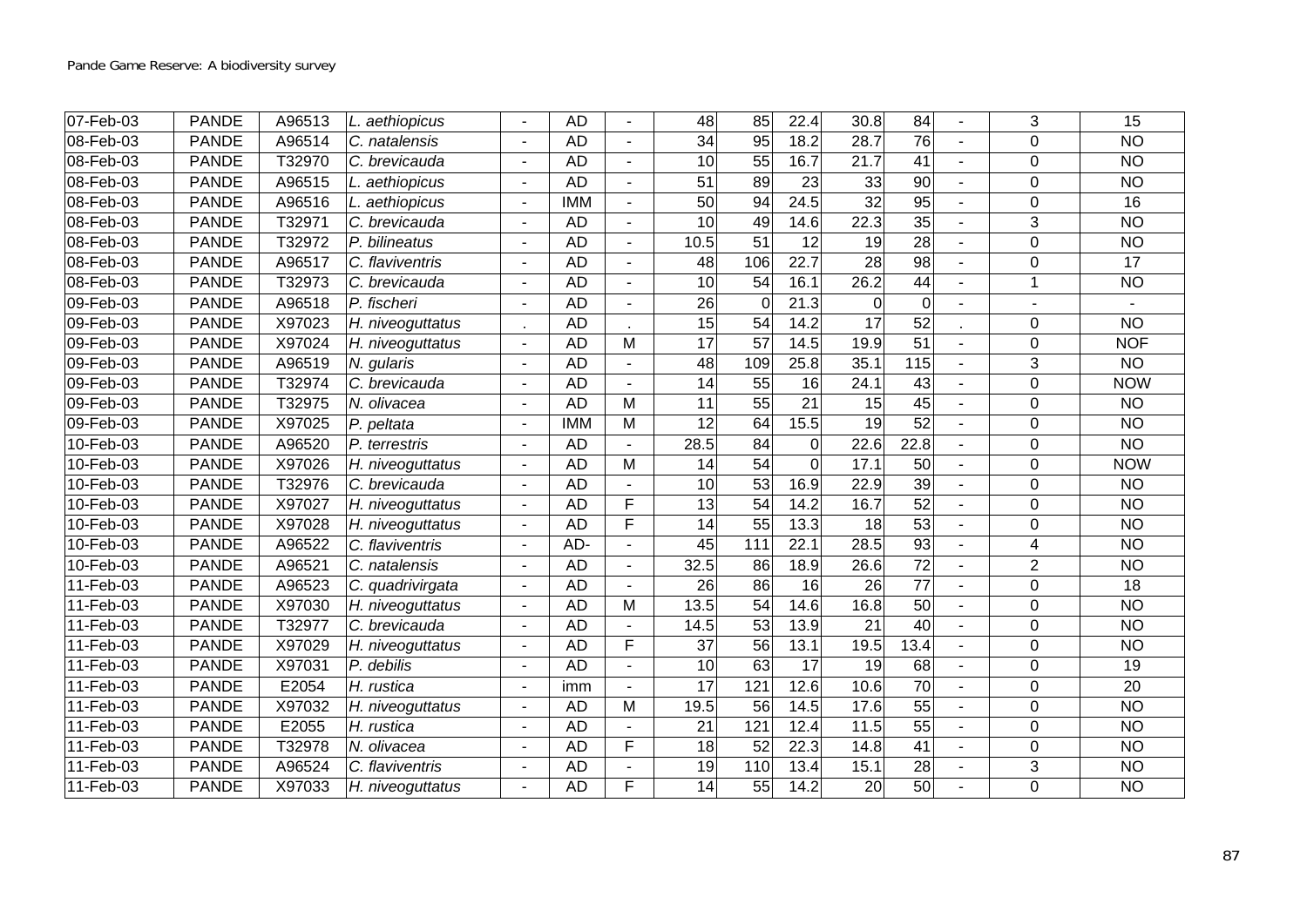| $11-Feb-03$ | <b>PANDE</b> | A96525  | C. flaviventris  |                          | <b>AD</b>  |                | $\overline{41}$ | 110             | $\overline{24}$ | 23.3            | 100             |          | $\overline{2}$ | $\overline{NO}$ |
|-------------|--------------|---------|------------------|--------------------------|------------|----------------|-----------------|-----------------|-----------------|-----------------|-----------------|----------|----------------|-----------------|
| 11-Feb-03   | <b>PANDE</b> | T32979  | P. bilineatus    |                          | <b>AD</b>  |                | 19              | 53              | 13.4            | 15.1            | 28              |          | 3              | <b>NO</b>       |
| 11-Feb-03   | <b>PANDE</b> | T32980  | C. brevicauda    |                          | <b>AD</b>  |                | $\overline{10}$ | 52              | $\overline{15}$ | 20              | $\overline{40}$ |          | $\mathbf 0$    | $\overline{NO}$ |
| 11-Feb-03   | <b>PANDE</b> | A96526  | C. flaviventris  | $\overline{a}$           | <b>AD</b>  | $\overline{a}$ | $\overline{41}$ | 105             | 24.7            | 23              | 100             |          | $\mathbf 0$    | $\overline{21}$ |
| 11-Feb-03   | <b>PANDE</b> | A96527  | L. aethiopicus   |                          | <b>AD</b>  |                | 49              | 87              | 23.8            | $\overline{32}$ | 91              |          | 3              | $\overline{NO}$ |
| 11-Feb-03   | <b>PANDE</b> | A96528  | N. rufus         |                          | <b>AD</b>  |                | 46              | 121             | 22.1            | 33.9            | 105             |          | 4              | $\overline{NO}$ |
| 11-Feb-03   | <b>PANDE</b> | A96529  | N. gularis       | $\overline{\phantom{a}}$ | <b>AD</b>  |                | $\overline{38}$ | $\overline{95}$ | 22.6            | 26.5            | 100             |          | $\mathfrak{S}$ | $\overline{NO}$ |
| 11-Feb-03   | <b>PANDE</b> | A96530  | C. flaviventris  |                          | <b>AD</b>  |                | 46              | 95              | 21              | $\overline{23}$ | $\overline{96}$ |          | $\overline{3}$ | N <sub>O</sub>  |
| 11-Feb-03   | <b>PANDE</b> | A96531  | L. aethiopicus   |                          | <b>AD</b>  |                | $\overline{42}$ | $\overline{88}$ | $\overline{25}$ | $\overline{35}$ | 99              |          | $\mathbf 0$    | $\overline{NO}$ |
| 11-Feb-03   | <b>PANDE</b> | T32981  | C. bravicaudata  | $\blacksquare$           | <b>AD</b>  | $\overline{a}$ | 12              | $\overline{55}$ | 14.1            | 23.8            | $\overline{44}$ | $\sim$   | $\mathbf 0$    | $\overline{NO}$ |
| 11-Feb-03   | <b>PANDE</b> | A96532  | P. terrestris    |                          | <b>AD</b>  |                | $\overline{20}$ | 80              | 19.4            | 21.9            | 91              |          | 3              | $\overline{NO}$ |
| 11-Feb-03   | <b>PANDE</b> | X97034  | H. niveoguttatus |                          | <b>AD</b>  | M              | 16              | $\overline{56}$ | 14.6            | 19.6            | $\overline{54}$ |          | $\Omega$       | <b>NO</b>       |
| 11-Feb-03   | <b>PANDE</b> | X97035  | H. niveoguttatus |                          | <b>AD</b>  |                | $\overline{14}$ | $\overline{55}$ | 15.6            | 16              | $\overline{51}$ | 0        | $\overline{2}$ | <b>NO</b>       |
| 12-Feb-03   | <b>PANDE</b> | A96533  | P. terrestris    |                          | <b>AD</b>  |                | 43              | $\overline{92}$ | $\overline{22}$ | 24.1            | $\overline{94}$ |          | $\mathbf 0$    | $\overline{23}$ |
| 12-Feb-03   | <b>PANDE</b> | A96534  | C. natalensis    | $\blacksquare$           | <b>AD</b>  | $\blacksquare$ | 33              | 91              | 18.5            | 27              | 76              | $\sim$   | $\Omega$       | <b>NO</b>       |
| 12-Feb-03   | <b>PANDE</b> | A96535  | P. fischeri      |                          | <b>AD</b>  |                | 39              | 101             | 25.4            | $\overline{27}$ | 109             |          | $\mathbf 0$    | $\overline{24}$ |
| 12-Feb-03   | <b>PANDE</b> | B39401  | C. striatus      |                          | <b>AD</b>  |                | $\overline{56}$ | 95              | 15.3            | 25.7            | 18.5            |          | 0              | 25              |
| 12-Feb-03   | <b>PANDE</b> | B39402  | T. tympanistria  | ä,                       | <b>AD</b>  |                | $\overline{55}$ | 101             | 16              | 23              | 87              |          | $\mathbf 0$    | N <sub>O</sub>  |
| 12-Feb-03   | <b>PANDE</b> | A96536  | $P.$ terrestris  |                          | <b>AD</b>  |                | 35              | $\overline{84}$ | 21              | 23.2            | 87              |          | 4              | N <sub>O</sub>  |
| 12-Feb-03   | <b>PANDE</b> | X.97036 | H. niveoguttatus | $\blacksquare$           | <b>AD</b>  | M              | 15              | 55              | 14.6            | 19              | $\overline{50}$ |          | $\mathbf 0$    | $\overline{NO}$ |
| 12-Feb-03   | <b>PANDE</b> | X97037  | H. niveoguttatus |                          | <b>AD</b>  | E              | $\overline{16}$ | 54              | 14.5            | 16              | 51              |          | $\mathbf 0$    | <b>NO</b>       |
| 12-Feb-03   | <b>PANDE</b> | X97038  | C. chiniana      |                          | <b>AD</b>  |                | $\overline{20}$ | 60              | 16.5            | 2404            | 53              |          | $\mathbf 0$    | $\overline{26}$ |
| 12-Feb-03   | <b>PANDE</b> | T32982  | C. brevicauda    | $\overline{\phantom{a}}$ | <b>AD</b>  |                | $\overline{11}$ | $\overline{54}$ | 14.4            | 23.9            | $\overline{40}$ |          | 1              | $\overline{NO}$ |
| 12-Feb-03   | <b>PANDE</b> | A96537  | N. gularis       |                          | <b>IMM</b> |                | 58              | 110             | 23.6            | $\overline{31}$ | 105             |          | 3              | N <sub>O</sub>  |
| 12-Feb-03   | <b>PANDE</b> | X97039  | P. bilineatus    |                          | <b>AD</b>  | $\overline{a}$ | $\overline{12}$ | $\overline{52}$ | 13.4            | 17.7            | $\overline{37}$ |          | $\mathbf 0$    | $\overline{NO}$ |
| 12-Feb-03   | <b>PANDE</b> | X97040  | S. borin         |                          | <b>AD</b>  |                | $\overline{18}$ | 80              | 16              | 23.3            | 62              | 1        | $\Omega$       | 27              |
| 12-Feb-03   | <b>PANDE</b> | E2056   | H. albventris    |                          | <b>AD</b>  |                | 43              | 96              | $\overline{45}$ | 18              | $\overline{95}$ |          | $\mathbf 0$    | $\overline{NO}$ |
| 12-Feb-03   | <b>PANDE</b> | A96539  | C. flaviventris  |                          | <b>AD</b>  |                | $\overline{41}$ | 94              | 20.9            | 22.8            | 86              |          | $\mathbf 0$    | $\overline{28}$ |
| 12-Feb-03   | <b>PANDE</b> | T32983  | N. olivacea      |                          | <b>AD</b>  |                | 8               | $\overline{58}$ | 24.1            | 17.1            | $\overline{50}$ |          | $\Omega$       | <b>NO</b>       |
| 12-Feb-03   | <b>PANDE</b> | A96538  | P. terrestris    |                          | <b>AD</b>  |                | $\overline{23}$ | $\overline{72}$ | 18.5            | 25              | 89              |          | $\mathbf 0$    | <b>NO</b>       |
| 12-Feb-03   | <b>PANDE</b> | A96540  | C. flaviventris  | $\blacksquare$           | <b>AD</b>  | $\blacksquare$ | 46              | 110             | 23.7            | 22.7            | 102             |          | $\mathbf 0$    | <b>NO</b>       |
| 12-Feb-03   | <b>PANDE</b> | A96541  | C. flaviventris  |                          | <b>AD</b>  |                | $\overline{43}$ | 105             | 22              | 23              | 97              | $\Omega$ | 4              | $\overline{NO}$ |
| 12-Feb-03   | <b>PANDE</b> | A96542  | N. gularis       |                          | <b>AD</b>  |                | 59              | 110             | 23.7            | 30.1            | 104             | $\Omega$ | $\mathbf{3}$   | <b>NOF</b>      |
| 12-Feb-03   | <b>PANDE</b> | T32984  | P. bilineatus    |                          | <b>AD</b>  |                | 12              | 54              | 12.4            | 14              | 34              | 0        | $\overline{2}$ | <b>NOF</b>      |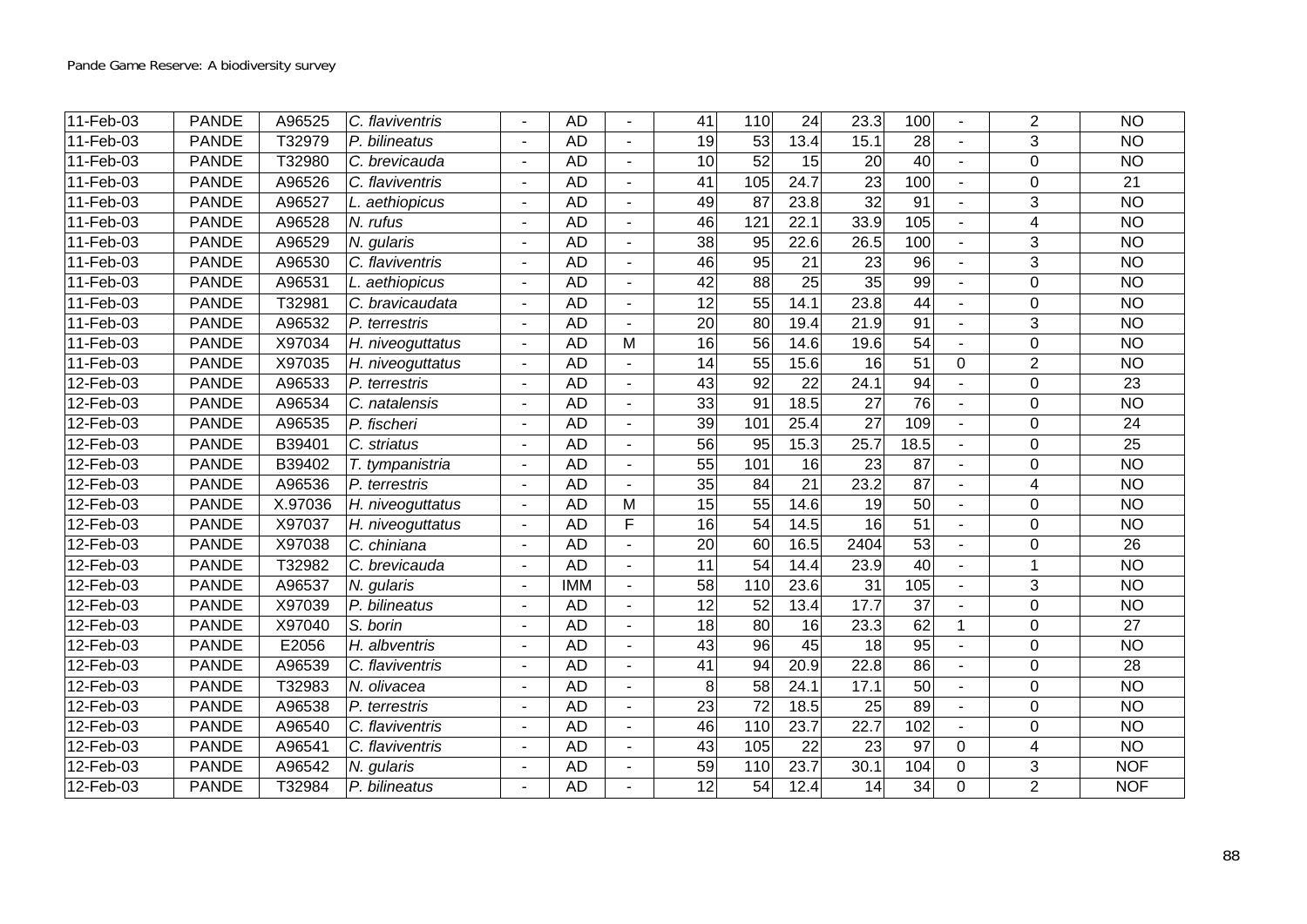| 12-Feb-03           | <b>PANDE</b> | A96543 | C. fossii        |                | <b>AD</b>  |                          | $\overline{37}$ | 115             | 16.6            | 22.7              | 120             |             | $\Omega$       | $\overline{NO}$ |
|---------------------|--------------|--------|------------------|----------------|------------|--------------------------|-----------------|-----------------|-----------------|-------------------|-----------------|-------------|----------------|-----------------|
| 13-Feb-03           | <b>PANDE</b> | A96544 | P. cucullatus    |                | <b>AD</b>  |                          | 33              | 83              | 20.4            | 23                | 49              |             | $\Omega$       | <b>NOW</b>      |
| 13-Feb-03           | <b>PANDE</b> | X97041 | H. niveoguttatus |                | <b>AD</b>  | M                        | $\overline{13}$ | $\overline{54}$ | 14.7            | 16                | 51              |             | $\Omega$       | <b>NO</b>       |
| $13$ -Feb-03        | <b>PANDE</b> | X97042 | H. niveoguttatus | R              | <b>AD</b>  | F                        | $\overline{14}$ | $\Omega$        | $\Omega$        | $\Omega$          | $\overline{0}$  | $\mathbf 0$ | $\mathbf 0$    | $\mathbf{0}$    |
| 13-Feb-03           | <b>PANDE</b> | A96545 | C. quadrivirgata | $\blacksquare$ | <b>AD</b>  |                          | 24.5            | $\overline{75}$ | $\overline{16}$ | 24.6              | $\overline{70}$ | $\sim$      | 0              | 29              |
| $13-Feb-03$         | <b>PANDE</b> | X97043 | H. niveogattatus |                | <b>AD</b>  | F                        | 13.5            | 55              | 13.2            | 16.7              | $\overline{51}$ |             | $\Omega$       | $\overline{NO}$ |
| 13-Feb-03           | <b>PANDE</b> | A96546 | C. flaviventris  |                | <b>AD</b>  |                          | $\overline{39}$ | 100             | $\overline{22}$ | 21                | $\overline{90}$ |             | 3              | N <sub>O</sub>  |
| 13-Feb-03           | <b>PANDE</b> | T32985 | C. brevicauda    |                | <b>AD</b>  |                          | 10.5            | 51              | 15.7            | 21.5              | 40              |             | 0              | <b>NO</b>       |
| 13-Feb-03           | <b>PANDE</b> | A96547 | L. aethiopicus   | $\blacksquare$ | <b>AD</b>  |                          | $\overline{51}$ | 86              | 25.4            | 35.6              | 88              |             | $\mathbf 0$    | $\overline{30}$ |
| 13-Feb-03           | <b>PANDE</b> | A96548 | A. albifrons     | $\blacksquare$ | <b>AD</b>  | F                        | 20.5            | $\overline{82}$ | $\overline{22}$ | 20.3              | 60              |             | $\mathbf 0$    | $\overline{NO}$ |
| 13-Feb-03           | <b>PANDE</b> | A96549 | A. albifrons     |                | <b>AD</b>  | F                        | 30              | $\overline{80}$ | $\overline{21}$ | $\overline{22}$   | 66              |             | $\mathbf 0$    | $\overline{NO}$ |
| 13-Feb-03           | <b>PANDE</b> | A96550 | A. albifrons     |                | <b>AD</b>  | F                        | 29.5            | 79              | 17.3            | 20.3              | 56              |             | $\mathbf 0$    | <b>No</b>       |
| 13-Feb-03           | <b>PANDE</b> | B39403 | T. tympanistria  | $\blacksquare$ | <b>AD</b>  | F                        | 67              | 114             | 18.9            | 21                | $\overline{92}$ |             | 0              | <b>NO</b>       |
| 13-Feb-03           | <b>PANDE</b> | X97044 | S. borin         |                | <b>AD</b>  |                          | $\overline{19}$ | $\overline{80}$ | 14.7            | 21.2              | $\overline{55}$ |             | $\mathbf 0$    | $\overline{NO}$ |
| 13-Feb-03           | <b>PANDE</b> | A96551 | C. natalensis    | $\blacksquare$ | <b>AD</b>  | $\blacksquare$           | 28              | 90              | 19              | 35                | $\overline{71}$ |             | $\overline{4}$ | <b>NO</b>       |
| 13-Feb-03           | <b>PANDE</b> | A96552 | N. gularis       |                | <b>AD</b>  |                          | $\overline{47}$ | 101             | 24.4            | 34.3              | 101             |             | 3              | <b>NO</b>       |
| 13-Feb-03           | <b>PANDE</b> | X97045 | P. bilineatus    |                | <b>AD</b>  |                          | 125             | 51              | 13.2            | 18.9              | $\overline{30}$ |             | $\mathbf 0$    | $\overline{NO}$ |
| 13-Feb-03           | <b>PANDE</b> | T32986 | A. collaris      | $\blacksquare$ | <b>IMM</b> |                          | $\overline{7}$  | $\overline{50}$ | 15.6            | 14.8              | 31              |             | 0              | <b>NO</b>       |
| 13-Feb-03           | <b>PANDE</b> | X97046 | H. niveoguttatus |                | <b>AD</b>  |                          | $\overline{19}$ | $\overline{58}$ | 13.8            | $\overline{20.2}$ | 54              |             | $\mathbf 0$    | $\overline{NO}$ |
| 13-Feb-03           | <b>PANDE</b> | X97047 | H. niveoguttatus | $\blacksquare$ | <b>AD</b>  | $\blacksquare$           | 19.5            | $\overline{54}$ | $\overline{14}$ | 21.2              | $\overline{51}$ |             | $\mathbf 0$    | $\overline{NO}$ |
| 13-Feb-03           | <b>PANDE</b> | T32987 | A. collaris      |                | <b>IMM</b> |                          | 7               | 51              | 15              | 14.8              | 30              | 0           | 0              | <b>NO</b>       |
| 13-Feb-03           | <b>PANDE</b> | X97042 | H. niveoguttatus |                | <b>AD</b>  |                          | $\overline{17}$ | 56              | 14.9            | $\overline{20.2}$ | 55              |             | 1              | $\overline{NO}$ |
| 14-Feb-03           | <b>PANDE</b> | A96553 | P. bicolor       |                | <b>AD</b>  |                          | 40              | 87              | 19.3            | 24.8              | 56              |             | $\Omega$       | $\overline{NO}$ |
| 14-Feb-03           | <b>PANDE</b> | T32988 | C. brevicauda    |                | <b>AD</b>  |                          | 11              | 52              | 15.3            | 24                | 41              |             | 0              | <b>NO</b>       |
| $\sqrt{14}$ -Feb-03 | <b>PANDE</b> | A96554 | P. terrestris    |                | <b>AD</b>  | ÷                        | 28              | 85              | 21.7            | 26.2              | 83              |             | $\mathbf 0$    | $\overline{NO}$ |
| 14-Feb-03           | <b>PANDE</b> | A96555 | C. flaviventris  | $\blacksquare$ | <b>AD</b>  | $\overline{\phantom{a}}$ | $\overline{47}$ | 105             | 23.7            | 22.9              | 105             | $\sim$      | $\mathbf 0$    | $\overline{NO}$ |
| 14-Feb-03           | <b>PANDE</b> | T32989 | C. brevicauda    |                | <b>AD</b>  |                          | 10              | 55              | 15.4            | 24.6              | 41              |             | $\mathbf 0$    | <b>NO</b>       |
| 14-Feb-03           | <b>PANDE</b> | X97049 | P. peltata       |                | <b>AD</b>  |                          | 13.5            | 62              | 15              | 18.4              | 51              |             | $\mathbf 0$    | $\overline{31}$ |
| 14-Feb-03           | <b>PANDE</b> | X97050 | H. niveoguttatus |                | <b>AD</b>  | F                        | 13.5            | $\overline{53}$ | $\overline{12}$ | 16                | 50              |             | 0              | <b>NO</b>       |
| 14-Feb-03           | <b>PANDE</b> | T32990 | C. brevicauda    | $\blacksquare$ | <b>AD</b>  |                          | 10.5            | $\overline{51}$ | 14.3            | 23.3              | $\overline{35}$ |             | 4              | N <sub>O</sub>  |
| 14-Feb-03           | <b>PANDE</b> | A96556 | N. gularis       | $\blacksquare$ | <b>AD</b>  | $\overline{\phantom{a}}$ | 36              | 91              | 21.4            | 31.4              | $\overline{97}$ |             | $\mathbf 0$    | <b>NO</b>       |
| 14-Feb-03           | <b>PANDE</b> | X97051 | H. niveoguttatus |                | <b>AD</b>  | M                        | 10              | $\overline{54}$ | 12.8            | $\overline{17}$   | $\overline{50}$ |             | $\mathbf 0$    | $\overline{NO}$ |
| 14-Feb-03           | <b>PANDE</b> | T32991 | M. nitidula      |                | <b>AD</b>  | M                        | 10              | $\overline{50}$ | 11.6            | 14                | $\overline{34}$ |             | $\mathbf 0$    | <b>NO</b>       |
| 14-Feb-03           | <b>PANDE</b> | X97052 | H. niveoguttatus |                | <b>AD</b>  |                          | 16              | 56              | 12              | 22                | $\overline{51}$ |             | 0              | <b>NO</b>       |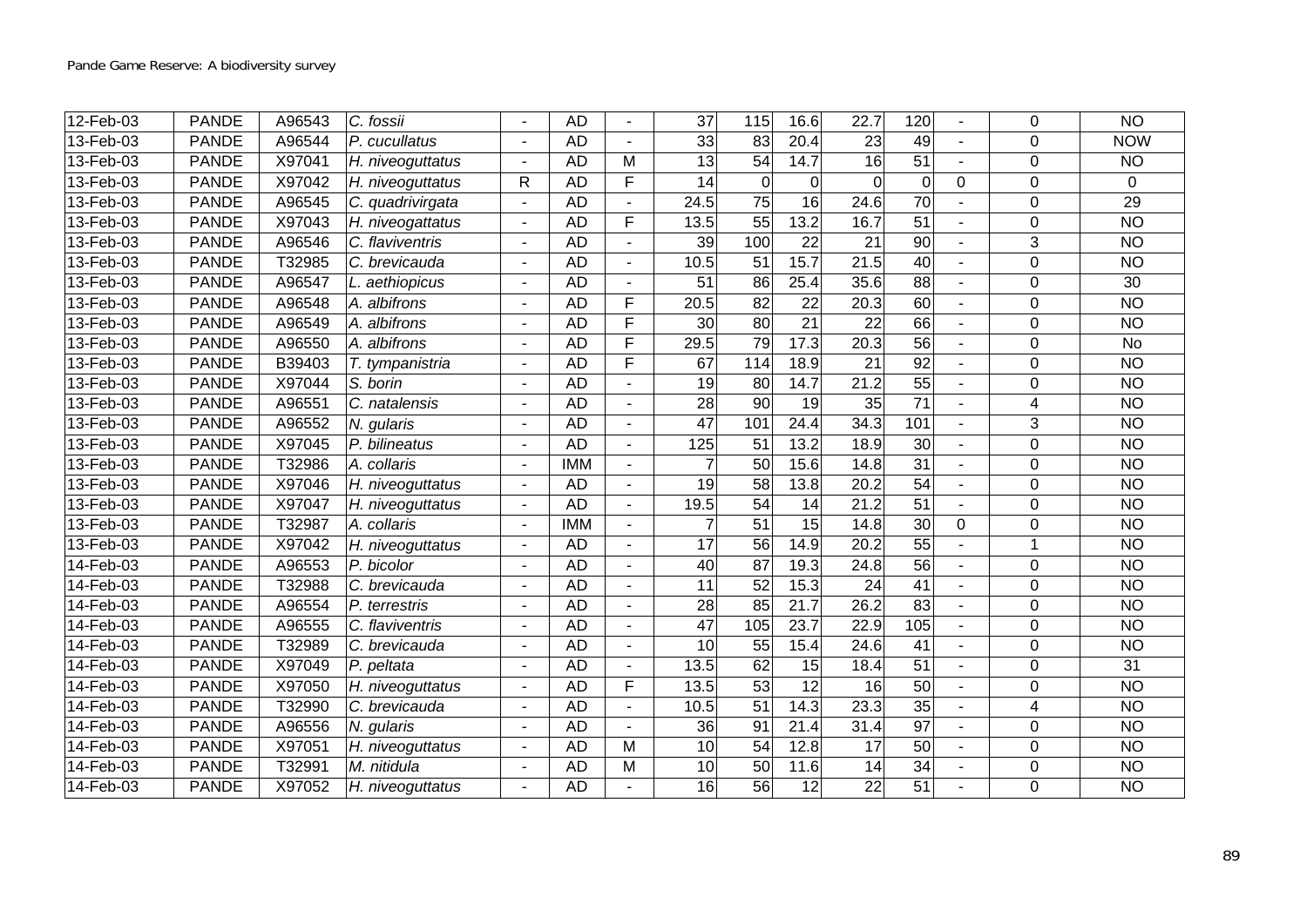| 14-Feb-03 | <b>PANDE</b> | X97053 | H. niveoguttatus |                          | AD        | М | 16   | 54               | 12   | 17.5            | 50              |                | C | <b>NO</b> |
|-----------|--------------|--------|------------------|--------------------------|-----------|---|------|------------------|------|-----------------|-----------------|----------------|---|-----------|
| 14-Feb-03 | <b>PANDE</b> | X97054 | H. niveoguttatus |                          | AD        | м | 19   | 55               | 12.6 | 17.7            | 53              |                | C | NO.       |
| 15-Feb-03 | <b>PANDE</b> | B39404 | T. tympanistria  |                          | AD        |   | 70   | 110              | 17.1 | 21.4            | 90              |                | 3 | <b>NO</b> |
| 15-Feb-03 | <b>PANDE</b> | X97055 | H. niveoguttatus |                          | AD        | F | 16   | 56               | 12   | 17              | 53              |                | C | <b>NO</b> |
| 15-Feb-03 | <b>PANDE</b> | X97056 | H. niveoguttatus |                          | AD        |   | 15   | 55               | 12.5 | 17              | 54              |                | C | NO.       |
| 15-Feb-03 | <b>PANDE</b> | Г32992 | P. bilineatus    |                          | AD        |   | 14.5 | 54               | 12   | 15 <sub>l</sub> | 30 <sup>°</sup> |                | 0 | <b>NO</b> |
| 15-Feb-03 | <b>PANDE</b> | A96557 | L. aethiopicus   |                          | AD        |   | 43   | 83               | 22.6 | 30.2            | 84              | 2              | 0 | 32        |
| 16-Feb-03 | <b>PANDE</b> | X97057 | viridis          | $\overline{\phantom{0}}$ | AD        | м | 12   | 80               | 18.5 | 15.8            | 93              |                | C | <b>NO</b> |
| 16-Feb-03 | <b>PANDE</b> | A96558 | C. flaviventris  |                          | AD        |   | 50   | 105              | 23.6 | 28              | 93              |                | 0 | 33        |
| 16-Feb-03 | <b>PANDE</b> | A96560 | P. terrestris    |                          | AD        |   | 40   | 84               | 22.2 | 23.4            | 97              |                | C | <b>NO</b> |
| 16-Feb-03 | <b>PANDE</b> | A96559 | P. terrestris    | -                        | <b>AD</b> |   | 35   | 85               | 22.6 | 27              | 95              |                | 3 | <b>NO</b> |
| 16-Feb-03 | <b>PANDE</b> | A96561 | P. terrestris    |                          | <b>MM</b> |   | 30   | 85               | 21.5 | 26              | 84              |                | 3 | <b>NO</b> |
| 16-Feb-03 | <b>PANDE</b> | A96562 | P. terrestris    |                          | AD        |   | 32   | 80               | 20   | 21.7            | 83              |                | C | 34        |
| 16-Feb-03 | <b>PANDE</b> | X97058 | S. borin         | $\overline{\phantom{0}}$ | <b>AD</b> |   | 22   | 84               | 14.8 | 21.1            | 57              | $\overline{2}$ | 0 | <b>NO</b> |
| 17-Feb-03 | <b>PANDE</b> | C7406  | C. superciliosus |                          | AD        |   | 140  | 150              | 30.5 | 42.7            | 187             |                | C | 35        |
| 17-Feb-03 | <b>PANDE</b> | C7407  | C. superciliosus | $\overline{\phantom{0}}$ | AD        |   | 135  | 150 <sub>1</sub> | 33.5 | 42.4            | 200             |                | 0 |           |

Key to Appendix 8

Ring # - Ring numbers are allocated by the Tanzania Bird Ringing Scheme??? Re –

<u>Age</u><br>AD – Adults

Imm – Immature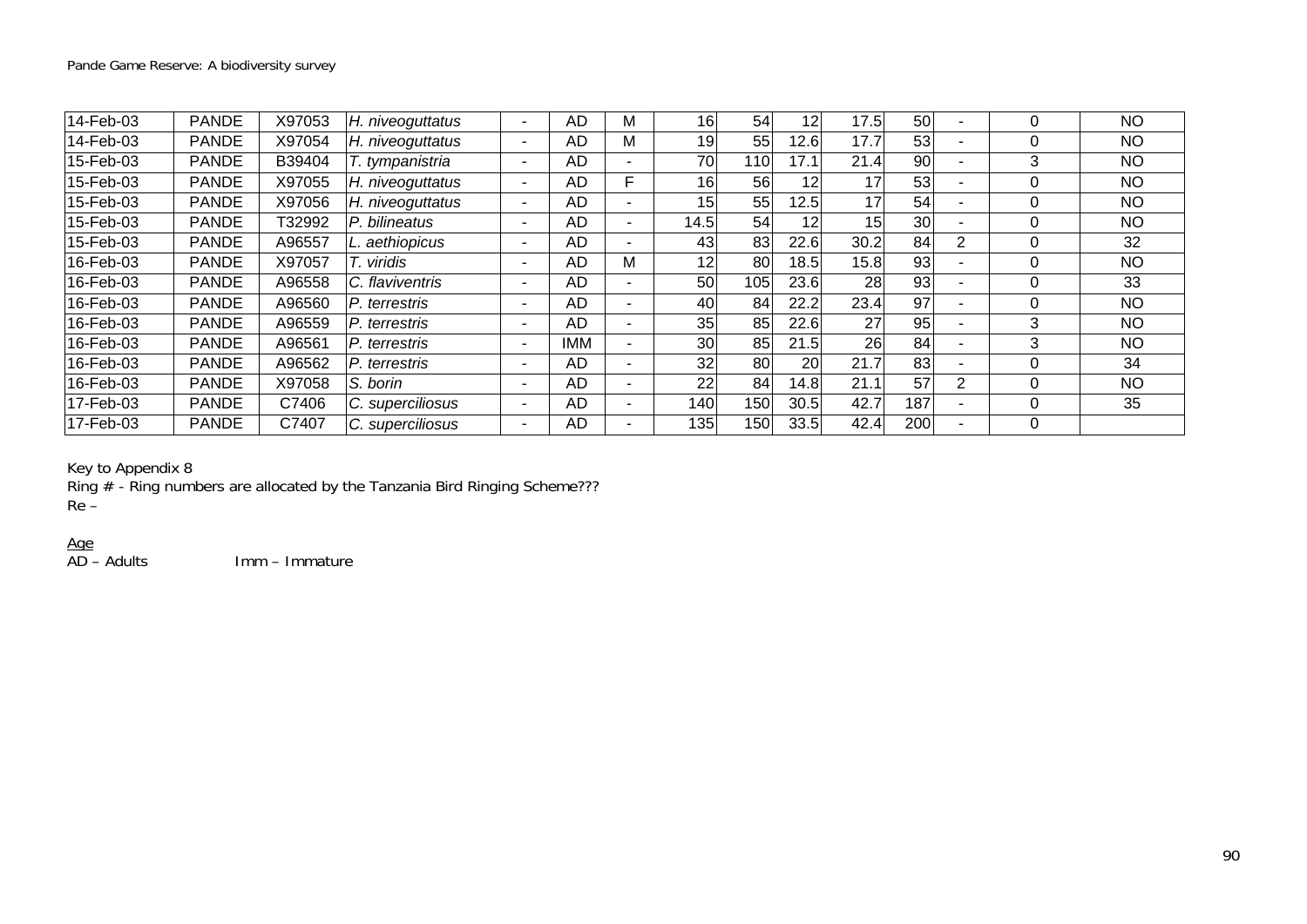

#### **Appendix 8. Distribution and seasonality of the plain backed sunbird. From Baker and Baker in prep.**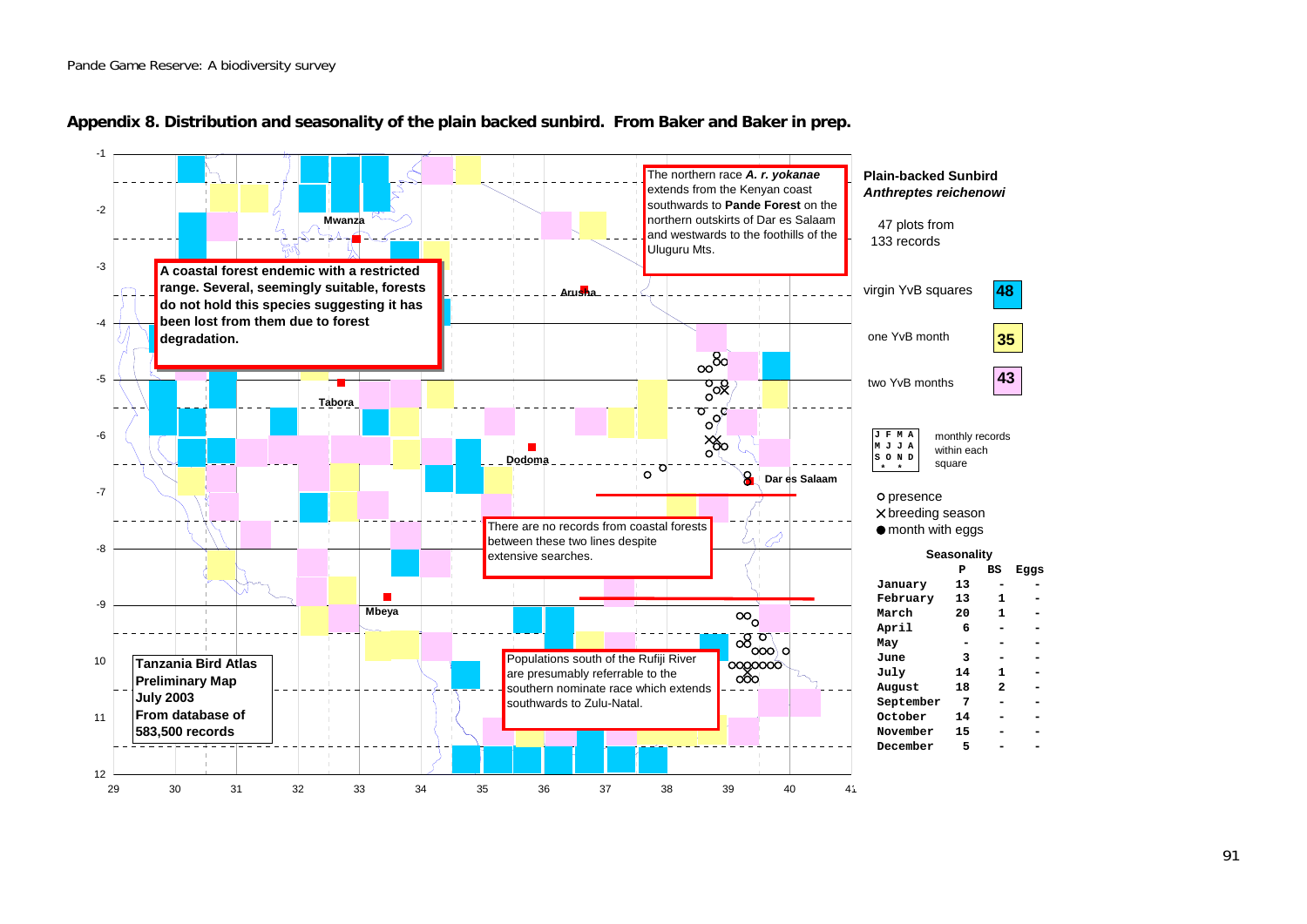

#### **Appendix 9. Distribution and seasonality of the Red-tailed Ant Thrush. From Baker and Baker in prep.**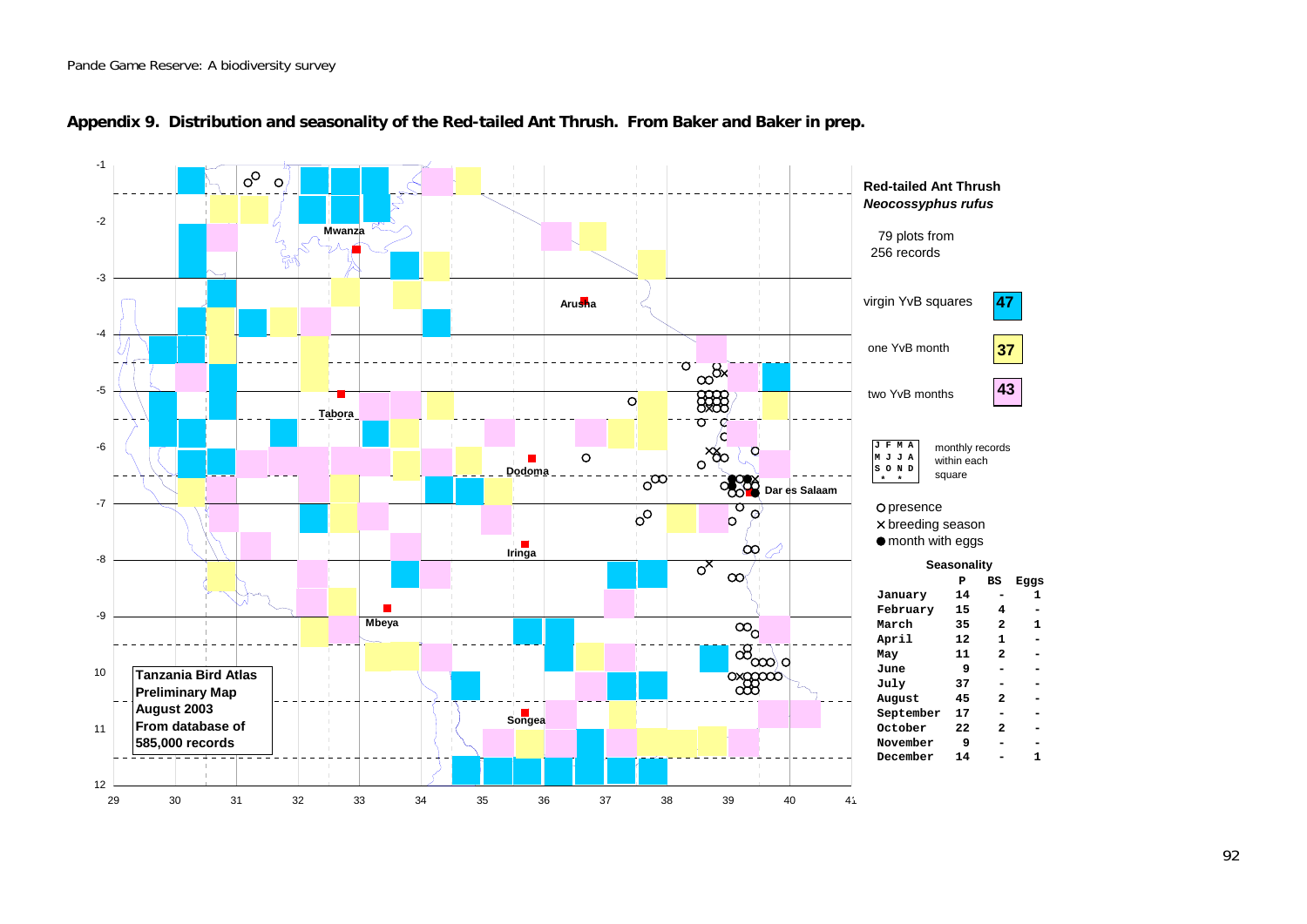## **Appendix 10. Bucket pitfall trapping locations and daily detailed trapping effort at Pande Game Reserve**

## **Bucket Pitfall Trap line I:**

Location: S. 06 $^{\circ}$  41.919' E. 39 $^{\circ}$  04.694'

Habitat: Secondary evergreen coastal forest

| Date:                            | 4-Feb 5-Feb 6-Feb 7-Feb 8-Feb |  | 9-Feb | 10-Feb | <b>Total</b> |  |
|----------------------------------|-------------------------------|--|-------|--------|--------------|--|
| Trapping effort (No. of Buckets) |                               |  |       | 11     |              |  |
|                                  |                               |  |       |        |              |  |
| <b>Species:</b>                  |                               |  |       |        |              |  |
| Mabuya maculilabris              |                               |  |       |        |              |  |
| Gerrhosaurus flavigularis        |                               |  |       |        |              |  |
| Crocidura sp                     |                               |  |       |        |              |  |

 $\equiv$ 

#### **Bucket Pitfall Trap line 2:**

Location: S. 06<sup>°</sup> 41.966' E. 39<sup>°</sup> 04.670'

Habitat: Secondary evergreen coastal forest

| Date:                            | 4-Feb 5-Feb 6-Feb 7-Feb 8-Feb |  | 9-Feb | 10-Feb |  |
|----------------------------------|-------------------------------|--|-------|--------|--|
| Trapping effort (No. Of Buckets) |                               |  |       | 11     |  |
|                                  |                               |  |       |        |  |
| Species:                         |                               |  |       |        |  |
| Mabuya maculilabris              |                               |  |       |        |  |
| Cordylus tropidosternum          |                               |  |       |        |  |
| Crocidura sp                     |                               |  |       |        |  |
| Mus sp                           |                               |  |       |        |  |

## **Bucket Pitfall Trap line 3:**

Location: S. 06 $^{\circ}$  41.186' E. 39 $^{\circ}$  04.844'

Habitat: Edge of a pond

| Date:                            |     |    | 4-Feb 5-Feb 6-Feb 7-Feb 8-Feb |    | 9-Feb | 10-Feb |     |
|----------------------------------|-----|----|-------------------------------|----|-------|--------|-----|
| Trapping effort (No. Of Buckets) |     |    |                               |    |       |        |     |
|                                  |     |    |                               |    |       |        |     |
| Species:                         |     |    |                               |    |       |        |     |
| Phrynobatrachus mababiensis      | 100 | 40 | 28                            | 88 |       | $\sim$ | 296 |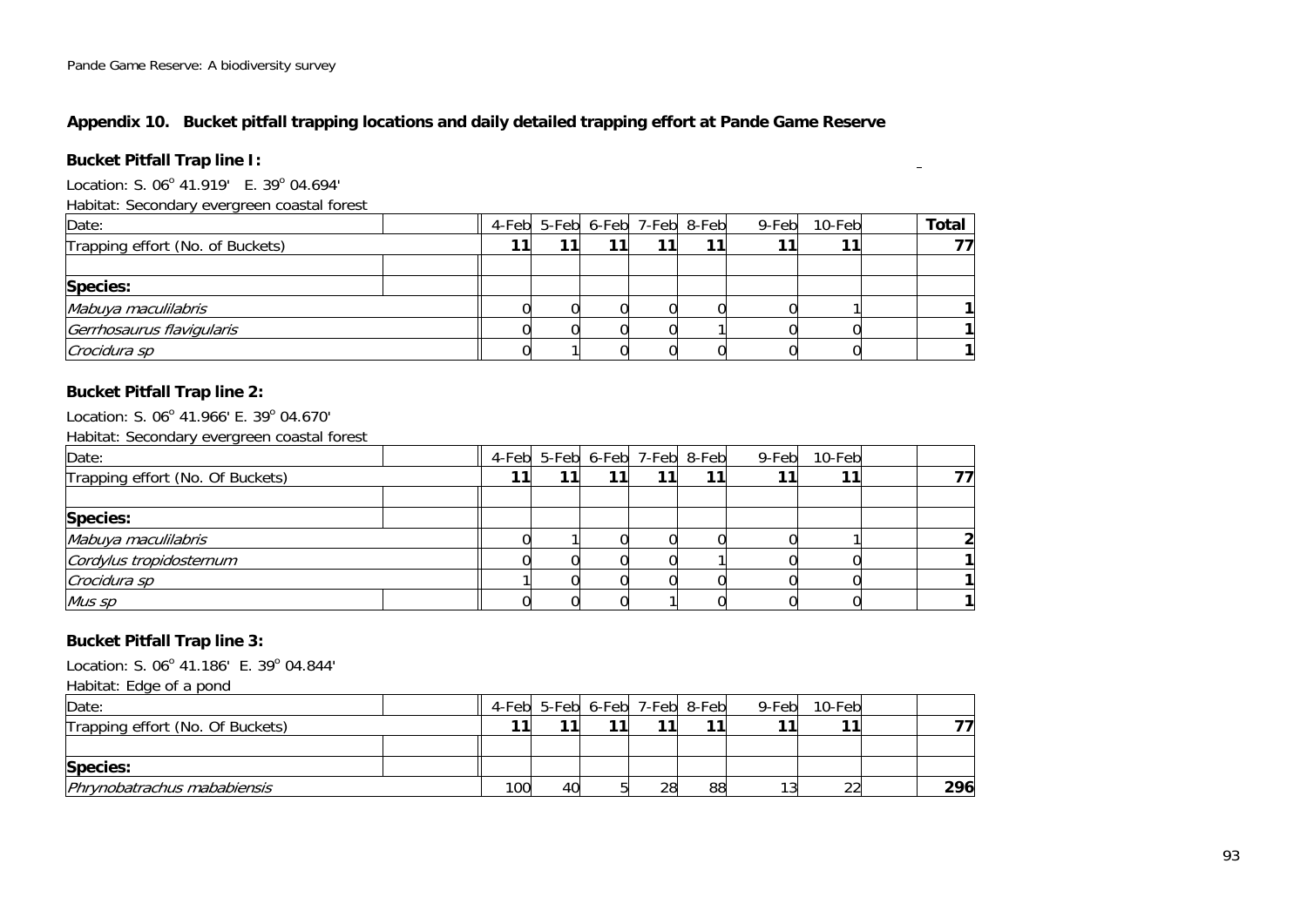| Hemisus marmoratum   |  |  |  |  |  |
|----------------------|--|--|--|--|--|
| Xenopus muelleri     |  |  |  |  |  |
| Ptychadena anchietae |  |  |  |  |  |
| Mabuya maculilabris  |  |  |  |  |  |
| Crocidura sp         |  |  |  |  |  |

## **Bucket Pitfall Trap line 4:**

Location: S. 06<sup>°</sup> 41.236' E. 39<sup>°</sup> 04.839'

Habitat: Wooded grassland close to a pond

| Date:                            | 4-Feb |    |    | 5-Feb 6-Feb 7-Feb 8-Feb |    | 9-Feb | 10-Feb |    |
|----------------------------------|-------|----|----|-------------------------|----|-------|--------|----|
| Trapping effort (No. Of Buckets) | 11    | 11 | 11 |                         | 11 | 1.    | 11     | 77 |
|                                  |       |    |    |                         |    |       |        |    |
| Species:                         |       |    |    |                         |    |       |        |    |
| Xenopus muelleri                 |       |    |    |                         |    |       |        |    |
| Arthroleptis stenodactylus       |       |    |    |                         |    |       |        |    |
| Schoutedenella xenodactyloides   |       |    |    |                         |    |       |        |    |
| Phrynobatrachus acridoides       |       |    |    |                         |    |       |        |    |
| Phrynobatrachus mababiensis      |       |    |    |                         |    |       |        |    |
| Gerrhosaurus flavigularis        |       |    |    |                         |    |       |        |    |
| Lygodactylus capensis            |       |    |    |                         |    |       |        |    |
| Mabuya maculilabris              |       |    |    |                         |    |       |        |    |
| Mabuya varia                     |       |    |    |                         |    |       |        |    |
| Crocidura sp                     |       |    |    |                         |    |       |        |    |

## **Bucket Pitfall Trap line 5:**

Location: S. 06<sup>°</sup> 41.677' E. 39<sup>°</sup> 04.798'

Habitat: Fire induced wooded grassland

| Date:                            |  | 4-Feb 5-Feb 6-Feb 7-Feb 8-Feb |  | 9-Feb 10-Feb |    |
|----------------------------------|--|-------------------------------|--|--------------|----|
| Trapping effort (No. of Buckets) |  |                               |  |              | 44 |
|                                  |  |                               |  |              |    |
| <b>Species:</b>                  |  |                               |  |              |    |
| Arthroleptis stenodactylus       |  |                               |  |              |    |
| Lygodactylus capensis            |  |                               |  |              |    |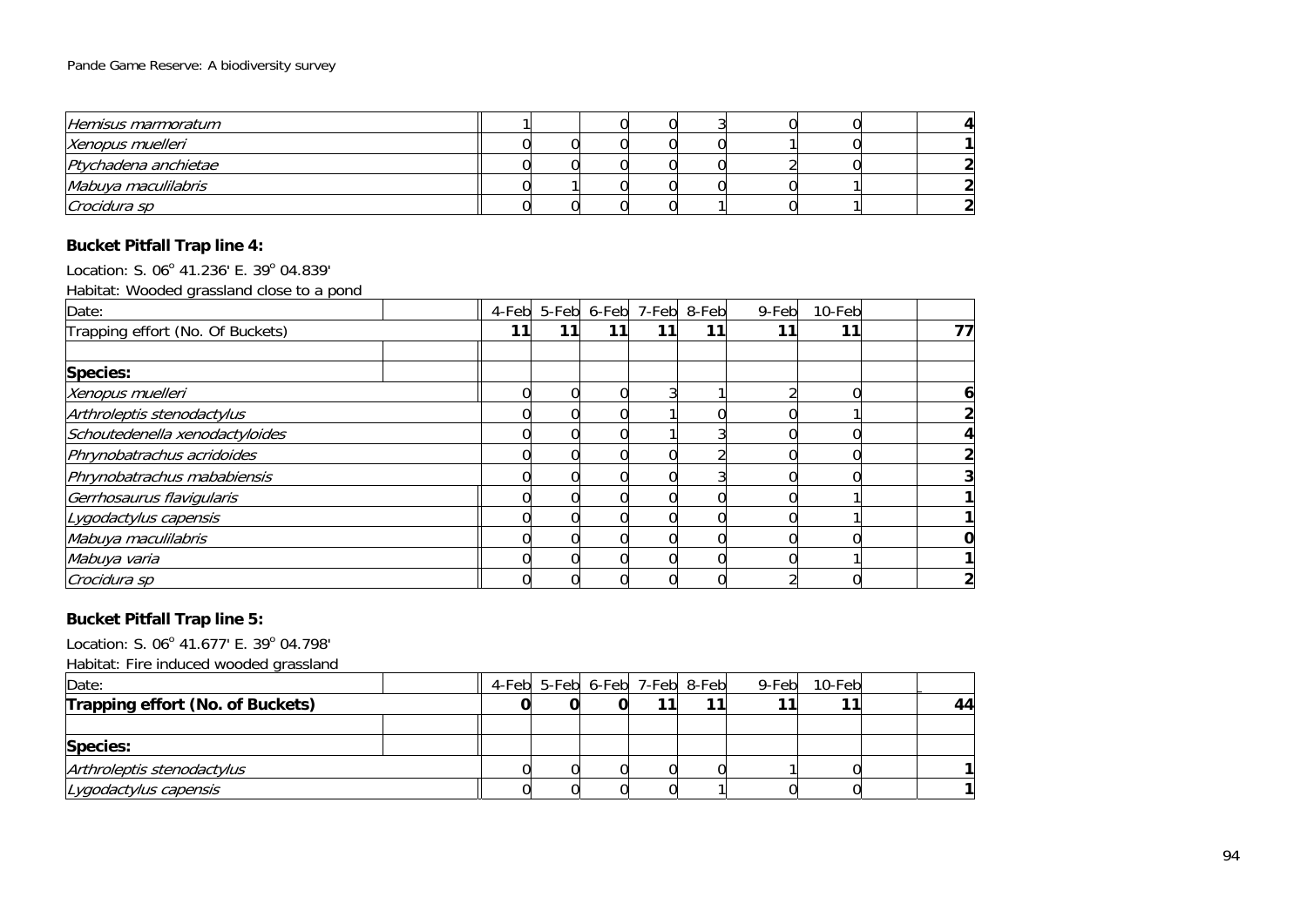| Mal<br>' IL<br>.,, |  |  |  |  |  |
|--------------------|--|--|--|--|--|

## **Bucket Pitfall Trap line 6:**

Location: S. 06 $^{\circ}$  41.641' E. 39 $^{\circ}$  04.758'

Habitat: Fire induced wooded grassland

| Date:                            | 4-Feb 5-Feb 6-Feb 7-Feb 8-Feb |  | 9-Feb | 10-Feb |    |
|----------------------------------|-------------------------------|--|-------|--------|----|
| Trapping effort (No. of Buckets) |                               |  |       | 11     | 44 |
|                                  |                               |  |       |        |    |
| Species:                         |                               |  |       |        |    |
| Arthroleptis stenodactylus       |                               |  |       |        |    |
| <b>Bufo gutturalis</b>           |                               |  |       |        |    |
| Mabuya varia                     |                               |  |       |        |    |
| <i>Crocidura</i> sp              |                               |  |       |        |    |

## **Bucket Pitfall Trap line 7:**

Location: S. 06 $^{\circ}$  43.396' E. 39 $^{\circ}$  05.233'

Habitat: Forest and fire induced grassland edge.

| Date:                            | $\left  \frac{1}{2}Feb\right $ 13-Feb $\left  14-Feb\right $ 15-Feb $\left  16-Feb\right $ |  |  | 17-Febl | <b>Total</b> |
|----------------------------------|--------------------------------------------------------------------------------------------|--|--|---------|--------------|
| Trapping effort (No. of Buckets) |                                                                                            |  |  |         | 66           |
|                                  |                                                                                            |  |  |         |              |
| <b>Species:</b>                  |                                                                                            |  |  |         |              |
| Mertensophryne micranotis        |                                                                                            |  |  |         |              |
| Lygodactylus capensis            |                                                                                            |  |  |         |              |
| Crocidura sp                     |                                                                                            |  |  |         |              |

## **Bucket Pitfall Trap line 8:**

Location: S. 06 $^{\circ}$  43.474' E. 39 $^{\circ}$  05.234'

Habitat: Closed regenerating forest and fire induced grassland edge.

| Date:                            |  | $\left 12\text{-} \text{Feb}\right 13\text{-} \text{Feb}\right 14\text{-} \text{Feb}\right 15\text{-} \text{Feb}\right 16\text{-} \text{Feb}\right $ |  |    | 17-Feb |  |    |
|----------------------------------|--|------------------------------------------------------------------------------------------------------------------------------------------------------|--|----|--------|--|----|
| Trapping effort (No. of Buckets) |  |                                                                                                                                                      |  | 44 |        |  | 66 |
|                                  |  |                                                                                                                                                      |  |    |        |  |    |
| <b>Species</b>                   |  |                                                                                                                                                      |  |    |        |  |    |

 $\blacksquare$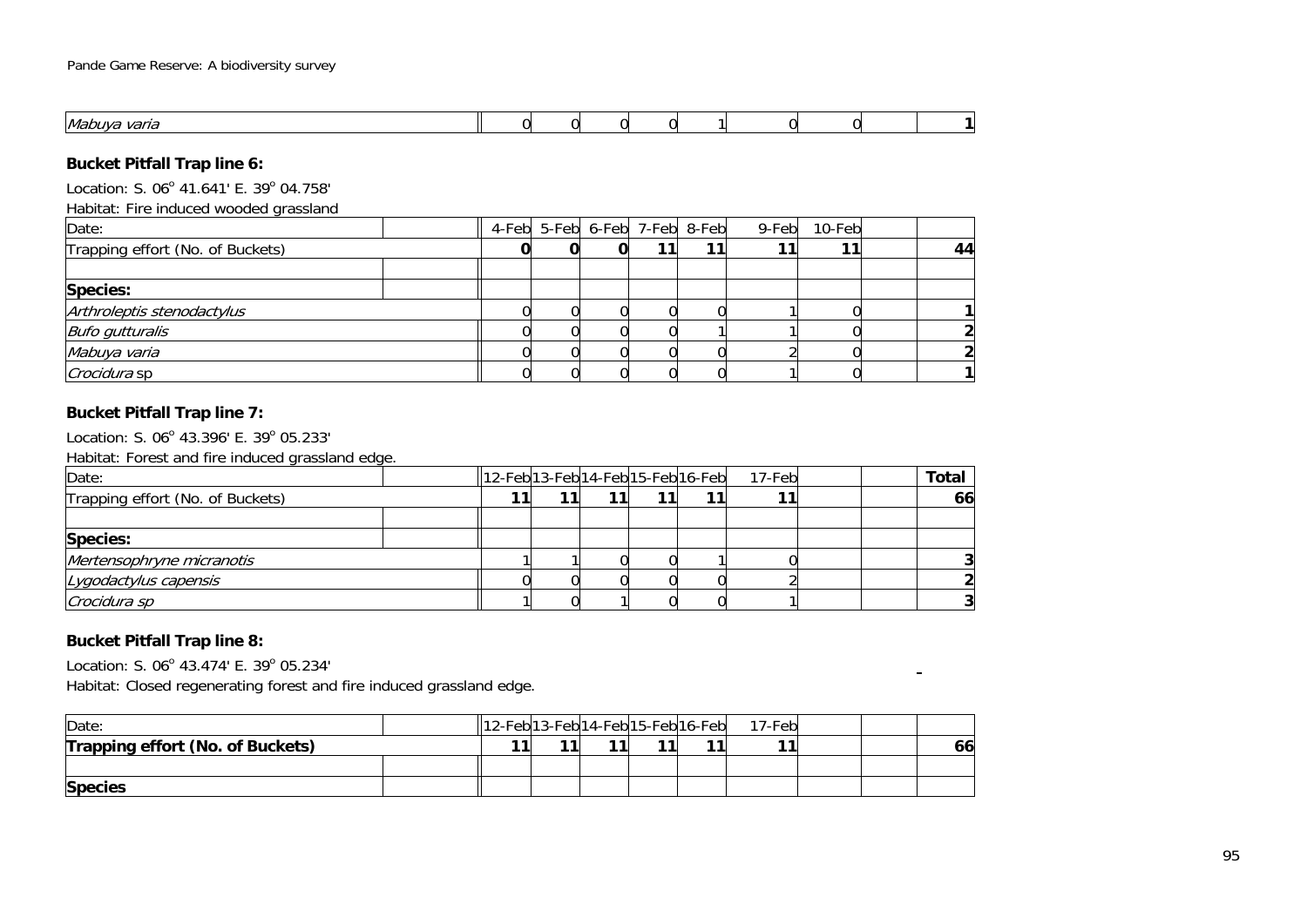| Phrynobatrachus acridoides |  |  |  |  |  |
|----------------------------|--|--|--|--|--|
| P. mababiensis             |  |  |  |  |  |
| Kassina senegalensis       |  |  |  |  |  |
| Mabuya maculilabris        |  |  |  |  |  |
| Crocidura sp               |  |  |  |  |  |

## **Bucket Pitfall Trap line 9:**

Location: S. 06 $^{\circ}$  43.500' E. 39 $^{\circ}$  05.304'

Habitat: Closed regenerating forest.

| Date:                            | $\left  \frac{1}{2}Feb\right $ 13-Feb $\left  14-Feb\right $ 15-Feb $\left  16-Feb\right $ |  |    | 17-Feb |  |    |
|----------------------------------|--------------------------------------------------------------------------------------------|--|----|--------|--|----|
| Trapping effort (No. of Buckets) |                                                                                            |  | 11 |        |  | 66 |
|                                  |                                                                                            |  |    |        |  |    |
| <b>Species</b>                   |                                                                                            |  |    |        |  |    |
| Crocidura sp                     |                                                                                            |  |    |        |  |    |
| Beamys sp                        |                                                                                            |  |    |        |  |    |

## **Bucket Pitfall Trap line 10:**

Location: S. 06<sup>°</sup> 43.370' E. 39<sup>°</sup> 05.257'

Habitat: Closed regenerating forest.

| Date:                            | $\left  \frac{1}{2}Feb\right $ 13-Feb $\left  14-Feb\right $ 15-Feb $\left  16-Feb\right $ |  |  | 17-Febl |  |    |
|----------------------------------|--------------------------------------------------------------------------------------------|--|--|---------|--|----|
| Trapping effort (No. of Buckets) |                                                                                            |  |  |         |  | 66 |
|                                  |                                                                                            |  |  |         |  |    |
| <b>Species</b>                   |                                                                                            |  |  |         |  |    |
| Phrynobatrachus mababiensis      |                                                                                            |  |  |         |  |    |
| Mertensophryne micranotis        |                                                                                            |  |  |         |  |    |
| Crocidura sp                     |                                                                                            |  |  |         |  |    |

## **Bucket Pitfall Trap line 11:**

Location: S. 06 $^{\circ}$  44.044' E. 39 $^{\circ}$  05.408'

Habitat: Wooded grassland

| Date                                                                                  | rebl <sup>11</sup> | -ahl<br>cn | eb 1<br>- 14 | --<br>-ohl1.<br>ำ h - H :<br>. | $\sim$<br>∙⊦eb<br>∵⊩ه∟ ب | $\sim$<br>--<br>∙eb<br>$1 - F$ |  |  |
|---------------------------------------------------------------------------------------|--------------------|------------|--------------|--------------------------------|--------------------------|--------------------------------|--|--|
| -<br>$\overline{\phantom{a}}$<br><b>Buckets</b><br>KNO.<br>effort<br>II rapping<br>0t |                    | 44         |              |                                | . .                      |                                |  |  |